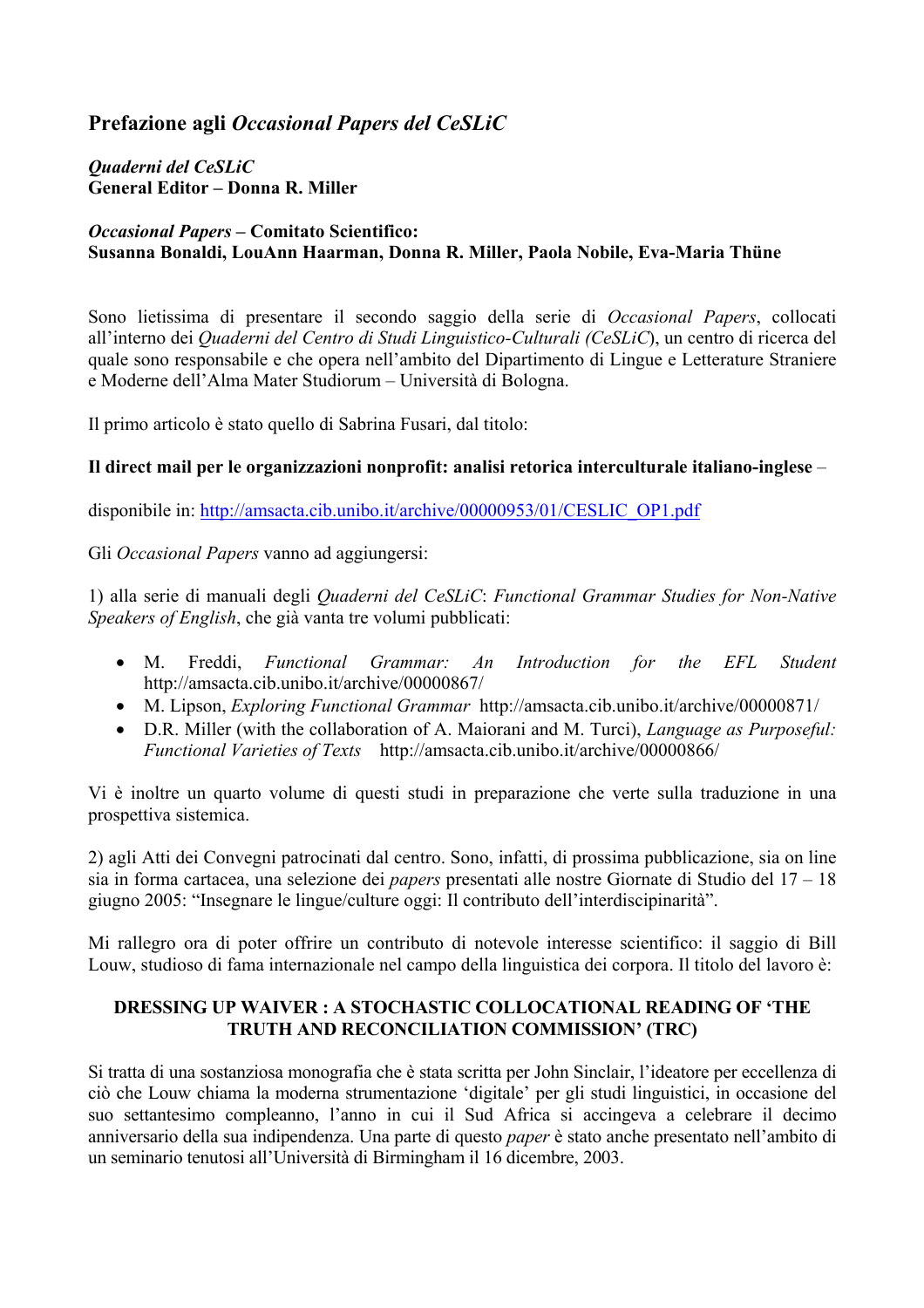Il lavoro è anche briosamente provocatorio: Louw crede fermamente nel potere rilevatore dei *concordances*, e soprattutto in quello delle *collocazioni*. Sebbene non si è sempre d'accordo con tutto ciò che sostiene, si è sempre consapevoli di essere in presenza di un uomo di pensiero acuto e stimolante. Ai nostri lettori diamo, dunque, l'opportunità di fruirne.

Donna R. Miller

Bologna, lì 20 settembre, 2005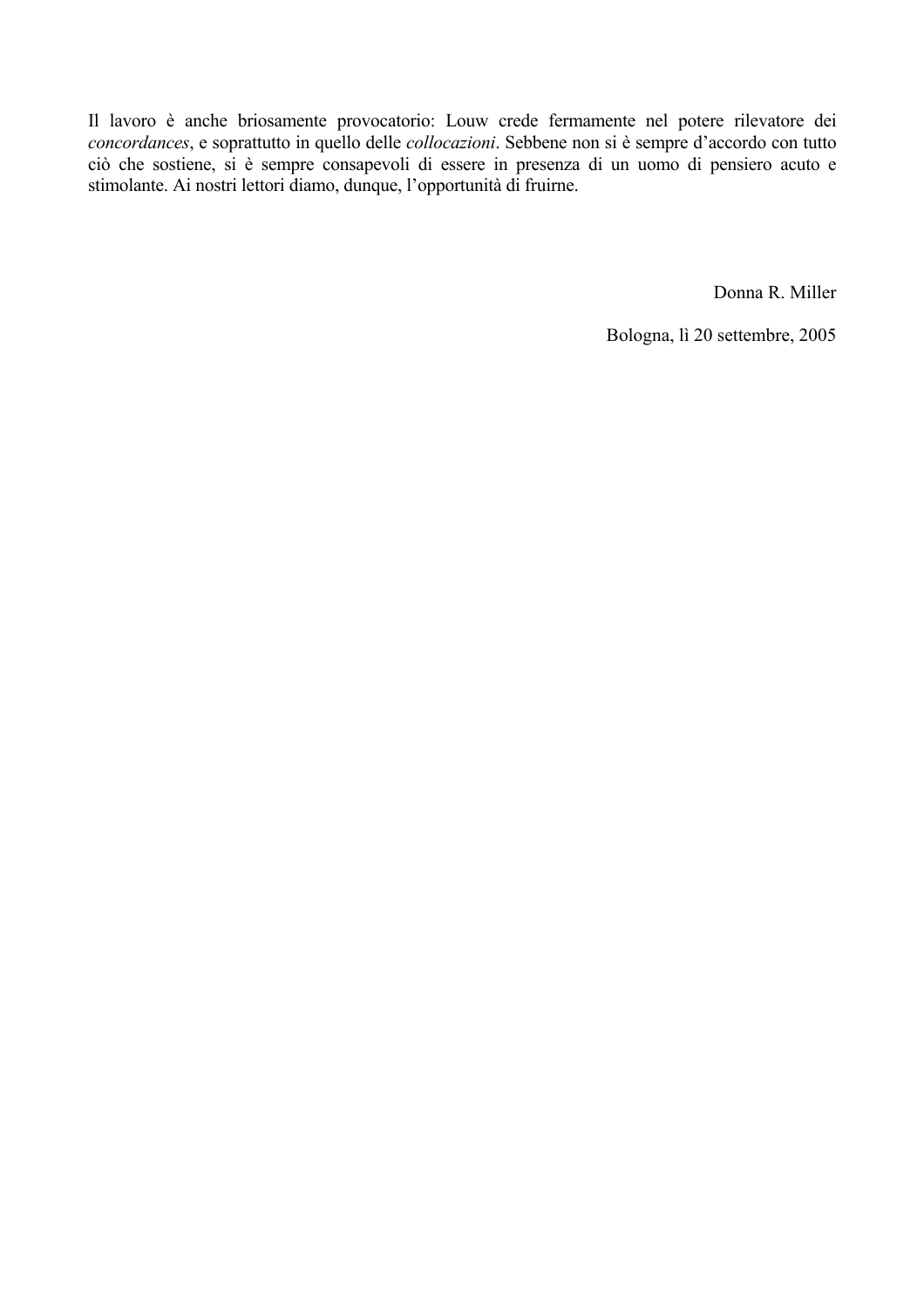## **DRESSING UP WAIVER : A STOCHASTIC COLLOCATIONAL READING OF 'THE TRUTH AND RECONCILIATION COMMISSION (TRC)'**

Bill Louw

(Senior Lecturer in Modern English Language University of Zimbabwe)

## *ABSTRACT*

Large language corpora such as the Bank of English (BOE) demonstrably render redundant the objectives of Markov's (1913) theory of stochastic processes and chains. However, there is growing evidence that this theory may now be recast successfully as the procedural basis for data-driven, forensic reading. The procedure involves the extraction from a large natural language corpus of collocation profiles for each successive chained two word sequence as these appear in an authentic piece of written text, or target text under investigation (see title above). The procedure works best where the text is presented as a chained event, whose steps are purportedly determined by logical implicature. These successive collocational profiles will, between them, create a form of 'narrative' in terms of which the 'chained events' in the target text will *either* be perceived to march in step (stochastic concomitance) with the same repeatable events recoverable in the Bank of English at each successive point of choice, *or* they will, instead, present a mismatch in relation to the outcomes 'expected' by the corpus, but often blind to human intuition (stochastic dissonance). Stochastic dissonance results when the author(s) of the target text knowingly insert a tendentious, spurious and illegitimate event-component, in place of a legitimate one. Where this occurs, the interloper event-component will be unsupported by the consensus of virtual authorial expectation within the corpus as a whole. Fraudulent events are only fully detectable by means of a stochastic collocational (SC) reading. Such mismatches reveal events which have been thwarted for some discernible *motive*, such as the creation of an ideology (manufactured consent). This is especially the case where the SC reading reveals suasive-evaluative phenomena such as concealed semantic prosodies and/or the deliberate and planned 'padding', of the corpus with fake collocates. Such padding is accomplished by stealth through excessive press publicity of a spurious phenomenon, with the intention of creating for it the status of a fixed expression, and in the knowledge, also, that advanced corpora are created by means of the daily automatic capture of entire newspapers as part of corpus development. The detection of such collocative fraud ought, in future, to form part of the on-line task of monitor corpora. The concerns expressed in this monograph are intended to improve the justice delivery system internationally by encouraging the development of 'endogenous' forensic linguistics, i.e. forensic linguistics directed against the legal profession and even the courts themselves. Such research ought also to foster the launching of class actions where these are appropriate in order to rectify the damage caused to large numbers of citizens through the actions of fake institutions 'invented' by the First World for the Third World to 'live' out.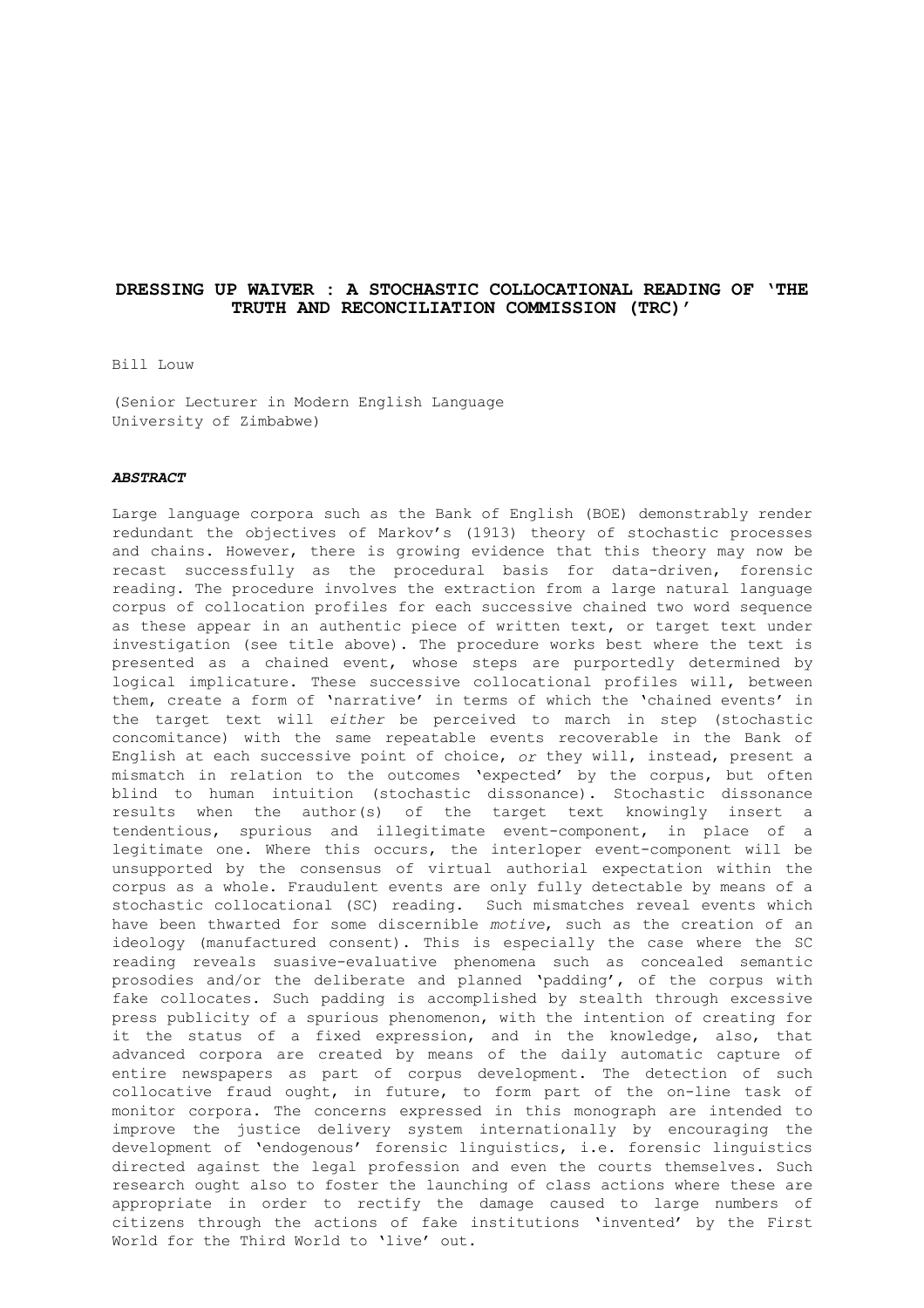If they could be cruel enough to cow the natives down with brutal force and install themselves as perpetual rulers in a foreign land, then anything else they do to the same black people becomes *logical* in terms of the initial cruelty. To expect justice from them at any stage is to be naive." (Emphasis added) Steve Biko (1946-77)(*I Write What I Like*, 1978, Oxford: Heinemann)

#### 1. *INTRODUCTION*

Almost fifty years ago, Colin Cherry, commenting upon the painstaking work of A.A. Markov (1913), who had established the theory of stochastic processes, wrote the following:

 ...The limitation is not the mere labour of letter counting; it is the fact that *there are not enough books*. The data gathered would not be statistical; they would be Shakespeare's actual lines and verses, for each sequence would occur only once... (emphasis added) (Cherry, 1957:39)

These lines sound altogether less desperate as they are read with the benefit of hindsight in 2003. Cherry's remarks are of greater interest to scholars since the advent of corpus linguistics and its advancement on a scale which could not have been predicted in 1957. Cherry's words are also indicative of a number of problems in corpus linguistics (to be addressed in this paper), which remain largely unsolved even today, when the Bank of English (BOE), probably the largest natural language corpus in the world, has reached a total of almost half a billion words of running text. Today, Cherry's complaint that 'there are not enough books' is easily silenced. The BOE would be the equivalent in 'book' terms of around 7,000 volumes and the 'labour of letter counting' is effortlessly assumed by modern computers. However, the fact that, in the fifties, Cherry and others were still looking to possess all of Shakespeare's works in a machine-readable form, is worthy of comment as it bears upon computational linguistics today.

A problem has arisen out of the growing distinction between professional and lay understandings of the nature of a corpus. Those, and there are many, who wish to obfuscate the true value and power of corpora, would like everyone to believe that the ability to hold all of an author's work in a machinereadable form, somehow constitutes a 'corpus'. This is untrue. If anything, such collections are little more than electronic filing cabinets. The same argument applies to corpora which individuals announce, all too frequently at conferences, to be corpora which they have 'created' or made. Again, such collections are no more than filing cabinets, which carry with them the comfort for their owners of knowing that no *surprises* are likely to be found in them. They are what might be called 'minnows in - minnows out' filing cabinets, masquerading as corpora in order to sound fashionable and state of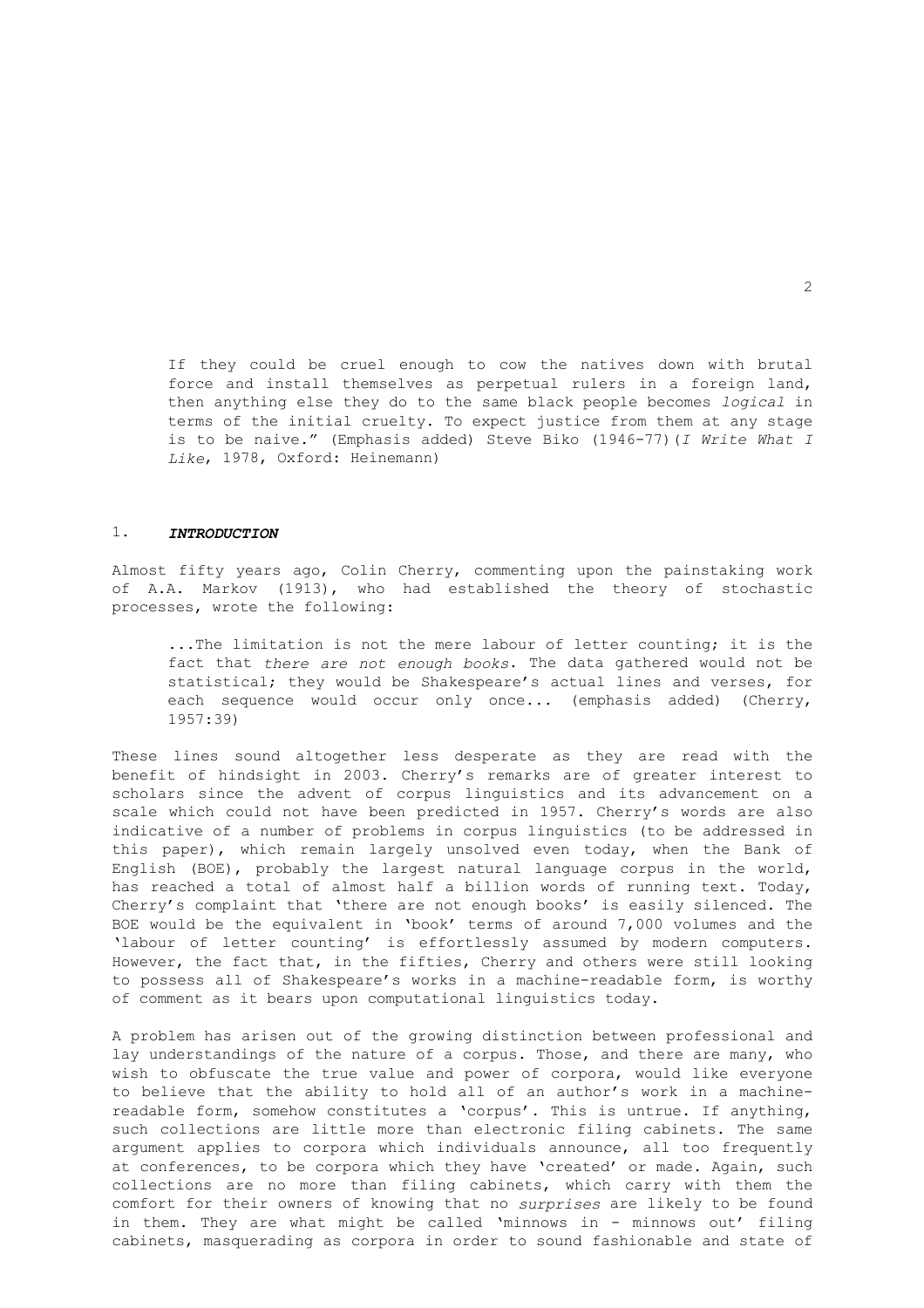the art, whilst simultaneously silencing demands for a genuine corpus. Both Cherry and Markov before him yearned for something better: a language corpus so large that the statistical findings concerning stochastic processes would surprise the investigator rather than merely constitute the collected texts of a single author.

In other words, a corpus, in the true sense of the term, would act both *unpredictably*, and as a *rival* to human intuition. It would be like possessing an extra *mind*: one which can not only see things that our own minds have missed, but also be capable of revealing linguistic phenomena which have long been latent in our intuitive *blind-spots* and in those of all human beings throughout recorded history. Such material may well have escaped the conscious ratiocinative processes of human beings for hundreds or even thousands of years. By contrast with 'minnows-in, minnows-out corpora', the use of a large corpus to *assist* us in augmenting the traditional act of reading a text, would be a powerful and unpredictable tool. It is this *heuristic* property of such corpora to which I shall be referring in the course of this paper.

## 1.1 *Instrumentation*

Up to the present day in linguistic inquiry, we have been taught to rely upon our intuition in order to discover meaning. As a result of research into corpora, we now find that our intuition has missed a great deal of insight into language over a long period of time, even though we have developed a large body of rudimentary analytical tools at all 'levels of language'. The tools we have developed are often themselves products of our intuition: their status, before 1985 (see below), is effectively that of *analogue* instrumentation for the study and analysis of language. In fact, there is a sense in which all analysis produced in the history of linguistics up to the advent of large language corpora falls into this category. The continuing work, some of it talented and well meaning, in support of intuitively derived language theories (such as Systemic Functional Linguistics) also falls into the category of analogue instrumentation. It does so for the reason that it is demonstrably hobbled and will finally be end-stopped because of inevitable failures of human intuition, upon which its theory rests. This is especially the case where its proponents purport to treat delexical (especially phraseological) forms in the same way as they would fully lexicalised forms. A brief example may suffice to demonstrate this.

It is common cause that during meetings and negotiations the parties involved are not only apt to, but expected to attempt to deceive one another, as part of what might be termed the ideology of the boardroom. A common method of such deception is the concealment of facts or even the fraudulent non-disclosure of them. Yet, when such deception is detected, it is very rare for the meeting in which such revelations occur to dissolve in uproar because of perceived dishonesty. A form of ideology is used to mask the disagreement. At the level of exponency it may take the following form: the party that has been caught witholding information, immediately declares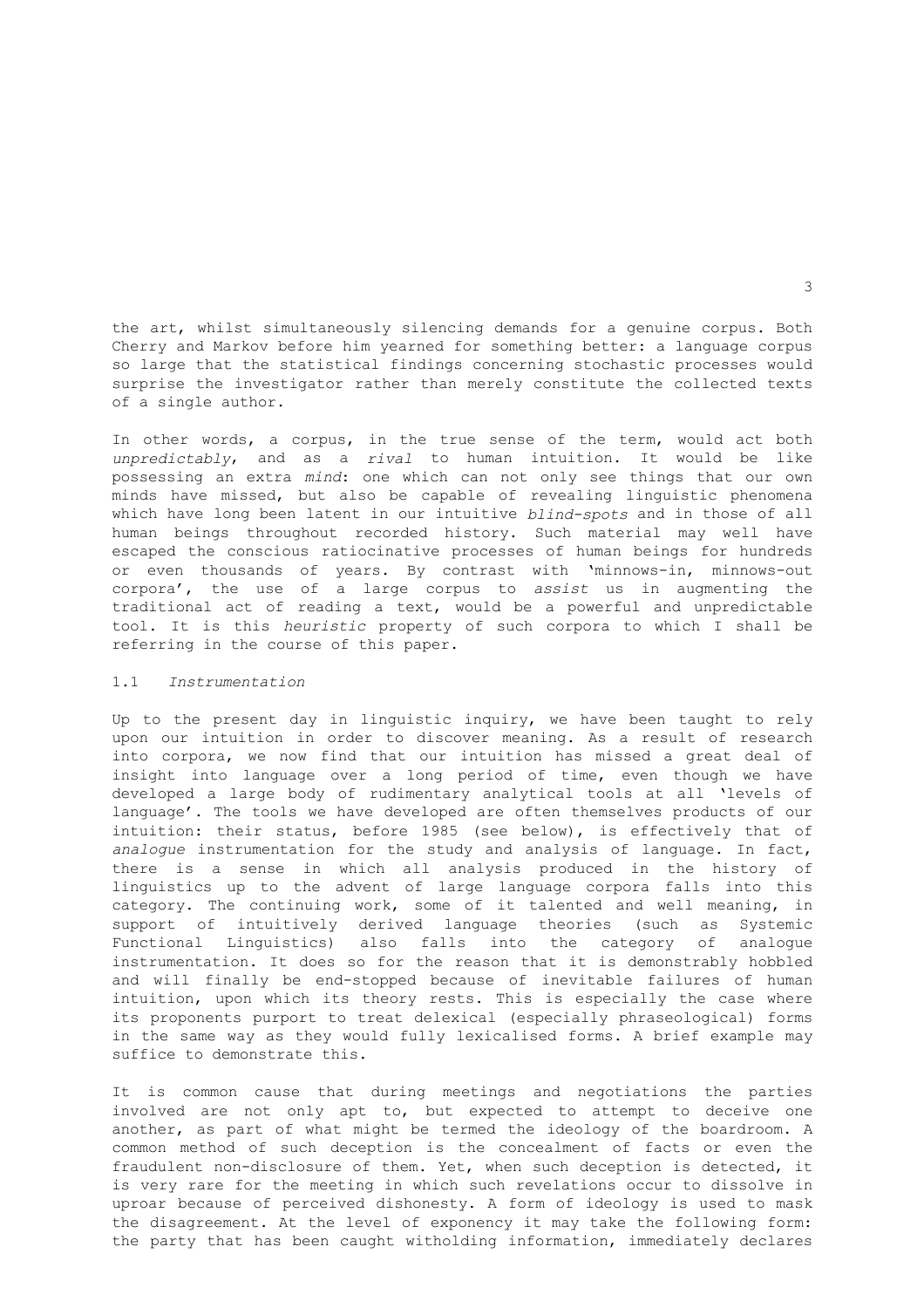him/herself to be **happy to** provide, table, or enter the missing material into evidence, as the following excerpts of a concordance from the Sizewell Corpus prove. Notice that the form is not simply *happy*, but is phraseological and delexical in ways which force the expansion of the meaning of that term.

#### regard as

22 some other way we shall, of course, be happy to comply. 166. Sir, 23 l in which the Department of Energy are happy to confirm that the position is a 24 nough to deal with that aspect? A. I am happy to confirm the broad facts, namel 25 peak and off-peak consumption? A. I am happy to confirm for you that the suppl 26 ents as a matter of urgency. I shall be happy to discuss the matter with you on 27 d for what purpose. The TCPA would be happy to discuss with you a way in whi 28 ist of the problem? A. Yes, I would be happy to discuss it on that basis. Th 29 If Mrs. Armstrong wishes, I will be happy to discuss any particular case sh 30 want you to go to Appendix 44. A. I am happy to do so. 61. MR. TA 31 ssil fuel prices, and they were not happy to do that, so we did what we 32 ble to assist you with, sir, I will be happy to do so. 167. 49 blem in the US. Again, I would be very happy to make that available to the Boa 50 gain, this is something I would be very happy to make available to you on Ameri 51 would be happy to move on, but if there are non- 52 y document, sir, but would be quite happy to obtain a copy of this for Rev. 54 izewell is the best site? A. I am quite happy to proceed on that basis in relat 55 that is why I said initially we are happy to provide the factual informatio 56 o not have them to hand. I shall be happy to provide them. 478. Q. Than 57 Thank you, Mr. Baker. I would be quite happy to provide you with my calculatio 58 Table 11. A. Certainly, we will be happy to provide it. 66. Q. The oth 59 inding the Department would be very happy to provide it. The decision to e 60 y. We have told Mr. Sweet that we are happy to provide that material to him 61 eady in evidence, we would be happy to put it into evidence. 62 is not already in evidence, we would be happy to put it into evidence. It 63 the total was 24%. Sir, I shall be happy to put that in evidence. 4 67 MR. BARRATT: Sir, I am happy to say I have copies of all t

However, instrumentation which is capable of showing up flaws in our intuition about language has become available only fairly recently and is, even now, frankly unwelcome within the domain of many traditional forms of inquiry, especially those (like linguistics, literary criticism or law) with long traditions and entrenched ideologies. This latter *digital* instrumentation was effectively brought about by John Sinclair in 1985, with the provision, on microfiche, of full concordances for the use of lexicographers at COBUILD. This led to the publication of the first computer-concordanced dictionary, using a corpus of around 21 million running words: The Cobuild English Language Dictionary, published by William Collins and Sons of Glasgow. Sinclair continued to produce many improvements of the technology and these were used in the production of the second edition of the dictionary, especially in the area of collocation. Further refinements continue to surface as his research advances. Sinclair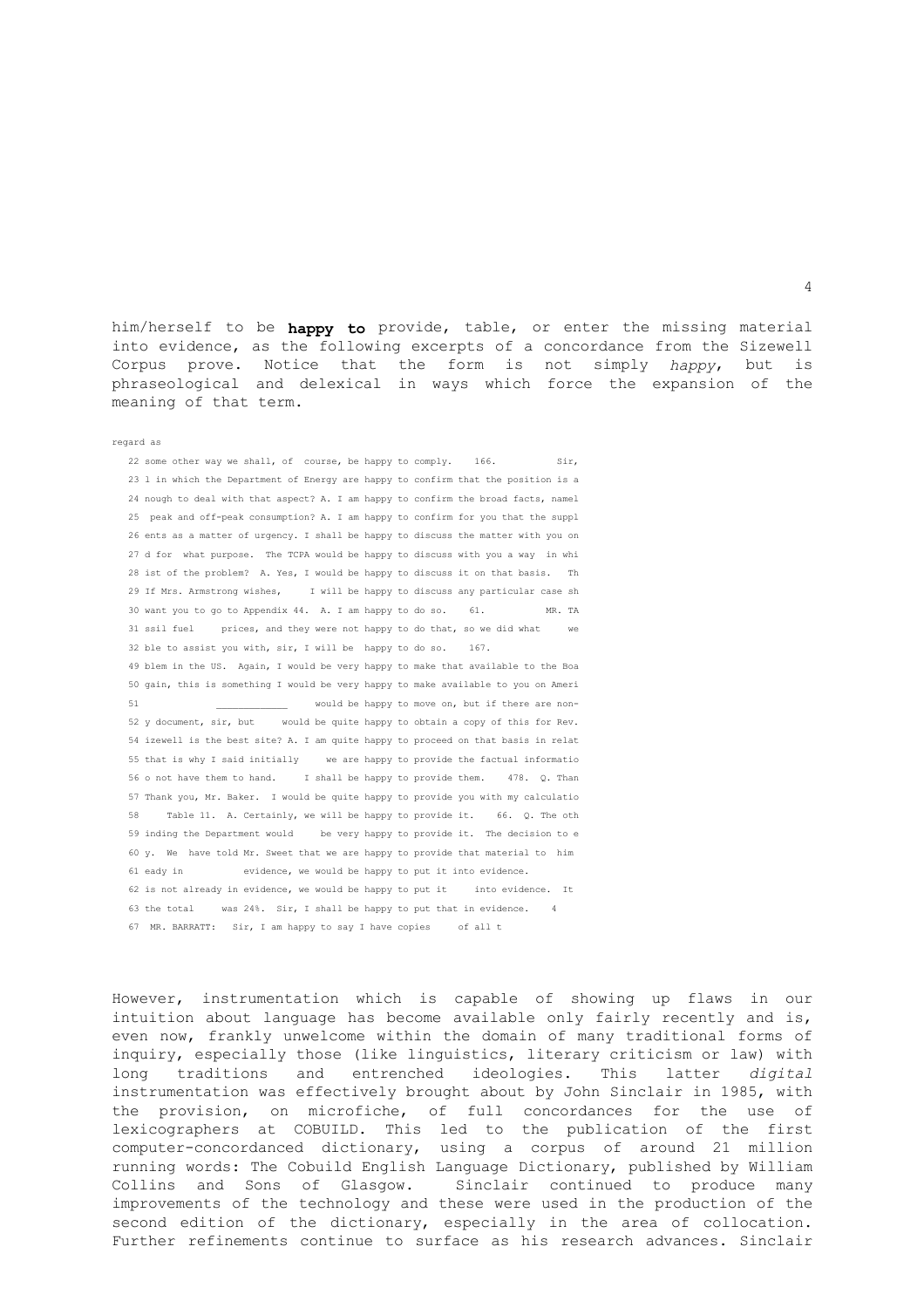(personal communication) is currently in the process of writing up, in greater detail than was possible at the time, his earliest research in lexical computing, dating from the sixties.

However, the developments which enabled the production of the Cobuild dictionary are never referred to by investigators and linguists in the manner in which I am proposing: as *digital* instrumentation for language. There are two main reasons for this. Firstly, the advent of this final stage of instrumentation for language has been difficult to *recognise*, mainly because very few of us, Markov and de Saussure, aside, saw or appreciated that our activities as linguists were working towards the provision of instrumentation for language. Analogue instrumentation had always been a product of *description* at a particular level of language. However, the act of description, over many generations, had begun to worship itself and in doing so lost sight of its own objectives. The fact that this is a fairly common phenomenon in the history of instrumentation ought to hearten rather than discourage us. Secondly, the provision of digital instrumentation for language was so momentous that modesty has, I believe, prevented Sinclair from claiming the credit for this huge contribution and milestone in the history of language study. Most linguists did not see the advent of digital instrumentation in their discipline, because, quite simply, they were neither expecting it nor looking for it. They were not looking for it, because they had never seen anything like it in their entire lifetime. They did not recognise it because they had been actively misled into the belief that linguistics was a 'soft' science which must derive its theoretical basis by means of the process of reductionism (see below). Sinclair has, I believe, realised the nature and extent of his contribution, but may find himself unable say so, without feeling or appearing vainglorious. However, *someone* has to state this contribution. The record must be set straight for our generation and for those which follow and continue to study traditional linguistics without realising that it has died and been replaced by a 'hard' science.

Sinclair must have hoped that linguists would spot the full significance of his achievement. They have not done so; not so much for reasons of spite or envy (although these, undeniably, are factors), but because linguistic science is arguably the very *last* science to gain full instrumentation. The advent of instrumentation for other sciences is now more than several generations in the past and the features which characterised its arrival would, today, be difficult to notice. Proof of this fact is that most academics *still* have not noticed what is going on. They are caught in a bizarre time warp, where corpus markup and annotation are considered fashionable and sophisticated (like a wrist watch which shows the time both digitally and analogically) rather than obfuscatory or, as they increasingly *are*, entirely surplus to requirements.

The worst and most telling example of this trend is the general, but entirely erroneous and misguided feeling that corpus linguists must somehow impose their analogue labels upon the digital corpus in the form of markup language! In a recent unpublished paper aimed at beginners and policy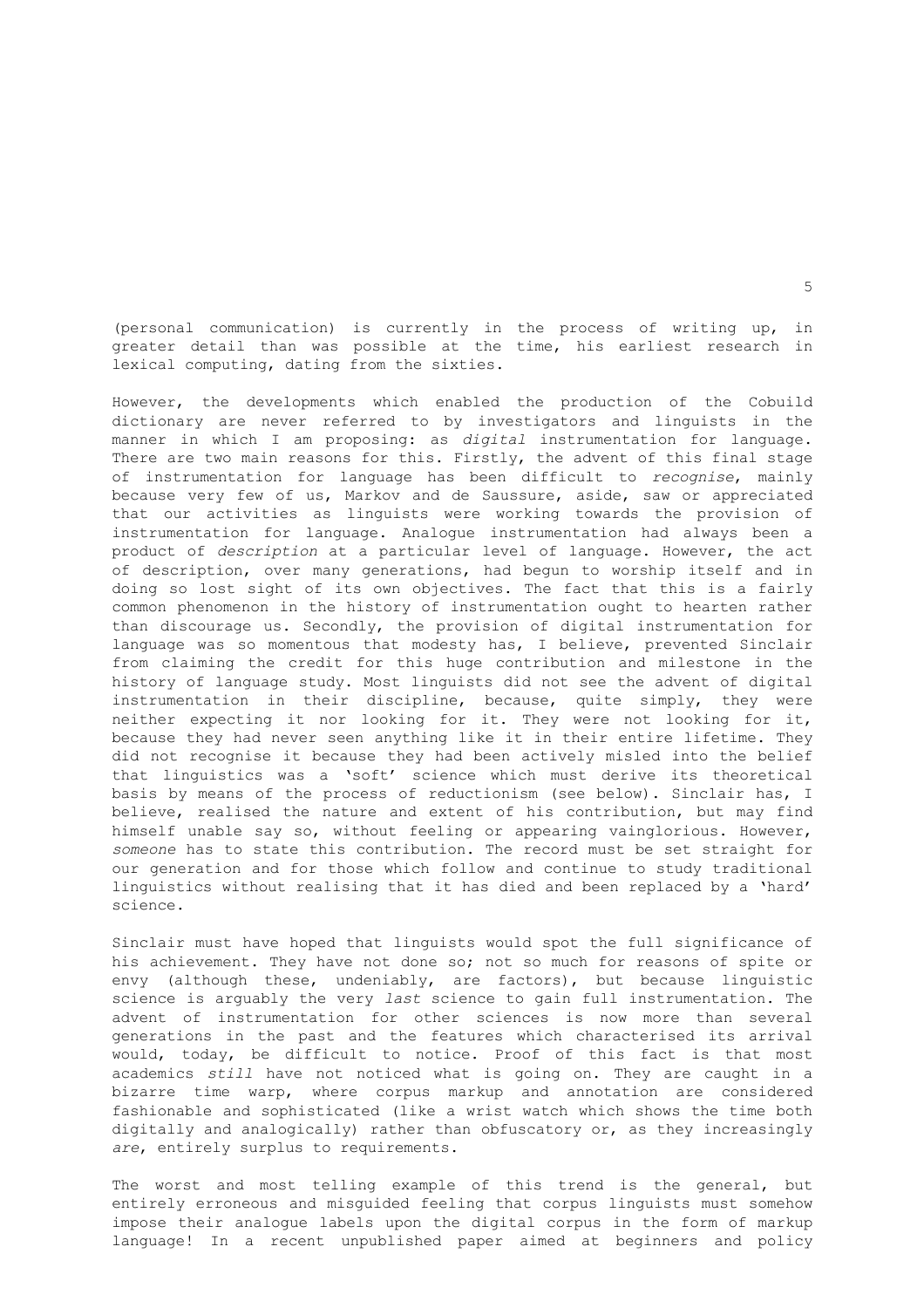makers, Sinclair is modestly generous on this subject, but most of us know at once that the continued excessive use of markup language in corpora is foolish. Without markup language the high degree of instrumentation Sinclair has produced would not have been possible; but, now that we have digital instrumentation, excessive annotation would be like leaving the scaffolding in place, long after the building has been erected and its construction brought to finality. The present situation would be akin to the desire of some putative scientist to superimpose analogue thermometers on top of their digital versions and to persist (for reasons of fake theory) in doing so!

However, if we smother a corpus in markup language, we may never need to acknowledge its power or the *fact* that description may now, legitimately, quietly, *cease*. Sinclair (personal communication) often refers refers to a particular academic as a man who 'speaks fluent SGML' (Standard General Markup Language). However, the time is now upon us to pull ourselves together and ask ourselves: 'Which linguist dares confess that his or her arcane, trip and conference-generating discipline has finally reached its goal, by having developed digital instrumentation for the discovery of *meaning*. Linguists fight shy of questions that are likely to show that their discipline has degenerated unnoticed into the much feared and censored act of *critical reading* (now data-assisted or even partially data-driven)! An ability to go *directly to meaning* is, to say the least, ideologically inconvenient, especially for ancient institutions, such as the law, which are often corrupt and powerful in ways which command an unquestioned and hence untrammelled ideological status. The example of 'natural justice' which follows in the next section will illustrate this.

## 2. *Collocational Meaning*

There is a growing body of evidence to prove that individual words do not carry meaning in sacks tied to their backs. Michel Breal (1897) was the first academic to suggest that meaning is imparted to words and expressions through their habitual *proximity* to one another. This idea was to lie fallow for almost fifty years. It was revived by J.R. Firth, who not only stated that 'You shall know a word by the company it keeps'(1968:106), but sought to place the phenomenon of collocation completely above the mundane linguistic practice of segmentation. He achieved this by means of an apparent subterfuge. Firth created the term *colligation* in order to refer a syntagmatic relationship involving mutual expectancy among elements of grammatical structure; but, having done so, he proceeded to *ignore* this new classification altogether and concentrated his considerable intellectual powers instead upon the term's counterpart, *collocation*.

Unlike colligations, collocations obtain between words as such, not between categories (1968:181). Firth was probably the first linguist to entertain the possibility of proceeding directly to meaning without 'segmental analysis of the phonemic type'. Ironically, the much vaunted suggestion by commentators that colligation is a sleeping giant in linguistics, has now been overtaken and neutralised by corpus-based intrumentation. Today,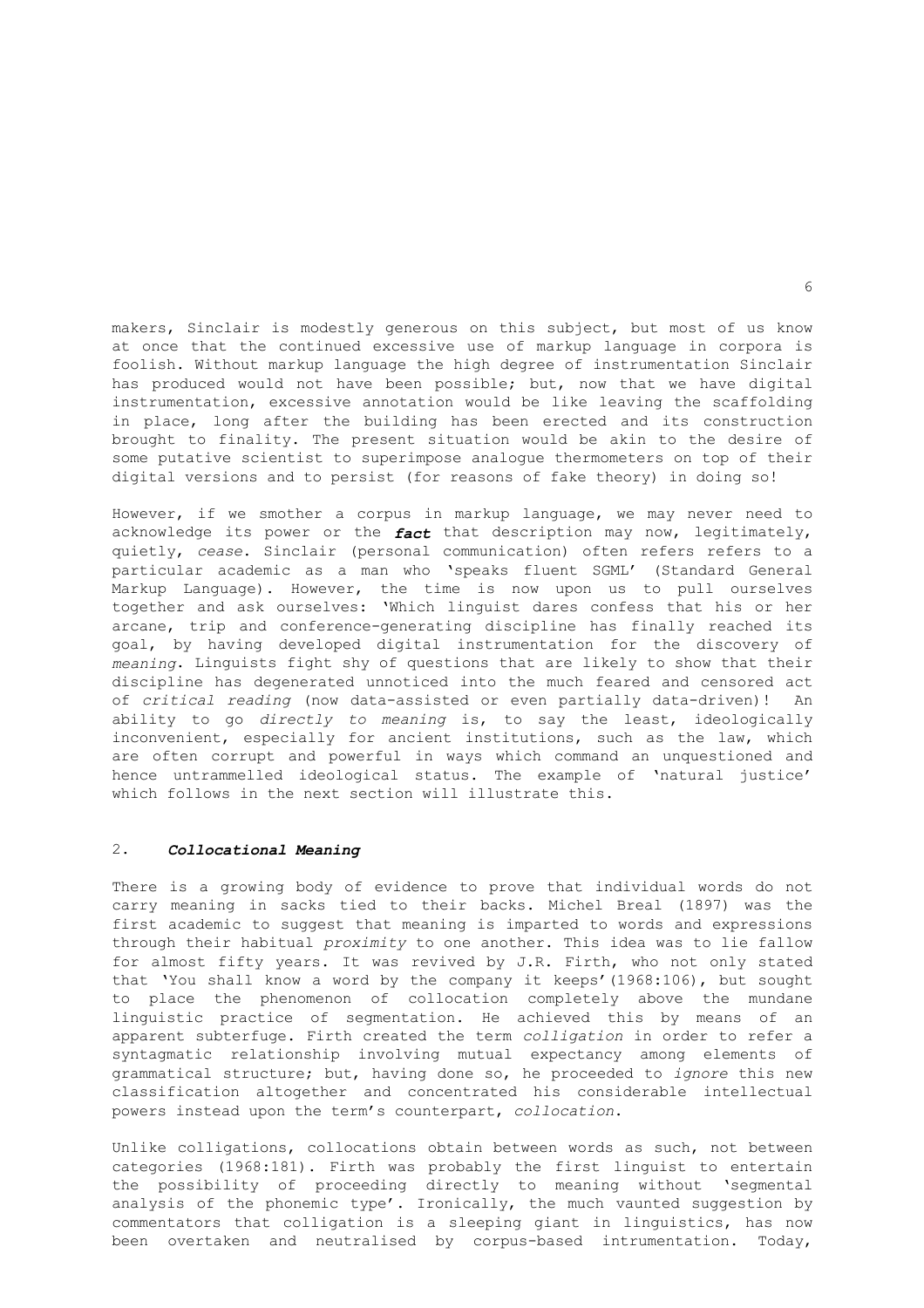colligation has little more than the status of a 'subject offering' in the history of linguistics. A greater irony is that linguistics itself, since the advent of instrumentation for language, has degenerated into a more or less historical discipline, without the knowledge or understanding of most of its current proponents. Firth's view that '*notional*' criteria would have no role to play in the goals of linguistic inquiry has proved absolutely accurate: he was prepared to allow its use to label larger aspects of context of situation only. If Cobuild were ever to proceed to a third edition of the dictionary, such a dictionary would, to some extent, and fairly inevitably, need to be a dictionary of *events*. Mentalism may have a small role to play in providing names for event-types, although many of these would become casualties of corpus evidence or the lack of it.

Collocation, by contrast, has become the new heuristic domain of language study and is likely to dominate linguistic science well into the new millennium. The best indication of the threat which it poses to established thinking is to be found in the **extent** to which it has been and is still, deliberately ignored by theoreticians whose intuitively derived theories collocation is likely to unravel. Even Michael Halliday dismisses collocation within a page or two in both editions of his major work on functional grammar. He is, apparently, not prepared to allow corpus evidence to dismantle the impressive edifice of triune theoretical constructs provided by his own able, but, nonetheless, human, and therefore flawed, intuition.

#### 2.1 *Collocation and Stochastic Processes*

The decision, in the present study, to use stochastic processes as the basis for the selection of collocational profiles will need to be defended. If collocation allows the investigator to proceed directly to meaning, why is it necessary or desirable to create a linear and textual process for the successive selection from the corpus of collocation profiles? Is there not a contradiction in arguing for the independent action of collocation and then proceeding to force the process of accessing collocates to follow what looks like a form of grammatically structured linearity? There are several reasons for proceeding in the manner proposed in this paper:-

1. The approach is **not** structural, but probabilistic in ways which go beyond what Firth refers to as the 'mutual expectancy of words'(1968:106). There can be a mutual expectancy of words within a fixed expression; but, what if the fixed expression is itself a fraudulently motivated creation? Collocation alone cannot handle the unravelling of what is presented stochastically as a series of event components leading to an outcome, especially a *fake* outcome. However, a re-invented, computational Markov process can assist us. Firth's taxonomy for context of situation points us towards an expectancy of outcomes which is socially attestable and this will form the basis for further analysis of the target text (see the title of this monograph) later in this paper.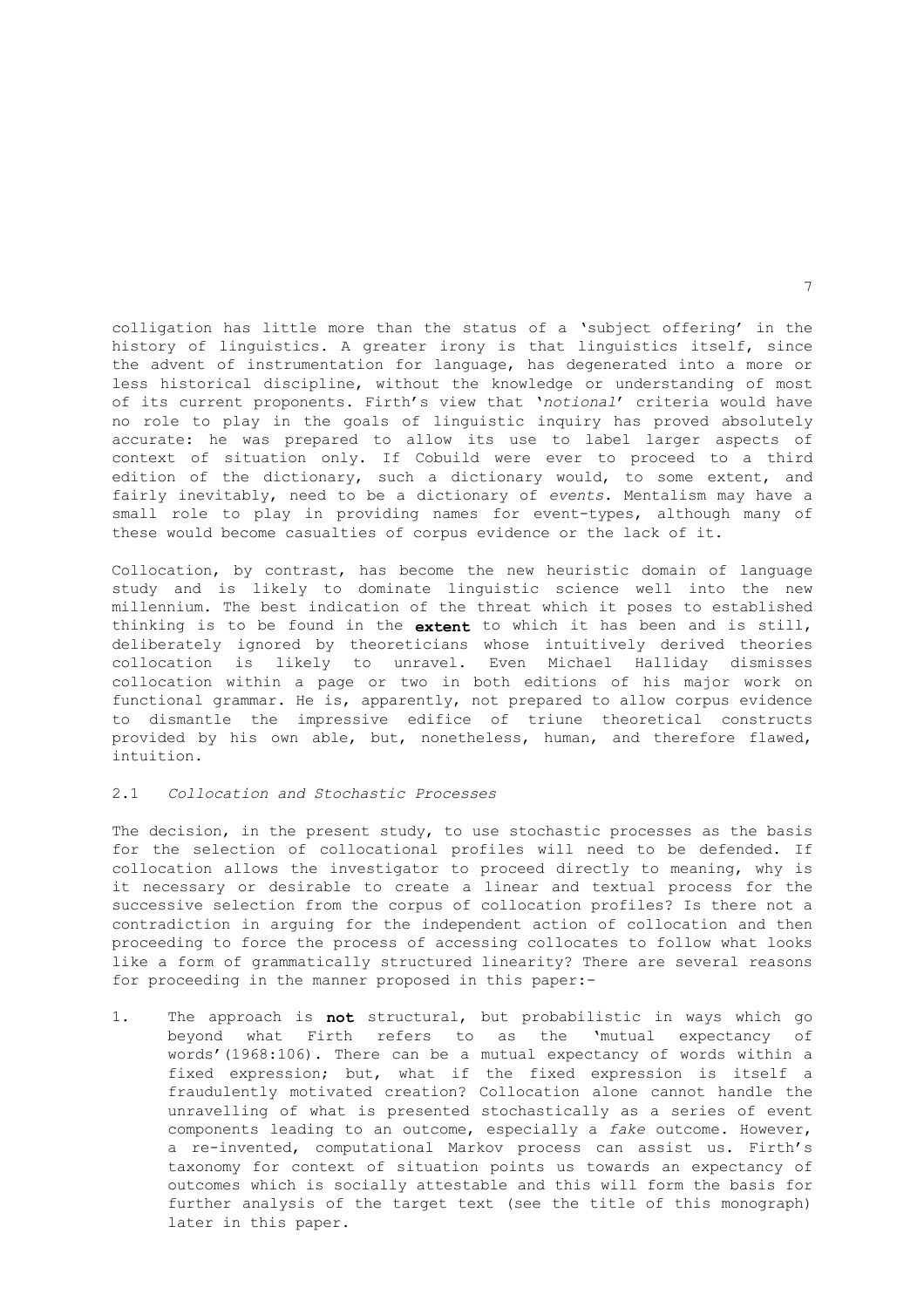2. Text is ephemeral to the point that the **minimal** segments which construct its linearity may, considering the demonstrably degraded nature of human intuition, be our only guide for determining the points at which *transitions* towards or away from expected outcomes (concomitance or dissonance) could occur. The process is purely procedural and the term 'segments' has the purely computational status of 'adjacent strings separated by a space'. The grammatical considerations which give rise to successive collocational profiles are of no concern to the investigator, now that digital instrumentation has been fully refined. Although tagging, parsing and other forms of corpus annotation were crucial to the process of providing instrumentation, they are surplus to requirements if our goal today is to proceed directly to meaning. All modern grammarians are now, although they may not yet know it, well on their way to becoming data-assisted critical readers. Hence, the 'narratives' thrown up by these collocational profiles are the investigators' main concern. They are assembled and articulated in terms of and by means of their *frequency* (in the corpus) alone. It is only fair that frequency be allowed to determine the true, rather than notional, nature and, hence, the normality of particular repeatable events. The collocational profiles being sought in the process of the reading which is proposed have been termed 'narratives' for at least three reasons: because (1) linguistics, post-instrumentation, is more akin to a form of reading than a form of description; (2) the approach bears out the Malinowskian view of language as a 'mode of action', in which *narrative* provided an effective means of translating events in the life of Trobriand islanders; and (3) the approach reflects Firth's adoption of this view and his own personification of collocation as companionship, or 'keeping company'. It is this latter property which has prompted my use of the term 'concomitance' in chained events. Collocates that, like their human counterparts, behave abnormally, usually have a motive. They will have been suborned.

 The most frequent collocates, which appear as a particular chained event progresses, must be considered to provide the most frequent narratives for repeatable events. These will be 'true to life'(see Louw, 2000). Where there is legitimacy at the level of the event's *outcome*, these narratives will be seen to subsume and inter-penetrate one another quite comfortably. For example, the narratives which appear from the collocates of the minimal stochastic pair, the+truth are, in descending frequency (see Step 1 below) *tell*, and *know*. Apart from the obvious logical implicature present, we feel comfortable that, although the 'persons, personalities' (see Appendix G) involved in these narratives may be different (for telling and knowing), their **pursuit is common**, both within the target text and in the repeatable corpus-based events being used to **read** it. The repeatable event which is prominent in the corpus must be recoverable in the text and, in Firthian-Malinowskian terms, also in *life* (see also references to Contextual Prosodic Theory, in Louw, 2000). This specification will not necessarily apply to all textual study. However, it may be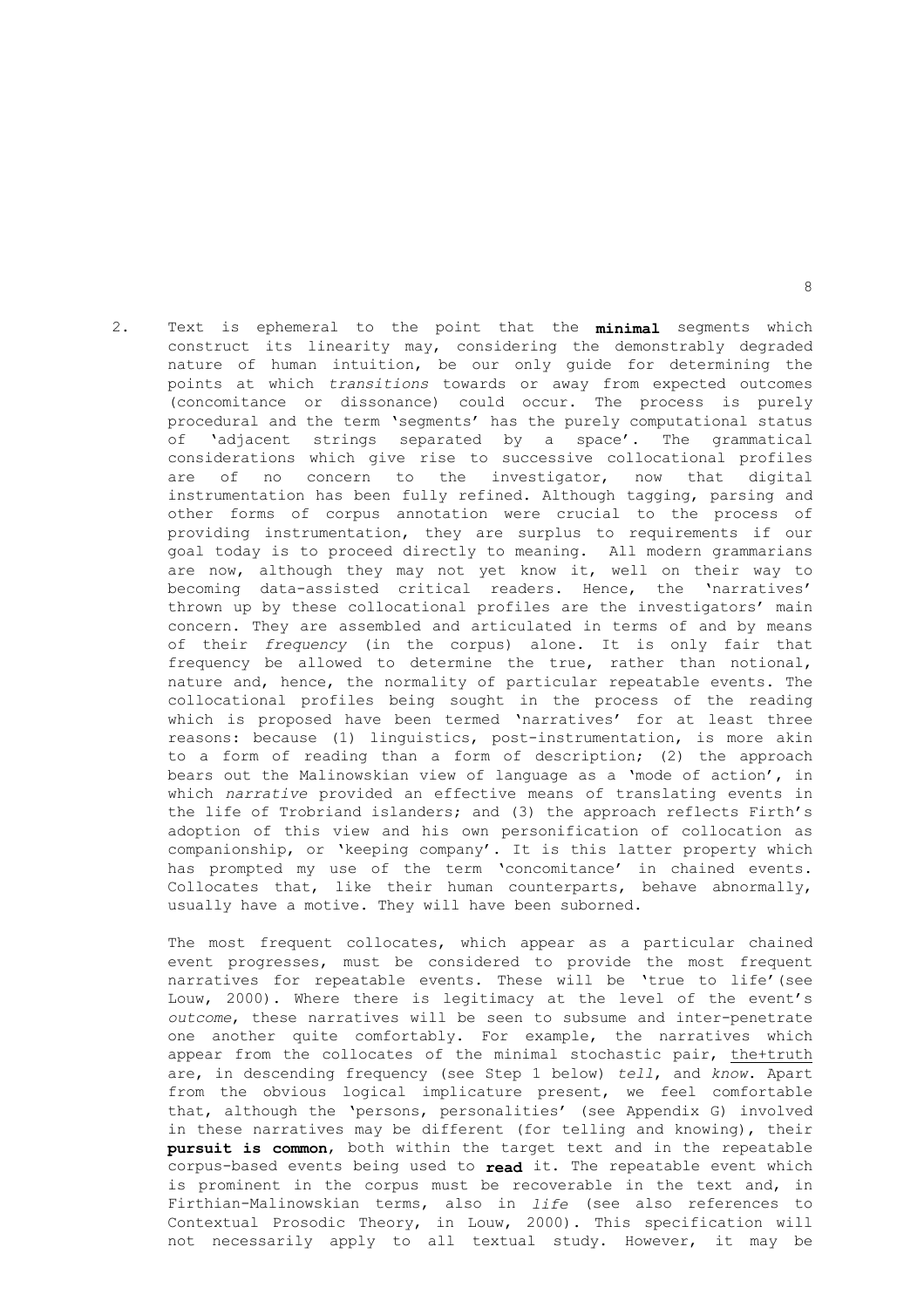favoured, where, as in the present case, forensic evidence of deception or 'event fraud' is being sought. The approach does not seek to 'hamstring' collocation in ways that other specifications do (see Kjellmer, 1982). Where forensic readings are not being conducted, Sinclair's own 'chunking' procedure will usually suffice. However, there can be little doubt that the authors of the TRC contrived to have human intuition accept the term TRC in a single chunk, as a selfexplanatory learned expression (Sinclair, 1991:124), in the same way that 'hook, line and sinker' is a chunk.

- 3. The approach identifies the manner in which, and the moment at which, suasive stealth, or 'spin', is used to mask the advent of stochastic dissonance. This may be accomplished by means of the timely introduction of suasively and evaluatively stated (see Hunston and Thompson, 2000), but, nonetheless fraudulent, outcomes. A good example would be the use of a positive *semantic prosody* to act in lieu of an expected, but **denied** reward (see Step 3 below).
- 4. Although Markov's view of stochastic processes pre-dates the Firthian tradition, they are, up to a point, compatible with Firth's 'mutual expectancy of words' and peculiarly well placed to assist in the recovery, computationally, of such expectancy. The term *stokhastikos* in Greek translates approximately as 'capable of being hinted at'. Two-word stochastic processes present the disadvantage to the investigator of replicating much collocational detail, because they are (in our target text) only a quarter the size of the nine word window. However, this is amply compensated for by their lockstep, linear mode of operation and the fact that they 'slow down' the beguiling speed of corpus work. They are akin to the method of finding subliminal features in video-taped advertisements: frame by frame. Where authorial deception is planned, stochastic processes miss nothing. We ought not to eschew the work of Markov simply because it attracted the deep interest and fake disparagement of mentalist linguistics. By rejecting his work, the mentalists, whose goal was to use structure as a form of linguistic 'divide and rule' in the obfuscation of meaning, paid Markov their highest compliment. Collocation and stochastic processes are not hidebound by structure. They operate beyond it and free us from the desire to impose<br>categories. The mentalists also thought that linguistic categories. The mentalists also thought instrumentation would never have the status of a hard science. They were wrong.
- 5. Where a target text, such as our target text, 'asks' to be read in a particular order, (one which purports to 'march in step' **logically** and **linearly** with the expected aspects of an event *as these unfold*), the use of stochastic methods in conjunction with collocation is inevitable. In our target text, the inference is inescapable that, in some sense, *reconciliation* is to be viewed as a **consequence** of *truth*, and its disclosure. To reverse these two elements in the title of the Commission would be to destroy its meaning and intention **by making it**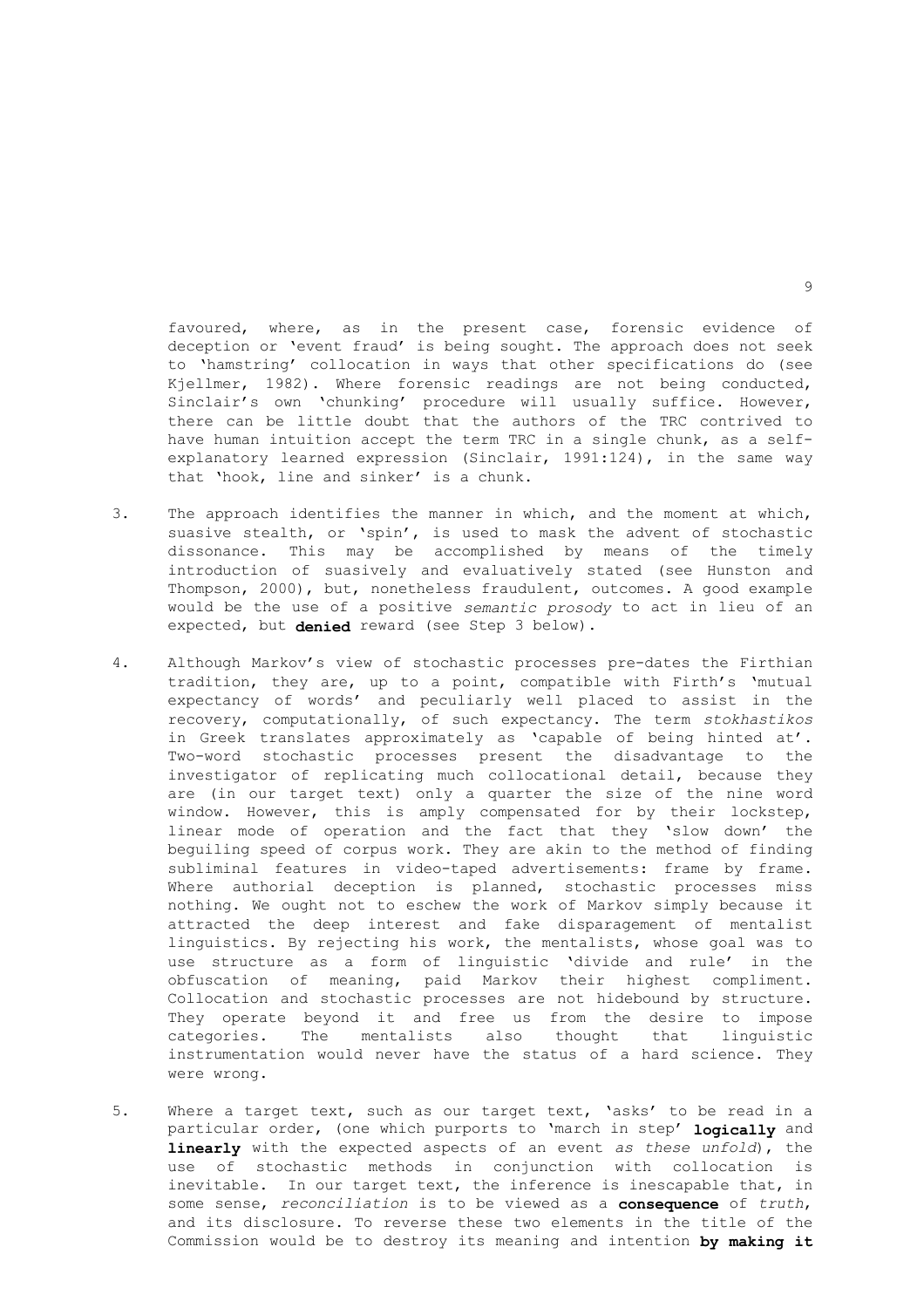**look less like the repeatable event its authors want it appear to mirror: 'due process and the rule of law', as encapsulated in the collocational pair 'truth and justice'** (cf. D.R. Miller, 2004)**.** Hence, the method used which combines stochastic processes and collocation is not unlike the difference between cinematic projection and viewing. Stochastic processes operate like the film as it is drawn by its sprocket holes, frame by frame through the gate and shutter of the projector. The extraction of collocation profiles for two word sequences are the counterpart of the viewing on the screen of the consequences for events which are, in Malinowskian and Firthian terms, *in medias res*, as each frame advances. This paper attempts to slow down the beguiling and ephemeral nature of that process and to view it in slow motion.

- 6. Proof of the fact that stochastic processes and collocation complement one another is to be found in the ability of software programmes, such as the original Cobuild 'lookup', to depart from strictly stochastic procedures. For example, finding the true extent of the prevalence of form *justice* to the right of *truth* is accomplished easily by a request of the type: QUERY: truth+3justice. A similar request for truth+3reconciliation demonstrates conclusively the presence of 'event fraud', as will be shown later. It is worth noting that that an apparently successful attempt was made by a temporary programmer employed at Cobuild in the late nineties to produce a 'new' form of 'lookup' which did **not** have this 'skip search' ability. No attempt was made to persuade me to the contrary when I confronted the programmer and told him that the concept behind the new search facility was retrograde and might falsify the Cobuild legacy. Perhaps the findings of this paper may assist in settling the matter.
- 7. A further decisive issue is to be found in the fact that even the limited stochastic processes involved in chained events proved too terrifyingly authentic for mentalist researchers and may well have prompted their retreat away from authentic text and into considering grammar-bound, made up, citation form sentences as products of the human mind. The move towards discourse analysis (see Harris, 1952) had to be stopped. The death of Harris assisted this process. As Hans Hormann puts it:

 ...grammatical structures consist of hierarchical relationships between units of **different** sets, e.g., nominal phrase, substantive, in the accusative, in the plural. In historical retrospect, it is easy to say that a total reduction of grammatical structures to probabilistic ones is doomed to failure. *Nevertheless, this approach has come amazingly far.* (One of the weaknesses of the grammatic-syntactic models, which dominate today, is that they totally ignore probabilistic determinants). (1979:99) (Emphasis added)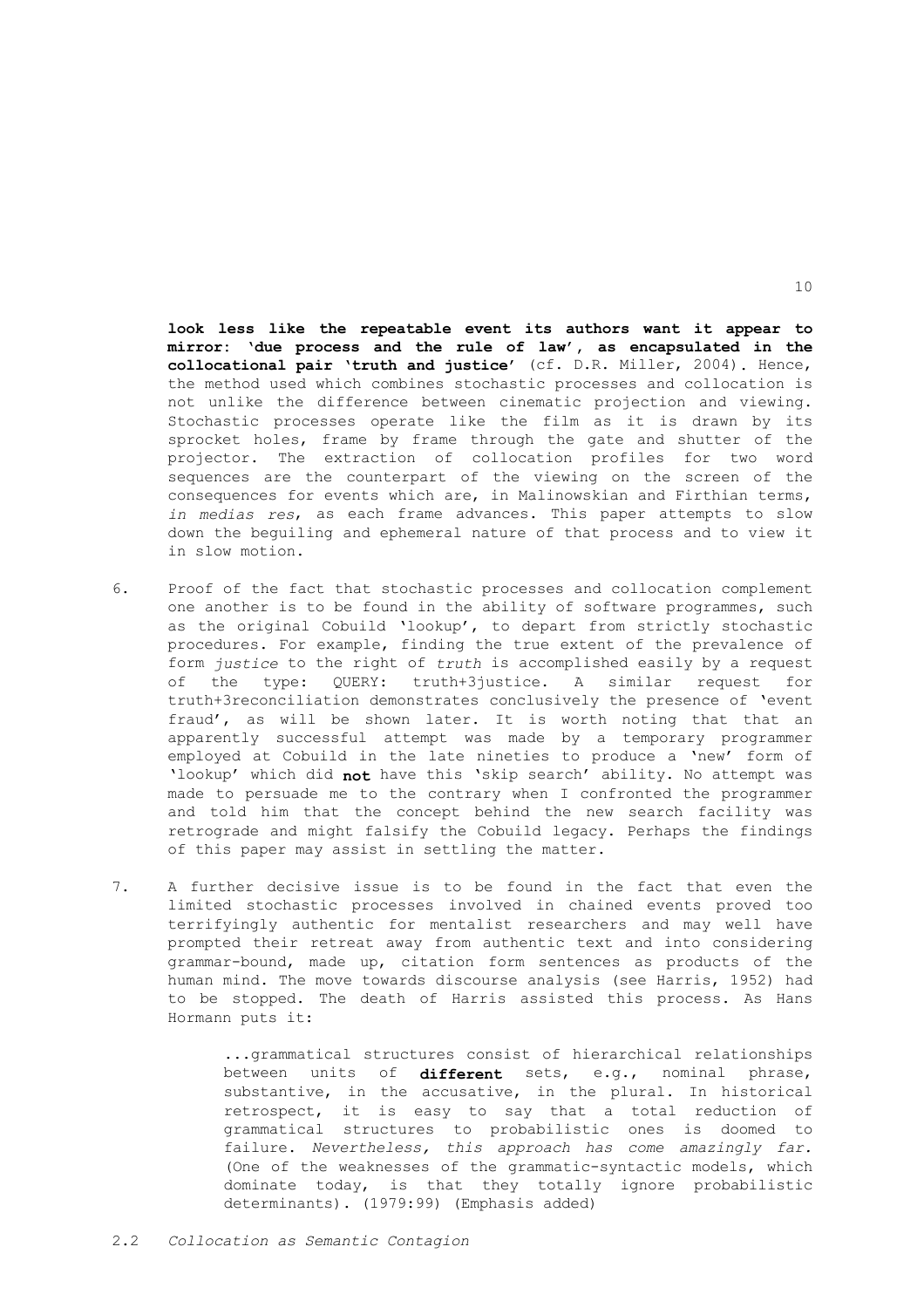Sinclair's (1991) discovery of semantic prosodies and the further work of Louw (1993;1997;2000) and others, have begun to vindicate Breal's (1897) insight that meaning operates as a form of 'contagion' (see also Ullmann, 1962:198). Sinclair's finding that collocational power is concentrated within a nine word window, four words to the left and four words to the right of the node, is arguably the single most exciting discovery to vindicate Breal's contention. The nine word window of collocative power is at the very hub of digital instrumentation for language. It is certainly sufficient, unaided, to destroy current notions of the 'cognitive' and could easily dispose of what is referred to as the 'cognitive turn' in stylistics (see Stockwell, 2002), which purports to treat delexical forms as the (dead) metaphorical basis for the power of poetry.

More recent research by Sinclair (1996) has concentrated on phraseological units larger than the word. The fact that such units exhibit totally descript collocational profiles has paved the way for much of the research involved in this paper. The example of  $\frac{1}{2}$  natural justice<sup>1</sup>, below, demonstrates this very well. Its collocational profile as a minimal stochastic unit, and its resulting 'narratives' leave us in no doubt that our treatment of the unit has to be expanded both to the **left** and to the **right** of it, as a matter of urgency. The term *natural justice* needs to be investigated as an 'event': a chained event in Markovian terms and as a repeatable event in Firthian terms (see also Crystal, 1985:189;Lepschy, 1982:127). Firth realised that collocational profiles ought not to be dominated by the word. With one eye on their situational meaning, he suggests that they be recovered as they bear upon 'complete sentences' or in conversation, and that they be 'extended to the utterances of preceding and following speakers' (1968:107). This may mean that Firth, in spite of the often ridiculed pre-computational nature of the examples he used, foresaw something of Sinclair's 'nine word window'. His reference to so traditional a boundary as the sentence sounds a little confining, if not dominated by the descriptive tradition, but his entire approach is undeniably situationally contextual and appears to assist the general argument advanced by this paper.

i

 $^{1}$ This material was first presented as part of a course at the Tuscan Word Centre (TWC) for postgraduate students from EU countries in June 2000. The content of the concordance was inexplicably censored and altered overnight, during preparations for the course at the TWC. This successfully disrupted the use of the example on that occasion and paper copies were issued to delegates at the time, but, unfortunately, with insufficient explanation. Its use here sets the record straight. The fabric of the occurrences of this form, as they appear in the corpus, has apparently been altered in the past three years. The original concordance appears in this paper. 'Homogenisation' of corpora is likely to take place in future (see especially Appendix I). The sanitisation of corpora is an unacceptable infraction of academic freedom.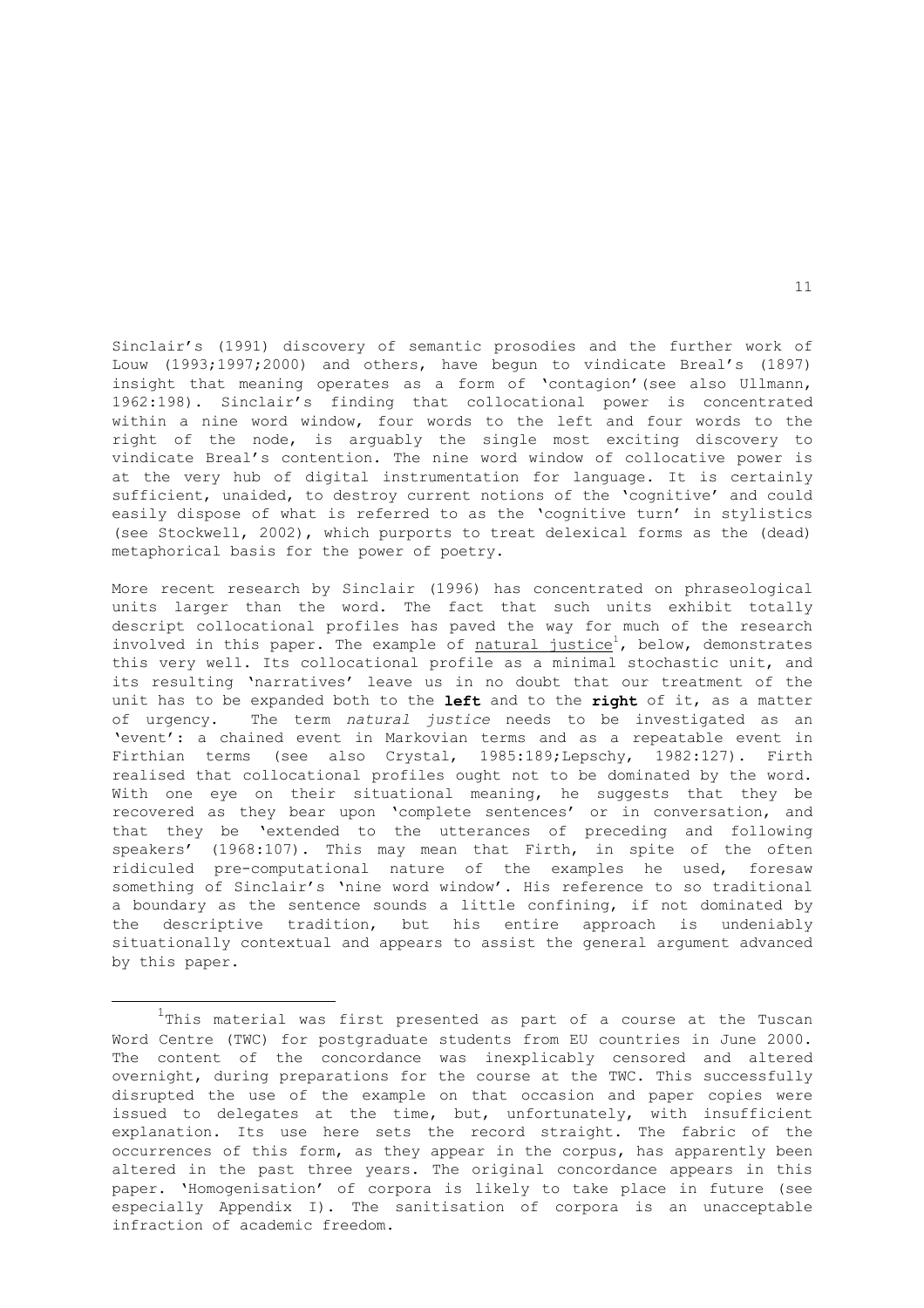Firth also probably felt the magnetic pull towards phraseology, even though, as a pre-computational scholar, he could not have appreciated the full extent and consequences of delexicalisation. However, the traditional forces of word and sentence are, between them, still powerful suborners of most linguistic investigative procedure. Even the Cobuild Dictionary of Collocations (1995), coming as it did before Sinclair's more recent research, suffers to some extent in its design, from the single word fallacy and that dictionary's policy on 'stop words' occasionally obfuscates their often huge potential in the area of phraseological and, hence, delexical meaning.

An example will make this clearer. The institution from which it is taken is the law. The term is *natural justice*. Within the legal profession, 'insiders', upon reading or hearing this expression, go through a process of interpretation which is radically different from that which 'outsiders' follow. If you are reading this as an uninitiated outsider, you will probably be reasoning things along these lines as you attempt to determine the expression's meaning<sup>2</sup>:

All human beings are immediately and intuitively aware of the nature

i  $^{2}$ For my understanding of waiver and its role in ideology, I am indebted to Lesley Paterson, a Zimbabwean human rights lawyer who, for more than ten years, has been, and still is, unlawfully locked out of legal practice in Zimbabwe, apparently as a result of secret-society concessions in the judiciary of that country, agreed at the Lancaster House Conference on Zimbabwean Independence in 1980. Even the International Bar Association and Commonwealth Lawyers Association apparently continue to connive with this outrageous abuse of human rights. Paterson was instrumental in the removal of Zimbabwe's Chief Justice Anthony Gubbay from office in February 2001 for attempting to murder a Mrs Sukohluhle Kachipare who was then on death row. For the first time in the history of the country, she was released as a consequence of Presidential intervention to prevent the judicial abuse of the death penalty. In his own judgment (Unreported Judgment No SC 139-98 and Reported, but edited, Judgment in 1998 Volume Two Zimbabwe Law Reports at page 271), Gubbay concedes that she ought to have been acquitted at the end of the State's case against her at her High Court trial, but proceeds in the same judgment to uphold the High Court's illegal conviction and death sentence against her thereby condoning its miscarriage of justice! As recently as January 2003, Gubbay's successor, Godfrey Chidyausiku CJ, who has made no move, at the time of writing, to hear Paterson's constitutional appeal to remain a registered legal practitioner, apparently connived with Sternford Moyo, President of the Law Society of Zimbabwe (of which Paterson is a member) to use physical violence to prevent her from attending the opening of the High Court in Harare for the year 2003. As recently as Monday, 8th December 2003, physical violence was again used by Moyo to remove Paterson from the Law Society's AGM, a meeting to which she had always been admitted in the past! Her struggle for justice continues and is worthy of international support.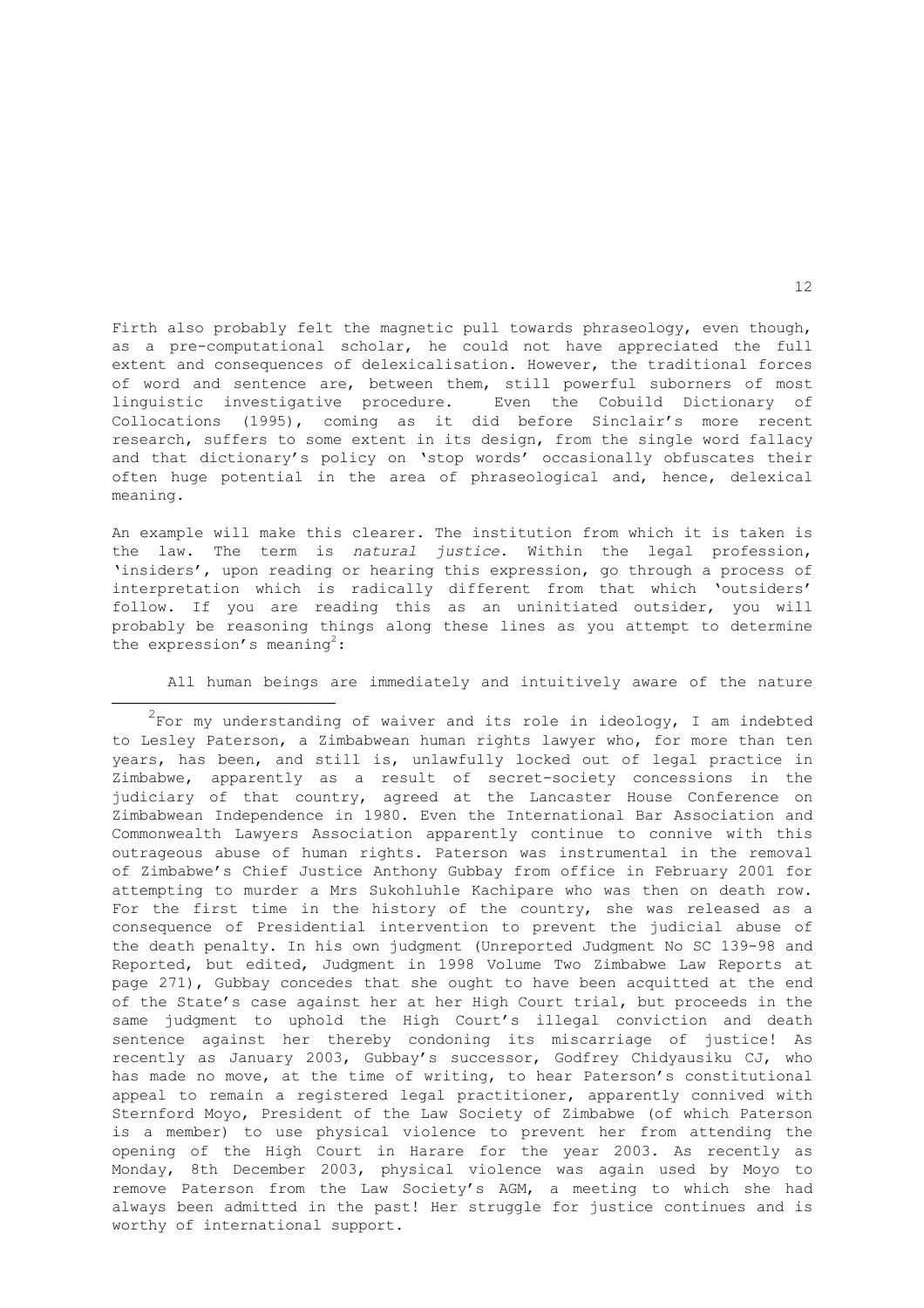of injustice and of miscarriages of justice. In this sense, we find that our reaction to injustice is universal and therefore '*natural*', as is our desire to see injustice remedied through court rulings which set in place appropriate, just and fair 'remedies'; or, if need be, 'informal' justice might be a 'natural' outcome, as some person or group becomes intolerant of the tardiness of due process or vexatious abuse of process and such aggrieved persons might take the law into their own hands...

However, if you are an insider to the legal profession, your reasoning process operates entirely differently. *Natural justice* can only be deemed to have been achieved if two provisions have been met: (1) that an aggrieved party has been given a hearing (this first provision, in Latin, being *Audi alteram partem* or 'hear the other side'); and (2) that this hearing must have been *unbiased*, i.e. it must have been carried out by an impartial and independent authority. Nobody with a material interest in the dispute may be involved in its adjudication (this second provision, in Latin, being *Nemo iudex in sua causa* or 'Nobody can be a judge in his/her own cause'). Where natural justice has been breached, such a breach constitutes a 'fatal flaw' to the proceedings and an unbiased judge will rule accordingly in order to protect the victim's cause of action. In other words, the judge *ought* to rule in his/her favour.

Notice what has happened in the process of interpretation so far. The outsider has proceeded by way of 'word meaning' and produced an erroneous interpretation ('justice is natural'). However, this interpretation is one with which the legal profession and even the judiciary have reason to feel comfortable: the client or litigant does **not** know the term's meaning *at law*. Insiders interpret the form *natural justice* as a technical term and process the phrase as a whole. However, for ideological reasons, they would be reluctant to concede that the term only ever arises when there has been apparent judicial or quasi-judicial misconduct, leading to the breach of a litigant's rights. How convenient: everyone trusts a judge.

Breal would say that the term *natural justice* derives its meaning not from its own component words, but through the 'contagion' brought about because of the proximity of its habitual collocates, such as breached or denied. Of course, during Breal's and even Firth's pre-computational lifetimes, these collocates would have had to be established intuitively. As part of that process one would need to establish how many of the limited number of victims that one happened to know personally were ever successful as litigants. Was the phrase *natural justice* uttered as part of their proceedings? If so, was it upheld or breached? And if so, by whom? We would find this process about as satisfying as Cherry found a 'corpus' of Shakespeare's works. We would gain no probabilistic idea of what precedes the mention of *natural justice* (i.e. in the terminology of corpus studies, to the *left* of the expression) and we would gain insufficient information about whether judges ever rectified breaches brought to their attention (if we studied the event as it expanded to the *right* of the expression). Were the litigants left without a remedy? The answer may well be affirmative. In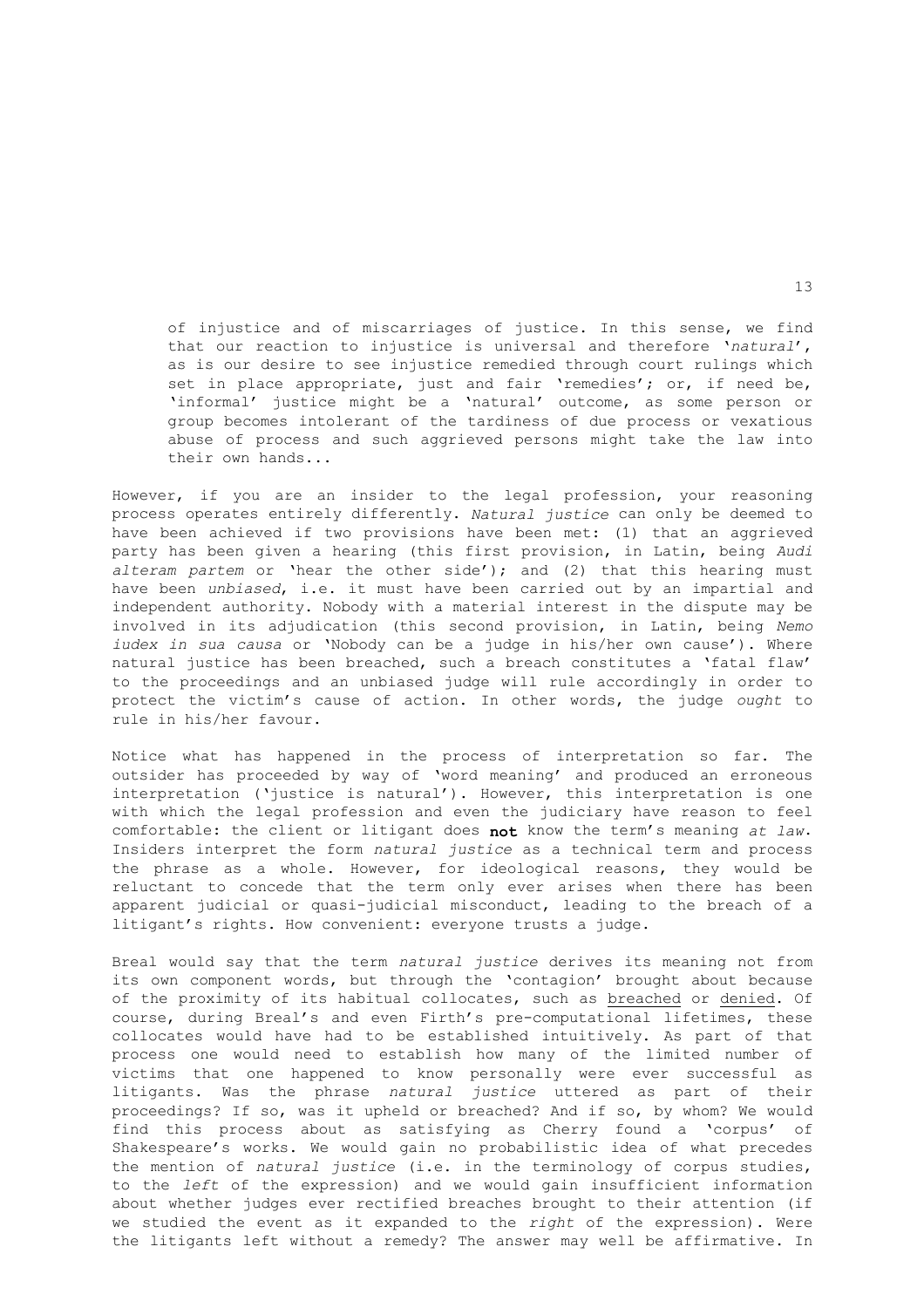fact, the narrative apparently ceases to the right of the expression. There is no continuation of a chained event with the word *and*. Or is that the meaning of the term? That is, does it mean that the judge has joined the conspiracy and that the litigant is effectively destroyed once the term has been uttered? Litigants deserve better than to have their cases settled by the incantatory use of insider phrases.

Even if corpora are finally sanitised and homogenised to prevent instrumentation from making a decision on the fate of victims to the right of the form, the recovery of the grammatical subject of all the passive forms to the left (*denied*, *breached*) ought to assist us in settling exactly how the event habitually proceeds.

However, there is a fact, which is completely material to the concerns of this paper, and which incriminates the judges further. If the corpus material to the right of natural+justice+and (see Appendix H) were to show us no evidence at all that the form is ever viewed as forming part of a chained event, one might have accepted the possibility that judges never see it as one and that they regard each case of a breach of natural justice differently. They might wish to claim that their response is dictated by the different circumstances of each case. However, there is one entry in the corpus which suggests otherwise: there is one in which the context makes it plain that the breach is only *hypothetical* and has not actually occurred. In this instance, we find that the judge parades before us logically and in a chained event, the full force of the law which the breach ought to attract.

 ...contracts on a provisional interim basis, and for requiring adjudicators' decisions to be enforced pending the final determination of such disputes. His Lordship noted that it was very easy to challenge a decision based on an alleged breach of natural justice, and an unsuccessful party before the adjudicator would need only to make such a challenge in order to prevent the decision's enforcement. In his Lordship's judgment, if Parliament had intended to qualify the word `decision" in some way then that...

This is very troubling indeed. Judges do know what is expected of them. What may we infer from the absence in authentic rather than hypothetical cases, of both logical implicature and semantic tidiness leading in the direction of a just outcome?

An alert reader ought, at this point, to be capable of detecting J.R. Firth somewhere in the wings. The answer to these questions takes us ineluctably into Firth's taxonomy for Context of Situation (1937:110;1957:182;1968:108 – see Appendix G, below), where the relevant persons, personalities, will be a litigant, possibly lawyers (unless we have a self-acting litigant) and certainly a judge or chairman of a quasi-judicial forum. There will be verbal and non-verbal actions, and the results of the verbal action may be a finding that natural justice has either been upheld or breached. In the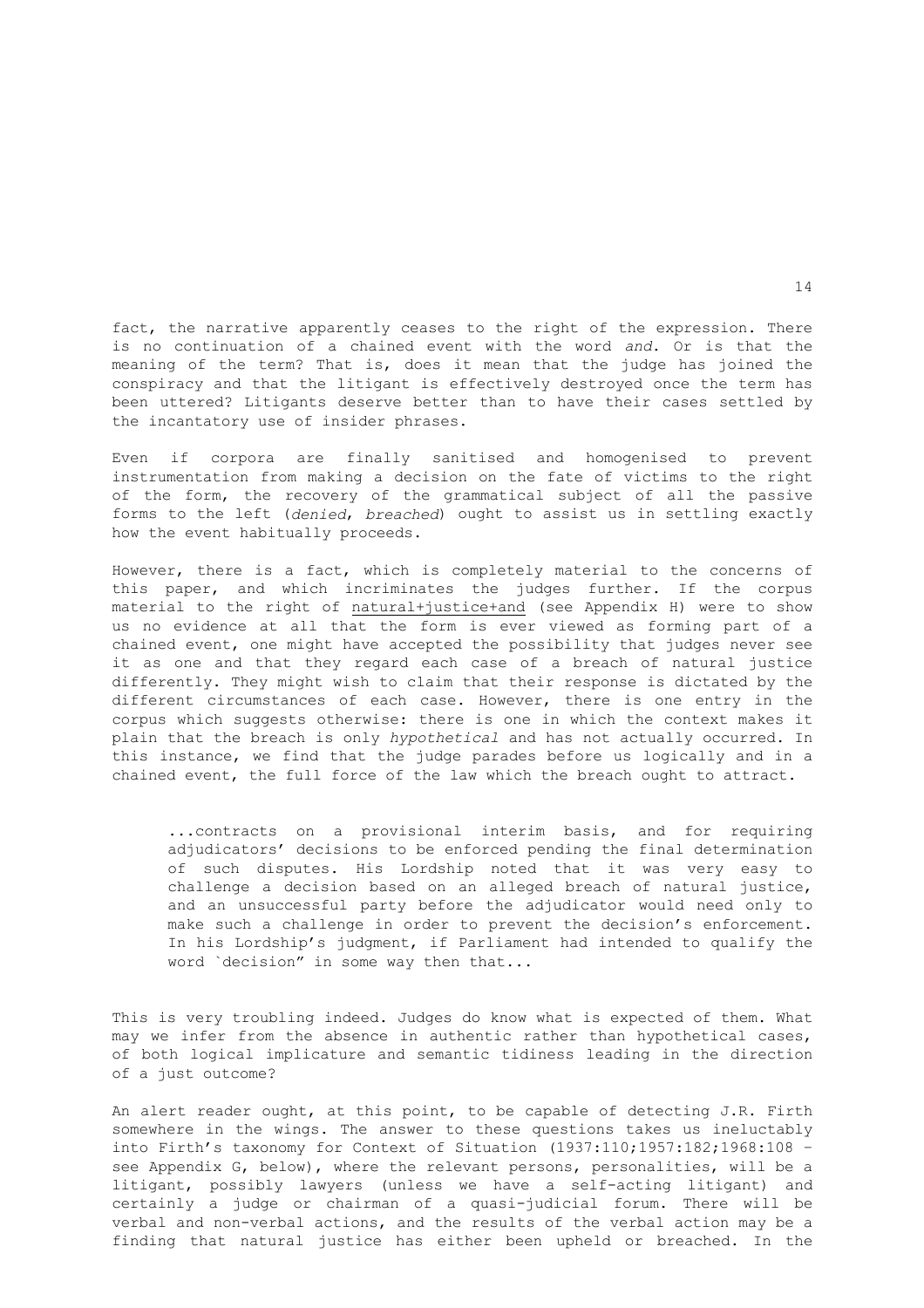latter case we ought either to see the judge create a remedy or, sadly, see the judge join the conspiracy: an event made easier (as mentioned above) by virtue of the fact that the uninitiated litigant does not understand the meaning, at law, of the term *natural justice*.

Of course, a fully computational Breal would have had access to the Bank of English and its programme entitled PICTURE, whose product for the term looks like this:-

|                       | Cursor at row 1, column 1. |         |             |                               |                       |            |
|-----------------------|----------------------------|---------|-------------|-------------------------------|-----------------------|------------|
| rules                 | of                         | natural | <b>NODE</b> | and                           | the                   | fairness   |
| denial                | denied                     |         | <b>NODE</b> | < p >                         | that                  | proceeding |
| principles to         |                            |         | <b>NODE</b> | in                            | been                  | mrs        |
| breach                | and                        |         | <b>NODE</b> | but                           | court                 | were       |
| contrary              | him                        |         | NODE        | had                           | as                    | case       |
| been                  | against                    |         | <b>NODE</b> | demanded                      | this                  | confounded |
| entitled              | only                       |         | NODE        | demands                       | they                  | apply      |
| denied                | her                        |         | NODE        | which                         | i                     | freedom    |
| sense                 | said                       |         | NODE        | must                          | procedural decision   |            |
| is                    | qeneral                    |         | NODE        | is                            | hampered              | offer      |
| fairness              | called                     |         | <b>NODE</b> | about.                        | violation             | june       |
| laws                  | for                        |         | <b>NODE</b> | if                            | apply                 | court      |
| interests             | no                         |         | NODE        | whoever                       | allow                 | be         |
| lack                  | contravene                 |         | NODE        | supreme                       | 21                    | against    |
| was                   | substantia                 |         | <b>NODE</b> | given                         | said                  | it.        |
| travesty              | breaching                  |         | NODE        | or                            | informatio also       |            |
| interpreta intrinsic  |                            |         | NODE        | for                           | 2                     | now        |
| requiremen spades     |                            |         | <b>NODE</b> | should                        | an                    | about      |
| grounds               | afforded                   |         | <b>NODE</b> | not.                          | we                    | been       |
| principle             | breached                   |         | <b>NODE</b> | this                          | he                    | alteram    |
| concept               | accountabi                 |         | NODE        | do                            | may                   | unenforced |
| reasons               | liberties                  |         | NODE        | no                            | not                   | pertained  |
| evidence              | honesty                    |         | NODE        | have                          | are                   | misreprese |
| issue                 | satisfying                 |         | NODE        | SO                            | have                  | upholds    |
| question              | harsh                      |         | NODE        | by                            | legalistic mccarthyis |            |
| form                  | respected                  |         | NODE        | would                         | 1833                  | rectitude  |
| government procedures |                            |         | <b>NODE</b> | when                          | legislator sternberg  |            |
| right                 | demanded                   |         | $\rm NODE$  | scrope                        | unbiased              | encroachin |
| trary                 | reflect                    |         | <b>NODE</b> | decrees                       | enforceablsympathise  |            |
| contravent handed     |                            |         | NODE        | dictates                      | sigmund               | retort     |
| affront               | require                    |         | NODE        | procedural crichton           |                       | erskine    |
| rematch               | hearing                    |         | <b>NODE</b> | dictated                      | dispensed precedence  |            |
| pretence              | obvious                    |         | <b>NODE</b> | fairness                      | slamming              | croke      |
| proms                 | animals                    |         | NODE        | vicky                         | forbid                | symmetry   |
| mockery               | discovered                 |         | NODE        | swindon                       | discrimina fencing    |            |
| norms                 | ensure                     |         | <b>NODE</b> | cries                         | audi                  | reckoning  |
| attorneys             | demand                     |         | NODE        | mixing                        | permitting browne     |            |
| prompting             | un                         |         | NODE        | solicitors characteri statute |                       |            |
| bentley               | justice                    |         | NODE        | rightly                       | prevailed compatible  |            |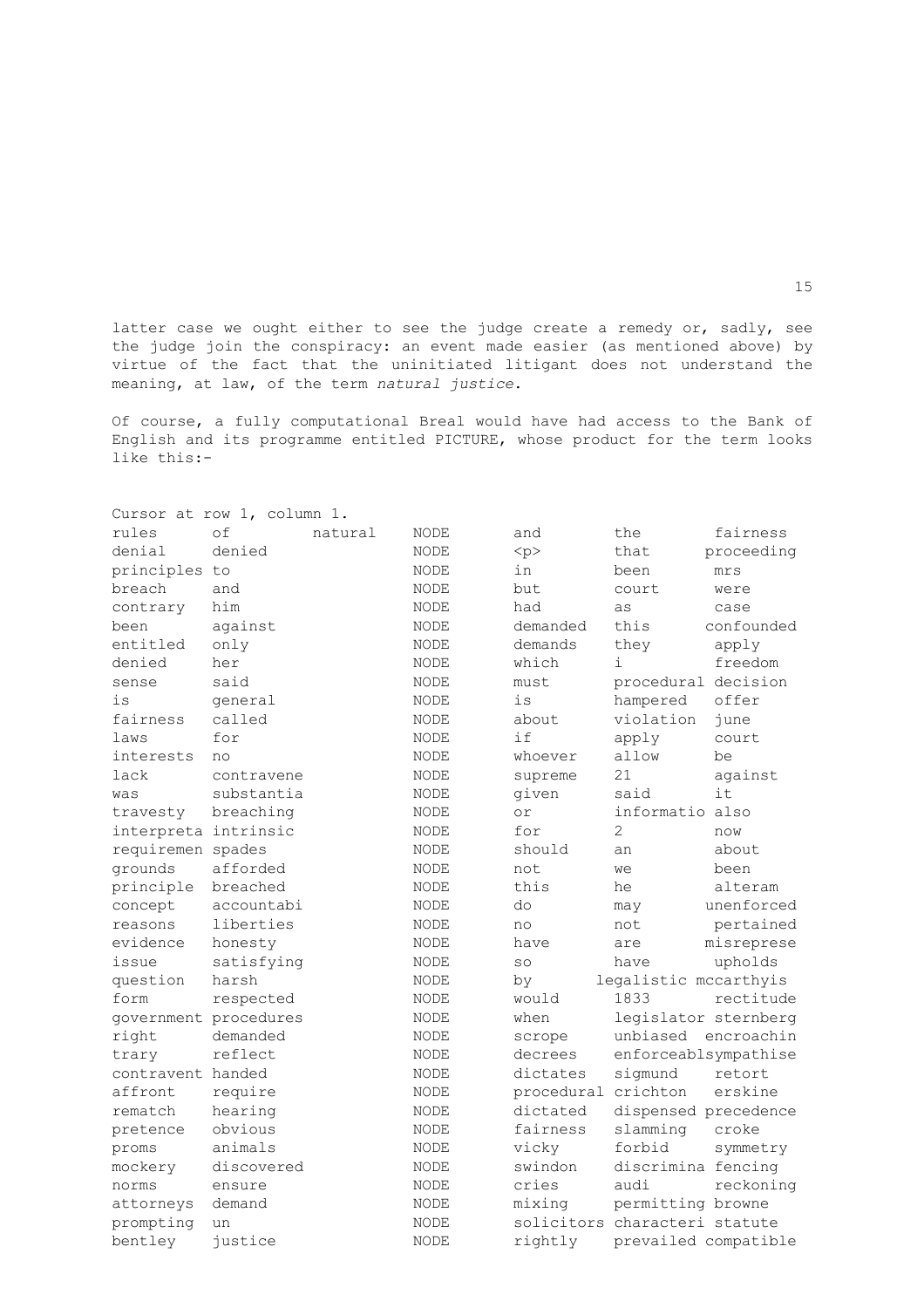| betrayal            | subject                                                                        | <b>NODE</b> | applicable rabbi |                      | unsuccessf |  |  |
|---------------------|--------------------------------------------------------------------------------|-------------|------------------|----------------------|------------|--|--|
| vigorously election |                                                                                | NODE        | bennett          | misconduct vicky     |            |  |  |
| assertion           | towards                                                                        | NODE        | reflected        | implementi dealings  |            |  |  |
| defiance            | reason                                                                         | NODE        | senator          | contested            | sack       |  |  |
| denying             | society                                                                        | NODE        | grounds          | stating              | maurice    |  |  |
| instinct            | union                                                                          | NODE        | pointed          | fairness             | barrel     |  |  |
| denies              | although                                                                       | NODE        | arqument         | dunn                 | ethics     |  |  |
| accord              | course                                                                         | NODE        | suggests         | inherent             | invisible  |  |  |
| offence             | family                                                                         | NODE        | nobody           | catholics prosecutor |            |  |  |
| examine             |                                                                                | NODE        | comment          | consult              | identifica |  |  |
| offensive           | night                                                                          | <b>NODE</b> | respect          | quarantees judicial  |            |  |  |
|                     | "rules". Tot freq: 47129. Freq as $\text{coll}:20$ . t-sc: 4.4664. MI: 9.6143. |             |                  |                      |            |  |  |

Now, with the greatest will in the world, compelling computational evidence of this sort, would be unlikely to leave all but the most naive litigant continuing to pursue the 'naturalness' argument. Justice is not natural in the same way that yoghurt is natural. The made up examples of grammarians would be risible in so chillingly authentic a context as this. We cannot say: 'John received natural justice at the High Court'. If, as Firth (1968:106) avers, we 'shall know a phrase by the company it keeps', one could be forgiven for suggesting that this minimally stochastic fragment of running text has both fallen among thieves and, unjustly, continued to keep its apparent good name. The expression has seemingly been unaffected by semantic change, because it has been protected by an institution which itself does not change, a status which many institutions share with secret societies (hence the debate as to whether judges should be required to reveal their affiliations, if any, with secret societies, such as the Freemasons). Are we dealing with diminished responsibility or inherent wickedness?

Recourse to the concordance lines from the Bank of English, below, offers us a more complete picture of the term and its institutional role in the 'manufacture of consent' (see Fairclough, 1989), as part of legal and judicial ideology. Note that the course of future events to the right of the expression is altogether less clear than it is to the left. If there is no evidence of judicial intervention to rectify breaches of natural justice, does this mean that victims of the breach give up their cases (waiver, or the relinquishment of their claims) or do they ever sue the judge (joinder)? It is worth noting that if litigants began routinely to sue the judge where natural justice has been breached, there would be two likely consequences for the form *natural justice* in the corpus. Firstly, the collocates to the right of the form would begin to look less confused than they do at present, where eventual waiver is more than likely, perhaps after even further breaches have been suffered on appeal. Secondly, if all litigants persevered with their suits against judges, the term *natural justice* would also become less frequently observed both in the corpus and in life, as the litigants' actions began to act as a deterrent, resulting in judicial misconduct of this particular type becoming less frequent. However, regardless of the way one looks at it, references to *natural justice* are effectively references to 'event fraud': a litigant has come to court for a hearing leading to a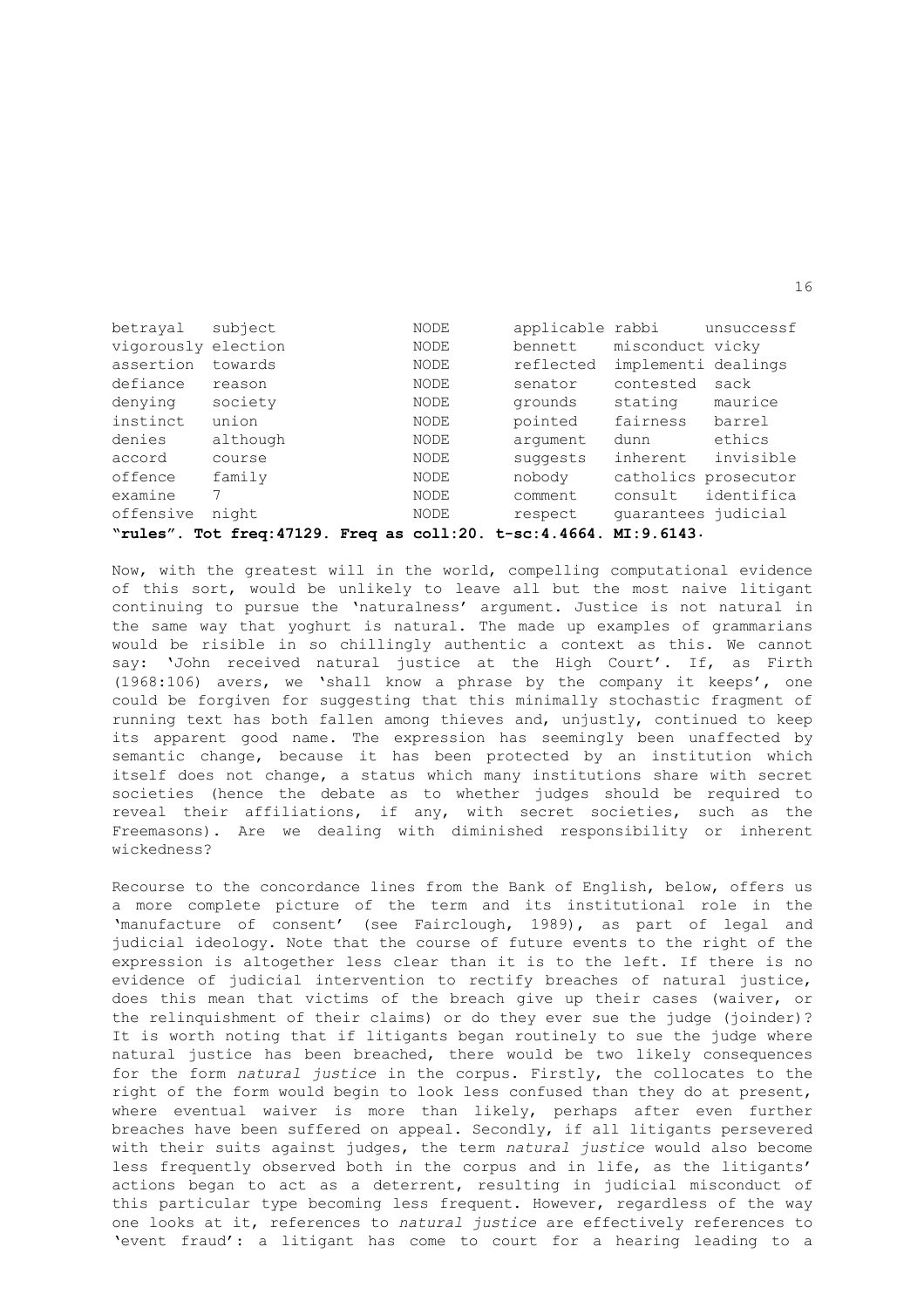remedy; and instead of getting either, the judge may (for motives still to be determined) have joined the conspiracy to deny the litigant justice. We proceed, in the next section, to the graver matter of creating fake institutions expressly in order to extract waiver from human rights victims. Semantically the concordance below has the status of a Masonic handshake in print.

## MicroConcord search SW: natural justice 80 characters per entry

Sort : 2L/SW shifted -3 characters.

 1 judicial, in accord with natural justice? Should `people normally 2 to act in accordance with natural justice and that had not happened in the 3 rather empty in an age where natural justice and common sense have been 4 is reprehensible and against natural justice.  $\langle p \rangle$  Sir Sigmund Sternberg.  $\langle p \rangle$  5 legality and of natural justice. For them, my defence can only be 6 is reprehensible and against natural justice. <p> Yours faithfully, <p> Sigmund 7 is no right of appeal, no natural justice and the Government just sits on 8 So long as even-handed natural justice is on offer, he doesn't think the 9 so that the balance of natural justice is restored. This would mean that 10 to argue a case based on natural justice as well as the major issues of 11 said he had been denied natural justice and would make every effort, 12 said Roy had been denied natural justice and the Tribunal judge erred when 13 claimed he had been denied natural justice in the handling of the charges: 14 claim it's been denied natural justice. <p> This follows the third HUREOC 15 said Roy had been denied natural justice and the Tribunal judge erred when 16 defence and had been denied natural justice. Today Judge Maurice Sheehan (ph) 17 Hitchens had been denied natural justice during the post-inquiry 18 prisoners were being denied natural justice at parole hearings. <p> He has 19 MOTORISTS were being denied natural justice and right of appeal against wheel- 20 that it was being afforded natural justice and a reasonable opportunity for 21 was right. You believed in natural justice. You were a pioneer. You used to 22 rules, or benchmarks of natural justice, Andy Hollas, the party chairman, 23 there had been a breach of natural justice. <p> There were any number of 24 there had been a breach of natural justice because Mrs Fanneran had not been 25 deposits is a breach of natural justice, that may be appealed to the Court 26 s been a clear breach of natural justice," he said. < p> Cr Hulett was 27 receive. <p> <h> Breach of natural justice finding sets Dempsey free;Dianne 28 there had been a breach of natural justice. <p> His Lordship did not accept 29 the inquiry was a breach of natural justice because witnesses were not cross- 30 of that dog was a breach of natural justice. <p> The Queen's Bench Divisional 31 be described as a breach of natural justice," he said.  $\langle p \rangle$  The £ 4,500 32 contradiction, breach of natural justice, and violation of human rights. 33 years was a gross breach of natural justice. <p> David Pannick, QC, opening 34 impropriety or breach of natural justice. <p> In two recent cases also 35 s decision is in breach of natural justice. Swindon won promotion to the 36 was unfair and in breach of natural justice for the panel sitting in judgment 37 claiming a breach of natural justice. <p> They also claim the 38 back constitute a breach of natural justice." The letter said Idemitsui 39 was in breach of natural justice. <h> HOMELESS RICHARDS </h> The 40 considers to be breaches in natural justice in the official response to the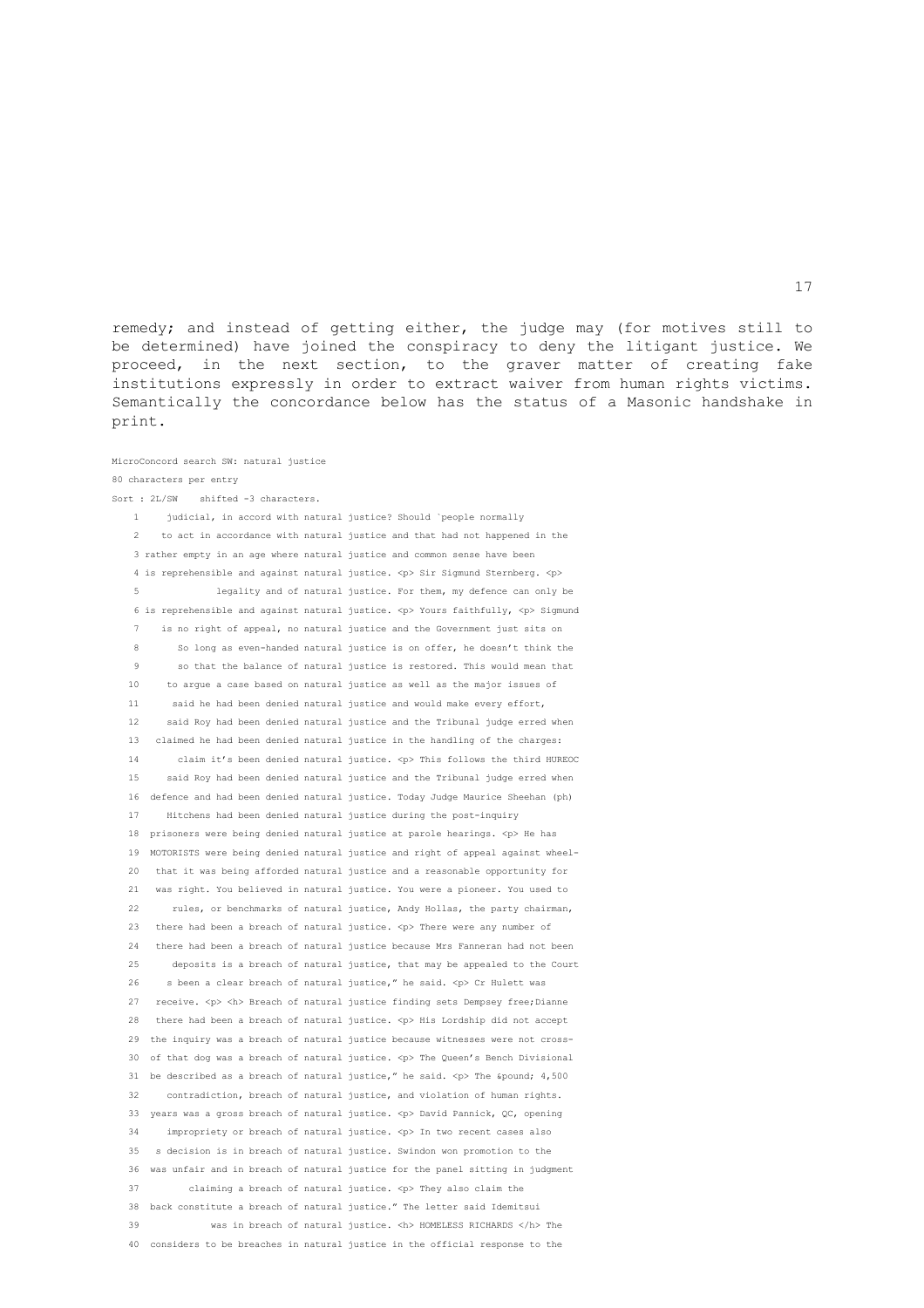41 <p> But in a bizarre case of natural justice, when he ret urned some time later 42 <p> But in a bizarre case of natural justice, when returned some time later to 43 and, consistent with natural justice, no further announcement will be 44 both unfair and contrary to natural justice. They asked for the entire group 45 of acting contrary to natural justice.  $\langle p \rangle$  The Labour leadership, 46 ill-judged and contrary to natural justice. <p> No matter how it is dressed 47 will be strongly contrary to natural justice for him to be given an opportunity 48 acted in a way contrary to natural justice. If successful, the group of nine 49 It seems to be contrary to natural justice if a child is killed by an adult - 50 human right and contrary to natural justice. <p> An essential part of this 51 human right and contrary to natural justice. <p> Those present believe that 52 nation is that it could deny natural justice to any athletes not using drugs. 53 posture as the defenders of natural justice" when he was denied the same right 54 were acting in defiance of natural justice as `legislator, prosecutor, judge, 55 can readily demonstrate a natural justice in selecting for the vagabond and 56 raised about the denial of natural justice. <p> Judge AlanD emack said the 57 interests and a denial of natural justice," he said. <p> Mr Justice Stewart 58 re-opened for `denial of natural justice" reasons, and a new inquest was 59 raised about the denial of natural justice. <p> Judge Alan Demack said that 60 the draft was `a denial of natural justice". <p> He and the other Tories 61 has been in clear denial of natural justice." Dr Oliver, 58, again refused to 62 <p> This is a denial of natural justice and I am not prepared to proceed," 63 complaining of a denial of natural justice because he wasn't given the 64 amounted to a denial of natural justice as well as a possible breach of 65 amounted to a denial of natural justice as well as a possible breach of 66 said. `I was denied basic natural justice. I had no legal representation or 67 was defective and denied her natural justice. She lost her job at the 68 Commission has denied him natural justice and has taken irrelevant material 69 said. I was denied basic natural justice. I had no legal representation or 70 said. I was denied basic natural justice. I had no legal representation or 71 said. `I was denied basic natural justice. I had no legal representation or 72 appeal procedure denies him natural justice-by permitting persons involved in 73 committee of denying him natural justice. <p> Mr McAlary angrily withdrew 74 which was `devoid of natural justice". <p> re all scared # we'll have 75 veer it in the direction of natural justice, but it's rash to make any such 76 that they denied Dr Chambers natural justice. Justice Spender, who played a 77 about through the effect of `natural justice" rather than politics. <p> While 78 that and to ensure that natural justice is provided for him," Mr Kaiser 79 rules of evidence and natural justice do not apply, the accused doctors 80 The rules of evidence and natural justice do not apply. <p> The accused 81 cannot be at the expense of natural justice. <p> In deciding on terms of a 82 on the grounds of failure of natural justice,  $\langle f \rangle$  audi alteram partem  $\langle f \rangle$  or 83 <p> However, fairness and natural justice required that this decision should 84 <p> The rules of fairness or natural justice were not rigid but depended on 85 persuaded `that fairness and natural justice require that this decision should 86 sought to first offer natural justice to J.L. Holdings before blocking 87 had flagrantly breached natural justice when he unlawfully kept secret the 88 on the grounds of natural justice. Mr Matthews found that there had 89 must guarantee prisoners natural justice, respect, access to information, 90 letter to the Guardian that natural justice has been denied.  $\langle$  p> Lift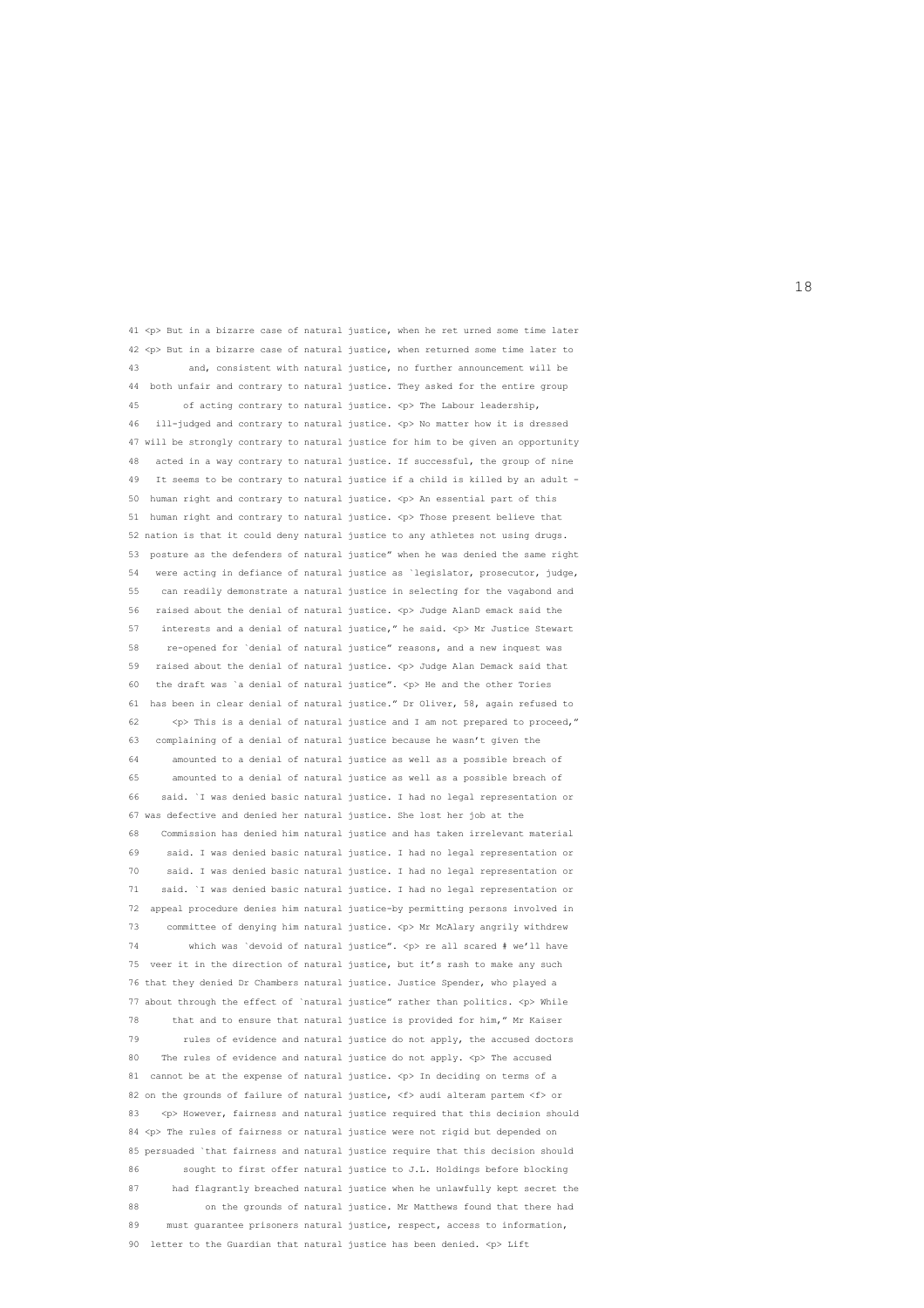91 of State had `breached natural justice" by slamming him over the force's 92 again. He had discovered natural justice. Mixing with private school pupils 93 and later said he had denied natural justice and would make every effort, 94 by a court to have denied natural justice to a businessman who had been 95 of the code we have in all natural justice erm to put the case to the er 96 t the remotest inkling of natural justice.  $\langle p \rangle$  P Becke, Edinburgh  $\langle p \rangle$   $\langle h \rangle$  97 fun, his strong instinct for natural justice, his nose for absurd bombast and 98 once and in the interests of natural justice, to consult a linesman. <p> The 99 interpretation than natural justice. If the latter had been in force, 100 and the interpretation of natural justice" in the decision to remove Mr 101 spokesman said: `This is not natural justice because Mr Shaida was ill." <h> 102 realise that there is no natural justice in this world. With Small g: a 103 shot to pieces, it is only natural justice that an individual whose actions 104  $\langle$ /h>  $\langle$ p> MR ADAMS is right. Natural justice demands that where a wrong has 105 stress that erm that is only natural justice that they must have a chance to 106 <p> This is because natural justice could be served on the spot. It is 107 at \$ 19.99 a kg. <p> Natural justice is denied to alleged growers when 108 who have experienced lack of natural justice in contested cases in the court. 109 Byrne. <p> The lack of natural justice in Family Court proceedings is 110 wants to air the lack of natural justice." <p> <h> Soldier in Bosnia is 111 is contrary to the laws of natural justice. It doesn't say much for Britain." 112 must be against the laws of natural justice for the football authorities to 113 in criticising the level of natural justice and procedural fairness involved 114 in criticising the level of natural justice and procedural fairness involved 115 he criticised the level of natural justice and procedural fairness involved 116 as a matter of natural justice. Here in Queensland former 117 records made a mockery of natural justice. <p> This is a discrimination that 118 nothing of the more general natural justice issue of being allowed to present 119 and he did not consider natural justice did so require.  $\langle p \rangle$  Moreover, to 120 said he had not received natural justice. <p> Purnell reopened the inquiry 121 officer who now runs Natural Justice, a charity based in Ulverston, 122 is in danger of breaching natural justice, and therefore an independent 123 silent or ambivalent or that natural justice so required.  $\langle p \rangle$  In his Lordship's 124 and profits. <p> In natural justice the lottery shouldn't be taxed 125 de Justice, a basic point of natural justice was at stake yesterday. `Get in 126 their power, breached natural justice and failed to follow the 127 their power, breached natural justice and failed to follow the 128 every principle of natural justice. The Lords' amendment is limited 129 things. The principle of natural justice not enforceable by any Court, is 130 every principle of natural justice." <p> Mr Howard has tried to 131 and of the principles of natural justice. <p> Mrs Galli said: `We are suing 132 with the principles of natural justice so that all relevant material, 133 to the principles of natural justice for the secretary of state to 134 fundamental principles of natural justice, about the proper conduct of the 135 party. Basic principles of natural justice have been confounded. I have been 136 of elementary principles of natural justice. I don't know what the bleeding 137 duties under principles of natural justice, Mr Hayden said. <p> The Governor- 138 conform to the principles of natural justice. Without casting any doubts on the 139 <p> Sir: Basic principles of natural justice have been confounded by the 140 of the first principles of natural justice. (Scrope # 1833 # 1969, p. 32) And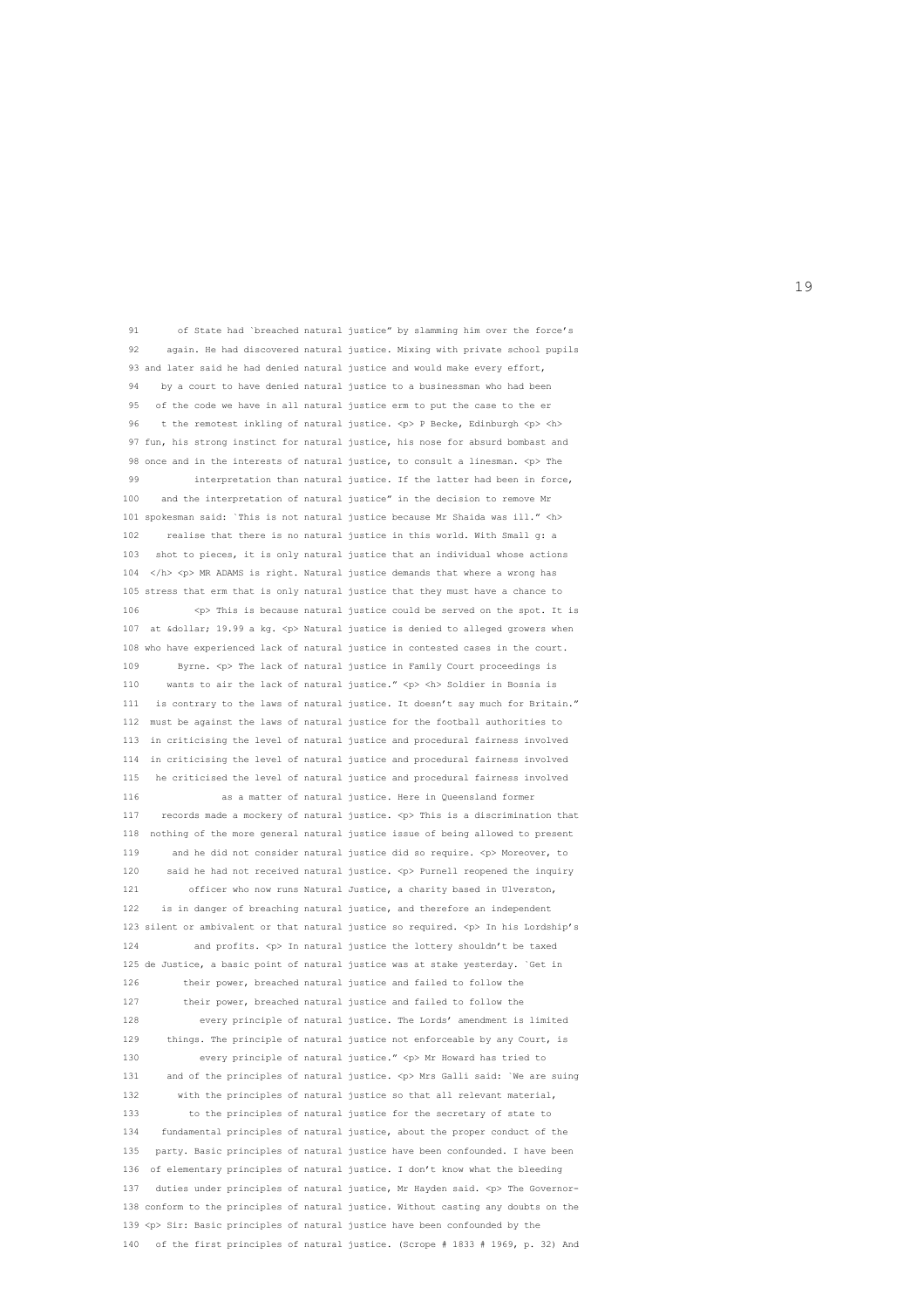141 sense and the principles of natural justice, the time is overdue for the 142 of the principles of natural justice depended on whether they were in 143 based on the principles or natural justice -- those subject to them are given 144 entitled The Proms and Natural Justice, Robert Simpson argued strenuously 145 on the proposition that natural justice demanded that a person under 146 and the requirements of natural justice, something that McCarthyism always 147 not retribution as natural justice would seem to demand. This is not 148 not retribution as natural justice would seem to demand. This is not 149 been denied their right to natural justice by Mr Tickner and was afraid other 150 the balance right, between natural justice towards someone who has faced 151 know about the rules of natural justice. One of these is that everyone is 152 should know the rules of `natural justice", argues Moore. He should have let 153 contravene the rules of natural justice and infringe his right not be 154 in breach of the rules of natural justice in failing to allow the applicants 155 in breach of the rules of natural justice. `On the uncontradicted facts of 156 14 <h> Law Report: Rules of natural justice depend on context # Regina v Avon 157 test the country's rules of natural justice. The case should be heard next 158 and the rules of natural justice, whoever may be guilty of 159 and the rules of natural justice, whoever may be guilty of 160 s emphasis that the rules of natural justice should allow MPs accused of 161 violating both the rules of natural justice and my client's civil rights". He 162 the party rules require natural justice," Senator Crichton-Browne said 163 that when the rules of natural justice had not been observed one could 164 to expel me, the rules of natural justice were denied, the party rules 165 decision, ruling that natural justice had not been observed. <p> In 166 welcomed the ruling, saying natural justice was being undermined by the 167 Dr Lawrence said that `natural justice" dictated that the commission 168 these agents, the scope of natural justice as we know it would be drastically 169 and forgiveness and seek a natural justice. <p> Masters is surely right in 170 new for yourself. A sense of natural justice cries out against this course of 171 however, offended a sense of natural justice as far as many spectators were 172 the defects. She demanded `natural justice, and no less". The Housing 173 said: `It doesn't smell of natural justice." <p> A BT spokesman said: `The 174 But there's something called natural justice which comes into play when civic 175 sport, the Olympic spirit or natural justice.  $\langle p \rangle$   $\langle h \rangle$  Shy lad gets shovelling; 176 non-existent. `In terms of natural justice, children in care should be 177 Mr Gummer denied the company natural justice in reaching his decision. After 178 is reminiscent of the harsh natural justice given Cresseid by the planetary 179 office poll on the subject, natural justice demanded he be invited to explain 180 denies these animals natural justice. <p> As these animals are also 181 demanded what they called natural justice for the club. In a message to the 182 ministers attempted to deny natural justice to three innocent businessmen 183 and I have a right to demand natural justice," he said. < p> Cr Hulett has also 184 unimportant compared to the natural justice involved. In March again, in 1938, 185 were not ready to pre-empt natural justice by pulling them out before Modahl' 186 This is totally against natural justice." <p> The CPS said they prosecuted 187 weep over this travesty of natural justice. <hl> Our decision; Sun Says; 188 ways of denying un # natural justice to the Brisbane team. <p> I've 189 health officials' version of natural justice would not have been unfamiliar to 190 campaigned vigorously for natural justice. The poor were not getting a fair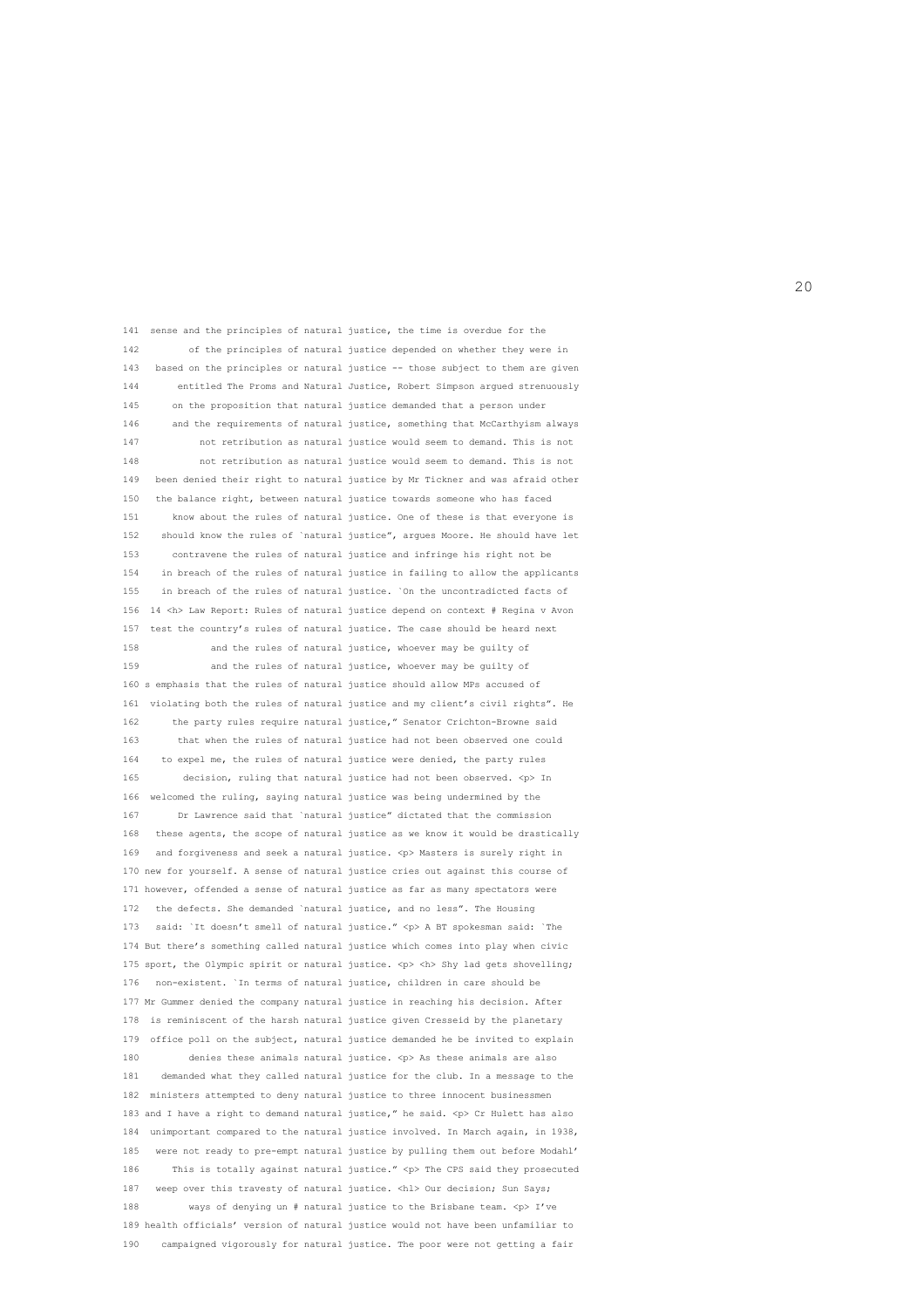191 do as little violence to natural justice, as is compatible with the peace 192 Mr Dewar and Mr Vaz `was a natural justice exercise" to enable both sides to 193 and claims he was denied natural justice in council consideration of the 194 ruled they were denied natural justice when their applications were 195 co-ordinator, who said natural justice had been done. <p> Mr Salmond has 196 as in accord with reason, natural justice, and moral rectitude.  $\langle p \rangle$  The 197 his lawyer withdrew claiming natural justice had been denied.  $p > 2$  198 anger swelled within him. Natural justice demanded a reckoning. If he wanted 199 But Japan would satisfy natural justice and earn respect if it met these

#### 3. *Stochastic Processes and the Corpus*

To return briefly to the issue of instrumentation considered earlier, mention must be made of a further cause for suspicion within the community of linguists. Although we regularly find the superimposition of analogue instrumentation (by means of corpus annotation) upon the relatively freshly unveiled digital instrumentation of corpora, there is something else missing in 2003, which is indicative of less naiveté than one might have expected. Nobody is giving corpora the '-emic - -etic' segmentation treatment! No great fuss is being made about the nature of the minimal unit of running text. We are not seeing the arrival of the new science (good for at least half a dozen learned papers, if not a book) of 'stochastetics' and 'stochastemics'! If one asks *why* these terms have failed to burst upon the scene, the only reasonable response must surely be that they are *perceived* by linguists as *unnecessary*. One may argue that tagging, parsing and other conventions of annotation assisted lexicographers in creating the Cobuild dictionary and, with it, digital instrumentation; but now, one is witnessing a proliferation of the scaffolding rather than its dismantling. Is the motive for this anything but an attempt to obfuscate instrumentation's real goal?

However, once scaffolding has been taken down, the observer cannot but evaluate the building itself. It is possible perhaps to draw some or all of the following inferences: (1) that linguists have seen directly to meaning through corpora; (2) that they have felt no need to proceed to a science of segmentation, because the software for the sorting and manipulation of data takes them directly and effectively to meaning; (3) that the retention of excessive amounts of markup language perhaps fulfils some unspoken security need in the investigator, in the international community or within the 'new world order'. Could it be that direct access to meaning needs to be *rationed* and that if linguistics were to degenerate into a form of critical literacy, this would be a security disaster of some hitherto unstated kind (will all 'dodgy' dossiers be instantly detectable in the information age?); and (4) that the secret service and the spin doctors propose to *steal* the new instrumentation, whilst simultaneously denying that it ever arrived! The value of linguistics as a *distraction* from meaning in authentic text would not only be better preserved if instrumentation were stolen, but science could then be prevented from treating the interpenetration of textual and situational *truth* as its new Holy Grail (one more easily obtainable in the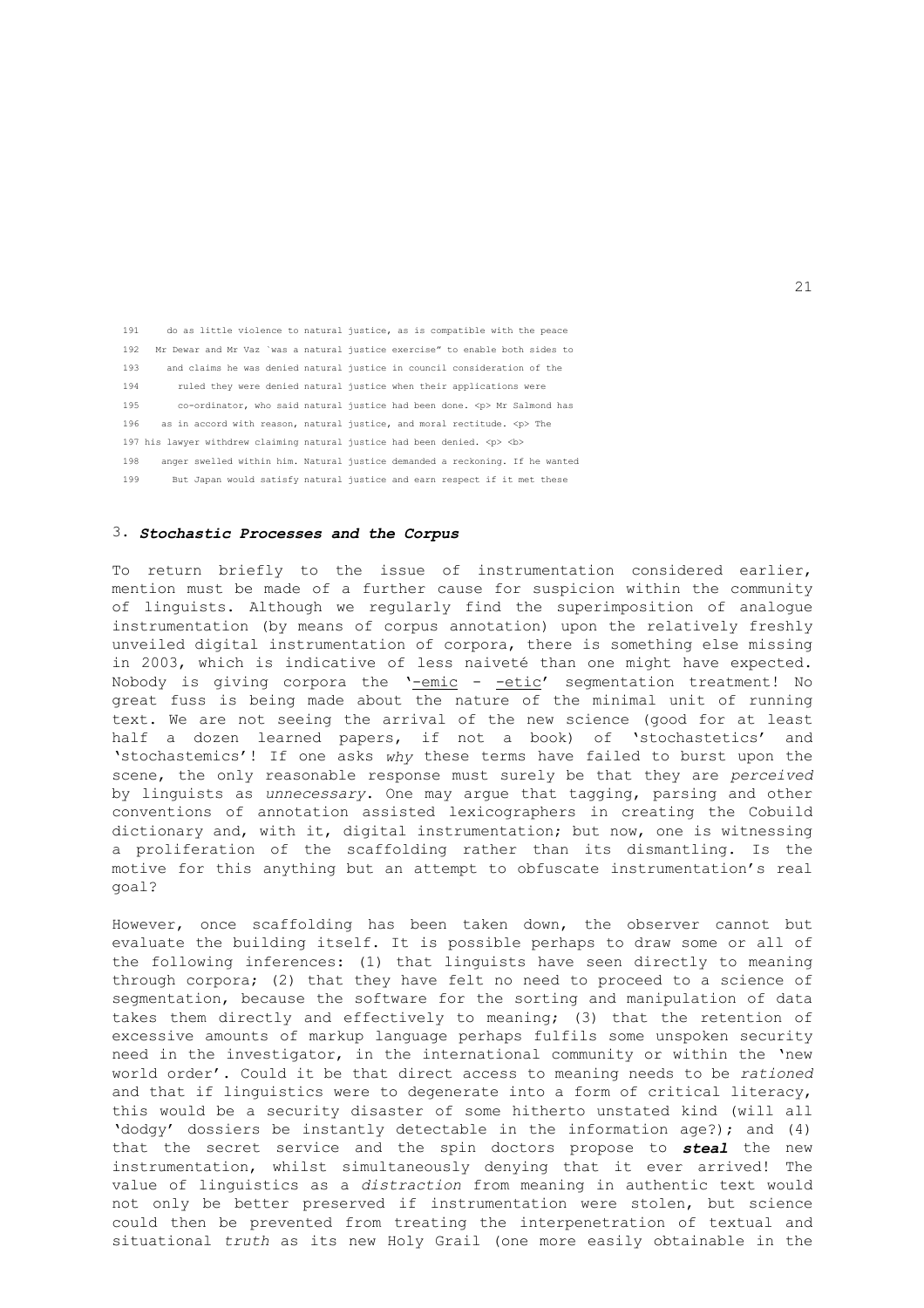twenty first century, and in less time than it would take to launch, let alone sail a vessel like the *Argo*).

In the context of The Truth and Reconciliation Commission, this would certainly be a danger, as the remainder of this paper will now proceed to demonstrate. Forensic evidence to the effect that the TRC constitutes *prima facie* 'event fraud' might easily constitute a point *in limine* in a class action to an international forum, with a view to having the purported outcomes of the TRC declared null and void and of no further force and effect. Victims would then be able to seek common *justice* and compensation, not from the class action brought on their behalf by lawyer Edward Fagan, as Archbishop Tutu has recently (1 August, 2002) suggested on world radio, but directly as a remedy from South Africa's Constitutional Court, appropriately recused and reconvened. The reason for recusal of the judges of this court would be conspicuous **bias**, because, as reported in the law reports of the Constitutional Court (Case No CCT 17/96), the litigants' names (Biko, Mxenge, and Ribeiro) are inexplicably omitted! Their names appear only in the law report of the court *a quo*, (Cape Provincial Division, Case No 4895/96). It is common cause that litigants must be treated as persons before the law. The omission of their names in reporting their appeal is inexcusable. The relatives of the following deceased activists: Steve Biko, Griffiths Mxenge and Chris Ribeiro were seeking a court order,

 ...directing that the respondents (TRC) be interdicted and restrained from granting any amnesty to any person in terms of the Act, pending the conclusion of the proceedings of the Constitutional Court.

These provincial hearings took place on 6th and 9th May, 1996. In what looks very much like indecent haste, by 25th July of the same year the matter was done and dusted in the Constitutional Court. The order of the Constitutional Court read as follows:

- G[51] In the result, the attack on the constitutionality of s20(7) of the Promotion of National Unity and Reconciliation Act 34 of 1995 must fail. That was the only attack which was pursued on behalf of the applicants in this Court. It accordingly follows that the application be, and is, refused.
- H Chaskalson P, Ackermann, Kriegler, Langa, Madala, Mokgoro, O Regan, and Sachs JJ concurred in the judgment of Mahomed DP.

The wording of the above Order invites discourse analysis, but a better course might be for the entire basis of the TRC to be vitiated by forensic evidence of the type proposed by this paper. This would, at least, involve no possibility of a revived TRC hearing matters *de novo*. Truth and justice would need to begin as legitimate due process. This new process would replace waiver, which has been extracted fraudulently. The nation wide recusal of those judges who connived with the TRC would need to be both a priority and a pre-condition.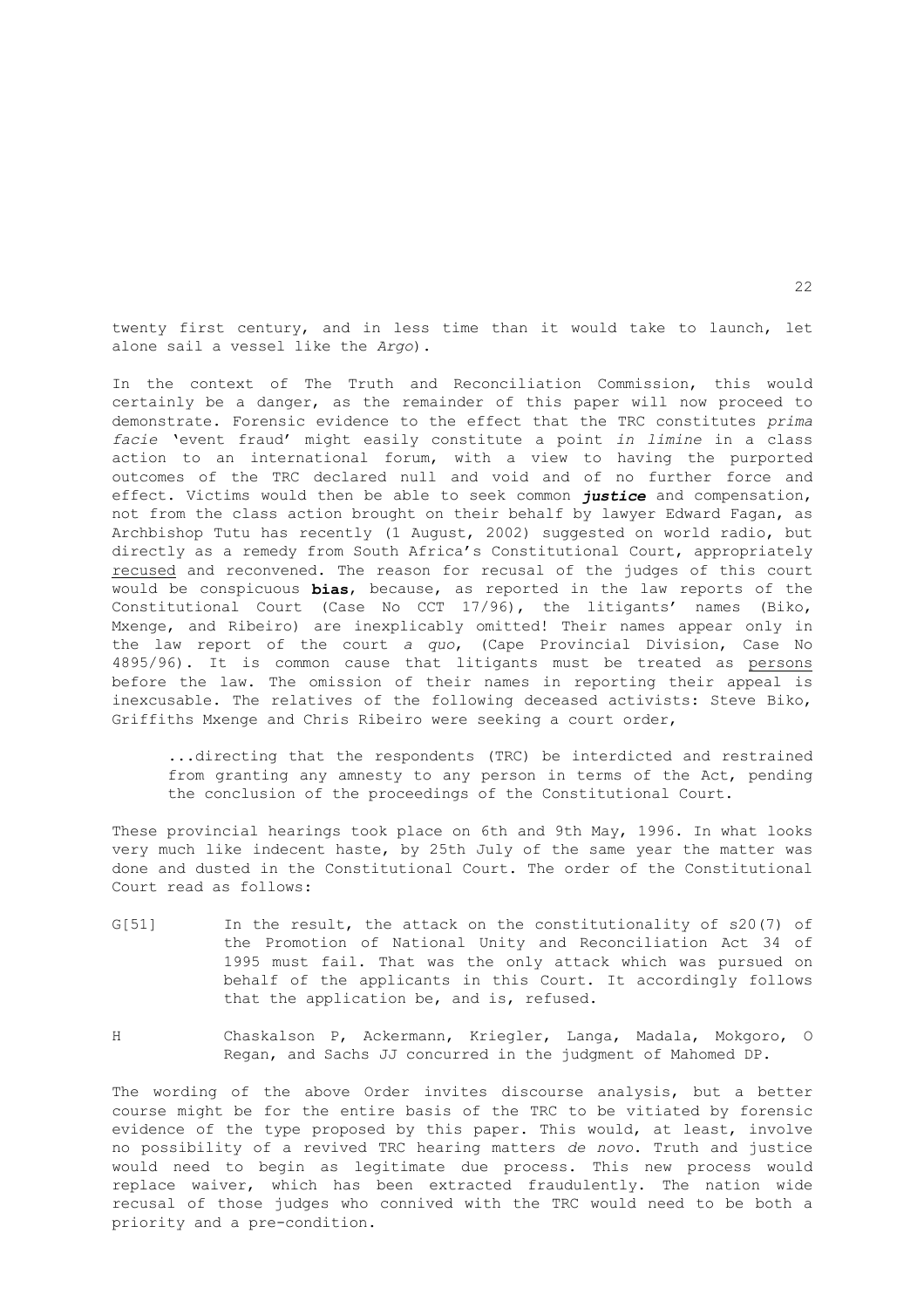Taking the TRC concept on the road to other countries would, if the action proposed above succeeded, become a non-starter. Sierra Leone, for example, now has a TRC and in August 2003, even Kenya was clamouring for one to be established. The first hearings of the Sierra Leonean body were held in mid-April 2003. However, this TRC operates differently from the way in which its South African counterpart did. In Sierra Leone, perpetrators of human rights violations will not, as in South Africa, be granted amnesty. If Steve Biko were alive today, he would probably offer a reason for this. He would probably have said that the perpetrators of injustice in Sierra Leone do not need to be 'saved' by a TRC designed by whites in the US and Europe. They are not white. The fraudulent nature of TRCs as a *modus operandi* would also need to be reversed in countries where the formula has already been used, such as in Guatemala (Appendix C, 93; Appendix D, 101). A huge operation would be involved in dismantling them, as TRCs and the 'mass justice' they purport to offer are currently planned for a growing number of countries.

#### 3.1 *Steps in the Process of SC Reading*

In one sense, it would have been convenient if the question of the minimal unit of running text had already been settled. Sinclair (1991) offers the agreeably uncomplicated view of seeing the corpus, almost from the software's point of view, as strings and spaces.

 It is best to use the word 'word' informally to mean what it normally means...a string of letters including hyphen and sometimes apostrophe - bounded on each side by a word space or another punctuation mark. (1991:176)

However, in relation to Sinclair's later research, which favours a more phraseological view, the position quoted above ought perhaps to be regarded as an early position, although he does not mention the subject in his most recent papers (2002). To extend Firth's metaphorical vision of collocates 'keeping company', within Sinclair's 'running' text, it is my opinion that we will either find them with one mind, running together, or disaffected in some way, trying to create a new, previously unobserved, unnatural convention (see below references to monitor corpora) and, hence, running apart. Respectively, these conditions will be referred to as *stochastic concomitance* (from Latin *comes* -*itis*, a companion, advancing Firth's view of collocates, as keeping company **naturally**, as in the taking of bread together, as the etymology suggests), or as *stochastic dissonance* (a lack of agreement or harmony in outcomes, or the 'results of the verbal action', causing them to 'sound' illogical or wrong). (See Appendix G). This dichotomy invites a link with critical thinking and critical reading, especially where outcomes are felt intuitively to be flawed or unjust. C.S. Peirce (in McPeck, 1981), who defined knowledge as a process of settling doubt and fixing belief, prompts us in the computational era to ask where the consensus of the corpus takes us. It is as though the language of the 'honest' in the corpus can now be mobilised in a virtual form to disclose and read the language outcomes of the dishonest. As honest language will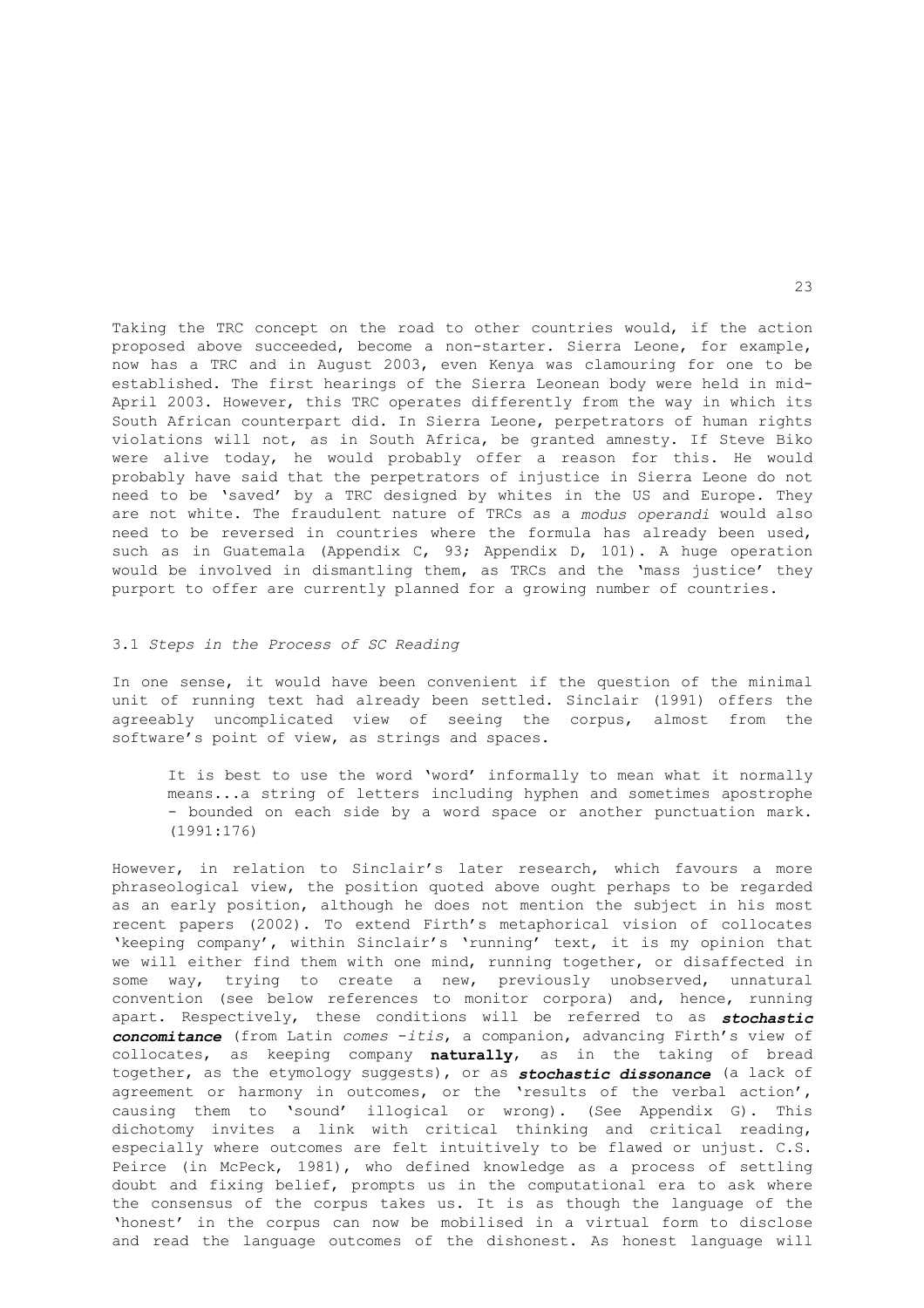always predominate, it may be relied upon because, in New Testament terms, '... the darkness quenched it not'.

This semantic rather than strictly segmental approach must be seen as an extension of the techniques of corpus linguistics rather than an attempt to alter its basic groundwork. Yet it is entirely defensible, because now that the basic groundwork in corpus linguistics has provided us with digital instrumentation, our only destination, using 'running text' (obsessivecompulsive annotators aside) can be *meaning*. The delight of working with collocation is that it deals with nothing else but meaning. In any event, the decision to use stochastic units usurps nothing: each unit is, as noted above, less than 25% of any nine word window of collocative power and acts as a method of fine-tuning and 'slowing down' the increasingly rapid nature of computational findings. Fine-tuning of the narratives thrown up by successive transitions in the target text may also be possible in other ways, as this author discovered by chance. The first version of Microconcord, the software used for collecting collocates and concordances in this paper, invites the user of the collocator to select four words to the left and four words to the right of the node, but it then proceeds on every occasion and irrespective of adjustments made, to default to three words on either side. As it turns out, this suits the very short length of our target text even better.

In this paper, we consider a two word sequence as the minimal unit for which a collocative profile can be sought from the corpus for the purposes of conducting a stochastic collocational (SC) reading. The term 'running', to refer to running words and running text, would seem to support this. It also breaks the Chomskyan tyranny of remaining within the sentence. Hence, the serial profiles from which such a forensic reading for 'The Truth and Reconciliation Commission' will entail at least *four* steps. Note that the + sign has no theoretical or descriptive significance. As we are dealing exclusively with meaning, issues of description have become reified elsewhere and now properly belong to the history of linguistics. The + sign is merely part of an instruction to the Cobuild 'Lookup' programme, which also requires that requests be presented in lower case:

#### **Four Step Request to The Bank of English**

|   | the+truth                 |
|---|---------------------------|
| 2 | truth+and                 |
| 3 | and+reconciliation        |
| Δ | reconciliation+commission |

Further requests of a corroborative nature may be required later in the reading, to which we now proceed. These will be incorporated in the body of this paper and not in the appendices. Note that concordance lines requested are in the form of 200 line probes of the BOE, transmitted to the author in Zimbabwe, via the Cobuild Direct Mail Service (cdms@cobuild.collins.co.uk). Where the total number of lines extracted from the corpus falls short of approximately 200, this will be deemed to be the total number of lines to be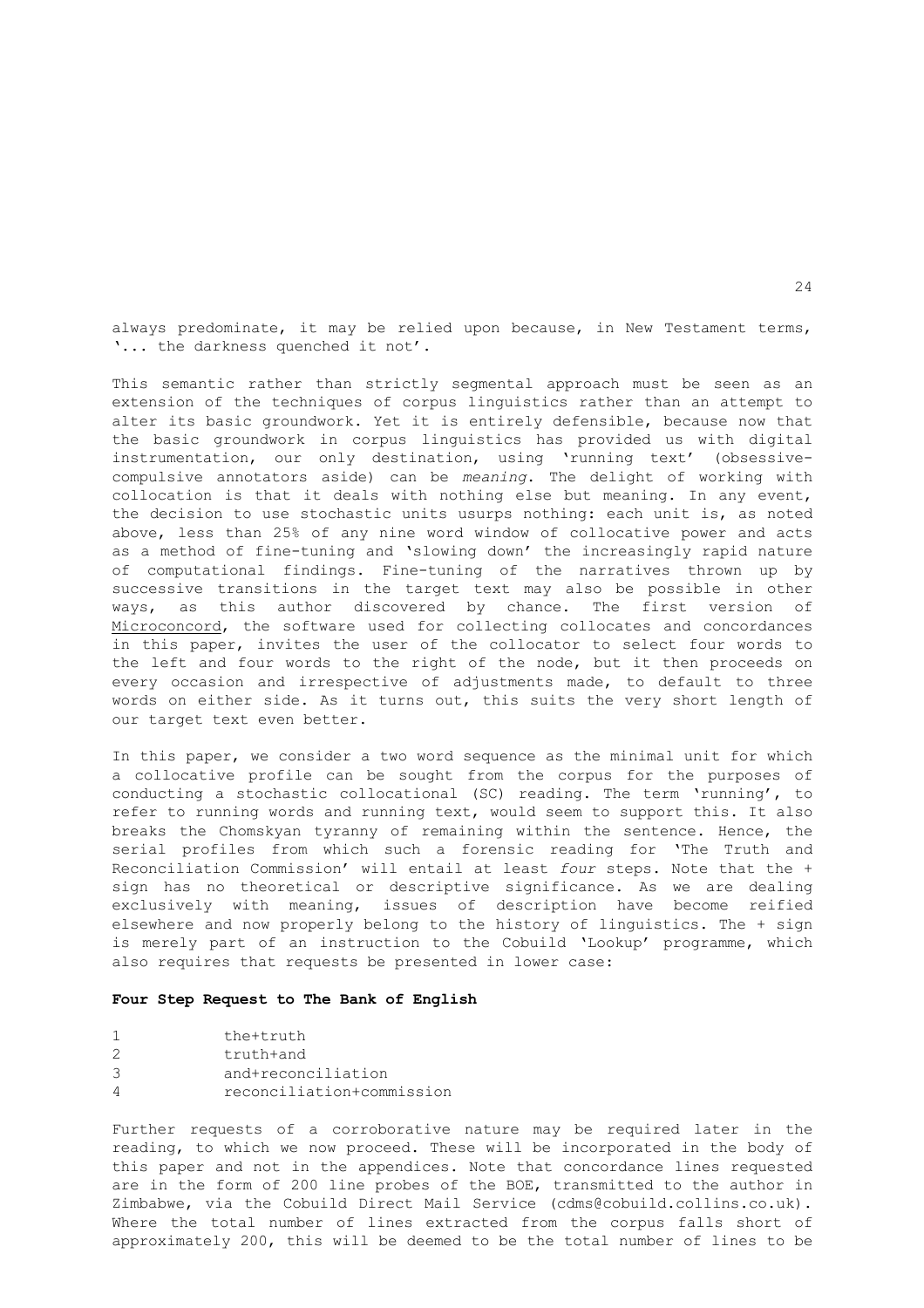found in the corpus for the stochastic pair concerned. The concordance lines themselves are set out in full in the Appendices, starting with the form **the=truth** in Appendix A. Collocational profiles for these concordance lines will be worked with directly step by step in the body of the paper.

#### **Step One**

It is perhaps worth contextualising the TRC historically. In June 1995, *The Times* carried a report by Christina Lamb entitled: 'Delays damage hope of justice in South Africa'. In this report she offers her own explanation for the invention of the TRC:

 The truth commission was thought up as a safety valve for pent-up hatred after the decades of white rule. It would explore outrages by all sides and award compensation to victims and amnesty to killers and torturers. But there has been so much delay that relatives of the dead are demanding trials instead.

 Ntsiki Biko, the widow of black consciousness leader Steve Biko, who died in police custody in 1977, and Churchill Mxenge, brother of an anti-apartheid lawyer assassinated in 1981, have formed an Association of Victims of Unsolved Apartheid Atrocities to campaign for the prosecution of security force members.

 'When we voted the new government into office we nursed hopes that the law was going to take its course,' said Mxenge. 'Instead, we find ourselves exactly where we were 10 years ago. The only exception created by the truth commission is that if the criminals tell the truth, they will be forgiven'.(emphasis added) (The Times, 18 June, 1995)

In a world in which war crimes' tribunals are set up for atrocities in some countries and truth commissions are 'thought up' in others, reasons for this expedient disparity need to be sought. The remainder of this paper traces what is involved within the dynamic of a large corpus of natural language when the expected course of events *in the world* is altered unnaturally. How can a corpus assist the victims when a nation hoped '...that the law was going to take its course' and it *inexplicably* does not do so. Expediency rather than logic governs the process and corpora care nothing for expediency. Bosnia has no great mineral wealth and this may be what entitles it to war crimes' tribunals: to justice rather than waiver. South Africa has massive deposits of gold, diamonds and platinum and so instead of being provided with justice, international financial interests think up ways of enforcing waiver and the granting of amnesty to killers. Racism and revenge are also motives. In the quotation with which this paper begins, Biko predicted that the racists would set out to defeat and pervert the ends of justice rather than award it. Rwanda has a War Crimes' Tribunal because in Rwanda the genocide was felt to be 'black-on-black' rather than post colonial. In reality, much of the enmity between Hutu and Tutsi factions was fomented by colonialism.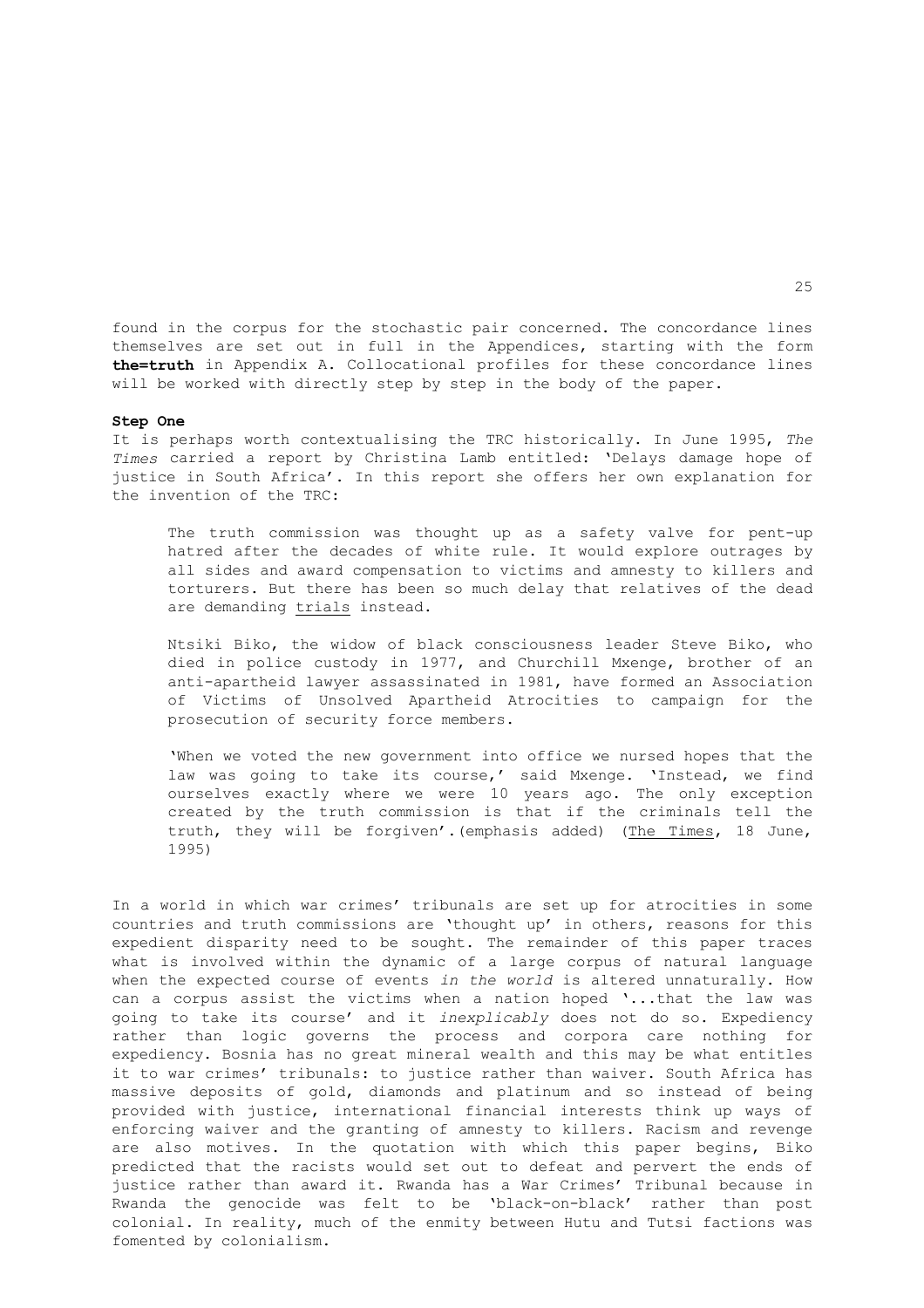The most pernicious aspect of waiver is that the beginning of the process which leads up to it often resembles the process of justice itself. This is also true of national independence, especially when it can later be shown *not* to have brought economic independence. As TRCs have begun to proliferate, notwithstanding the flawed logic upon which they are perched, semantic prosodies (Louw, 1993) and other computational linguistic methods, such as SC reading, are beginning to detect the insincerity behind their invention. TRCs are currently being referred to as forms of *mass justice*. Using semantic prosodies, it can be verified that the '*justice*' purportedly on offer in this phrase is *insincere*. We know this to be the case because the term is qualified by *mass*. It must therefore be 'read' by the most frequent collocates to the right of *mass*. These collocates are mentioned below in the closing paragraphs of this paper.

Concordance lines for a request to the BOE for the+truth appear in Appendix A. A list of collocates for this stochastic pair appear below. Note how the collocates have their own 'narrative' which marches in step with Mxenge's '...if the criminals tell the truth...'.

**Step One**: Collocational Profile for the+truth

Collocates: 3 to left & 3 to right of the truth

| AND  | 213 | THE.             | 63   | TΩ | 55  | T S            | 28 |
|------|-----|------------------|------|----|-----|----------------|----|
| TELL | 25  | YOU              | - 23 |    | 19  | RECONCILIA* 19 |    |
| THAT |     | 19 COMMISSIO* 18 |      | HЕ | 18. | KNOW           | 16 |
| IT   | 16  | TRUTH 16         |      | ΟF | 16  | TELLING        | 15 |

The profile above represents only the most frequent collocates. They reflect perfectly the wishes of all parties: the architects of the TRC hope that *telling* the truth and *knowing* the truth will somehow defuse the hopes of the victims' families for retributive justice; and, the families of the victims need to *know* the circumstances surrounding the death of their relatives (witheld for many years by the Apartheid regime) so that they can complete the process of mourning. Note the huge accumulated frequency of *tell*, especially once all of its forms or lemmas have been added together.

It is worth noting that the repeatable event associated with the+truth ineluctably involves **telling** the truth. Furthermore, the segmentation along the lines of analogue instrumentation, e.g. the 'stochasteme' would not withstand scrutiny. 'Knowing the truth' would not be an 'allostochast' of 'telling the truth'. Knowing the truth ought to favour the process of justice without being used to defeat it, thus further denegrating the victims. We shall see how this turns out as we progress through the remaining steps. If it existed as a discipline, 'stochastetics' would obfuscate what is simply a familiar and frequent form of narrative. Narrative is a legitimate forensic tool in a world which has access to full intrumentation for language. Further corpus annotation would only play into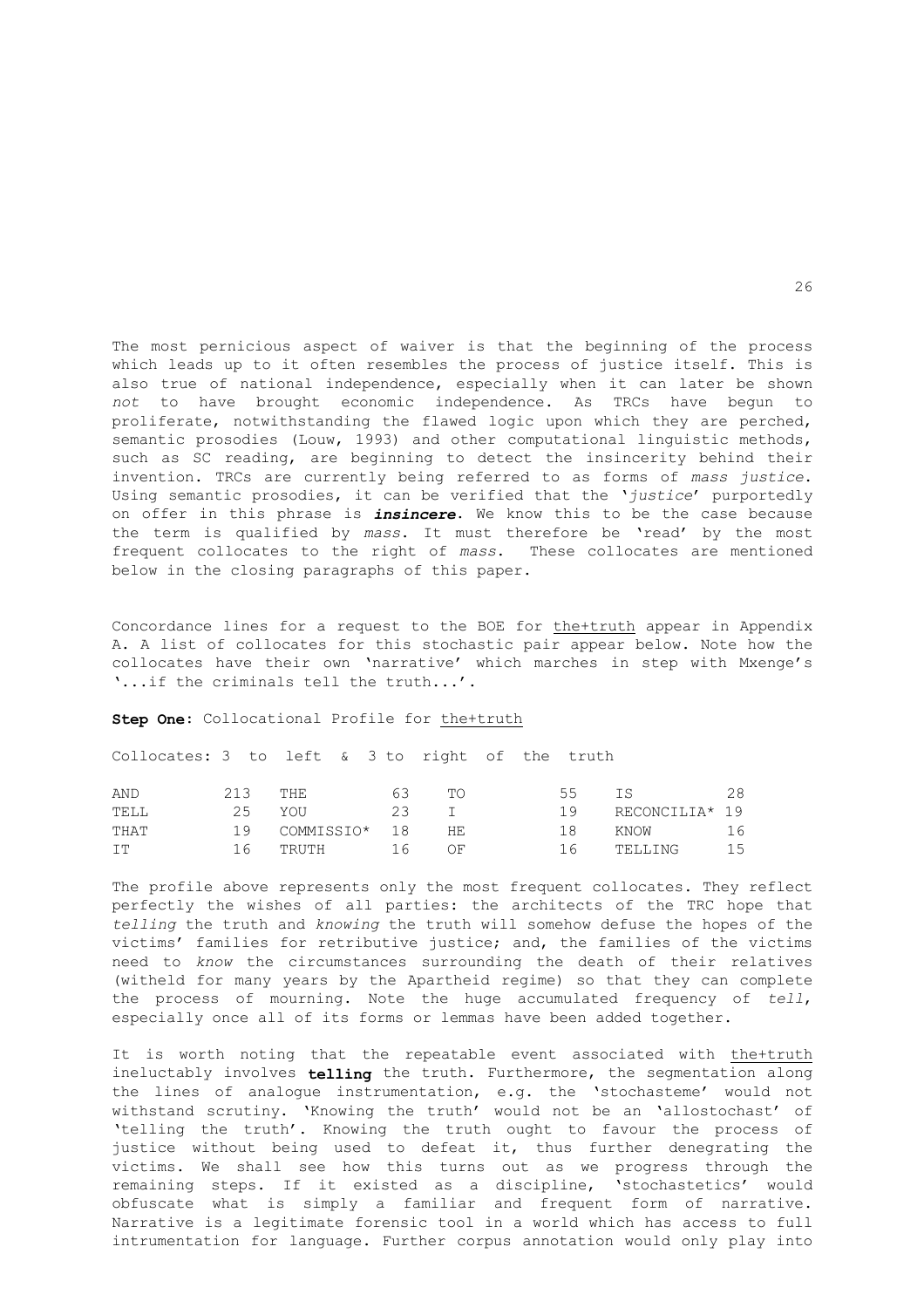the hands of the TRC's architects.

The process of waiver is often accompanied by the subornation of those who are determined to obtain justice. Such attempts are often reported in the press. The following vignette of one of Nelson Mandela's reconciliatory visits to undismantled (even as I write) bastions of white power shows something of the dilemma.

 ...Then Mr Mandela hosted an extraordinary tea party where the widows of former Afrikaner politicians mingled with the wives and widows of leading black politicians. This was a resounding media success although there were some sharp intakes of breath at the thought of Steve Biko's widow sipping tea with Mrs Vorster, the widow of B.J. Vorster, who was Prime Minister when the anti-apartheid leader was tortured to death in police custody. The Afrikaner ladies were full of praise for the President's legendary charm but Mrs Biko made it clear that her family still want to take her husband's murderers to court and have not forgiven them.

(Source: The Times (22 August 1995) 'Mandela's reconciliation tea party leaves blacks with a sour taste', by R.W. Johnson)

#### **Step Two:**

The concordance lines for truth+and are located in Appendix B.

It is at this point that we may begin to reconsider Christina Lamb's view that the TRC was 'thought up'. The collocates invite us to see her terminology as an understatement. The dominance of the collocation profile by the term reconciliation must surely begin to strike the reader as suspicious. How does something which was thought up begin to dominate the very corpus which we had come to regard as a reliable reflection of the structure of language, culture and events? Has the effect of the advent of the TRC effectively been to 'buy space' in the corpus? Is a corpus a form of textual real estate which, in all likelihood, harbours squatters? (see Appendix J, in which there are as few as three references in one hundred to the crucifixion in a KWIC concordance for good+friday. This situation was caused by the decision, possibly by Peter Mandelson MP, to name a peace accord after Chistendom's most holy day). However, to return to our reading, we need to ask whether the collocate justice has been downplayed by the new arrival? Or are we seeing the deliberate thwarting of justice, both in the world and in the corpus? Can corpus linguistics offer us a diagnosis? The collocational profile appears below.

Note that even if truth+and were not intended to be read as part of a chained event, the term and would probably be felt, by a senior devil such as C.S. Lewis's Uncle Screwtape, to be suggestive of desirable forms of semantic dilution:

My Dear Wormwood,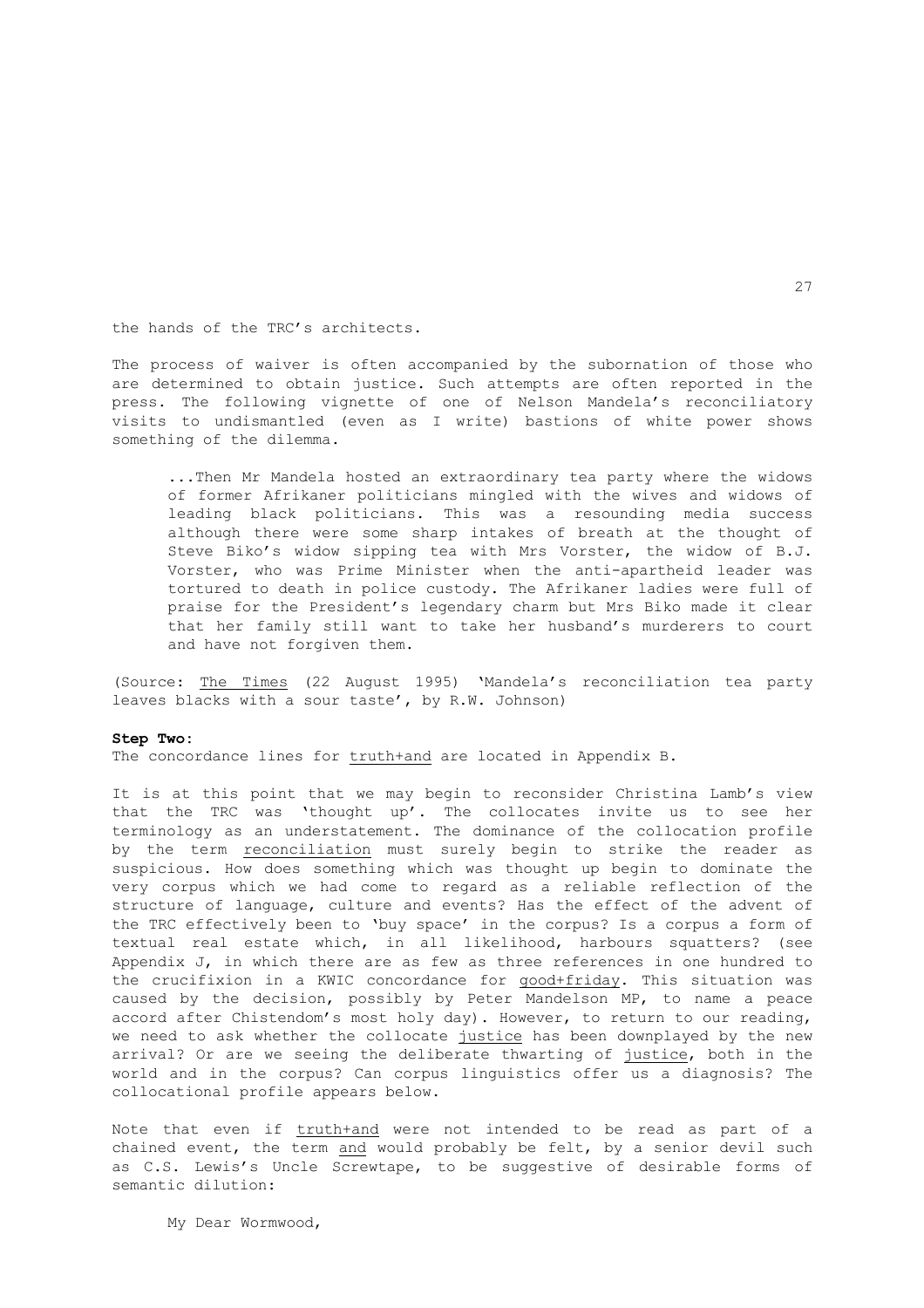The real trouble about the set your patient is living in is that it is merely Christian...What we want, if men become Christians at all, is to keep them in the state of mind I call 'Christianity And'. You know, Christianity and the Crisis, Christianity and the New Psychology, Christianity and the New Order, Christianity and Faith Healing, Christianity and Psychical Research, Christianity and Vegetarianism, Christianity and Spelling Reform. If they must be Christians let them at least be Christians with a difference. Substitute for the faith itself some Fashion with a Christian colouring.

(C.S. Lewis, *The Screwtape Letters*.)

Collocates: 3 to left & 3 to right of truth and

| THE         | 106 | TO         | 32 | ΟF                 | 30 | RECONCILIA* | 20 |
|-------------|-----|------------|----|--------------------|----|-------------|----|
| COMMISSION* |     | <b>FOR</b> | 16 | AND                | 14 | ΙN          | 14 |
| Α           | 13  | THAT       | 11 | Ρ                  | 11 | TELL        |    |
| HЕ          | 9   | IΤ         | 8  | BUT                |    | IS          |    |
| ΆN          |     | WЕ         | 6  |                    | 6  | ARE         |    |
| WITH        | 6   | TELLING    | 5  | JUSTICE            | 5  | NOT         | 5  |
| BETWEEN     | 5   | BY         | 5  | YOU                | 5  | TRUTH       | 5  |
| THERE       | 4   | SHE        | 4  | <b>BEAUTY</b><br>4 | UP | 4           |    |
| FROM        | 4   | TOLD       | 4  | LIES               | 4  | WHO         |    |

**Step Two**: Collocational profile for truth+and.

The lower end of the frequency profile above presents a much more gentle and humanitarian start than the upper end: the BOE is so large, well sampled and accurate, that it is even sensitive to the Keatsian relationship between truth and beauty. However, the seriousness of the infiltration deepens very quickly as we ascend. *Tell* and its lemmas are, of course, still within the collocative window, but notice what has happened: between them, the lemmas of tell can now only equal, rather than surpass, the frequency of a new apparent interloper: *reconciliation*.

It would be tempting to dismiss the term as part of a fixed expression, but would this do justice to what is going on? We are being presented with what, in Markovian terms, is a chained event. The shadowy authors of our target text composed it deliberately in a very particular way, so that it could *only* be read in that way. We need to remind ourselves of Churchill Mxenge's narrative above and compare it with the narrative which is being supplied by the collocates from the BOE as our analysis progresses:

 '...The only exception created by the truth commission is that if the criminals tell the truth, they will be forgiven'. (*The Times*, 18 June, 1995)

The key question is: 'What might the victims have expected from the justice system if this were not the case?' Is waiver being enforced? If so, by whom?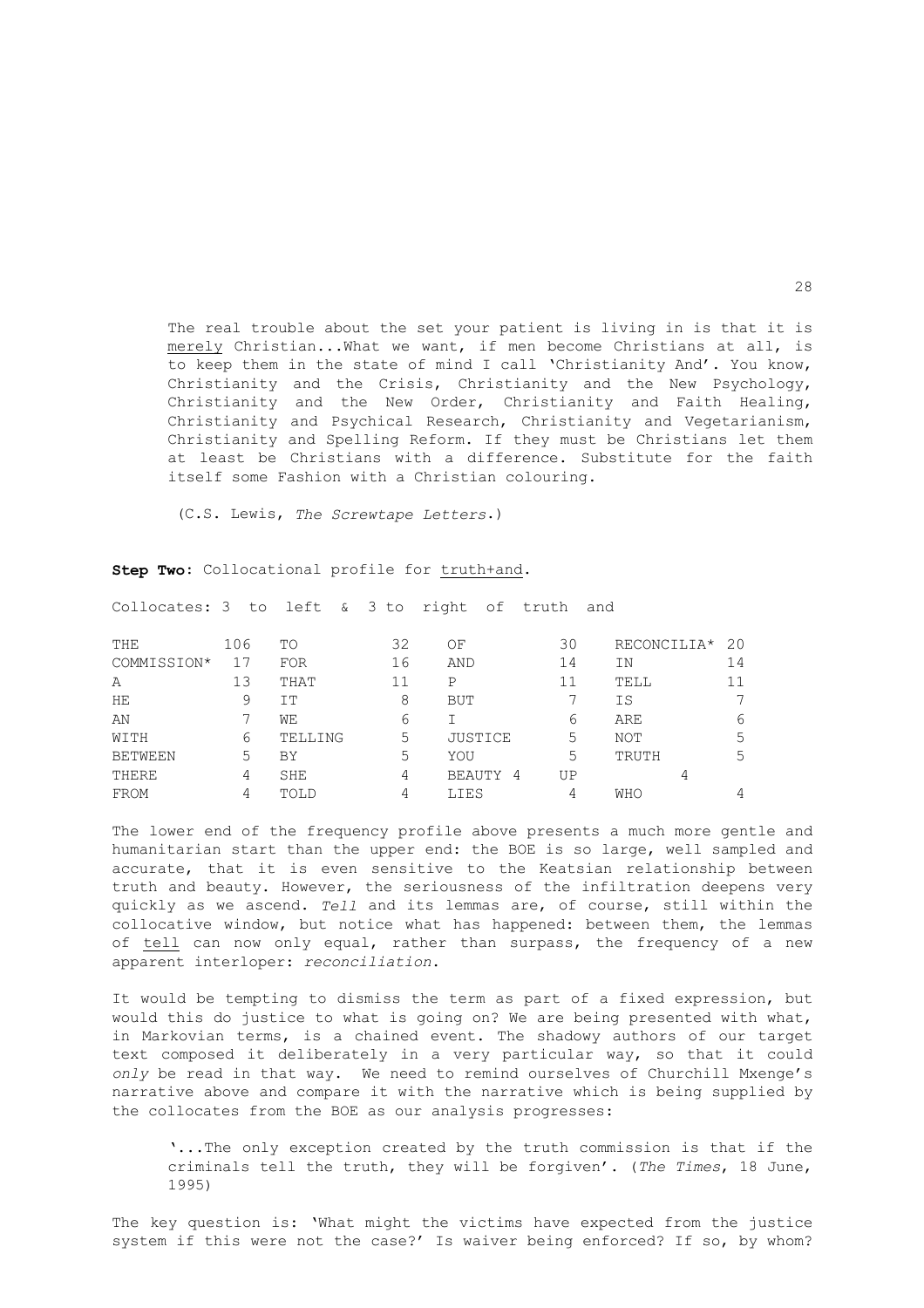Is it the bench or the state or some foreign power or the New World Order, or a combination of these? Are secret societies involved, and if so, at what level? Perhaps we need an active rather than a passive form for Christina Lamb's sentence:

 The truth commission **was thought up** as a safety valve for pent-up hatred after the decades of white rule... (Emphasis added)

It is also instructive to examine at least one other collocate which appears in Step 2 as we work our way towards the top of the frequency range, because it marks another repeatable event within the TRC's brief: *apparent process*. The inventors of the TRC may be bent on extracting waiver, but if the conspiracy is to succeed, this must be done **plausibly**. There must be apparent process, during which the veracity of what is brought before the TRC is seen to be tested, albeit insincerely and hence, fairly halfheartedly. When the method of SC Reading is used, *there will always be a narrative to tell us how the majority of the collocates are 'minded'*, to carry Firth's analogy of 'keeping company' further. True collocates should always outnumber 'rogue' collocates. Where rogue collocates appear to dominate, they will do so in ways which are suggestive of learned or fixed expressions. As a result, the notion of naturalness may need expansion to embrace the idea of naturalness across large swathes of the corpus. It would be a form of 'virtual' naturalness. This underpins the basis of the type of forensic reading which this paper proposes.

The collocate which enshrines the notion of 'due process' is *between*. It occurs five times. The history of the TRC and its work is of no great relevance to the concerns of this paper. Only the victims will be able to relate whether their testimony was brushed aside on technicalities (such as an inability to prove a political motive; or where some of the crimes occurred geographically outside South Africa, as occurred in the case against Dr Wouter Basson. Basson was fully acquitted of wrongdoing at the end of his trial in South Africa. The question of noting an appeal continues to surface from time to time. In his case a large number of Namibians he was alleged to have killed, were ruled by the judge to be irrelevant to his trial in South Africa (*sic*). Perhaps the murderers' testimony was accepted in a very truncated or perfunctory form by the TRC. If this occurred, we would need to know how often it did so. If the outcome was driven by an obvious desire for waiver, some of these symptoms would have been extremely likely to appear. The victims, between them, could doubtless, even now, assemble a list of abuses of process towards the mounting of a class action and/or the prosecution of an appeal.

Once details of this kind became known, forensic linguists could analyse each case, in turn, as examples of 'thwarted events'. However, knowing or telling the difference *between* truth and lies would have been expected as part of due process in a pre-New World Order and a pre-TRC world and the concordance which follows is added in order to demonstrate that expectation, even though it forms no explicit part in the wording of the target text under investigation.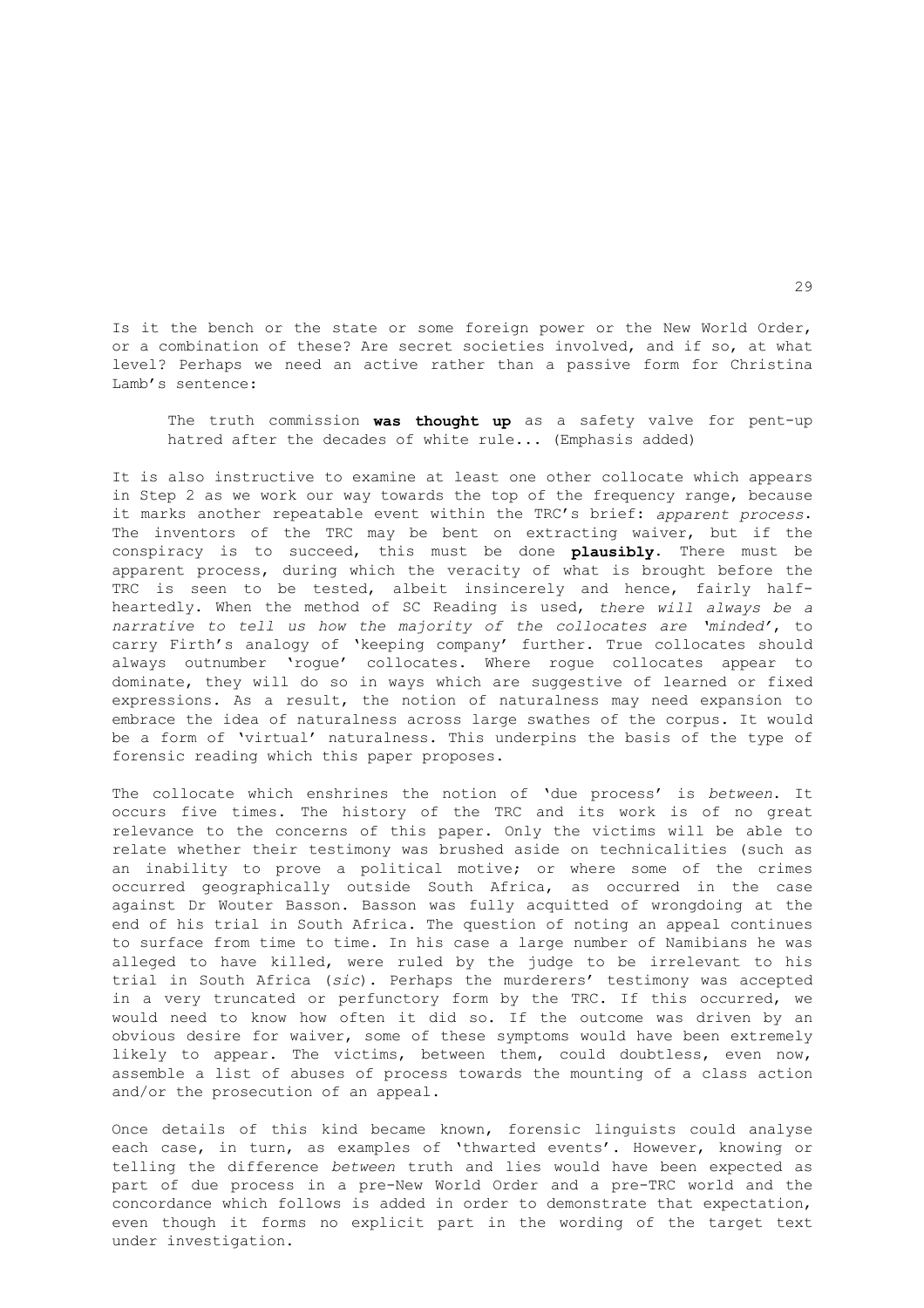80 characters per entry Sort : 2R/SW shifted -2 characters. 1 semantics and pragmatics, between truth conditions and conditions of thinks 2 thinks that the equation made between truth and assertion amounts to no more d 3 problem of the relationship between truth and beauty. Unravelling the truth - 4 she crosses the narrow border between truth and crime. If the point of the film is a shadowy limbo, between truth and dare.  $One$  thing is certain, 6 to mean. `The relationship between truth and error that prevails in ill 7 if the very distinction between truth and falsehood is abandoned as a c 8 man can come to discriminate between Truth and falsehood, to discern between

MicroConcord search SW: between truth

unable to distinguish between truth and falsehood, but his senses, now 10 grew up unable to distinguish between truth and falsehood, falsehood and truth, 11 don't readily distinguish between truth and falsehood; they have little pap 12 that there is an asymmetry between truth and falsehood; no statements can be 13 child, blurring the line between truth and fancy and spinning all difficu 14 from that indeterminate area between truth and fantasy which Goya made his she 15 illustrates the distance between truth and fantasy better than that of 16 or understand the difference between truth and fantasy.  $\langle p \rangle$  Between 4 and 7, 17 he constantly blurs the lines between truth and fantasy. Most of the time, it's 18 treading a borderline between truth and fiction .  $\langle p \rangle$  You find yourself 19 can no longer differentiate between truth and fiction, good and evil, 20 and fakers with no clear line between truth and fiction. So the histrionics of 21 difficulty in distinguishing between truth and fiction. A few years after and 22 that you know the difference between truth and hype. A magazine that won't 23 concealment. The relationship between truth and illusion is one of fiction's 24 exists.  $\langle \cdot \rangle$  The distinction between truth and illusion is a major one. The m 25 who are able to distinguish between truth and its appearance, to the original 26 we leave distinctions between truth and its representation behind. 27 who are able to distinguish between truth and its appearance, to the original 28 of cases, to distinguish between truth and lies, humbug and principle, 29 lives in a grey area between truth and lies, and that legislative 30 up." In New Labour's world between truth and lies, those on List 05 are the 31 paper provided a battleground between truth and money. <p> But Rowland knew how 32 there is no separation between truth and myth. To the Navajo, all 33 As the media's battle between truth and propaganda comes to a close 34 War, believes the struggle between truth and ratings has only just begun: We

 35 when you are suspended between truth and reality in the strange mystique 36 considering the difference between truth and reality. The truth of the conce 37 difficult to distinguish between truth and rumour in these cases." Indian 38 very difficult to distinguish between truth and self perception, because we are 39 distinction  $\langle p \rangle$  in extension between truth and superassertibility (78-9). t 40 the order of determination between truth and superassertibility. <p> There 41 a Sunday # and nothing stands between truth and tyranny but ... Ben Affleck.

It would be far too convenient for us, or for deeply perturbed counsel, or for the South African Government and its allies, to argue that we shall never know what the state of the language and the corpus was in a pre-TRC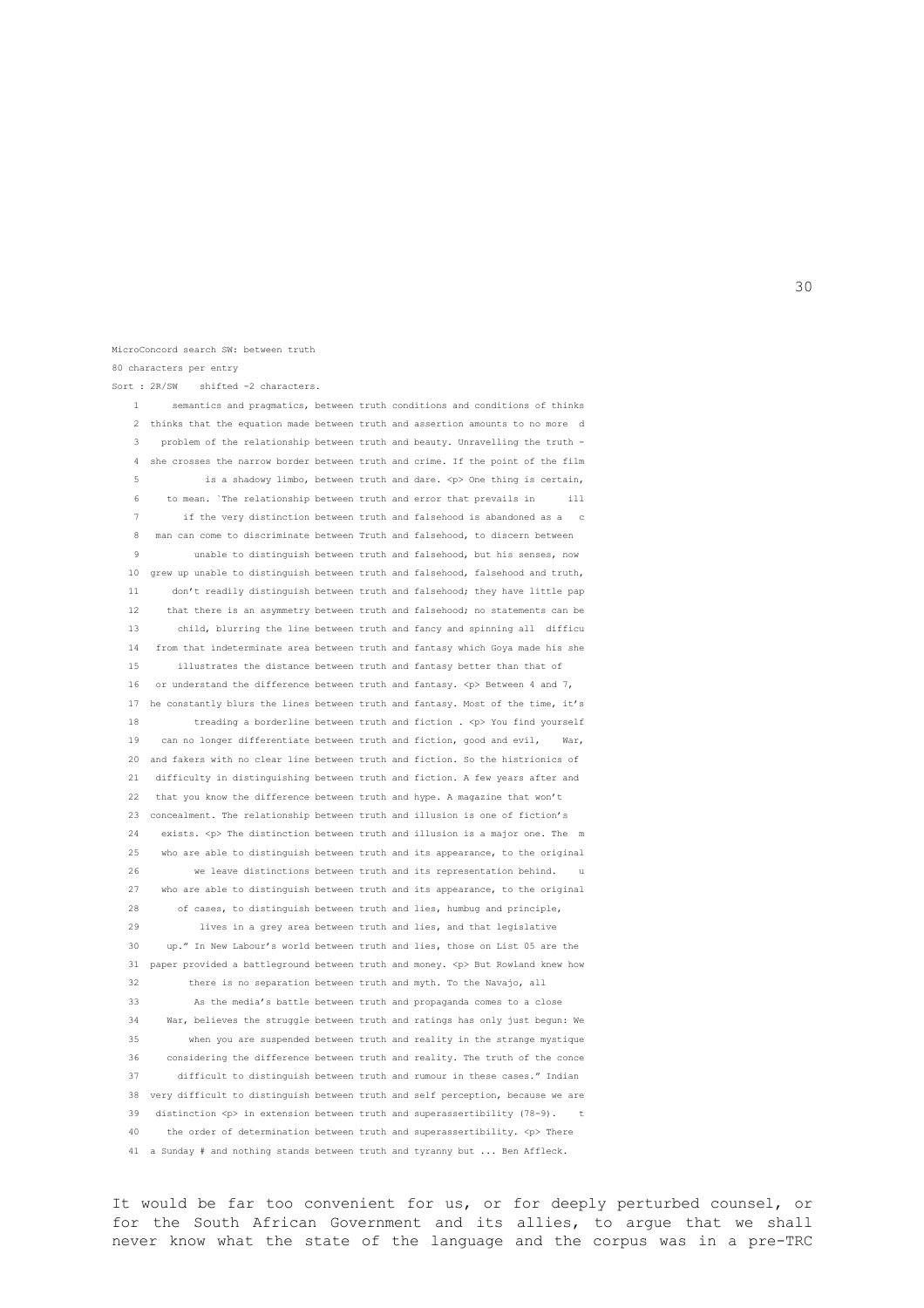world. They would doubtless like us to accept the collocability of *truth* and *reconciliation* as a *fait accompli*. Remember, instrumentation for language arrived in 1985, when the apartheid regime was still fully entrenched and involved in its 'final onslaught' against its opponents. It is impossible to know whether Sinclair's research was being monitored secretly in the 80s and, if so, when this process began. His first corpus project conducted between 1965 and 1969 is only now being fully reported (Sinclair: personal communication). However, rather than attempt to trace the contents of the corpus during its development in the early 90s, as this led to the formation of the BOE (for example, 33 million words were available as part of any single request in 1992), it may be better to test our hypothesis, as far back as the advent of digital instrumentation in 1985, that *truth* and *reconciliation* are **utterly unrelated** collocationally. This is possible through access to the Main and Reserve Corpora upon which the first edition of the Cobuild English Language Dictionary was based. The proof, if any were needed, is contained in the following concordances from that ground-breaking corpus, which totally disproves the prediction John Lyons had made only a few years earlier:

 Nevertheless, there are many practitioners and theorists of the social sciences who seem to feel, quite wrongly, that there is something unscientific about the postulation of entities and processes that cannot be described in physical terms. Thanks largely to Chomsky, this feeling is now less common than it once was among linguists; and linguistics is, in consequence, a richer and more interesting discipline. (Lyons, 1981:244)

With hindsight, these words seem reminiscent of the speech made by Neville Chamberlain in 1939, after he had received reassurances on a scrap of paper from Adolf Hitler to the effect that war could be averted. Linguistics was, as Lyons wrote the paragraph above, already a harder science than he proposed or even believed possible. In 1981, Cobuild was being developed largely under wraps. Without Lyons's knowledge, linguistics was already unlikely to settle willingly for the reductionism to intuitive pap of its scientific method. The crucial evidence from the first large Cobuild corpora has, below, been carefully re-keyed from the microfiche on which it appears. *Truth* and *reconciliation* are simply *not* collocates in 1985.

MicroConcord search SW: reconciliation

#### 80 characters per entry

Sort : 1R/SW unshifted.

- 1 out there isn't all bad. It is a reconciliation, a reinstatement of closeness. I
- 2 involved in divorce, separation, reconciliation and affairs, isn't it time the T
- 3 ooke of New York held a mass of "reconciliation and peace' after Sands's death,
- 4 our essential message of racial reconciliation and it blurred what I wanted to
- 5 erms that there would never be a reconciliation and would she please let me cont
- 6 rther blow to Vatican hopes of a reconciliation and a clear signal to Pope John
- 7 uts, emerged as the champions of reconciliation between Afrikaans- and English-
- 8 connecting link, and a possible reconciliation between the two objectives, I su
- 9 here were also periods of uneasy reconciliation, finally shattered when the dign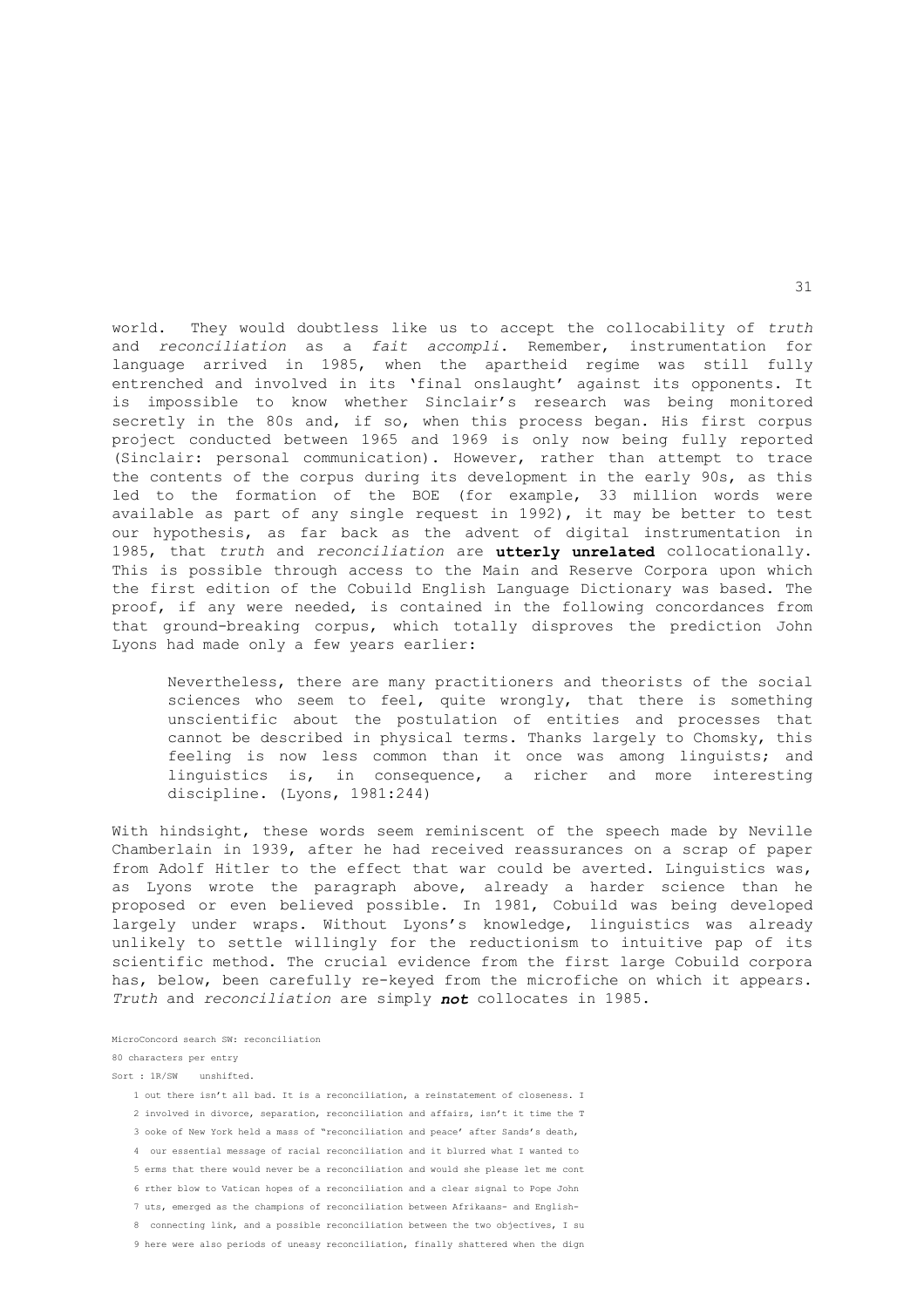10 m into the patterns of unity and reconciliation for which it craved. The self-en 11 contrast to the dawning hopes of reconciliation in Western Europe through the Ec 12 deal places for sleep, argument, reconciliation, insatiable illicit love. At fir 13 was not angling for some sort of reconciliation; it was far more as if I must be 14 n which human reason can find no reconciliation lies in the fact that this total 15 , no one now living has any real reconciliation of these truths or modes. There 16 welfare services; the second the reconciliation of full employment with relative 17 s, between which there can be no reconciliation: on the one hand, a world which 18 ed that no detail of the budget reconciliation package be allowed to jeopardis 19 ca said that the last scene, the reconciliation, should have come first, and the 20 d of The Tempest is, you get the reconciliation, the lost child is restored, and 21 to make up for "last night', and reconciliation was easy. She told me more about 22 y even when, through his agency, reconciliation was offered. Vassiliou, oddly en 23 ven managed, dimly, to begin the reconciliation with my rural background. School 24 id Lloyd George. It began with a reconciliation with Northcliffe though he was s

MicroConcord search SW: reconc\* 80 characters per entry

Sort :  $1R/SW$  shifted -4 characters.

# (Source: Cobuild Main Corpus, 1985: Re-keyed from Lexicographers' Microfiche

25 ent was on its own, to make what reconciliation would be found possible with its

Sheet R 005)

32

 1 aby as a gesture of apology and reconciliation, <1please?>1, Ira, Tennessee is n 2 the International Fellowship of Reconciliation, a Christian organisation. It als 3 with <p 517> Miss Crabbe. This reconciliation and the wonderful holiday to look 4 ther blow to Varican hopes of a reconciliation and a clear signal to Pope John P 5 sehood. Through his advocacy of reconciliation and his renunciation of class GW 6 beginning of the fmal scene of reconciliation and justice. To the rage of the p 7 y, was the prophet of universal reconciliation and concord. Lenin's struggle aga 8 p before this meeting of family reconciliation - and that in effect, once the me 9 oo has hastily stage- managed a reconciliation, and so successfully that she was 10 n a beautifully sung quartet of reconciliation as each one finds his or her true 11 ely evolving harmony, a growing reconciliation, as part of the movement towards 12 had no fear that she expected a reconciliation because he had wanted to sleep wi 13 1963 when Macmillan achieved a reconciliation between them. There was nothing e 14 social systems. There can be no reconciliation between Com -munism and capilatis 15 he local community ('to talk of reconciliation between the middle and working cl 16 he <p323> environment; ethnic reconciliation between those who speak German Fr 17 ge about the imminent practical reconciliation between theory and practice, and 18 moment, grace conquers sin, and reconciliation bridges the gulf of estrangement. 19 he time they were negotiating a reconciliation brought Il Valentino's terms to t 20 followed the party line over a reconciliation. But I bet you they got it throug 21 g by the seashore in search for reconciliation. But mother wont botch the job. M 22 tion and the preachers of class reconciliation indeed were, they were being driv 23 man to resist a quickening. His reconciliation involved a distinction between th 24 felt a great peace and sense of reconciliation. It seemed the breasts I suckled 25 choric scene of forgiveness and reconciliation --just as Humboldt, with <10edipu 26 ter worth their while to seek a reconciliation. "Machiavelli gave the boy an ang 27 worse than ever. She was making reconciliation noises right up until the last mo 28 nquiry, public concern over the reconciliation of the needs of road traffic and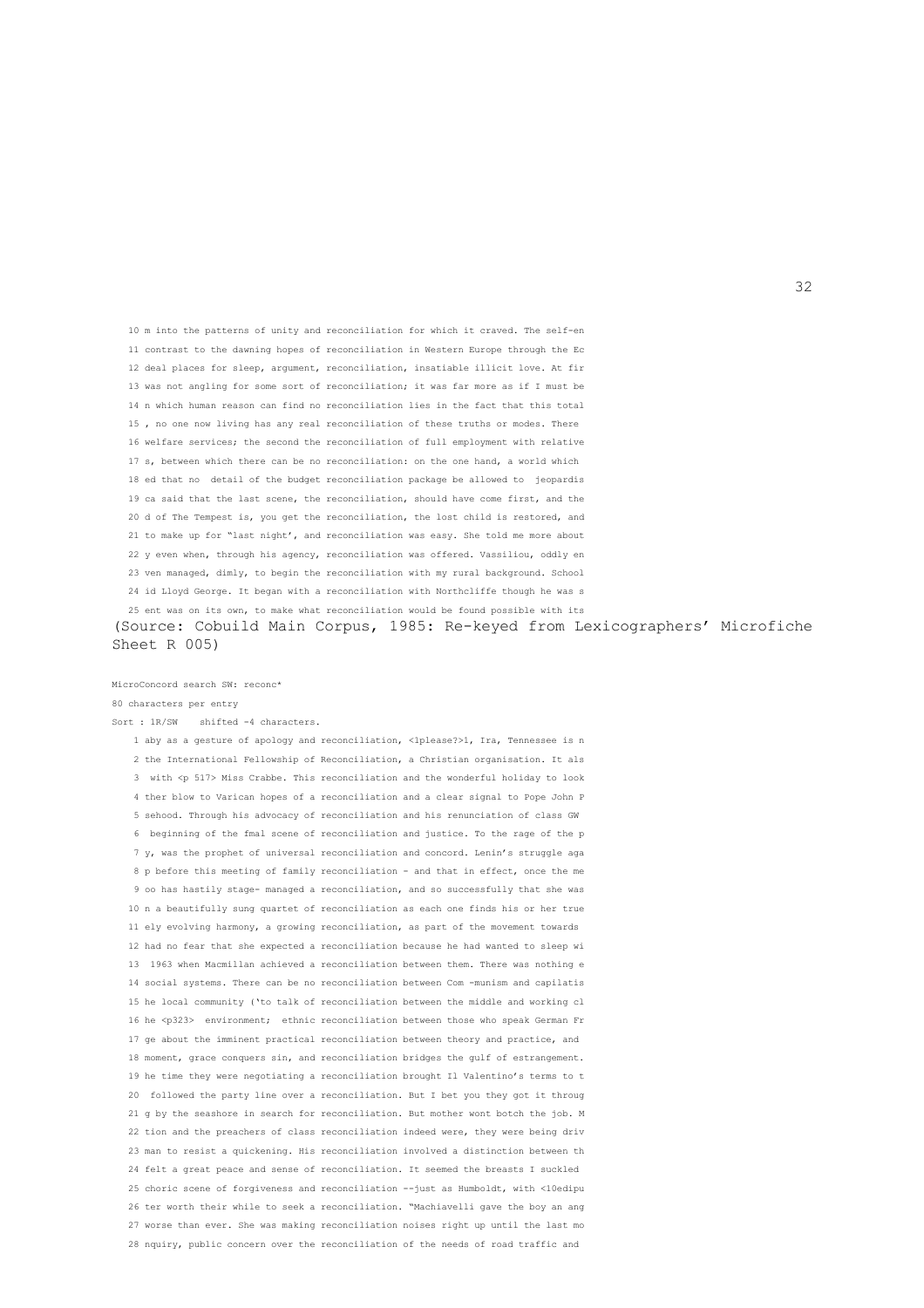29 constantle requires the living reconciliation of opposites which, in strict log 30 r there could be scope for some reconciliation of possible airport and strategic 31 y of tone, to lead to a general reconciliation of opposites. In order to observe 32 'm trying to approach a kind of reconciliation of rational and irrational factor 33 iberty, are hardly started. The reconciliation of these interests is a dynamic p 34 by. "201 Bakunin's recipe for a reconciliation of mass spontaneity with moral gu 35 very intention of effect- ing a reconciliation on renegotiated terms. She had ac 36 anon's confer- ence of national reconciliation opens. The Lebanese government is 37 ence on the other, of universal reconciliation or the victory of the best. Sorel 38 d that no detail of the budget reconciliation package be allowed to jeopardize 39 a, the denouement of history in reconciliation, retribution, and harmony. "The t 40 ine. "Isn't there a chance of a reconciliation?" she asked. "I was hoping this t 41 ir great love for it that rough reconciliation that many of us had to look at. A 42 ong them. Along another axis of reconciliation, the Reverend Jack Van Dyke was b 43 ustained by a faith in eventual reconciliation, the redress of wrongs, harmony, 44 s, although also a fairly adept reconciliation. The conquest by the Americans by 45 ally-minded called it a time of reconciliation. The weather was nicer, of course 46 th a mood of national and class reconciliation. There was the danger of stunting 47 y's imperialists, implied class reconciliation under the banner of national resu 48 wering his own question, such a reconciliation was possible. The legislators of 49 to support peaceful change and reconciliation? Well, the Council's pamphlet set 50 diciary system. I was aiming at reconciliation. When Dayton's proposal came to a 51 nce more a recognition of and a reconciliation with reality GW 0177 249 not take 52 ust with the world and blissful reconciliation with it. Belinsky seems to have b 53 ainst the actual", in place of "reconciliation with reality", opens up a new dia 54 ong to become horrified by his "reconciliation with base reality, with all the f 55 ant The Bomb. There could be no reconciliation with a man who took off his shoes 56 most superstitious motive in my reconciliation with Patricia. Things had started 57 (b) THE UNIVERSAL IDEA AND THE RECONCILIATION with it The personal misery of un 58 in separate correspondence for reconciliation with the original docu- ment by t 59 meeting was essentially one of reconciliation?' "Yes.' "And that the mood was a

(Source: Cobuild Reserve Corpus, 1985: Re-keyed from Lexicographers'Microfiche Sheet R 005)

#### 3.1.1 *The Role of Monitor Corpora*

Corpus development is always concerned with the question of balance. Sinclair (1991) was the first scholar to use a monitor corpus, whose function he describes initially as follows:

 ...it became clear that the whole idea of a corpus of finite size was flawed. Any corpus is such a tiny sample of language in use that there can be little finality in the statistics...The idea of a *monitor corpus* was born. Sources of language text in electronic form would be fed on a daily basis across filters which retrieve evidence as necessary. (1991:9)

The concept becomes more powerful and exciting as corpora become larger and Sinclair looks forward to a time, which has now arrived, where it is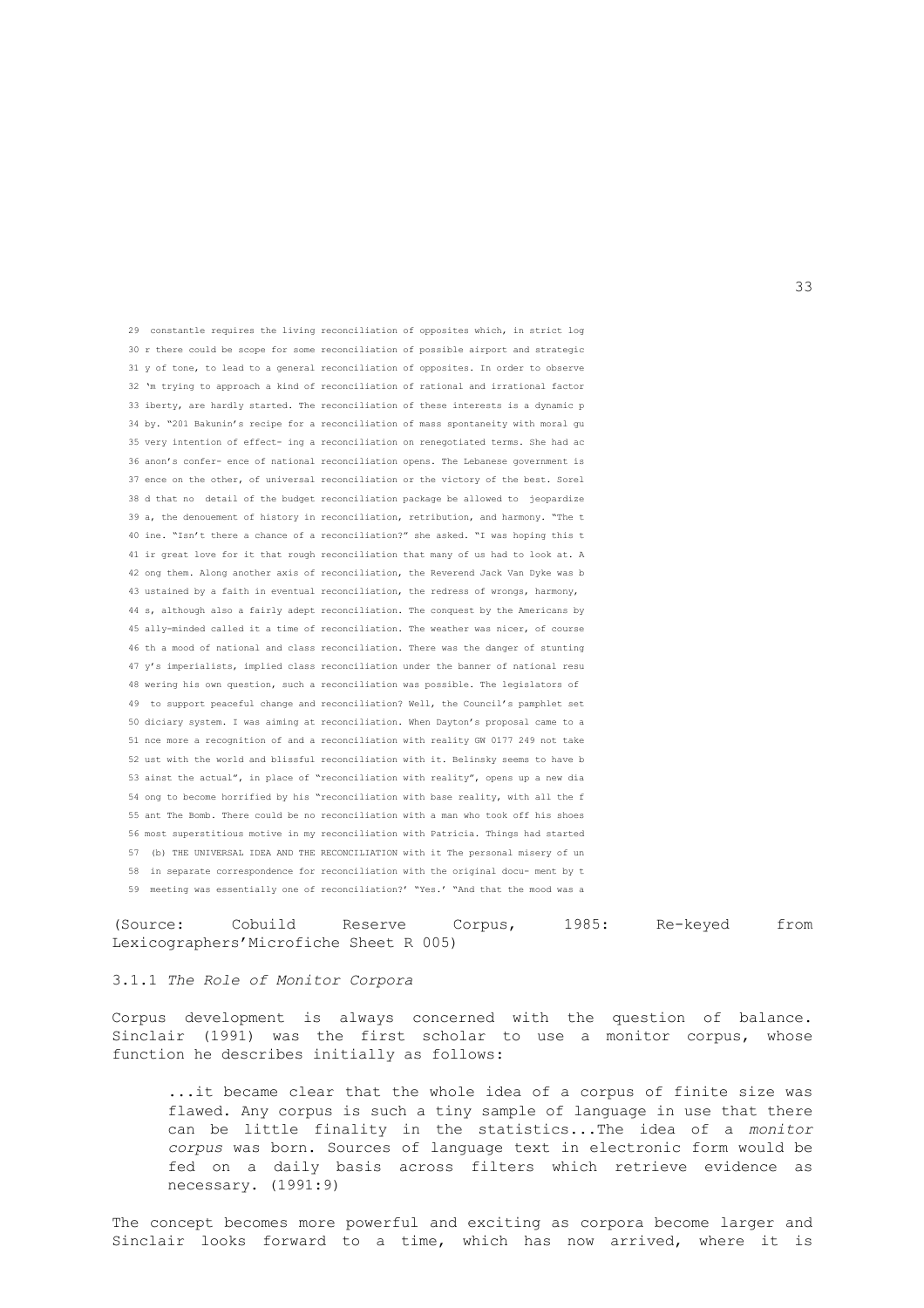possible 'to create a new kind of corpus, one which has no final extent because, like the language itself, it keeps on developing'(1991:25). This vision may well be in the process of being end-stopped by HarperCollins publishers. Cobuild staff have been reduced to one part-time individual and plans for a third edition of the dictionary appear either to be stalled or have been abandoned. However, whatever commercial decisions are made, the central academic and disciplinary commitment set out above by Sinclair remains unaltered.

The design features of the monitor corpus are determined by the researcher and this suits the concerns set out in this paper. Although one of the filters used at Cobuild during corpus development (called AVIATOR) provided a daily list of 'new' words which it had found, it may not have been up to the task of detecting new institutions, such as the TRC, or indeed the presence of invented or 'rogue' collocates, such as *reconciliation* entering *truth*'s collocational window, and *vice versa*. However, if these refinements were missing, they could today be set in place quite easily. To suggest that the political will to do so might need to be found would be unacceptable and an open violation of academic freedom of the type referred to in an earlier footnote.

There is evidence also in the superb Cobuild Dictionary of English Collocations on CD ROM (1995) that monitor corpora missed the arrival of *truth* within four words of reconciliation. This evidence is easily detected in the obvious difficulty experienced by at least one of the CD ROM's human compilers. In setting out and dividing up the screen for the examples of *reconciliation* in the environment of *truth*, the lexicographer is seemingly forced to *repeat* lines through sheer frustration at not finding occurrences of these purported collocates which are both **sufficient** and **varied** to warrant inclusion in a dictionary. **Apart** from the fixed expression 'TRC', and references to the way it purports to function, the collocates *truth* and *reconciliation* simply do not come up within the corpus and in everyday contexts at the time of the CD's compilation. Hence, that portion of screen space reserved for creating a sense of **balance**, had somehow or other *to be filled,* and the lexicographer was forced to resort to **repetition** (see below). That the line '...seeking their reconciliation...' should have to appear **twice** (6&7) and the line '...no reconciliation, until...' appear **three times** (15-17) on a screen of only 20 or so examples, is conclusively indicative of the fact that any significant free-standing use of the collocate in 1995 is non-existent. This finding corroborates the situation reported above in the Reserve and Main Corpora of 1985. Even the repeated lines appear to be confined to explanations of the obtuse workings of an invented institution, busily driving forward its main agenda of securing waiver from the victims of *apartheid* in South Africa. Compare what follows with the contents of Appendix F, which comprises the product of a search of the Bank of English for the expression truth+3justice. The facility for finding *justice* within a specifiable distance from *truth* is both a triumph for those who programmed the old version of 'Lookup' and a vindication of the superiority of collocation over stochastic processes, important though the latter are, in determining chained events and fraudulent departures from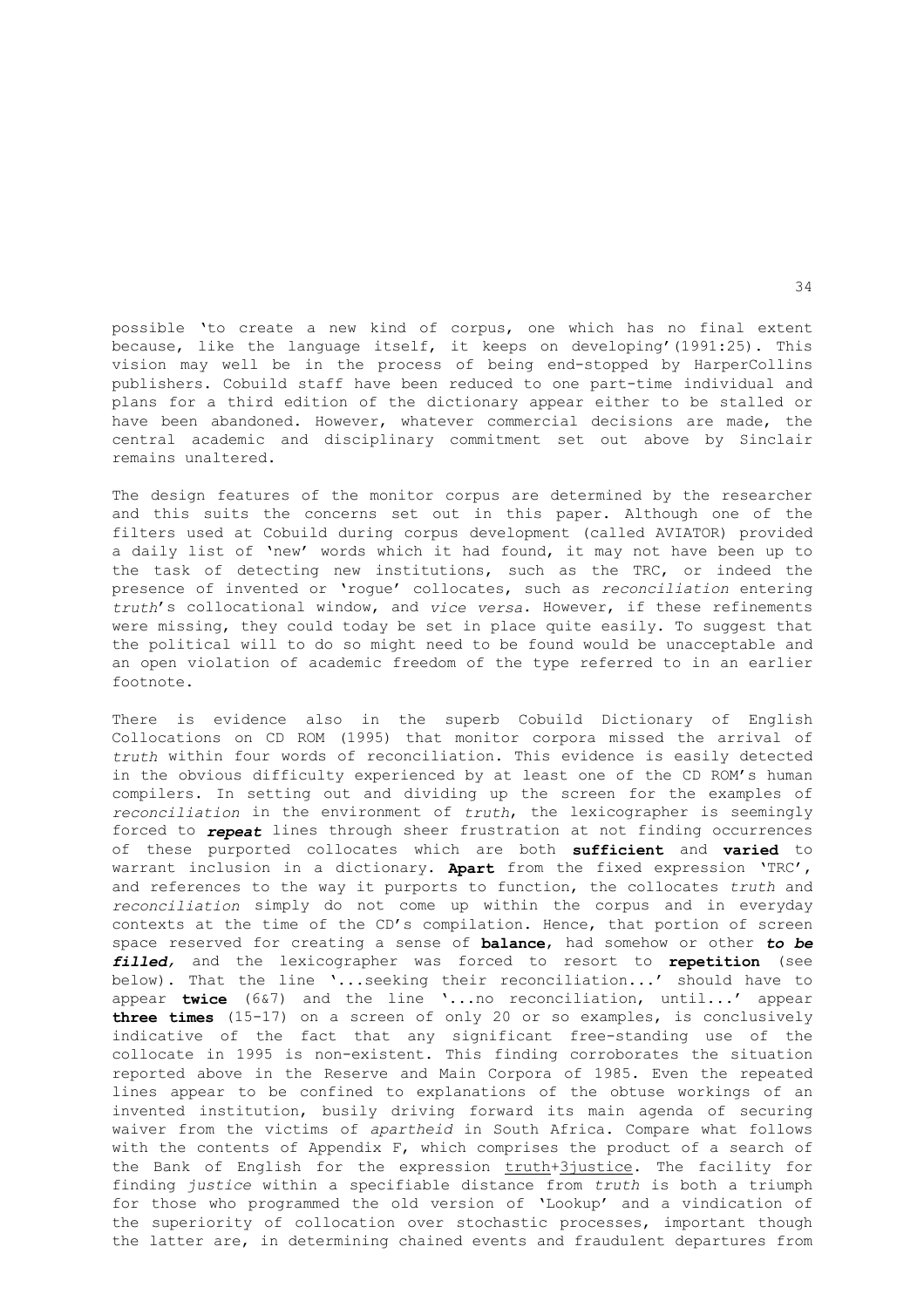#### them.

## MicroConcord search SW: reconciliation 80 characters per entry Sort : 1R/SW unshifted.

 1 the country where the Truth and Reconciliation Commission has held more than 3, 2 stion the work of the truth and reconciliation commission. The rebuff against G 3 ly cooperate with the Truth and Reconciliation Commission. She says it's import 4 of the Commission for Truth and Reconciliation, expected later this year, will 5 osed.A commission for truth and reconciliation has been set up to investigate c 6 ttle of opinions, seeking their reconciliation in the higher truth to which the 7 ttle of opinions, seeking their reconciliation in the higher truth to which the 8 ecial `commission for truth and reconciliation". It describes the cases and giv 9 tional Commission for Truth and Reconciliation. Its members were given nine mon 10 d by a commission for truth and reconciliation" made up of seven lawyers from a 11 gain and again to the themes of reconciliation, of telling the truth, of tolera 12 tional Commission for Truth and Reconciliation - Their mandate was to come up w 13 y, the Commission for Truth and Reconciliation - They will be bringing out thei 14 tional Commission for Truth and Reconciliation, to prepare a report on violatio 15 esty, there can be no truth, no reconciliation, until those criminals are broug 16 esty, there can be no truth, no reconciliation, until those criminals are broug 17 esty, there can be no truth, no reconciliation, until those criminals are broug 18 been commissioned for truth and reconciliation which is now investigating the c 19 ment's commission for truth and reconciliation, which are investigating more th 20 he names--reflect the truth and reconciliation within, I would say, the limits

(Source: The Cobuild Dictionary of English Collocations on CD ROM, 1995)

This evidence is of greater importance than one might imagine. In order to appreciate its full implications, one has to return to Markov and his research. One of the key issues in more recent attempts to revive Markov's approach has been the creation of Markovian automata in order to mimic natural language through the prediction of the probabilities of transitions. The automaton can never produce natural, authentic English text. A major experimental consideration has always been to determine which *fails* first: the machine or the human being? Our target text involves about four transitions. An automaton which fails after two transitions produces text like the first passage below, reported by Levelt (1974, Vol.II: 165). The second passage quoted is a fourth order text, closest in Markovian terms to our target text; the fifth order text which follows it, dutifully fails after five transitions, and so on (1974, Vol.II: 168).

 SECOND ORDER: *the head and in frontal attack on an English writer that the character of this point is therefore another method for the letter that the tired of who even told the problem for an unexpected...* 

 FOURTH ORDER: *went to movies with a man I used to go toward Harvard Square in Cambridge is mad fun for...* 

FIFTH ORDER: *road in the country was insane especially in dreary rooms*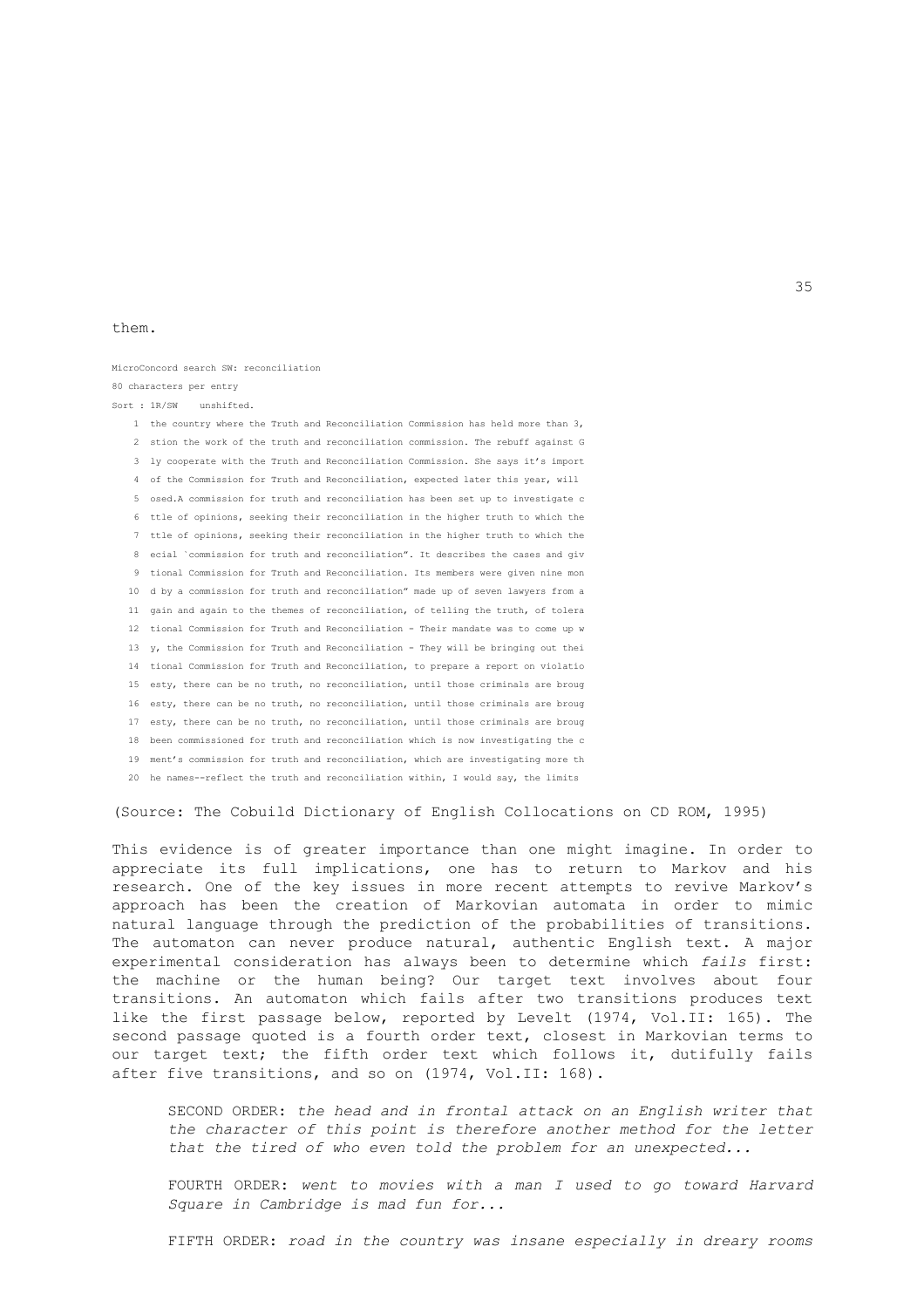## *where they have some books to buy for studying Greek*

In the case of our target text, the Markov process would **not** fail on an input file such as all of the BOE, precisely because its authors have furnished, in the form of electronic newspapers, adopted into the BOE, the very probabilities which are required in order for the deception to hold. This is precisely the problem Cherry (1957:39) mentions at the beginning of this paper. However, this time the transitions would always be the TRC's transitions, not Shakespeare's! However, if the input file were the Cobuild Main and Reserve Corpora as they stood in 1985, the fourth and fifth order Markov automata would fail, because there was at that time no transitional probability between truth and reconciliation. It had still to be created as a form of '*event fraud*' in terms of Contextual Prosodic Theory (Louw, 2000). Yet, *justice*, as a collocate, would **not** suffer the same fate, whichever corpus was used. It is the older legitimate event, whose ends had to be perverted and defeated by and through the creation of the TRC.

To answer the question of which fails first, the Markovian automaton or the human reader, the answer is that the human reader fails. This is because human readers from all walks of life, lexicographers, the general public and the apartheid victims themselves have been converted into *sane* rather than Markovian automata, who will **accept** rather than **question** a fraudulent chunk of language because it has been cunningly presented to them and has the entirely dubious *locus standi* of repeatedly appearing in **print**. Theirs was a failure of critical literacy in the information age<sup>3</sup>. It is significant, too, that the fifth order passage quoted above was reported by Chomsky and Miller

i

 $3$ The extent to which deception is still possible in the information age must, as a result of this paper and other developments in corpus linguistics, be considered to be in doubt. The concordance for carlyle+group (Appendix I), completely undermines American and British attempts to justify their own role in the war against Iraq. The family of George W. Bush not only employs a former British Prime Minister and other British MPs, but owns companies which manufacture weapons, tanks and rockets. In addition, the Carlyle Group has the bin Laden family on its list of investors. The concordance states that Carlyle and bin Laden agreed to part company by 'mutual consent' shortly after the 11th September 2001. A failure to mention these facts as part of the campaign for war in Iraq, not only brushes aside glaring conflicts of interest, but, considering that the Bush family is likely to profit from every shot fired, must be considered apparent fraudulent non-disclosure. Details such as these must, of course, be read along with the plagiarism of an eight year old doctoral thesis by staffers at 12 Downing Street, in order to justify war as a clear and present danger. Material in the concordance will also exacerbate matters which led to the death of Dr David Kelly.

The date and time of the concordance request have been included in Appendix I, because Jeremy Clear of Cobuild reported a few days after this date, that the Bank of English had been entered by hackers.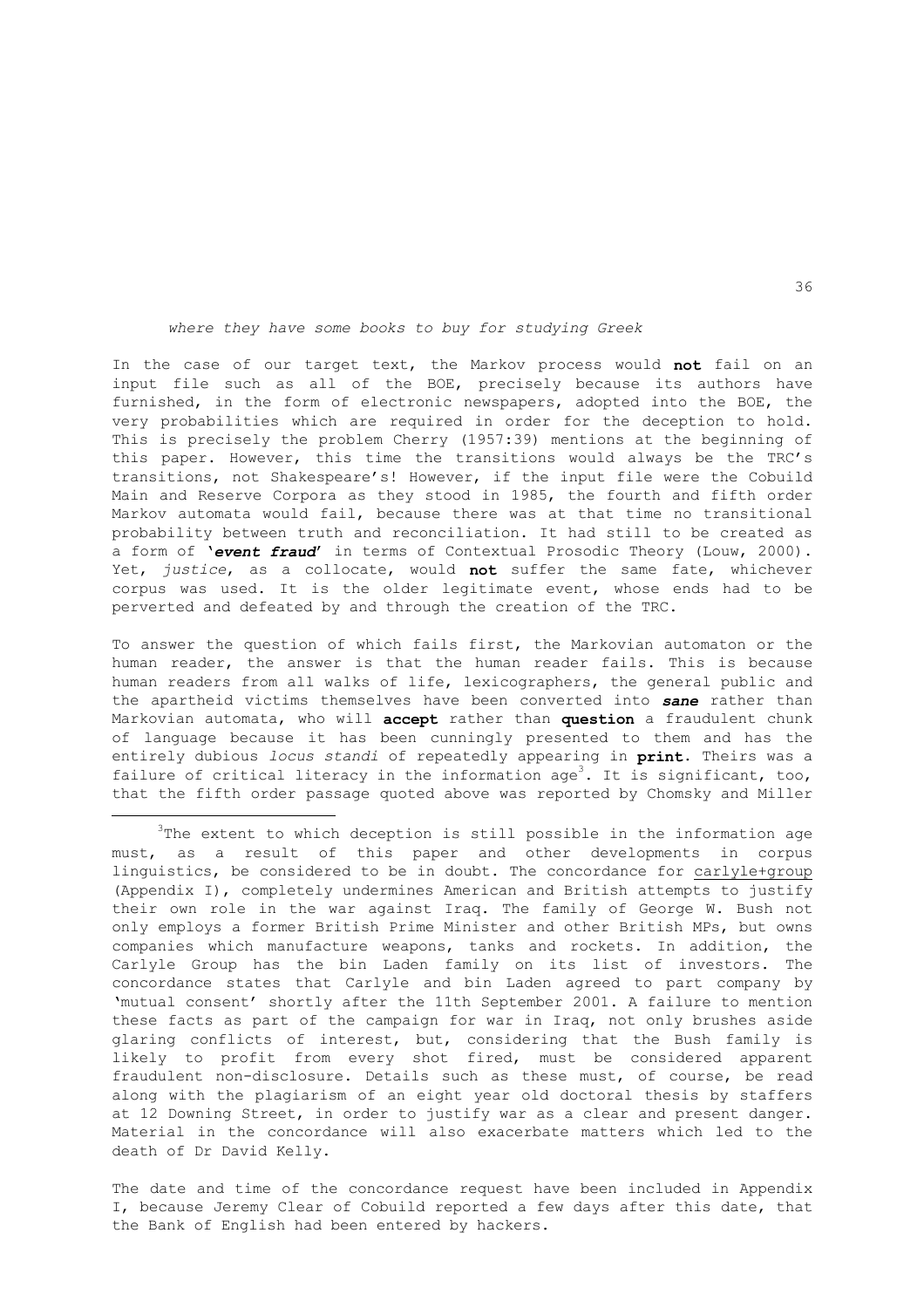(1963). The former dismisses Markov grammars in 1957, but is still, inexplicably, researching them on the eve of his scathing attack on corpora in *Aspects of the Theory of Syntax* in 1964. Why? Perhaps the man who, more than any other, was to keep the community of linguists operating inside the mind for almost 50 years, foresaw, even within flawed and (then) computationally simplistic Markov processes, the possibilities that both instrumentation and a rival to intuition might begin to emerge. As a result, the retreat into mentalism quickly acquired or was given its much-vaunted status as 'The Chomsky Revolution'. In any event, the motives for this protracted dabbling in Markovian processes by one whose '...distaste for "statistics of usage"...is now legendary,'(de Beaugrande, 1991:186), must surely warrant further scrutiny. That a man whose equally legendary liberal politics should seek, in his linguistic theory, to eschew authenticity and functionalism and champion instead *intuition*, and even then *only* within the political comfort zone of the made-up sentence, also points to the need for further investigation. The politics of linguistic theory must itself now have become an open subject for corpus-driven investigation.

Even if stochastic probability and semantic prosodies, between them, had been inadequate for the purpose of persuading the victims of apartheid to waive, traditional psycholinguistic research would probably, at the time the plans were laid, have done the job just as easily. The same G.A. Miller, who had colloborated with Chomsky in the Markovian research referred to above, is reported by Levelt to have demonstrated in 1962:

 ...that verbal memory is particularly sensitive to the grouping of words into units of a certain size, and ... in the perception of speech ... size roughly corresponds to the phrase, i.e. nominal, verbal and other linguistically defined phrases containing two to six words. (Levelt, 1974, Vol.III: 75).

At five words, our target text, which continues to deceive millions of human rights victims who have a cause of action, would seem to fall comfortably within Miller's optimal window of verbal memory. Thus we see a form of language which purports to mirror legal process, fitting in with all the implications for recency effects and suasion that Miller's psychological research saw as a major part of its objectives.

#### **Step Three**

The concordance lines for and+reconciliation are located in Appendix C.

In the chained event with which we are working, the replacement of *justice* as an expected outcome, with enforced waiver in the form of *reconciliation*, is handled with great skill by the lawyers and spin doctors who must have thought up the TRC. Both collocates are made to seem like '**rewards**' of equal value. However, as Churchill Mxenge notes earlier, the only thing which singles out the TRC as exceptional is the fact that it is the *criminals* who are rewarded with forgiveness. The **choice** of going to trial is not afforded the victims, even on constitutional appeal. The Constitutional Court of South Africa dismisses the Biko appeal for ordinary justice. Its apparent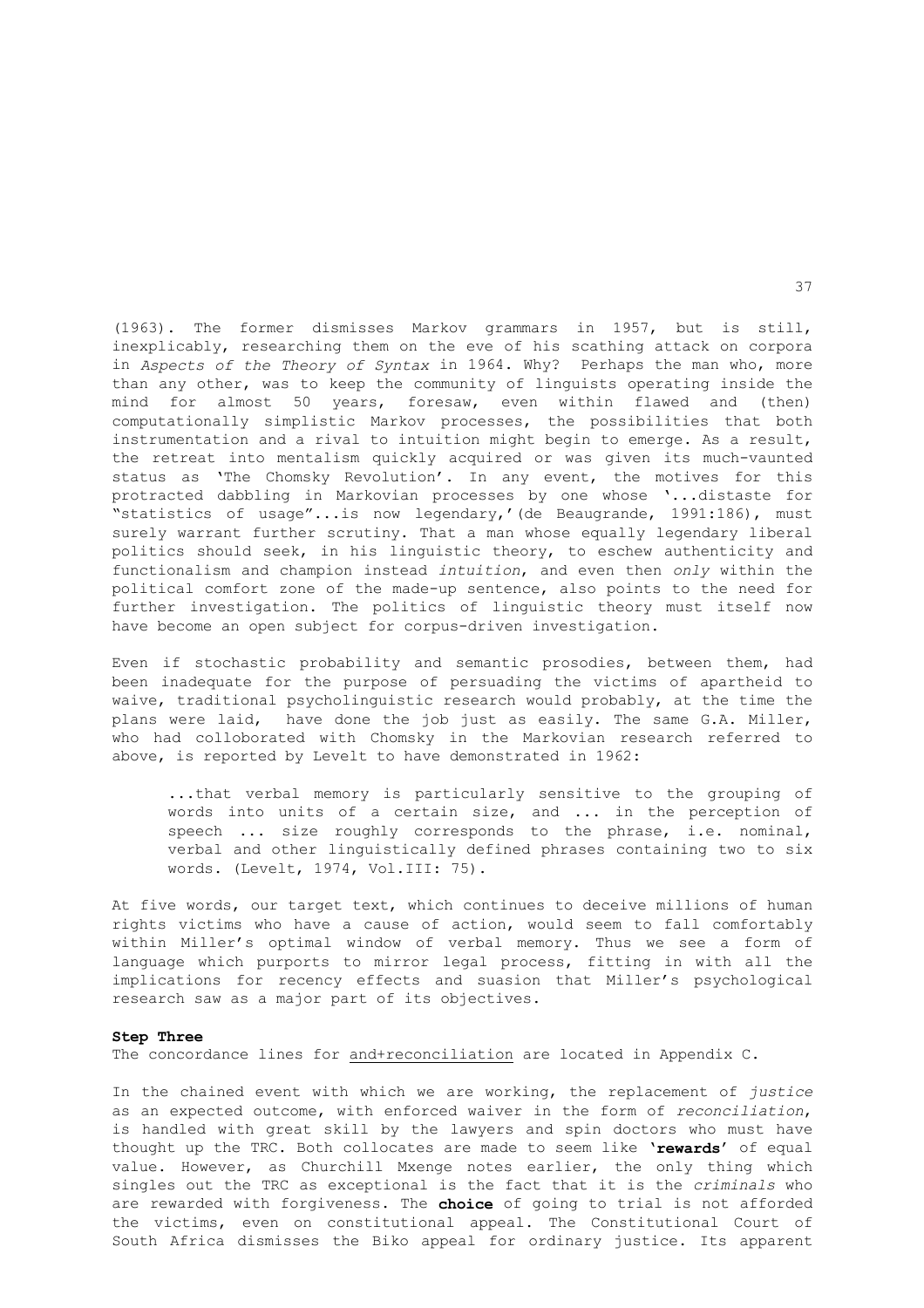bias is reflected in the fact that the appellants before the Constitutional Court are *unnamed* (in the law report of the Constitutional appeal) and, hence, apparently not regarded as persons before the law in the new South Africa any more than Steve Biko was under the apartheid regime. This situation bears out Biko's chilling prophecy quoted at the beginning of this paper. Even the new leaders of an independent South Africa seem to have gone out of their way to profane his memory. This is the kind of omission that reverses the gains of the revolution and causes the new government and its activities into the future to be regarded with suspicion. Australian journalist, John Pilger in a BBC *Hard Talk* interview noted with concern that South Africa has not been allowed economic independence.

And yet, as we read our target text, there is a sense that the victims are getting some form of reward. How is that false sense of reward created? It is created fraudulently within the victims' prior knowledge of language, but *without their conscious awareness*! It is in Step 3 that the spin doctors are at their most cunning: they use an extremely rare form of semantic prosody, i.e a *positive* semantic prosody (Louw, 1993), to sell the idea of waiver. The semantic prosody operates on the term *reconciliation*, and this runs from *right* to *left* in this case, in apparent conflict with the stochastic process. In the language, negative semantic prododies far outnumber positive ones. Hunston and Thompson (2001:18) refer to the phenomenon and Joanna Channell refers to it in detail, in the same volume, in a chapter entitled 'Corpus-Based Analysis of Evaluative Lexis'(2001:38-55).

The positive semantic prosody carries with it a full range of desirable characteristics and states. All of these accompany reconciliation 'as equals', because the stochastic pair is and+reconciliation. Note the huge frequency of *forgiveness* in the table below. The collocates within their prior knowledge as readers, are borne in upon the troubled minds of the victims as an *illusory* haven of peace and deliverance. However, it is not only all in the mind, as Steve Biko foresaw in the quotation with which this paper begins, but it is still an illusion on the ground today, within months of the TRC's already postponed purported final report. Archbishop Tutu, the Chairman of the TRC, as recently as August 2002, is quoted on the subject of the class action being brought in Switzerland by lawyer Edward Fagan against banks and companies who benefited from apartheid. Tutu's view is that the private sector ought to compensate apartheid's victims in the same way that holocaust victims have finally and reluctantly compensated as a result of Fagan's earlier class action to assist them. Can there be a better admission from the TRC's own chairman, that the proposed compensation, which has already been drastically trimmed to 40,000 Rands per victim (from R130,000) is a paltry sum which degrades the victims further. The victims' cause is further villified as the government in its public advertisements refers to the matter as 'healing the past'. Most people probably thought that compensation was to have been collected from the TRC itself. The sad fact though, is that waiver is waiver, especially when it is dressed up and the right to compensation, *de jure*, evaporates with it. However, we now need to study the language in greater detail in which the fake reward is enshrined.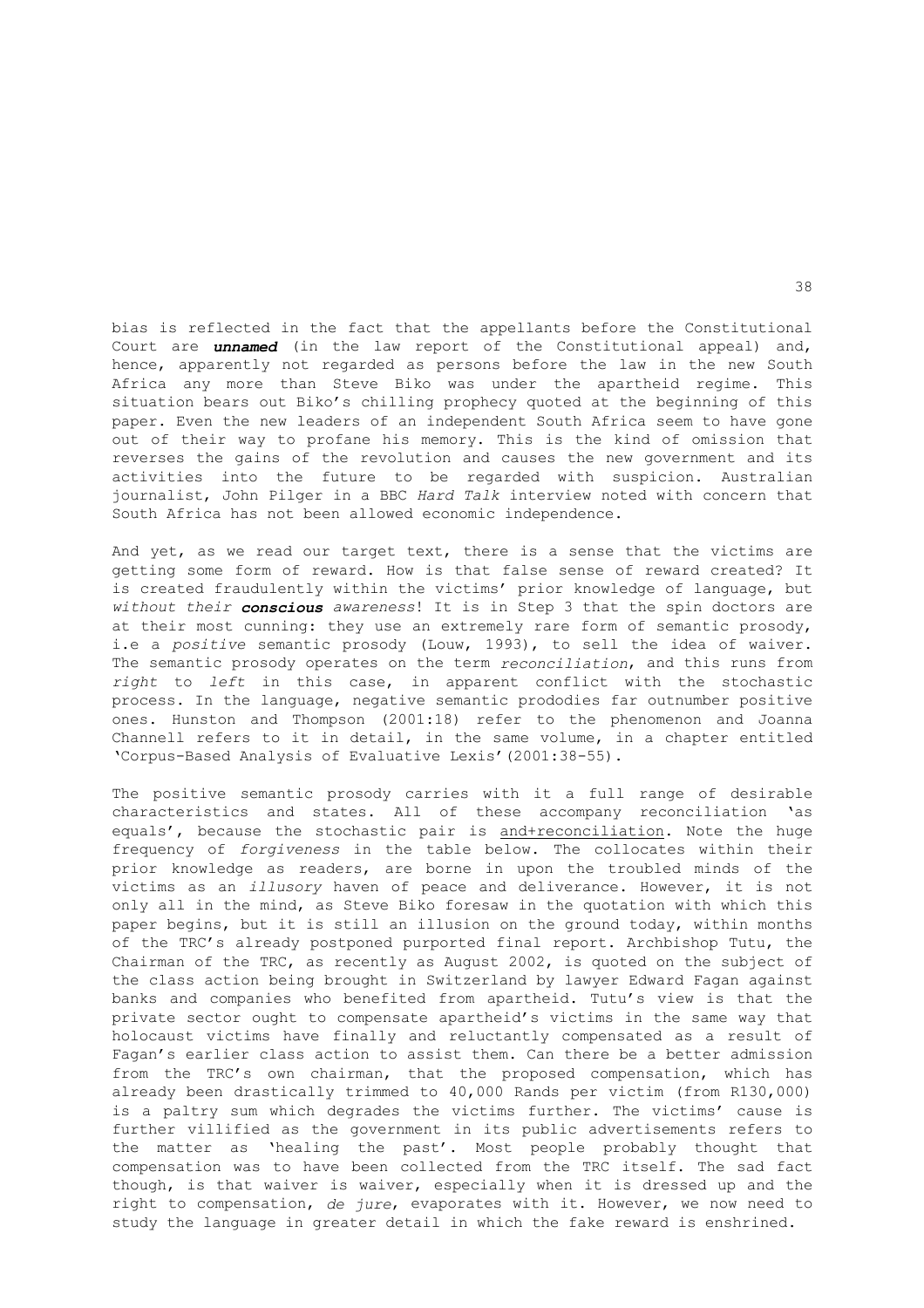| Collocates: $3$ to left $\&$ $3$ to |    |                |    | right of and reconciliation |          |                     |    |
|-------------------------------------|----|----------------|----|-----------------------------|----------|---------------------|----|
| THE                                 | 91 | TRUTH          | 69 | COMMISSION*                 | 58       | PEACE               | 50 |
| FOR                                 | 46 | ΟF             | 45 | ΙN                          | 26       | AND                 | 25 |
| TO                                  | 23 | THAT           | 21 | SOUTH                       | 16       | FORGIVENES*         | 15 |
| AFRICA 14                           | IS | 10             | P  | 9                           | THAT     | 9                   |    |
| HE.                                 | 9  | ON             | 9  | COMMITTEE                   | 7        | NEW                 |    |
| WAS                                 | 7  | <b>JUSTICE</b> | 7  | BE                          | 7        | <b>BUT</b>          | 7  |
| WHICH                               | 6  | REPORT 6       | WЕ | 6                           | BEFORE 5 |                     |    |
| THIS                                | 5  | IT             | 5  | AS                          | 5        | HAS                 | 5  |
| HEALING                             | 5  | BY             | 5  | <b>HAVE</b>                 | 5        | MR                  | 5  |
| FORUM                               | 4  | UP             | 4  | NOT                         | 4        | PROCESS             | 4  |
| WILL                                | 4  | THROUGH        | 4  | SERVICE                     | 4        | <b>DIALOGUE</b>     | 4  |
| WORK                                | 4  | ARE            | 4  | SET                         | 3        | SPIRIT <sub>3</sub> |    |
| TIME                                | 3  | AΤ             | 3  | LOVE                        | 3        | CO-OPERATI*         | 3  |
| UNITY                               | 3  | ONE            | 3  | -3<br>CALLED                | PERSONAL | 3                   |    |
| <b>BEING</b>                        | 3  | WITH           | 3  | FROM                        | 3        | SEEKING             | 3  |
| SAID                                | 3  | Н              | 3  | ALL                         | 3        |                     |    |

**Step Three** 

Any attempt to disengage from the implications of this positive semantic prosody would seem ungracious, unChristian, unpatriotic and vengeful. Another reason why the prosody is so powerfully positive is because it is positive to the right as well as the left! Its aura drives us in both directions to imbue the chained event with a sense of peace and *stasis* which, **in reality**, it does not possess. Just in case the bewildered victim wished to ask as part of his or her own personal narrative, '...**and** then what?', we find that the prosody on reconciliation+and is arguably even more compelling. Its concordance lines appear in Appendix E. It is in these lines that we find the unkindest cut of all for the victims: the re-emergence of the collocate which the spin doctors expressly set out to hide: *justice*  (Appendix E, 61-64). The victim who has waived and can expect *nothing* at all, must now be persuaded by the collocate *justice* that he/she has received justice as part of waiver. Treason has done its work. The ideological strategy is to ply the victims with the collocates, e.g. *healing* in the form of propaganda (Appendix C, 36-40; Appendix E, 46, 47, and 143). Louw (2000) notes the following example in which a victim is incapable of believing and therefore of stating **sincerely** that the TRC has brought about healing. Instead the victim uses the term **cause**, which here is not only indicative of insincerity, but symptomatic of trauma.

The same form of insincerity applies to the language used by the TRC's proponents, when they refer to the TRC's activities as *mass* justice or even to *spreading justice*! The term *mass* writes its authors' insincerity through the term's most frequent collocates: *murder*, *destruction*, *grave*, *unemployment*, etc. How can waiver possibly be justice? The answer is: 'Only in the mind of someone who could allow the corpus to *read them* for having called their own treason *mass* justice!' It is reminiscent of Tacitus's famous line: *Solitudinem faciunt, pacem apellant*:' They make a desert and call it peace.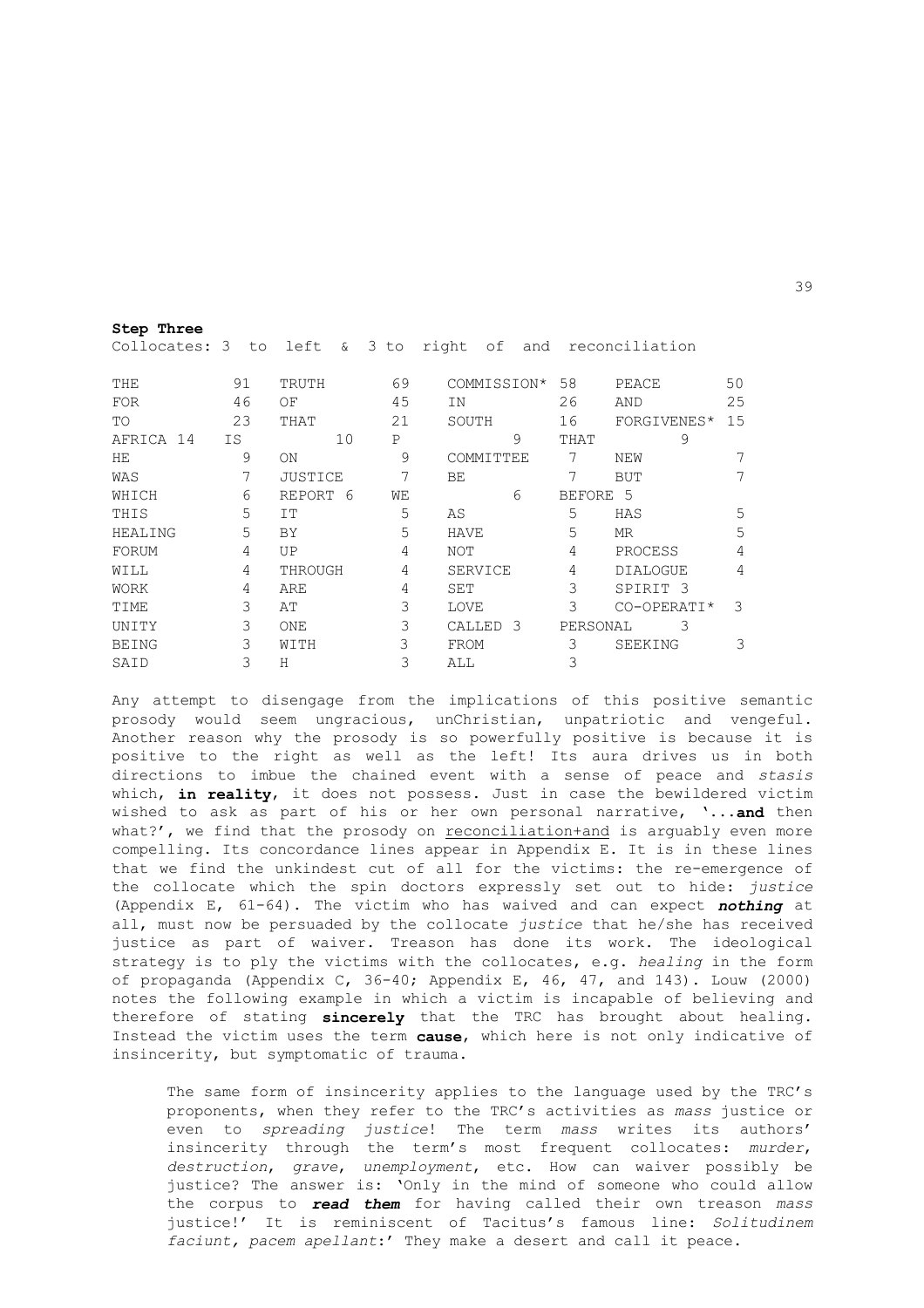Where the spirit of a TRC fails, it is useful to have statements by a distinguished judge in charge of the UN War Crimes' Tribunal for Rwanda, Mrs Navanethem Pillay, who also appears inexplicably, to have forgotten the distinction between retributive justice and waiver. This apparent amnesia has apparently earned rather than prevented her recent elevation to the bench of the International Criminal Court [ICC].

 Truth and Reconciliation Commissions are expedient political solutions devised by governments to deal with the past, to deal with atrocities of past regimes...In many countries, such as Cambodia, you have many members of the past regime and current government still sitting in power. There I imagine they would have difficulty in prosecutions or truth commissions dealing with atrocities committed by the very people who are still holding power. *I see The Truth and Reconciliation Commission and prosecution as complementary processes. They go together...They are not in competition. The South African Truth and Reconciliation Commission certainly did not rule out criminal prosecution. People have been prosecuted, where it was found that the crimes that they committed were serious, or they had not come out with the truth. To families, such as the family of Steven Biko, who had been murdered in detention, these were dissatisfied because their rights to prosecution and compensation were denied by the Truth and Reconciliation process.* (emphasis added) (African Legal Aid: April-June 2001)

In this interview, we find a deliberate attempt to make TRC and prosecution sound as though they are virtually identical. The learned judge confesses that the TRC 'did not rule out' criminal prosecution, but she then goes on the to criticise Biko's family for being dissatisfied and then admits that the TRC denied them the right to launch a prosecution against his murderers. She makes no reference to the fact that the Constitutional Court of South Africa is **not** an extension of the TRC, but, in the event, chose to behave like one. Mixed messages of this kind bring institutions into disrepute. They show disrespect for national heroes and degrade the victims further. The findings of this paper bear out the judge's view that TRCs are 'expedient political solutions'. But, does the process of their manufacture show in what they are *called* and do they truly have the status of due process? The same event in The Bank of English, a corpus of language from and for a people of Europe would suggest not. As Biko predicts, the courts have joined the conspiracy and '...anything else they do to the same black people becomes *logical*'. Such logic cannot but tarnish the justice system and prompt change within it.

#### **Step Four**

The concordance lines for reconciliation+commission appears as Appendix D.

The search for reconciliation+commission can almost be dispensed with. The TRC is resident in the corpus with so little variation that we may safely omit the list of collocates. The TRC is homogeneous, just as its architects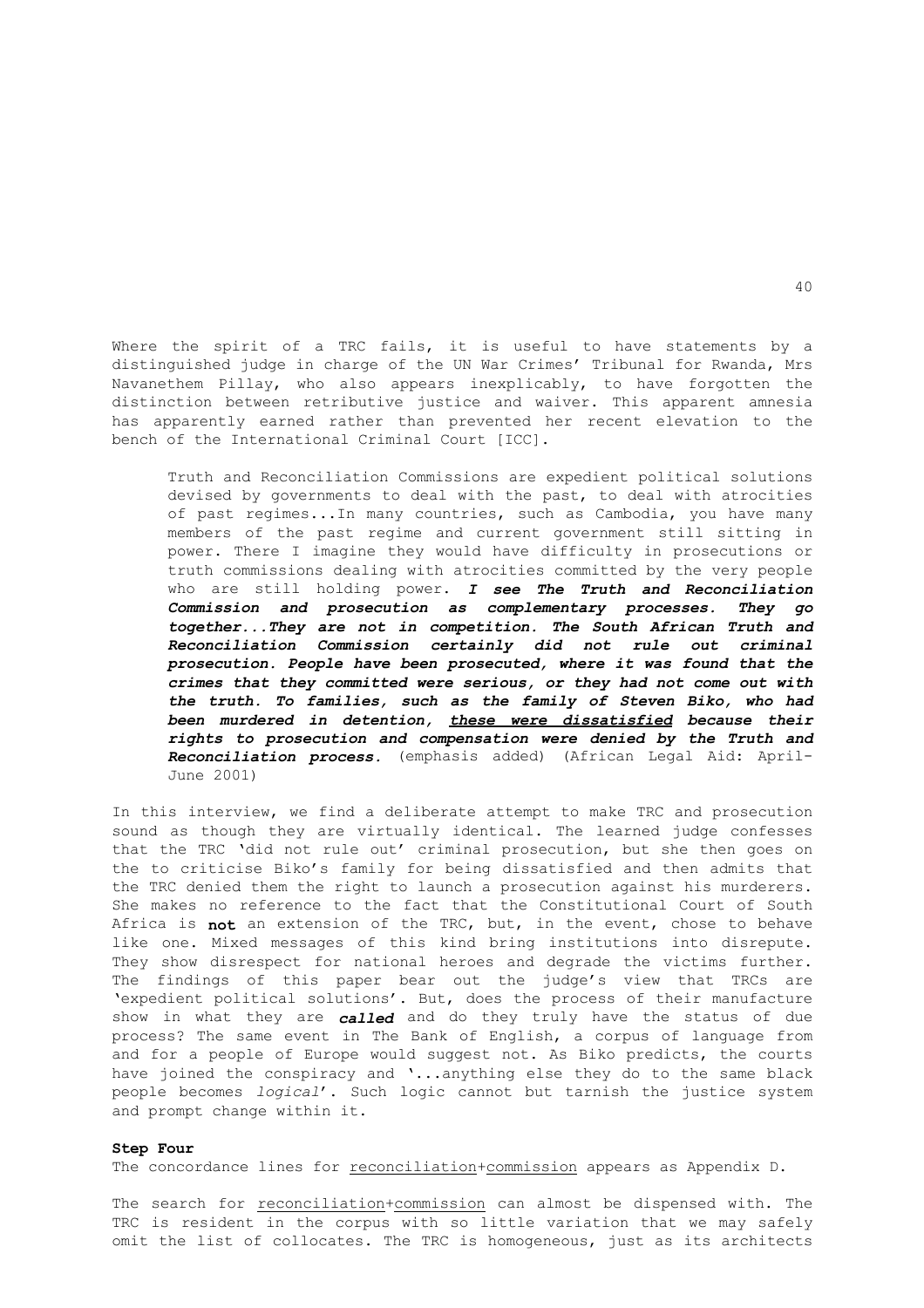planned. The damage has been done. The product now has to be given the seal of authority. Waiver is somehow fundamentally noble and has to be enshrined as a Commission! Of course, *waiver* has, by now, been cleverly equated with *healing* and *forgiveness* as part of the plan to manipulate the operation of everyone's prior knowledge. Waiver is part of nobody's tradition and culture. Only the weak, tortured, depressed and diffident waive. It is a sign of cowardice. But, forgiveness is a different matter: it is proof of the spirit of humanism inherent in African culture. It even has a name: *Ubuntu*. Perhaps *ubuntu* now has the status of legislation and overriding precedent. The Constitutional Court of South Africa certainly seems to think so. *Ubuntu* is no longer optional. It is mandatory. It is hoped that the TRC will keep 40,000 aggrieved victims of apartheid out of the courts. This may free the people's courts for their more important role as instruments for the indirect rule of independent South Africa.

## **4.** *Conclusion*

The need to write this paper might have been averted if the architects of the TRC had called their Commission by some other name. Spin doctors invent names every day. There would have been no fraud in calling it the New Dawn Commission or the Sunrise Commission. This paper had to be written because TRC, as a title, purports to offer the *illusion* of process and of precedent. Tragically, many South Africans who deserved better from their country's institutions, have been deceived by a form of language into abandoning their claims, or have been forced by the highest court in the land to go without a local remedy. However, a well known legal maxim is that process perched upon fraud will collapse and become null and void and of no further force and effect. International remedies beckon.

## REFERENCES

Biko S (1978) *I Write What I like*, Oxford: Heinemann.

- Breal M (1897 [1900]) *Essai de Semantique*, Hachette: Paris. Translated by H. Cust as *Semantics: Studies in the Science of Meaning*, London: Heinemann.
- Cherry C (1957) *On Human Communication*, MIT: Cambridge, Massachusetts.
- Chomsky N and Miller G (1963) 'Introduction to the Formal Analysis of Natural Languages' in *Handbook of Mathematical Psychology*, R.D. Luce, R.R. Bush and E. Galanter (eds.) New York: Wiley.
- Crystal D (1985) *A Dictionary of Linguistics and Phonetics*, Oxford: Blackwell.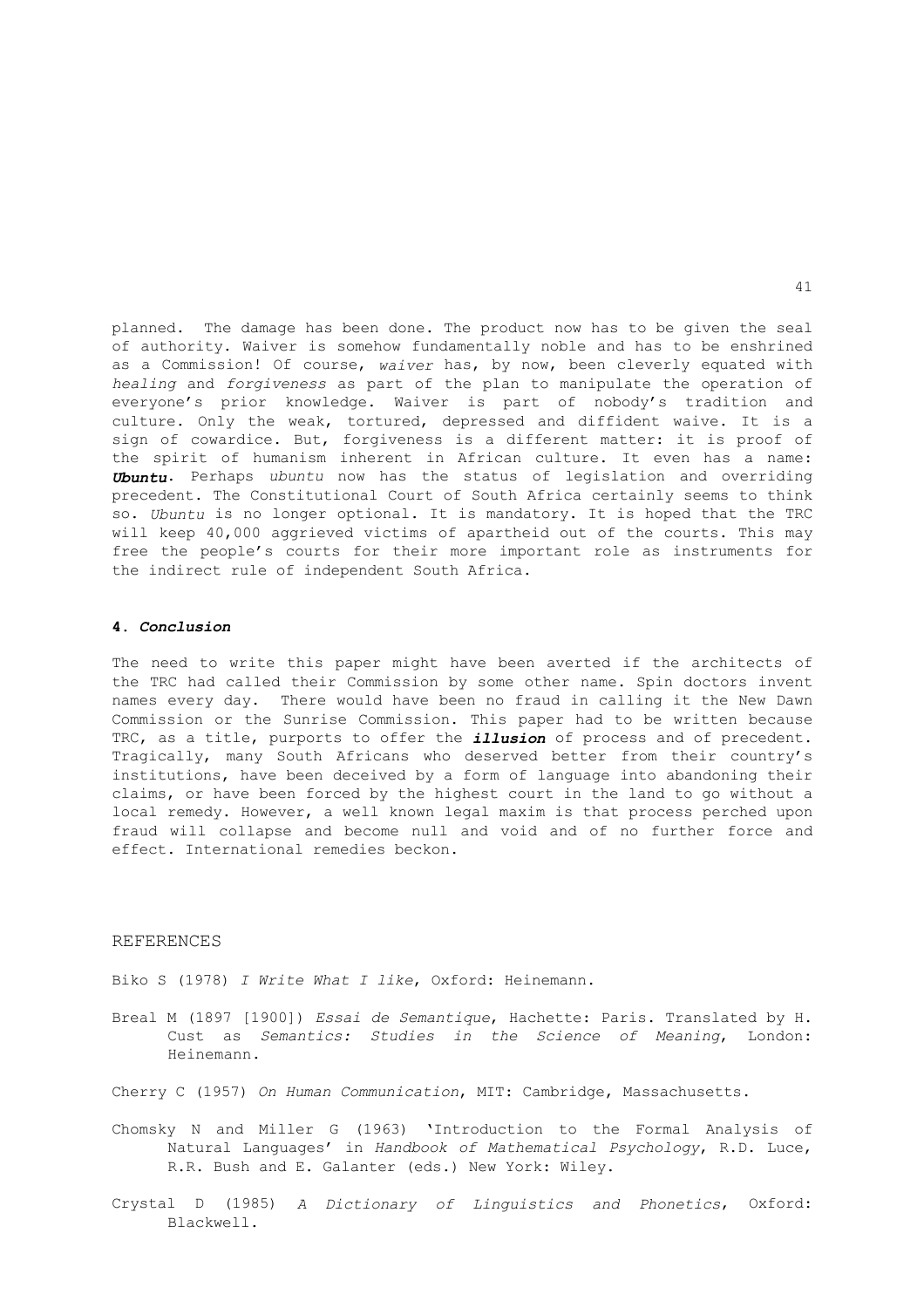Fairclough N (1989) *Language and Power*, Harlow, Essex: Longman.

Firth J R (1937) *Tongues of Men*, London: Watts.

Firth J R (1957) *Papers in Linguistics 1934-1951*, London: OUP.

Firth J R *Selected Papers of J.R. Firth 1952-1959* (ed. Frank R Palmer) London: Longmans.

Harris Z S 'Discourse analysis', *Language* 28, 1952, 1-30 and 474-94.

- Heffer C and Sauntson H (2000) *Words in Context: A Tribute to John Sinclair on his Retirement*, Birmingham: Department of English, Birmingham University.
- Hormann H (1979) *Psycholinguistics. An introduction to research and theory*. (Second edition, translated by H.H. Stern and Peter Leppmann) New York Springer-Verlag.

Hunston S and Thompson G (2000) *Evaluation in Text: Authorial stance and the construction of discourse*, Oxford: OUP.

Hunston S (2002) *Corpora in Applied Linguistics*, Cambridge: CUP.

Kjellmer G (1984) 'Some thoughts on collocational distinctiveness', in J. Aarts and W Meijs (eds) *Corpus Linguistics*, Amsterdam: Rodopi.

- Lepschy G C (1982) *A Survey of Structural Linguistics*, London: Andre Deutsch.
- Louw W E (2000) 'Contextual prosodic theory: bringing semantic prosodies to life', in C Heffer and M Sauntson (eds), *Words in Context* (CD ROM) Birmingham: Department of English.
- Markov A A (1913) Essai d'une recherche statistique sur le texte du roman 'Eugene Onegin'. Bull. Acad. Imper. Sci. St Petersbourg, VII.
- McPeck J (1981) *Critical Thinking and Education*. New York: St Martin's Press.
- Miller, D R (2004) ''Truth, Justice and the American Way': The Appraisal System of JUDGEMENT in the U.S. House Debate on the Impeachment of the President, 1998' in P. Bayley (ed.), *Cross-cultural perspectives on parliamentary discourse. 271—300.* Amsterdam & Philadelphia: John Benjamins.
- Sinclair J McH, ed. (1987) *The Collins Cobuild English Language Dictionary*. London & Glasgow: Collins.

Sinclair J McH (1991) *Corpus, Concordance, Collocation*. Oxford: Oxford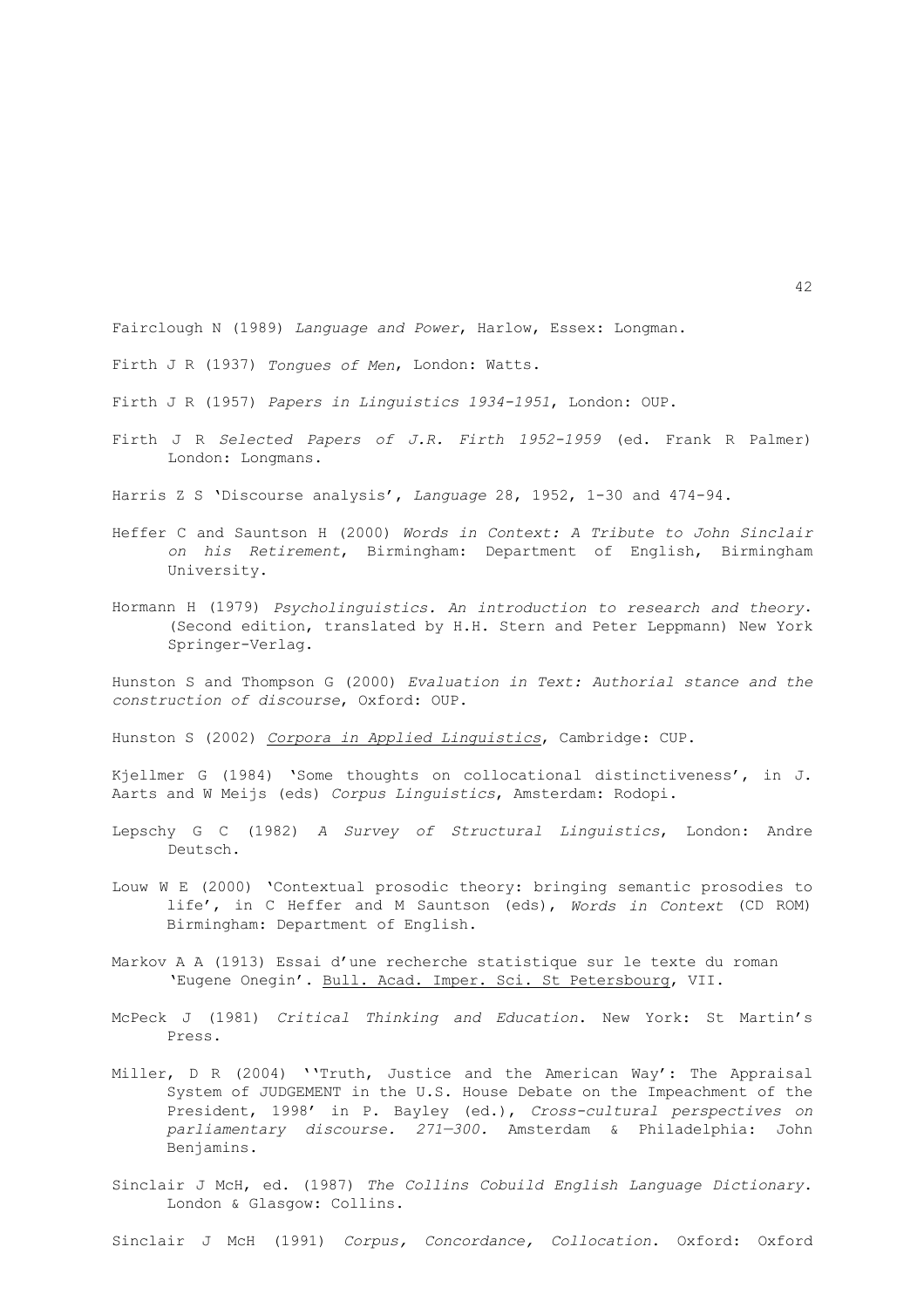University Press.

Sinclair J McH, (ed.) (1995) *The Collins Cobuild Dictionary of English Collocations on CD ROM*. London & Glasgow: Collins.

Sinclair J McH (1996) 'The search for units of meaning', Textus, IX, 75-106.

Stockwell P (2002) *An Introduction to Cognitive Poetics*. London: Routledge.

Ullmann S (1962) *Semantics: An Introduction to the Science of Meaning*, Oxford: Blackwell

## **APPENDIX A**

MicroConcord search SW: the truth 80 characters per entry Sort : 1L/SW unshifted. 1 Davis: Yeah. That's absolutely the truth. And there was never any question 2 band. We might as well accept the truth and carry on." <p> IT'S this self- 3 if Lord Widgery would acknowledge the truth, and concluded that he had not. The 4 The SNCF is refusing to admit the truth and is playing disinformation with 5 to those who seek after the truth, and if it makes life even a little 6 on the offensive yesterday after the Truth and Reconciliation Commission us f 7 are thinking you know all the truth and thinking that there is no truth 8 ; and you will know the truth, and the truth will make you free." Christianity, 9 `Then you will know the truth, and the truth will set you free." ( Danlo reminde 10 e Dharma Blossom is the truth, and the truth will finally the male order would 11 ople of this country the truth and the truth was Kuwait was having ground of e 12 manufactured untruths, and the Truth and Reconciliation Commission they' 13 and the life. I am the way and the truth and the life." Even one of His w 14 you: `You shall know the truth and the truth will make you free." tender now and 15 one will be able to appreciate the truth and beauty of others. Therefore, 16 or should he skate around the truth and tough it out? Morris put his 17 came to an end yesterday. As the Truth and Reconciliation Commission subp 18 wasn't any problem, that must be the truth, and nothing but. The occasion Th 19 subpoena to give evidence before the Truth and Reconciliation Commission which 20 hospitals. He appeared before the Truth and Reconciliation Commission last 21 issues, as played out before the Truth and Reconciliation Commission and 22 and assassination revealed before the Truth and Reconciliation Commission, but 23 of what they believe is both the truth and the answer to life. Or death. 24 wrote in the book is nothing but the truth, and that he will stand by his word 25 the whole truth and nothing but the truth, and testified that he never had to 26 the whole truth, nothing but the truth. And I think therein, the American 27 for amnesty is to be discussed by the Truth and Reconciliation Commission which 28 atrocities brought to light by the Truth and Reconciliation Commission, but 29 tell the people of this country the truth and the truth was Kuwait was having 30 and irrational way to `detect" the truth and to know `what had really and 31 stresses the need to discover the truth - and to find ways of easing 32 of victims' relatives to discover the truth, and in recent years human rights 33 fell out when Tommy discovered the truth and he went to jail for assaulting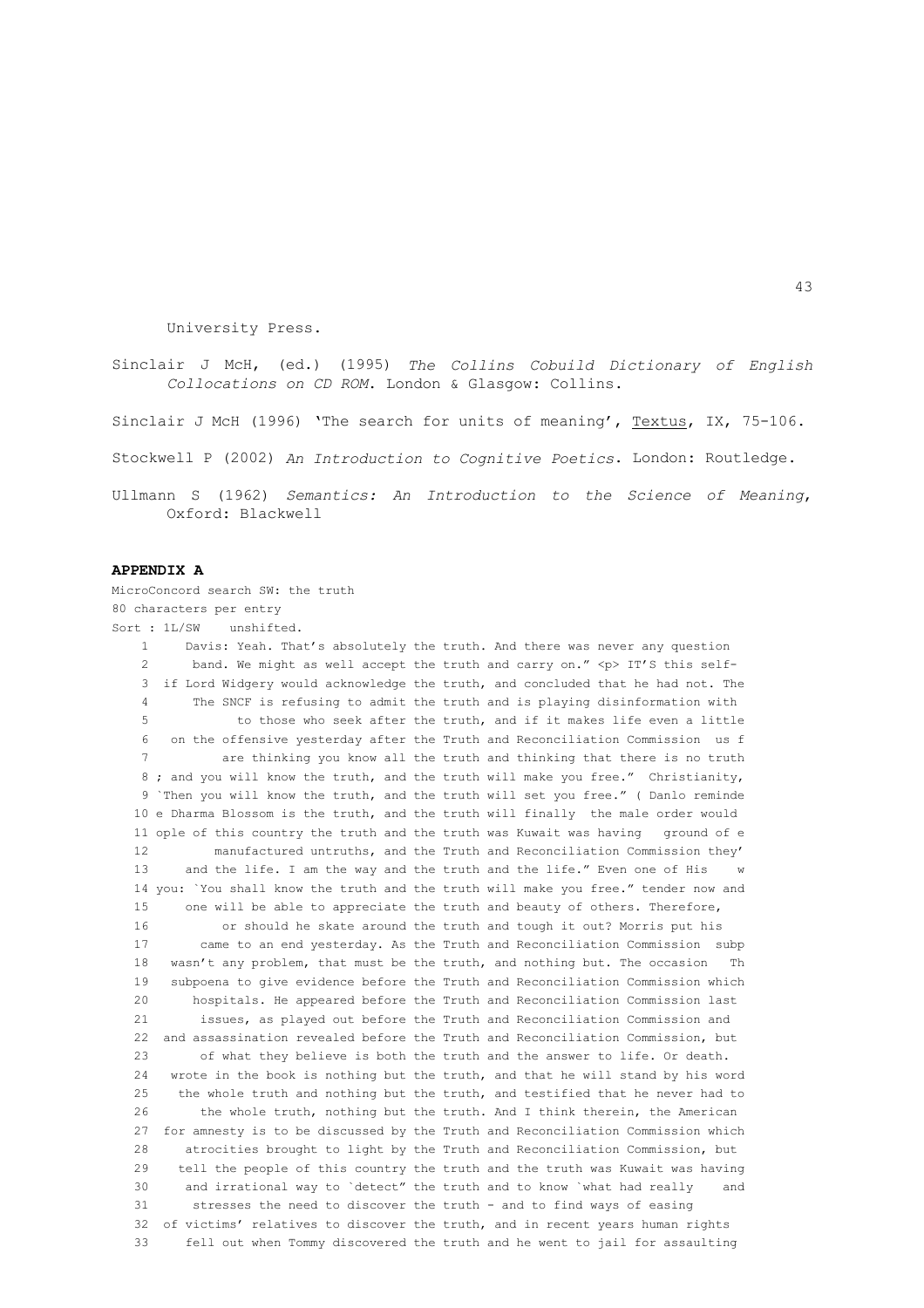34 with all press. They distort the truth and doubt my story." <p> Flanked by 35 lot. If nothing else, the Truth and Reconciliation Commission has 36 The Politics seeks to establish the truth and not just opinion on matters of 37 why we need you to help us expose the truth and resist what the Christian hear 38 such as Dr. Zeman, who expound the truth, and pray, so that while God is 39 speech has the ability to express the Truth and of transforming man, thus ` 40 In Chile, they chose just to find the truth and try and develop a common cursed 41 them with the freedom to find the truth and the insight themselves. <p> The 42 its entirety for sex itself, for the truth and the sovereignty of sex. Sex is 43 Brenner starts digging for the truth and discovers a trail of lies, of 44 had shown a 'disrespect for the truth' and 'deluded himself that he was 45 that they'd continue to fight for the truth and were now planning a general wr 46 only for affection but also for the truth; and she doesn't realize that she 47 When is a community ready for the truth - and whose truth? Each side offers 48 the male order would put forward the truth and the phallus as their special re 49 will turn their ears away from the truth, and turn aside unto myths"). The 50 Nothing could be further from the truth, and I received many, many more 51 been comfortable straying from the truth. And she knew that sense of unease 52 the Spirit, from the Word, from the Truth, and we fall into ourselves, into 53 nothing could be further from the truth, and it only proves that I am was 54 way forward is always to grasp the truth and stick to it. You are usually 55 so the American people can have the truth. And to the degree that any to 56 re mad, because you know you have The Truth. And the harder people tried to get 57 as the man said, if you have the truth and the legend, print the legend. c 58 of deliberately <p> hiding the truth, and he pledged never to lie again. 59 The more ethical of them told him the truth and offered him an approach to his 60 you free." ( Danlo reminded him, `the truth is the truth." And if you go tellin 61 churches and media ignored the truth and became propagandists for the p 62 the truth. And if we do believe in the truth, to mcnabb's improved profile and t 63 Everything Rose said there is the truth. And what he said there is what I' 64 grip on what they think is the truth and seek a better understanding of 65 parody of Christianity? That is the truth, and that is what you will tell Mr 66 More lies? Oddly enough, this is the truth, and this is what really him a 67 in real business, but it is the truth and it will happen. Profits are not 68 Danlo reminded him, `the truth is the truth." And if you go telling it procl 69 where the money goes. This is the truth and this is what's happening. The 70 to the authorities. Which is the truth. And then he also told me that I a 71 positiive. The Dharma Blossom is the truth, and the truth will finally the ma 72 the time? Laughter) Andre: It's the truth, and you know it. Marvin: You know, 73 now remarried. But she told Jamie the truth and he passed the secret on to his 74 t believe me. She wanted to know the truth and every detail." <p> Johnson was 75 sensed it was better not to know the truth, and I did not attempt to find out. 76 thing that matters is that I know the truth and your parents believe me." <p> 77 my disciples; and you will know the truth, and the truth will make you free." 78 because I will at least know the truth, and so will anyone else who cares 79 me go cold, as though they know the truth and are trying to stir things. If 80 Jesus said, `Then you will know the truth, and the truth will set you free." 81 and grow. The chance to know the truth and to grieve" may well lift 82 that his daughter should know the truth and that it was his job, since he 83 fantasies. Hitler did not know the truth, and refused to accept it. This man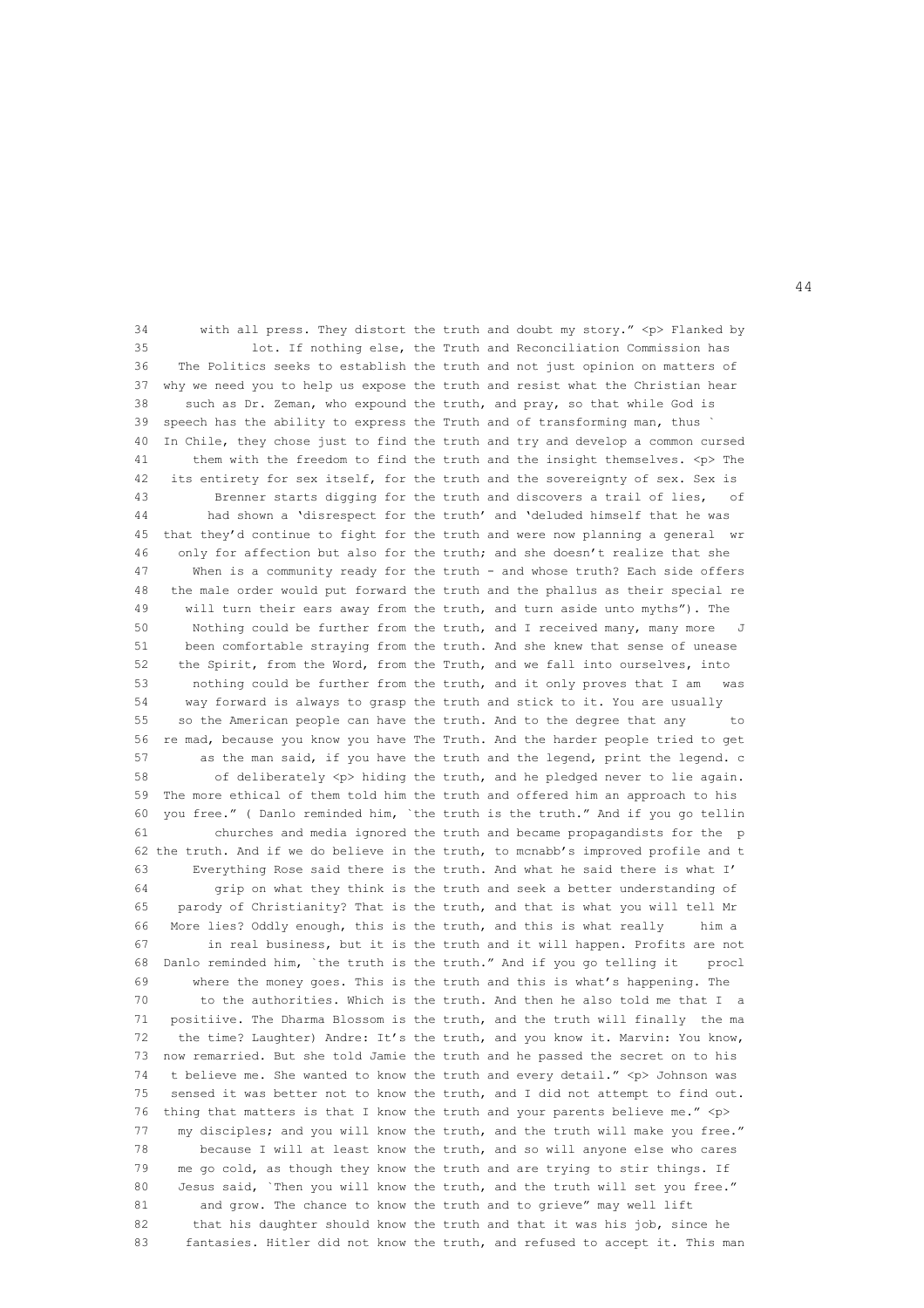84 meaning for you: `You shall know the truth and the truth will make you free." 85 About Father Darrow knowing the truth?" and suddenly, in a miraculous un 86 a bad boy. But the manager knows the truth and it doesn't bother him as long 87 they owed her husband at least the truth, and she had answered that he might 88 ahead is if my public don't like The Truth and only want to hear the old 89 she was Arthur hadn't told me the truth, and that she'd no idea he'd 90 the truth you've got to tell me the truth. And her says now <ZGY> she says er 91 with titles like Simple Minds: the Truth and Springsteen: An American this w 92 have been guilty. Nevertheless, the truth and the shame remain: Sacco and 93 one believe that they have now the truth, and that all that has gone before 94 Alan Smith, Carina. You obeyed the truth and your souls were made pure. But 95 around his bedroom. In October, the Truth and Reconciliation Committee i 96 this week named the 17 members of the Truth and Reconciliation Commission, s ca 97 There are various shades of the truth and I would say his is distinctly 98 a reasonable semblance of the truth and always make fascinating month 99 you have a sense of some of the truth and you know exactly where to go 100 truth. Acting on the knowledge of the truth and of understanding it is the main 101 of the intermediate strategy of the Truth and Reconciliation Commission, tr 102 emphasizes a certain aspect of the Truth and even typifies that aspect speec 103 only interested in the pursuit of the truth and we look forward to seeing the 104 which does, however, grind out the truth, and haute cuisine and high fashion 105 a long haul before I found out the truth, and by the time I did, it was a 106 who had obviously sniffed out the truth, and she may have panicked at her 107 there are layers and layers over the truth and huge mechanisms around it. It 108 months before making it public. The Truth and Reconciliation Commission, set 109 000 savings vanished he realised the truth and confiscated her cheque book and 110 Tanya is stunned. Imogen realises the truth and throws her out, saying there 111 Why do you refuse to recognize the truth and believe in the Son of God? it c 112 about making it. I never regret the truth and I would do the same again.  $\langle p \rangle$  113 photocopied the Reettiger report (the truth and reconciliation report drawn up 114 and go to him and speak up. Say the truth and hope he'll understand. <p> 115 Talkin' Junk Trackton folks see the truth and the facts in stories in ways 116 who ultimately come to see the truth. And they pair off one with another 117 in the introduction. `I can see the truth and simplicity in the portraits of 118 ton tells the truth, and sometimes the truth is  $18$  <p> Jesus said: I am the wa 119 trust their government to speak the truth (and not only the Government, but 120 I think Draskovic is speaking the truth and most people agree with what he' 121 with Sergio. I simply spoke the truth and if Marco has a problem with me 122 it would have taken me to spot the truth. And this of course suggests a and 123 b: Immediately tell the spouse the truth and begin a torrid affair with him/ 124 a divine commission to spread the truth and as a result we have a lot of fo 125 s catchphrases ('I'm only stating the truth') and the achingly dull dinner- 126 for 156 years. Our motto is still the truth. And we will carry on telling it. 127 has launched a court bid to stop the Truth and Reconciliation Commission on t 128 did know, he has failed to tell the truth, and if he did not know, then if Lo 129 us for two years, but if we tell the truth and do not try to gild the lily -- 130 here's how it is. I always tell the truth and I promise you this: I ain't m 131 country man. And he said, Tell the truth," and I've tried to do that in 132 Koebel many, many chances to tell the truth and to avoid destroying himself. h 133 officer can swear to tell the truth and then lie for political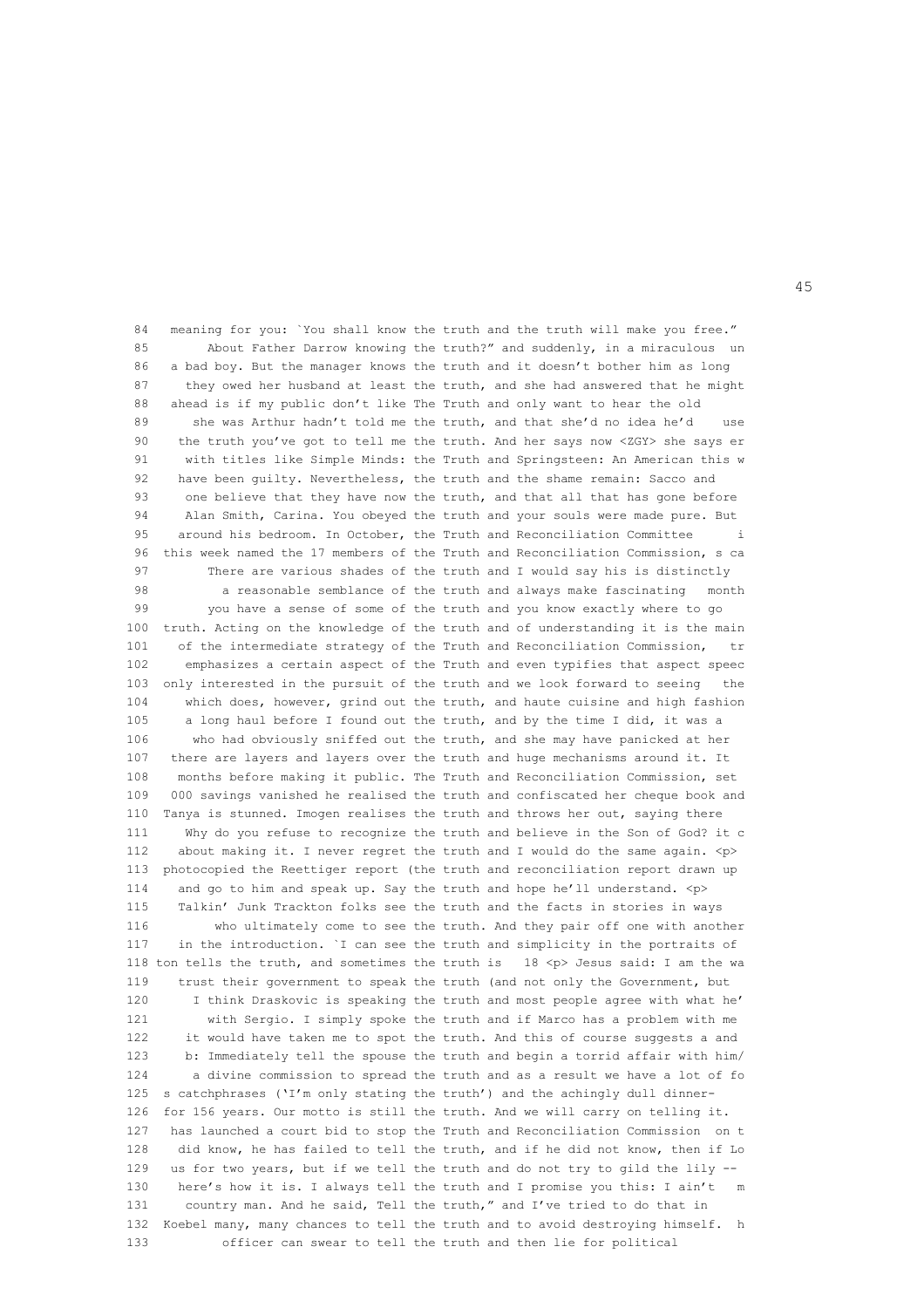134 colleagues are frightened to tell the truth and say how appalingly they've been 135 write about it, you should tell the truth-and the whole truth. Bishop Wright 136 cursed with this capacity to tell the truth. And, as we all know about people 137 blamed, where it's safe to tell the truth and not have to lie, and it's a h 138 had a duty to the public to tell the truth and act in the interests of the 139 me. And I'd rather have you tell the truth and stay." <p> It was my particular 140 use their wealth/power to tell the truth and challenge the origins of this 141 politicians. We need to tell the truth and to be seen to be telling the th 142 that forced villains to tell the truth. And aren't comic strips where the 143 ground of er well you must tell the truth. And I think with Chris w+ that's 144 how important it is to tell the truth and then ask you to tell the 145 they're willing to do it, is tell the truth, and make it interesting and sugge 146 need do. Your robot would tell the truth and bear you out. If, however, you 147 short-term interests and tell the truth; and on whether the voters, for 148 They think that if they tell the truth and they come out that they're th 149 to spar over who was telling the truth - and who smeared whom. For many 150 Harry Truman. `I'm just telling the truth and he thinks it's hell." The 151 could not believe she was telling the truth and sent her to Third Army which 152 are convinced he is telling the truth, and I don't know how to convince 153 the power that comes from telling the truth and facing reality. Pouring they 154 that Mr Abdullah is telling the truth and that Indonesian army units are 155 not concealing, just telling the truth, and trusting her, again, to its e 156 who was also murdered for telling the truth and siding with the little people. 157 you don't know when he's telling the truth and then probably after I have 158 happened. He or she is telling the truth, and the idea of truth-telling is 159 I believe the girl was telling the truth and that there was no logical is 160 suggests they may not be telling the truth and make more in-depth checks." <p> 161 politicians, who are not telling the truth, and the Aborigines, who seem to be 162 Added another: "Clayton tells the truth, and sometimes the truth is 18 <p 163 given situation if a person tells the truth. And I think half-truths are worse 164 speaks up at meetings and tells the truth, and the politicians know him. <p> 165 the World Service, to tell them the truth. And it offers only news, whereas 166 h and they come out that they're the truth you've got to tell me the truth. An 167 His other work. In ancient times The Truth and The Light was still doing stuff 168 tender now and sweet, resigned to the truth and its consequences. It took me 169 British government to face up to the truth, and public opinion swung behind 170  $\langle h \rangle$   $\langle h \rangle$  He cottoned on to the truth and it made him a millionaire!  $\langle h \rangle$  171 In 1997 Mr De Klerk insisted to the truth and reconciliation commission that 172 the confessional candour shown to the truth and reconciliation commission, the 173 is usually the quickest way to the truth. And that is Dallaglio told the 174 in Scotland if only we face up to the truth and stop pretending that Scotland 175 lawyers who struggle to get to the truth and clear the innocent. According 176 had an open face, and she told the truth, and she was keen. He thought she 177 GM Foods </hl> <subh> How I told the truth and was sacked </subh> <br/> <br/> Abl> By i 178 hear these speakers: yours truly (The Truth and Meaning of Human Sexuality), 179 On the other hand, lust twists the truth and delights in whitewashing evil 180 Christianity, which depends upon the truth and authenticity of Jesus' why we n 181 last election is please tell us the truth. And that's exactly what I intend I 182 the light of what he thought was the truth, and this is what he represented in 183 him a liar but he said it was the truth and that all he wanted to do was fo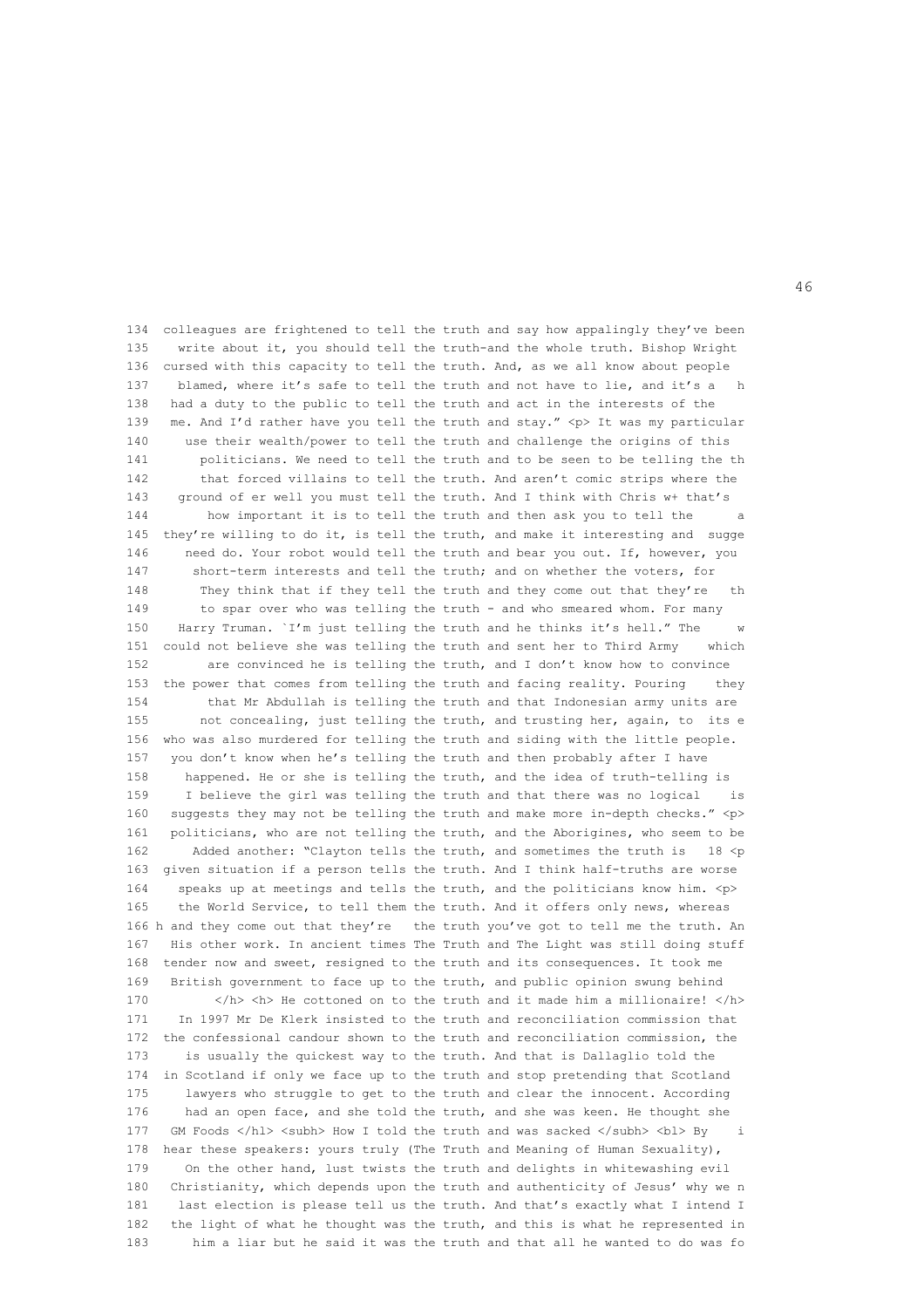184 in people's lives; where was the truth? And he finds a truth, a kind of 185 he said softly. It was the truth and the gift was offered like a T 186 18 <p> Jesus said: I am the way the truth and the life. - John 14: 6 <p> Some 187 and Nancy Telfer's I am the Way, the Truth, and the Life. CBC commissioned for 188 Christ says: `I am the way, the truth, and the life"; he does not say, `I 189 knew she had seen the way, the truth and the light back in 1974 in a 190 Jesus" words # I am the Way, the Truth, and the Life" and `No one comes to 191 of Jesus' words: `I am the way, the truth and the life; no man cometh unto 192 of his `Third Way # I am the way, the truth and the light # Two thousand people 193 understood that this is the way, the truth and the life ... And the prospect 194 proclaimed himself as the Way, the Truth and the Life (John 14), it seemed 195 Jesus said he was the way, the truth and the light, which was fairly the 196 was uproar in South Africa when the Truth and Reconciliation Commission found 197 later she'll come to terms with the truth. And when she does, I'll be need 198 act strictly in accordance with the truth and the law," said Carlos Rojas, No 199 religious preoccupation with the truth and the more cynical instincts of 200 when to be economical with the truth - and when to be brutally frank - 201 daughter, they are all left with the truth, and that's all anyone wants." now 202 Jeff Davis's gold. Out with the truth and you shall have this.` He drew t 203 unchristian as well. But with the truth. And if we do believe in the truth, 204 Well, you're `economical with the truth" and only lie about small things. w 205 he should be confronted with the truth and it is the responsibility of the 206 it can coexist with living within the truth, and therefore everyone who steps t 207 is, they're generally telling you the truth. And then when you ask them the key 208 say to him when he's telling you the truth and you don't like it." Her eyes

#### **APPENDIX B**

MicroConcord search SW: truth and 80 characters per entry Sort : 1R/SW shifted 4 characters. 1 I must. Give me a clear vision for truth and a faithful heart for love. be 2 believed in magic and he fought for truth and, above all, he believed with 3 But two punters finally realised the truth and alerted hotel staff. <hl> Jas o 4 But they're the ones closest to the truth and among them is the person. <p> 5 and women with a profound concern for truth and an absolute conviction of their 6 may then expostulate with absolute truth and appropriate chilliness, based 7 to do it. Twelve years ago I told the truth and Archer just smirked. I walked 8 nothing could be further from the truth and asks: Why won't people believe 9 scything down its proud boasts about truth and beauty. The aesthetic of c 10 his quest from mythical homelands of truth and beauty. We experience his blunt 11 of The French Mathematician says, `Truth and beauty: in the end they are all 12 b: Immediately tell the spouse the truth and begin a torrid affair with him/ 13 decrees can no more measure God's truth and bind consciences than mere 14 would not be enough to establish the truth and called for an independent on. 15 foolishness, but they also speak of truth and can represent it. They know how 16 limited to `diffusion of the truth and certainly not of error". which 17 is shackled who has some regard for truth and civility. When we talked about 18 loved. She eventually faced up to the truth and confided in her mother. to do i 19 out, aims to peel back the layers of half-truth and confusion that surround HR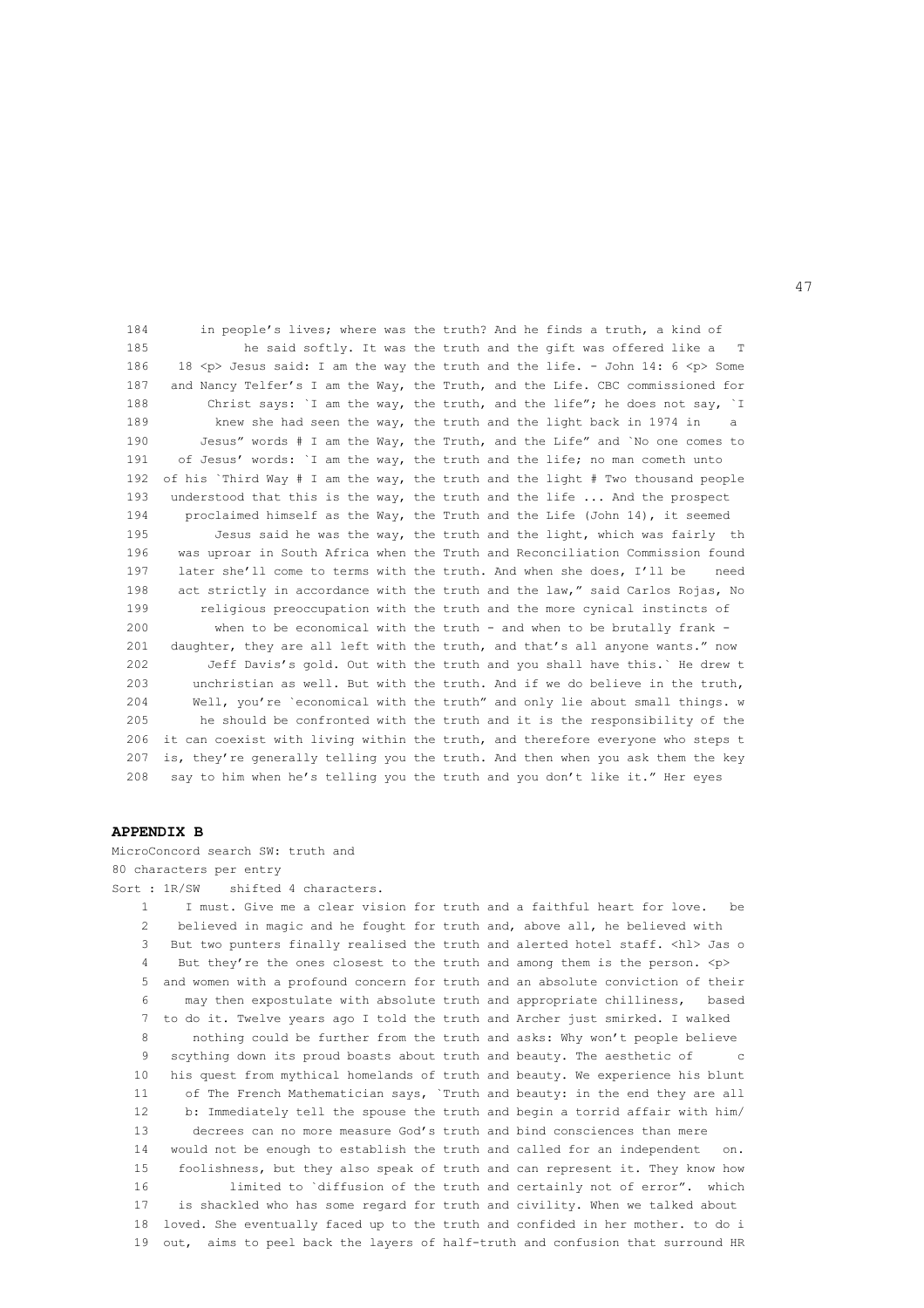20 it. <hl> Leading Article </hl> <subh> Truth and consequences </subh> <date> th 21 want you to continue to tell the truth and continue to sound the toxin 22 certain broadcasters with respect to truth and decency. <p> Tell, William mo 23 s voices are highly indicative of truth and deception. <p> It will enable 24 her defense. Even if he's telling the truth and did not stab her himself, he is 25 TO FOLLOW, the collisions with truth and disaster, I want to dive, to 26 combat against all that negated the Truth and disrupted harmony. Externally 27 say, there's a fine line be tween truth and downright lies. The Last Time I 28 us in one typical passage, `since truth and error exist simultaneously, Th 29 attempts by the patient to avoid the truth and evade change. In feminist deta 30 phone that filters out the truth and even the tennis court has 31 they may be edited. This is the truth and everyone should accept it. We i 32 to all who seek standards of truth and excellence for their children. 33 to teach their children lies. <p> Truth and Expertise <p> Objections to the 34 a ritual. We juggle blends of truth and falsehood as potentially domest 35 child, blurring the line between truth and fancy and spinning all wh 36 domesticity and violence, are part of Truth and Fantasy, an exhibition at the 37 or understand the difference between truth and fantasy.  $\langle p \rangle$  Between 4 and 7, 38 States. <p> The problem with merging truth and fiction is a constant for a 39 no sooner has she faced up to the truth and forgiven and forgotten, than 40 Malcolm never did, that Sojourner Truth and Frederick Douglass never did. 41 they did not want suppression of truth and freedom. <h> BIRCHALL FCO CALLS 42 still has his passionate regard for truth and good manners, now in a ruder im 43 what I mean by God. For me God means Truth and Goodness and Beauty. This is 44 is free from all evil, and loves all truth and goodness. He values purity and 45 a thought struck him. If he told the truth and Graham was suspended after the 46 pledged his allegiance to the `inner truth and greatness" of the Nazi regime, 47 for that matter, as a valid source of truth and guidance. Our practice of who i 48 told the BBC that Iraq had told the truth and had given a full list of its 49 <p> Spence, D. P. (1982). Narrative truth and historical truth: Meaning and 50 doesn't know how to lie. She found truth and honesty in this guru. She hasn' 51 year-old son. I totally agree that truth and honesty are a small price to B 52 important to preserve, above dignity, truth and honour, and who is to say she 53 here's how it is. I always tell the truth and I promise you this: I ain't 54 I followed the money. <p> It is the truth and I'm not ashamed of it because s 55 re's telling the truth and telling the truth and if I do say, there's a fine 56 make them one in their search for the truth and in their expression of justice. 57 tender now and sweet, resigned to the truth and its consequences. It took me i 58 a John Bunyan figure, a champion for truth and justice and a woman who puts 59 approach is possible. I believe that truth and justice will prevail and with 60 said Mrs Nelson was a beacon for truth and justice and added: `There is a 61 and non-historical values such as Truth and Justice." Those who wanted the 62 based on your fundamental belief in truth and justice." All the letters, 63 the scene, destroys the illusion of truth and leaves you nowhere to go. <p> 64 English trans. in R. Aron, History, Truth and Liberty, ed. F. Draws, Chicago, 65 re so thick they'll never notice. Truth and lies are melded into one in a 66 to say. If I continue to speak the truth and live it by example, my patients 67 a fellow traveller. But `Language, Truth and Logic" is established as a 68 Wait for it # Island Records) <p> TRUTH AND LOVE by Hue And Cry their But 69 For both Freud and Foucault the truth and meaning of Western civilization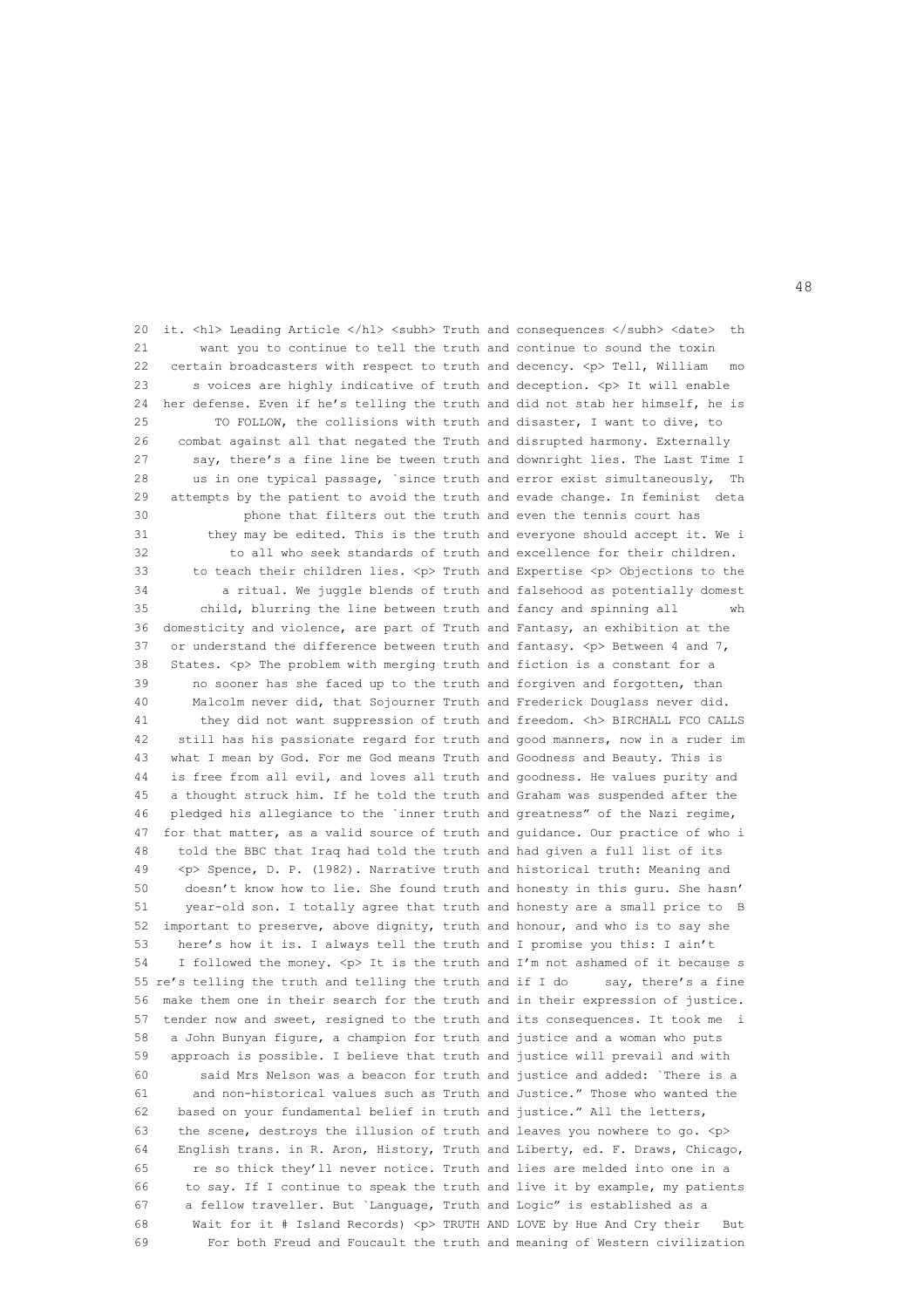70 the Holocaust: the growing assault on truth and memory that he is a `Hitler 71 the Holocaust: The Growing Assault on Truth and Memory. The book grew from her 72 Peregrine, 1987). 8 See, for example, Truth and Method [2nd edn 1965 # London: 73 particular should be vigilant for the truth and not distort it for a sexy tr 74 even harder on us in telling us the truth and not making decisions which are, 75 who is prepared to tell you the whole truth and nothing but. We cannot expect 76 anything but the truth, the whole truth and nothing but the truth. Lawyers 77 Critical Notice <p> CRISPIN WRIGHT, Truth and Objectivity. Cambridge, MA and 78 to engage, he conjures up moments of truth and of trust. He must scare them to 79 is only one primacy, that of revealed truth and of faith, to which both comba 80 place we had to reestablish factual truth and our family's historical to s 81 Notes </hl> <subh> Language, truth and positivism </subh> <br/> <br/>bl> By BEN 82 the goal of trials is to find the truth and punish the guilty. New York's t 83 upstarts like Fishbone, Naked Truth and Rage Against The Machine. Their 84 method of appraisal. <p> III Truth and reality <p> In contrast to c 85 which `cannot withstand the light of truth and reason" (Preface, 492). The u 86 before 1994. He was accused by the Truth and Reconciliation Commission of ` 87 children proliferated. After the Truth and Reconciliation Commission in 88 a duty to fully cooperate with the Truth and Reconciliation Commission. She 89 his own reluctant admission to the Truth and Reconciliation Commission set 90 her having been denounced by the Truth and Reconciliation Commission, led 91 on."  $\langle p \rangle$  He has also written to the truth and reconciliation commission in 92 song. But when she summons up the truth and reconciliation hearings, you i 93 later, Ms Mpahlwa wept before the truth and reconciliation commission TRC) 94 Remember this guy?: In October the Truth and Reconciliation committee bef 95 Number of Chileans who the National Truth and Reconciliation Commission - it. 96 impressed by the way he headed the Truth and Reconciliation Commission in 97 balanced by a reconstruction from the Truth and Reconciliation Commission. Gala 98 the fall-out of last week's divisive Truth and Reconciliation Commission abu 99 of amnesties by South Africa's Truth and Reconciliation Commission in Ch 100 <subh> Does Northern Ireland need a Truth and Reconciliation commission? But 101 of case studies from South Africa's Truth and Reconciliation Commission balan 102 Town said it would be good to see the Truth and Reconciliation Commission's be 103 may be just as significant as the Truth and Reconciliation Commission. 433 104 abuses. He said Chile already has a truth and reconciliation commission make 105 bringing together the two notions of truth and reconciliation. But John has w 106 as possessing a sustained form of truth and reliability. The problem of 107 to the real - questions about truth and representation and the use of 108 and rules inhibit the quest for the truth and result in the innocent being 109 by a friend. Do you tell the truth and risk causing terrible offence? 110 lying? What if a girlfriend told the truth and said she was exhausted and wasn 111 seekers, why don't they just tell the truth and say they are building more 112 very difficult to distinguish between truth and self perception, because we are 113 Sex/Life, Playboy's Really Naked Truth and sex programmes on commercial FM 114 that Lucy was ignorant of the truth and she boldly proclaimed it. I was 115 we were all determined to tell the truth and so felt we had nothing to worry 116 of belief that you only have one truth and somebody got to  $\langle p \rangle$  represent w 117 They were to go out and re-find this truth and someday return and remember who 118 a young adult Luther was dedicated to truth and spoke out against injustice and 119 the stage with Caesar and the Dreaded Truth and Statuemen. Tickets are \$12 in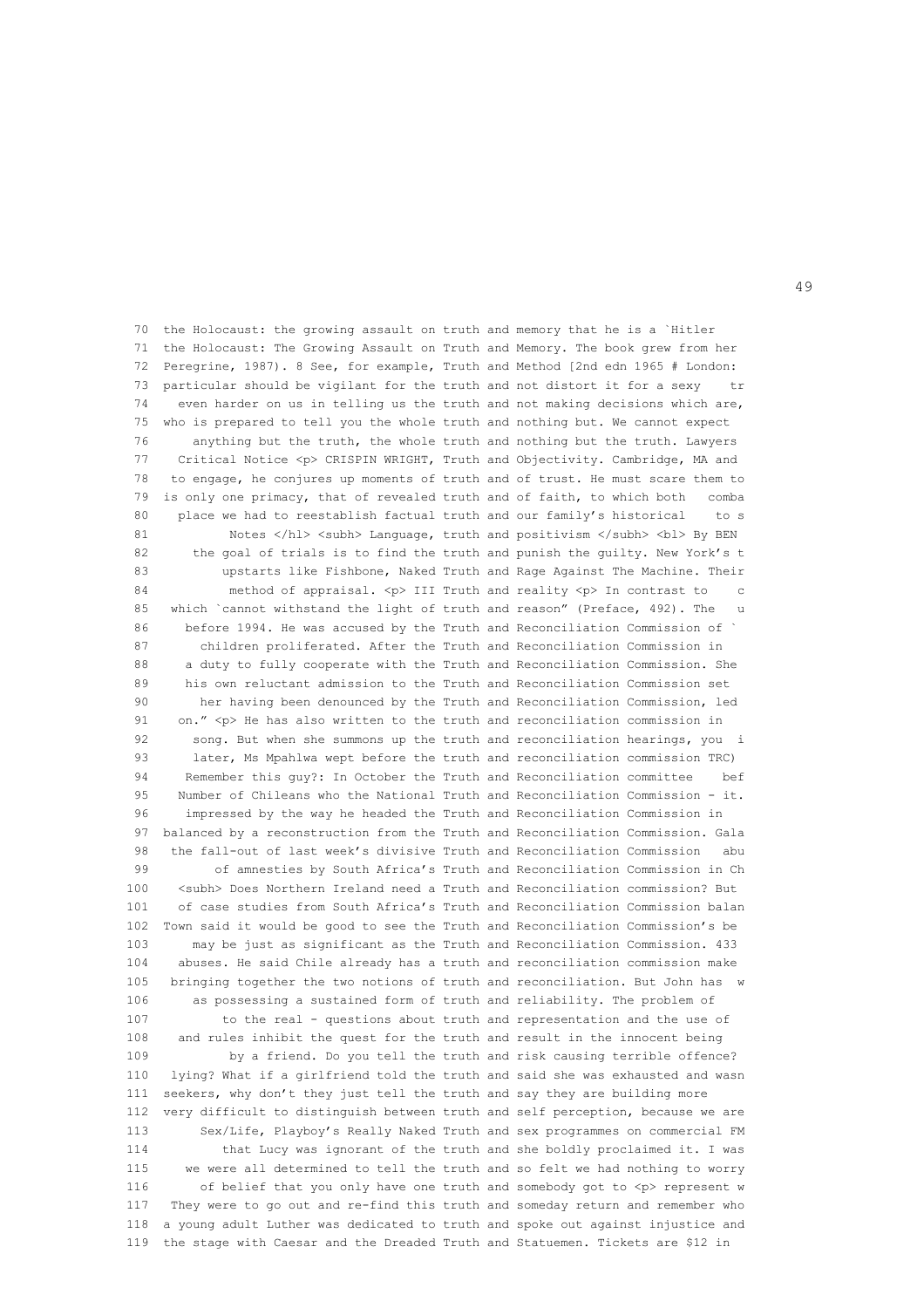120 Of course, there's telling the truth and telling the truth and if I do 121 in the Old Testament is the literal truth and that there's no getting around 122 has told the complete and absolute truth and that Professor Hill, as a 123 of what they believe is both the truth and the answer to life. Or death. 124 our actions are focused upon the truth and the things that ultimately o 125 one always lies, one always tells the truth and the other alternates. What is 126 unity of mankind, of the search for truth and the rejection of prejudice, had 127 X-Files and Tea Leoni of The Naked Truth and the film Deep Impact have hi 128 the fridge door: `I am the way, the truth and the life." Even when he lay Dan 129 concerned only with `objective" <p> truth and the real world. Such thinking 130 Revolutions I by R. Barr: Know ye the truth and the truth shall make you nuts. 131 our country with the simple sword of truth and the trusty shield of wide acces 132 me. If you start eroding away at the truth and the facts where do you stop. ve 133 And he wants to tell the truth and the town elders ostracize him. 134 have been guilty. Nevertheless, the truth and the shame remain: Sacco and 135 truth". Spot on, Emma: but there's truth and there's truth. The truth to 136 counselled to search for objective truth and to envisage an ecological A 137 is to the pursuit of an open truth and to an underlying sea of head. I 138 was gay and in fact chose to tell the truth and to honor my identity and to 139 Occasionally, I longed to tell the truth and to be accepted and liked for 140 gland. This ray brings a longing for truth and to unravel the unknown. <p> 141 story. <p> CANCER 21 JUNE - 22 JULY Truth and trust are high on your list of 142 Our programmes were full of a lot of truth and undermining lies. It was a Bri 143 to live up to her exalted standard of truth and uprightness." Though some Pereg 144 frames should meet the criteria of truth and utility, but disagree about h 145 But we don't con anybody, we tell the truth and we don't accept brown Number 146 not see the difference between the truth and what he said but that he chose 147 who have chosen not to tell the truth and who know that they are not 148 the most scrupulous attention to the truth and without pressure from anyone 149 you have to have an actual factual truth and <ZGY> in a production even if

## **APPENDIX C**

MicroConcord search SW: and reconciliation

80 characters per entry Sort : 1L/SW shifted -1 characters. 1 social activism and reconciliation. Smallwood has tapped her wide- 2 Multicultural Affairs and Reconciliation Philip Ruddock. FOR local sin, 3 achieved through agreement and reconciliation and founded on the principle of 4 Australians for Anti-Racism and Reconciliation and have arranged Queensland's 5 couple. As the break-up and reconciliation following the Sharon and Phil 6 leaders have called for calm and reconciliation. Security forces patrolled past 7 child, facilitating closure and reconciliation before death. <p> If this is 8 atmosphere of co-operation and reconciliation, according to the conference 9 atmosphere of co-operation and reconciliation. The BBC West Africa 60 10 and Arabs for co-existence and reconciliation--has to be responded to in Wes 11 hoping to find coexistence and reconciliation in the new political climate. 12 Colm, For serv the commty and Reconciliation. Chaloner, Mrs Janet, Valuation 13 for a building of confidence and reconciliation in the field and after that, as 14 a new mood of consensus and reconciliation. Racial politics, we imagine,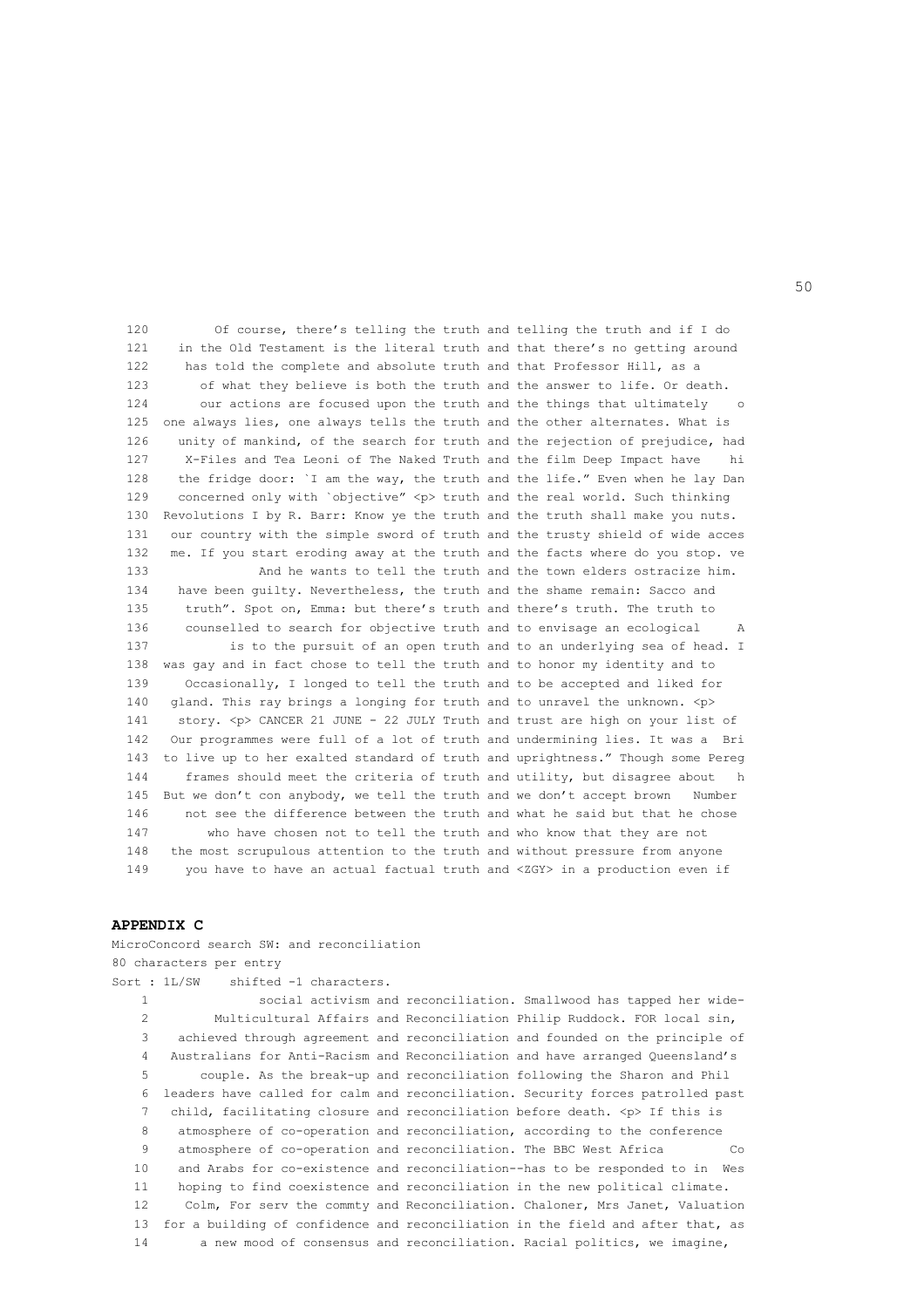15 issued calls for consensus and reconciliation. Whoever wins will have an 16 when I could find continuity and reconciliation between my past and future? For 17 he'd be discussing Cyprus and reconciliation between Greece and Turkey which 18 a framework of democracy and reconciliation. <h> NEW YORK RICHARD QUEST a 19 for a peaceful dialogue and reconciliation, in the spirit of the noble Al 20 this process of dialogue and reconciliation," Mr Lord said. He told an 21 achieved through dialogue and reconciliation." A ±100,000 reward was offered 22 sin, conversion, forgiveness and reconciliation ... demands personal confession 23 s service of forgiveness and reconciliation is the brainchild of former 24 the case for forgiveness and reconciliation <h> Special Report on at 25 turns into forgiveness and reconciliation -- in Greenaway's view, because 26 lives, seeking forgiveness and reconciliation, seeking, in a sense, the t 27 reporting: <p> Forgiveness and reconciliation--that's the theme President sp 28 the TRC is that forgiveness and reconciliation must be linked with matters 29 matters. For forgiveness and reconciliation, there must be some admission 30 sin, conversion, forgiveness and reconciliation demands the personal confession 31 shame and blame. Forgiveness and reconciliation form the heartbeat of the peopl 32 Secondly, forgiveness and reconciliation, being central to the Gospel, s 33 God and our own forgiveness and reconciliation are vital, but just a start. 34 justice, shalom, forgiveness and reconciliation. <p> Smith, a member of Ottawa' 35 the country. If forgiveness and reconciliation seemed to come naturally to 36 the process of healing and reconciliation in Northern Ireland, including 37 EP; 6.30 Service of healing and reconciliation. PORTSMOUTH CATHEDRAL: 8 HC; 10 38 a new dawn" of healing and reconciliation to Israel's divided society. A 39 tell their story of healing and reconciliation. Corrymeela and the many other 40 there the love, healing, and reconciliation he had preached for years but 41 development, heritage and reconciliation. And the gift shop contains 42 But in a week when homage and reconciliation have been the prevailing note, 43 Mr Hinton said humanitarian and reconciliation work should now be given Manue 44 affair to talk about hurt and reconciliation in a personal context. `I took 45 Letter: Courage, imagination and reconciliation for VJ Day </h> <br/> <br/> Ab> By TOM EGAN 46 to encourage the integration and reconciliation of both forces in American 47 for peace and justice and reconciliation." It wasn't to be. Firstly, 48 most circumstances, justice and reconciliation are in the end the most pros 49 prayers for `peace, justice and reconciliation" in London and Canterbury pra 50 prayers for peace, justice and reconciliation, while Muslim leaders issued a 51 Doctrine of Justification and Reconciliation (1870-74), Instruction in the 52 girls being boys, true love and reconciliation). One minute Mark Rylance is an 53 last month was one of love and reconciliation. `This death penalty thing is a 54 alternative. The mediation and reconciliation process through the The plan c 55 <p> The Federal Mediation and Reconciliation Service will step in to mediate 56 argues that negotiation and reconciliation is the only way to protect 57 accord of non-aggression and reconciliation. But the sensitive and <p> T 58 agreement on non-aggression and reconciliation. That accord was drawn up a 59 of the tide of openness and reconciliation which had torn away the Iron 60 of pounds from an EU `peace and reconciliation fund" and from a training and 61 spoke of the need for peace and reconciliation and asked the two men to as a 62 instrument for peace and reconciliation," and `Coca-Cola and mcdonald's 63 as a vivid symbol of peace and reconciliation across ethnic and cultural- was 64 coming together in peace and reconciliation, all over El Salvador. <p> li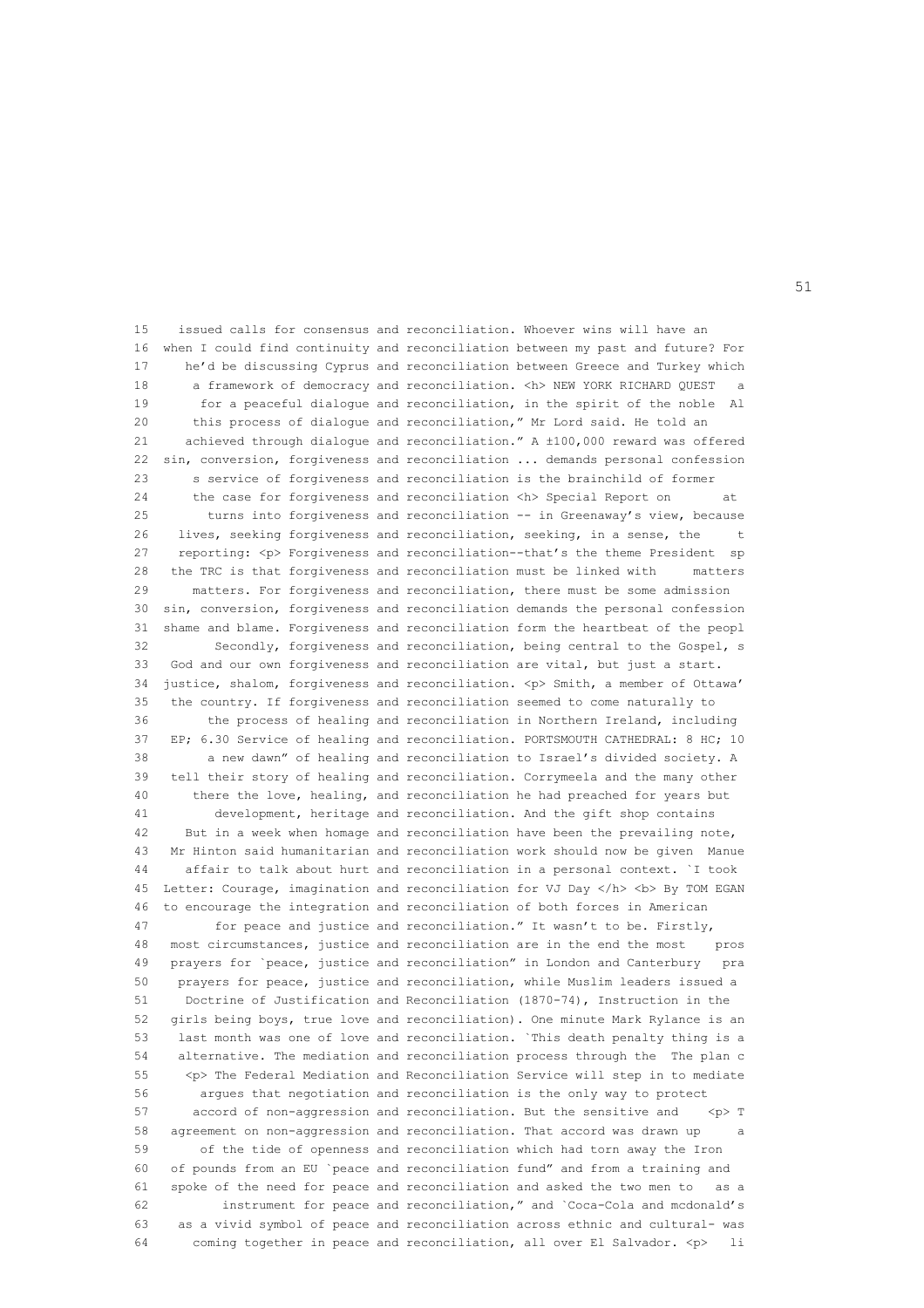65 guided by a spirit of peace and reconciliation. Without forgetting the past, I 66 only then will we have peace and reconciliation." <p> Mr O'Driscoll, admitted i 67 is through the path of peace and reconciliation. We hope he will also realise 68 Glencree Centre for Peace and Reconciliation, the Co-operation North non- vo 69 People's Centre for Peace and Reconciliation is to be opened. Meanwhile I 70 the movement towards peace and reconciliation." And he claimed there had been 71 from noon, seeking peace and reconciliation. Many are already rebuilding 72 In the present era of peace and reconciliation, we should make a gesture and 73 West, who tend to mix peace and reconciliation and brotherhood and warmth and 74 at a day of prayer for peace and reconciliation, a ceremonial show of unity ap 75 only one route to peace and reconciliation in South Africa and that was at 76 outcome to the Dare II peace and reconciliation talks being held in Jakarta 77 said he would work for peace and reconciliation. He also called for an end to 78 and prayed for peace and reconciliation. More recently, she visited 79 to send a message of peace and reconciliation to the world because of Germany 80 Manuel Camacho Solis, Peace and Reconciliation Commissioner appointed by 81 I'm not into peace and reconciliation. It's not about people kissing 82 yesterday to plead for peace and reconciliation. <p> Rodney King (Alleged rep 83 Alatas to establish a peace and reconciliation commission for East Timor but 84 for some programmes on Peace and Reconciliation for Thames Television. I had wh 85 <h> Ethiopian peace and reconciliation conference called for this for 86 people, as a column of peace and reconciliation in your land, and a consolation 87 in Kosovo personified peace and reconciliation through dialogue, it was Fehmi 88 be the celebration of Peace and Reconciliation, marked in London by a service 89 It is time for peace and reconciliation." These were the words to the 90 and of the Forum for Peace and Reconciliation, the assembly set up by Albert 91 of establishing a peace and reconciliation commission, like the South 92 at the Forum for Peace and Reconciliation in Dublin, Mr Major said: `If 93 to support the peace and reconciliation process in Guatemala." The 94 the Verona Forum for peace and reconciliation in former Yugoslavia. Nobody 95 conference on peace and reconciliation held in Belfast last week. Not 96 told the Forum for Peace and Reconciliation in Dublin: `I believe firmly Le 97 in the sport". With peace and reconciliation now on the agenda, mcguigan 98 in the promotion of peace and reconciliation with Japan. This provoked to 99 of forgiveness, peace and reconciliation. He praised a secret network of 100 Jesus Christ is peace and reconciliation; He is the link that makes both 101 a dedicated worker for peace and reconciliation. At this point in the story the 102 August 2001 </dt> <p> PEACE and reconciliation groups in Northern Ireland say 103 nuclear problem and peace and reconciliation on the Korean Peninsula; 104 the momentum for peace and reconciliation and to help overcome the a 105 be a lively debate on race and reconciliation issues. The Murri Venue will 106 is proof against all reason and reconciliation. <p> Where Mr Hague failed, why 107 necessitating rebirth and reconciliation to God (John 3:3; 8:42; 14:6). 108 toward reconstruction and reconciliation activities in Bosnia. <p> As a 109 about an era of redemption and reconciliation. Under God's domination, it was 110 it's time for reflection and reconciliation among people, we ... ought to 111 road to his rehabilitation, and reconciliation with the club's management, < 112 a service of remembrance and reconciliation in the new cathedral this 113 was a weekend of remembrance and reconciliation. But the Daily Mail, seizing an 114 and Mabo and the republic and reconciliation ... all the Keating favourites.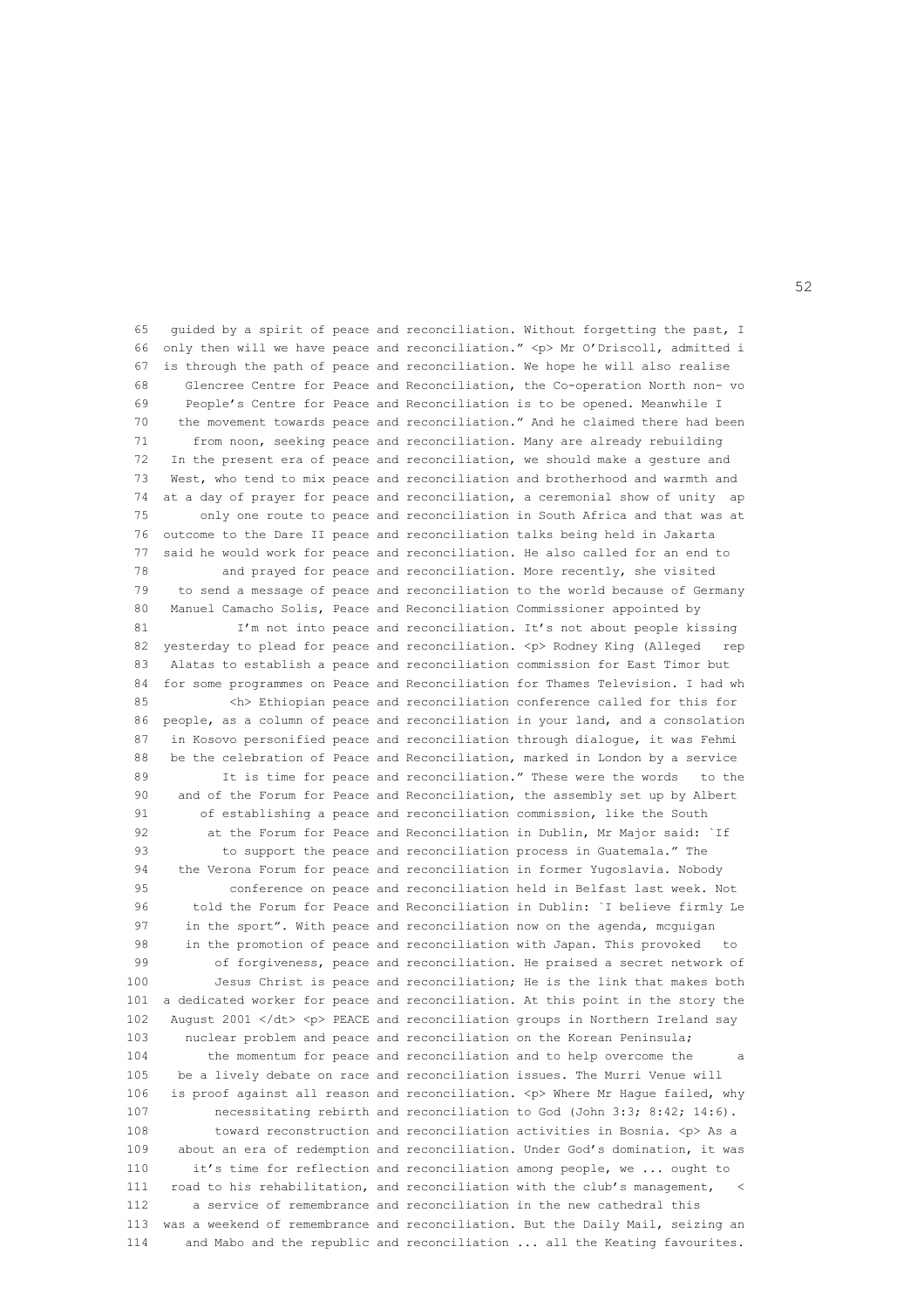115 Conflict resolution and reconciliation took on a central importance. 116 was entitled Reason, Respect and Reconciliation in New York City, and today <p> 117 is a time for restraint and reconciliation, though I would be more prayer 118 Commission for Human Rights and Reconciliation (Comision Cubana de Derechos 119 endurance, self-discovery and reconciliation. That does not come cheap, 120 vote Yes to peace, stability and reconciliation and a decisive No to violence 121 Australians for Native Title and Reconciliation, South Brisbane. THANKS to Tony 122 Australians for Native Title and Reconciliation and become an ANTAR volunteer; 123 achievement of tolerance and reconciliation. This belief in the possibility 124 of partnership, trust and reconciliation. No one was defeated These are 125 the Commission for Truth and Reconciliation. They will be bringing out an 126 told South Africa's Truth and Reconciliation Committee of the `immeasurable 127 she summons up the truth and reconciliation hearings, you have to girls be 128 not amongst them." Truth and Reconciliation Commission chief investigator 129 even of South Africa's Truth and Reconciliation Commission. There is scant of 130 from the Truth and Reconciliation Commission. Gala coordinator 131 South Africa's Truth and Reconciliation Commission has made findings ac 132 accused South Africa's Truth and Reconciliation Commission of `besmirching" the 133 South African-style truth and reconciliation commission. <p> The act will be 134 the historical truth and reconciliation. Elliott may reflect the true 135 final report of the Truth and Reconciliation Commission. The Cape Town High 136 work of South Africa's Truth and Reconciliation Commission. <p> It follows four 137 Biko in 1977. The Truth and Reconciliation Commission's amnesty committee 138 of South Africa's truth and reconciliation commission is being called for 139 educating for justice, truth and reconciliation. It has vowed to seek its su 140 its success. If the Truth and Reconciliation Commission were to make a real 141 government created a Truth and Reconciliation Commission to expose apartheid' 142 evidence before the Truth and Reconciliation Commission which is of rese 143 Commission for Truth and Reconciliation, the new SA's attempt to come 144 of no such clarity. A Truth and Reconciliation Commission seemed a masterly e 145 the 17 members of the Truth and Reconciliation Commission, whose job over the 146 through the new Truth and Reconciliation Commission. But this argument 147 by South Africa's Truth and Reconciliation Commission and could face 148 with proposals for a `truth and reconciliation" commission. The threat is 149 guy?: In October the Truth and Reconciliation committee accused FW de Klerk 150 be over and the Truth and Reconciliation Commission's work done, but in 151 held by South Africa's Truth and Reconciliation Commission, when he opposed an 152 process begun by the Truth and Reconciliation Commission, former security 153 Desmond Tutu's Truth and Reconciliation Commission yesterday, amid 154 to the Report of the Truth and Reconciliation Committee, prepared after guy 155 came from the Truth and Reconciliation Commission which concluded that 156 of research at the Truth and Reconciliation Commission (TRC). The man at 157 Her concept of `truth and reconciliation" and naming the guilty" does 158 who the National Truth and Reconciliation Commission - which did not mak 159 making it public. The Truth and Reconciliation Commission, set up as part of 160 of South Africa's Truth and Reconciliation Commission suggest that the gu 161 before the proposed `truth and reconciliation commission" has drawn sharp wi 162 however, was that truth and reconciliation are as hard to find in the new 163 end yesterday. As the Truth and Reconciliation Commission turned its attention 164 </date> ALTHOUGH THE Truth and Reconciliation Commission's work and its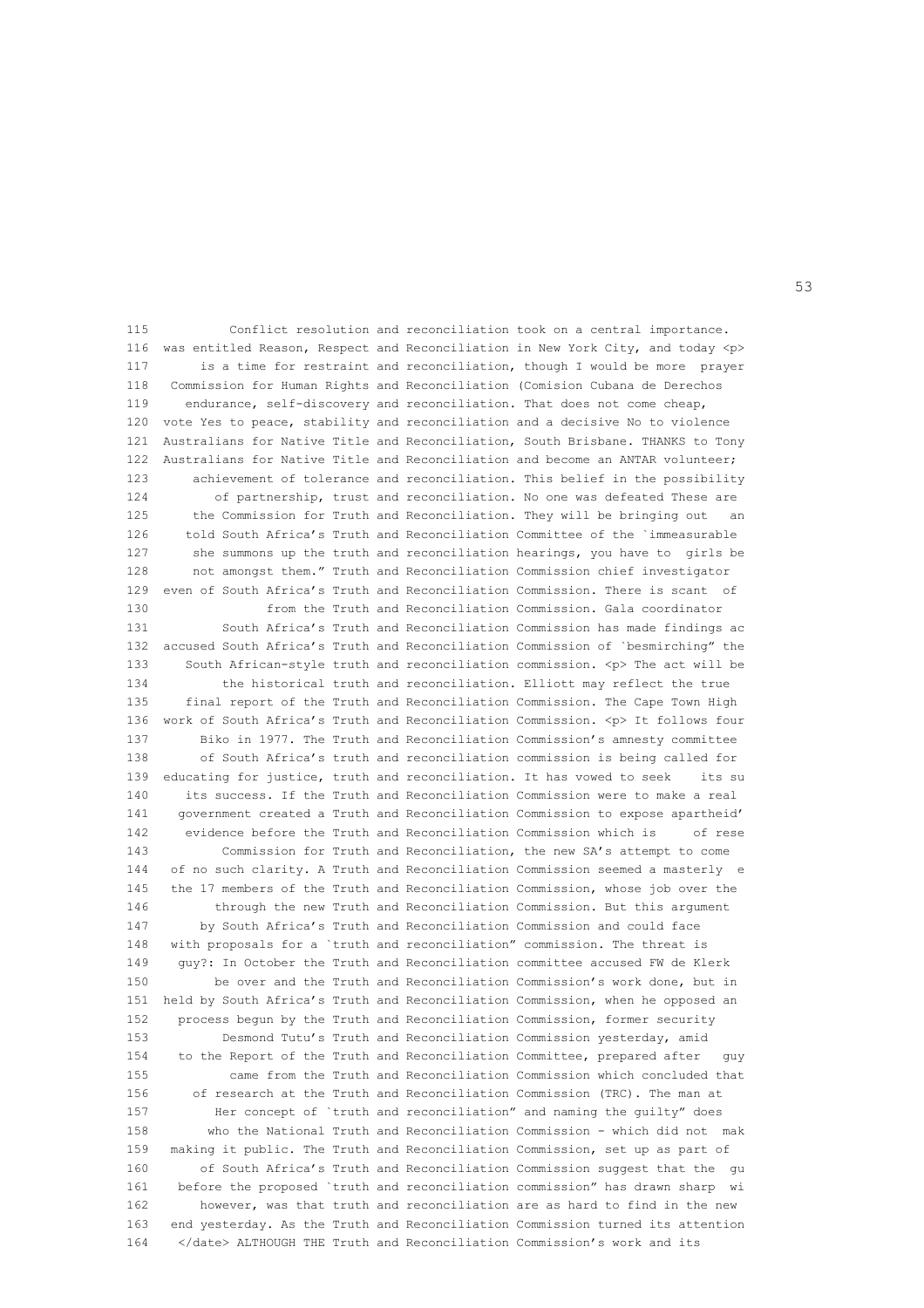165 DESMOND TUTU, TRUTH AND RECONCILIATION COMMISSIONER. `Let us all hold 166 to appear before the Truth and Reconciliation Commission, for instance). 167 in his foreword to the Truth and Reconciliation Commission report. Deputy Bu 168 Commission for Truth and Reconciliation. Their mandate was to come up 169 model South Africa's Truth and Reconciliation Commission. Mr Hun Sen's He app 170 He appeared before the Truth and Reconciliation Commission last July to testify 171 prospect of finding truth and reconciliation still seems impossibly distant. 172 strategy of the Truth and Reconciliation Commission, which he chaired m 173 The plan called for a truth and reconciliation commission, free access to the 174 attends South Africa's Truth and Reconciliation Commission. Occasionally self- 175 A commission for truth and reconciliation has been set up to investigate 176 Commission for Truth and Reconciliation, which is investigating human 177 to light by the Truth and Reconciliation Commission, but the small outco 178 been refused by the Truth and Reconciliation Commission, on the ground that 179 to a report by the Truth and Reconciliation Commission. The report claims 180 Diplomats said a `truth and reconciliation commission" provided for in the 181 Reettiger report (the truth and reconciliation report drawn up at the end of 182 committee of the Truth and Reconciliation Commission that he agreed to 183 the release of the Truth and Reconciliation Committee report last year, Kl 184 Klerk insisted to the truth and reconciliation commission that the state 185 wept before the truth and reconciliation commission TRC) as she recalled 186 think in the spirit of truth and reconciliation. The suggestion that the apart 187 apartheid regime; the Truth and Reconciliation Committee was a waste of time 188 by South Africa's Truth and Reconciliation Commission in return for attend 189 telling ends: The Truth and Reconciliation Commission finishes most of its 190 the role of a new `truth and reconciliation commission". As the tellin 191 to South Africa's Truth and Reconciliation Commission. The Story I'm About 192 by a commission for truth and reconciliation" made up of seven lawyers from 193 the setting up of a `truth and reconciliation committee" to ensure the bank ` 194 has to be understanding and reconciliation, but also justice -- criminals 195 tide of real understanding and reconciliation. In a word, we must not simply 196 and the Trade Union and Reconciliation choirs. Rotunda, midday to 2. o 197 appealed for national unity and reconciliation to overcome the country's Comm 198 was peace, unity and reconciliation. President Chissano of a se 199 people and to bring unity and reconciliation. We will have looked a beast in 200 Iraq was still very wide, and reconciliation was not at hand. President

### **APPENDIX D**

MicroConcord search SW: reconciliation 80 characters per entry Sort : 2R/SW unshifted. 1 the findings of his Truth & Reconciliation Commission's 2,000-page report, 2 as significant as the Truth and Reconciliation Commission. 433 <p> Tony offici 3 for the crime said the Truth and Reconciliation Commission. A new rebel of genoc 4 Biko in 1977. The Truth and Reconciliation Commission's amnesty committee 5 There has been no Truth and Reconciliation Commission, and hardly any 6 played out before the Truth and Reconciliation Commission and in the media. He 7 by South Africa's Truth and Reconciliation Commission and could face 8 final report of the Truth and Reconciliation Commission, apparently stung by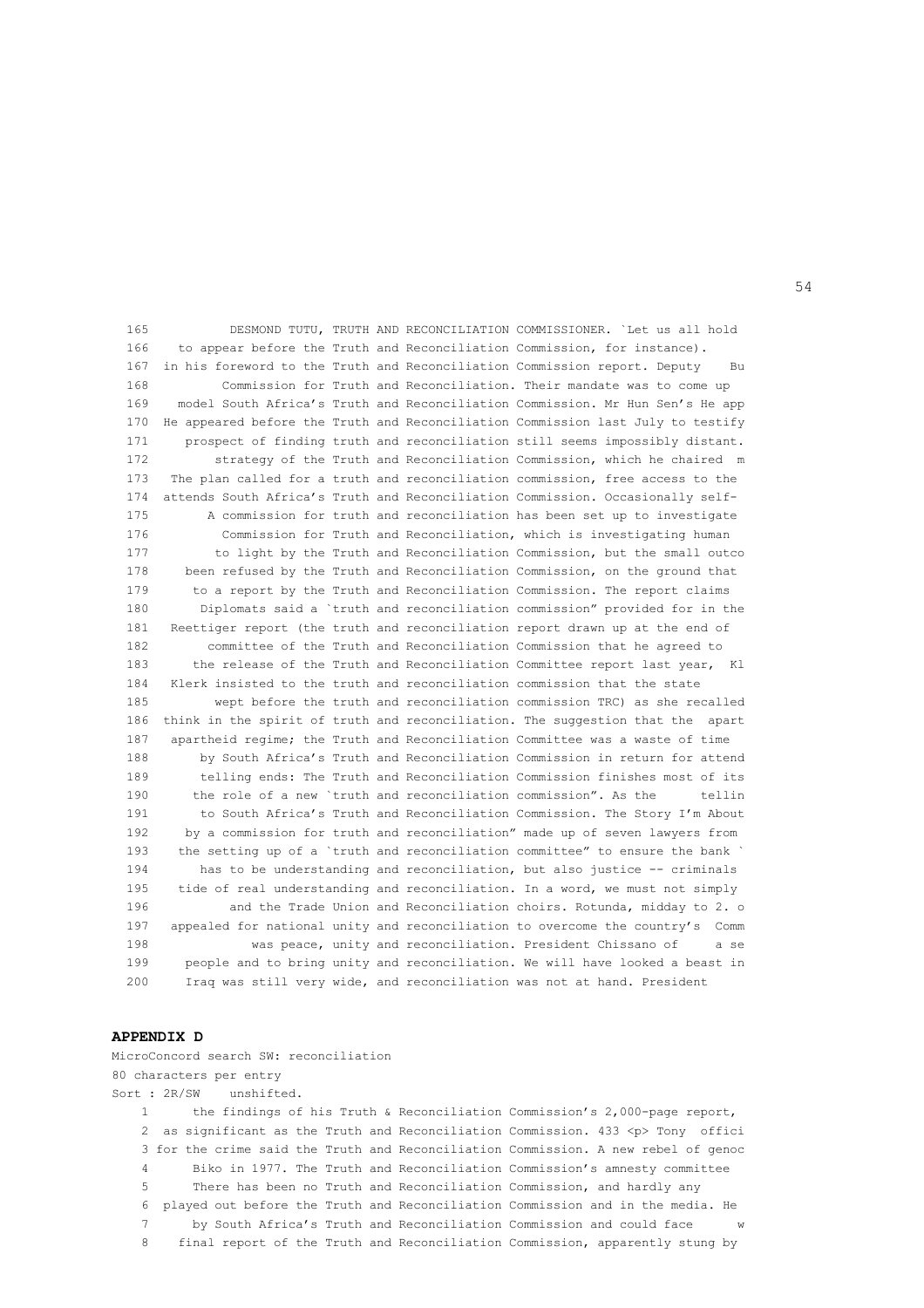9 the role of a new `truth and reconciliation commission". As the telling 10 of the report of the Truth and Reconciliation Commission because of its to be 11 from the country's Truth and Reconciliation Commission because he did not 12 to testify before the Truth and Reconciliation Commission. BEIJING: China 13 revealed before the Truth and Reconciliation Commission, but certainly those 14 through the new Truth and Reconciliation Commission. But this argument 15 to light by the Truth and Reconciliation Commission, but the small of 16 to light by the Truth and Reconciliation Commission, but the small D 17 by the country's Truth and Reconciliation Commission, chaired by the 18 Mandela established a Truth and Reconciliation Commission, chaired by its su 19 not amongst them." Truth and Reconciliation Commission chief investigator 20 partly thanks to the Truth and Reconciliation Commission created by the o 21 the government-backed National reconciliation Commission (CRN), created as 22 of the media to the Truth and Reconciliation Commission's examination of the 23 like South Africa's Truth and Reconciliation Commission, examining the rev 24 telling ends: The Truth and Reconciliation Commission finishes most of its 25 by Bonn being in a Czech-German reconciliation commission, following the 1997 26 to appear before the Truth and Reconciliation Commission, for instance). of 27 Alatas to establish a peace and reconciliation commission for East Timor but 28 man who applied to the Truth and Reconciliation Commission for amnesty for the 29 process begun by the Truth and Reconciliation Commission, former security bee 30 South Africa when the Truth and Reconciliation Commission found that apartheid 31 The plan called for a truth and reconciliation commission, free access to the 32 from the Truth and Reconciliation Commission. Gala coordinator tha 33 of South Africa's Truth and Reconciliation Commission, handed his five- in 34 untruths, and the Truth and Reconciliation Commission hardly bothered to 35 the country where the Truth and Reconciliation Commission has held more than 3, 36 before the proposed `truth and reconciliation commission" has drawn sharp wit 37 Desmond Tutu's Truth and Reconciliation Commission has appeared is 38 If nothing else, the Truth and Reconciliation Commission has made it by S 39 words into effect, the Truth and Reconciliation Commission, has finished its att 40 era leaders until the Truth and Reconciliation Commission has been established 41 South Africa's Truth and Reconciliation Commission has made findings by 42 Mandela at the Truth and Reconciliation Commission. He told the TRC 43 by the members of the Truth and Reconciliation Commission he appointed nine 44 where she saw the Truth and Reconciliation Commission in action, has a the 45 After the Truth and Reconciliation Commission in South Africa, 46 to the South African Truth and Reconciliation Commission in December, that he 47 by South Africa's Truth and Reconciliation Commission in return for words i 48 also written to the truth and reconciliation commission in South Africa to ev 49 the way he headed the Truth and Reconciliation Commission in South Africa. The 50 of his country's Truth and Reconciliation Commission. In Night Waves ( 51 final report of the Truth and Reconciliation Commission investigating making 52 In South Africa, the Truth and Reconciliation Commission is a compromise with 53 of South Africa's truth and reconciliation commission is being called for 54 official tasks of the Truth and Reconciliation Commission is to hear the main c 55 </date> SOUTH AFRICA'S Truth and Reconciliation Commission is finally reaching 56 to light by the Truth and Reconciliation Commission; it took a court on 57 the church's Justice, Peace and Reconciliation Commission (JPC) says that 58 of the report of the truth and reconciliation commission last December, which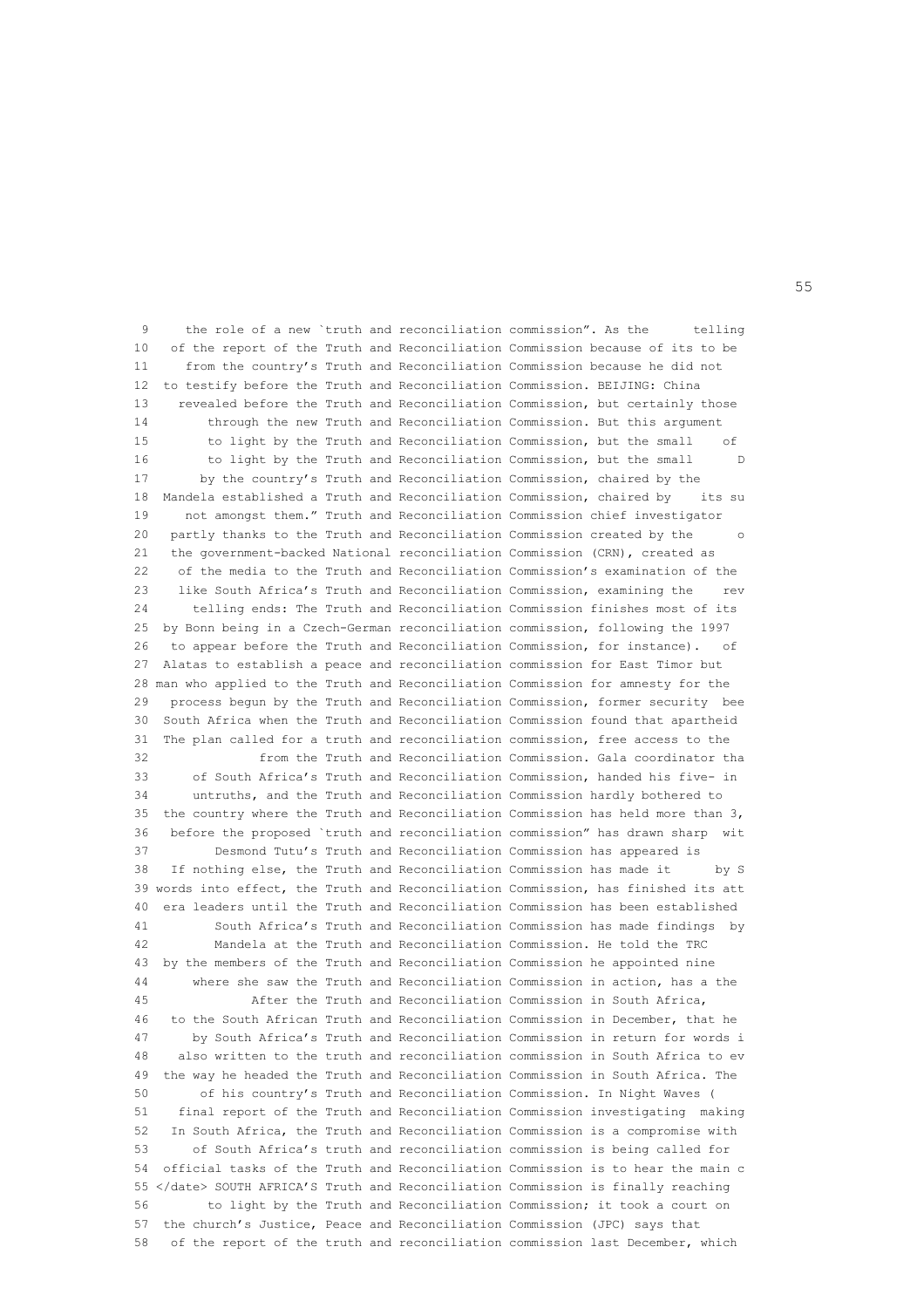59 He appeared before the Truth and Reconciliation Commission last July to testify 60 been denounced by the Truth and Reconciliation Commission, led by Bishop 61 of establishing a peace and reconciliation commission, like the South 62 of establishing a peace and reconciliation commission, like the South 63 aware of killings. The Truth and Reconciliation Commission listed more than 20 64 Chile already has a truth and reconciliation commission looking at these Sou 65 to accept him), I convened a reconciliation commission. Many candidates 66 The South African truth and reconciliation commission may reopen hearings 67 model South Africa's Truth and Reconciliation Commission. Mr Hun Sen's what 68 attends South Africa's Truth and Reconciliation Commission. Occasionally self- f 69 book on South Africa's Truth and Reconciliation Commission, of a woman who gave 70 accused South Africa's Truth and Reconciliation Commission of `besmirching" the 71 He was accused by the Truth and Reconciliation Commission of `gross violations 72 been refused by the Truth and Reconciliation Commission, on the ground that H 73 almost need a sort of Truth and Reconciliation Commission, or a BSE inquiry 74 work of South Africa's Truth and Reconciliation Commission. <p> It follows four 75 South African-style truth and reconciliation commission. <p> The act will be 76 South African-style truth and reconciliation commission. <p> The act will be 77 achieved with its Truth and Reconciliation Commission. <p> The tragedy of 78 his allegations to the Truth and Reconciliation Commission. <pg> 016 </pg> <hl> 79 Diplomats said a `truth and reconciliation commission" provided for in the 80 court bid to stop the Truth and Reconciliation Commission publishing a damning 81 publication of the Truth and Reconciliation Commission's report from South 82 be good to see the Truth and Reconciliation Commission's report (on the to 83 yesterday after the Truth and Reconciliation Commission report on the over th 84 last week's divisive Truth and Reconciliation Commission report, on the 85 in his foreword to the Truth and Reconciliation Commission report. Deputy last 86 appearances at the Truth and Reconciliation Commission revealed he also l 87 of no such clarity. A Truth and Reconciliation Commission seemed a masterly en 88 main concern about the Truth and Reconciliation Commission seemed to be with awa 89 making it public. The Truth and Reconciliation Commission, set up as part of 90 admission to the Truth and Reconciliation Commission set up to expose and 91 cooperate with the Truth and Reconciliation Commission. She says it's ma 92 of genocide to face a `truth and reconciliation commission" similar to South m 93 Ireland need a Truth and Reconciliation commission? </subh> <br/> <br/>Subh> Sv 94 for failing to obey a truth and reconciliation commission subpoena to testify 95 of South Africa's Truth and Reconciliation Commission suggest that the 96 economy. On the whole, the reconciliation commission supported execution 97 committee of the Truth and Reconciliation Commission that he agreed to 98 Klerk insisted to the truth and reconciliation commission that the state his 99 to South Africa's Truth and Reconciliation Commission. The Story I'm About 100 that is South Africa's Truth and Reconciliation Commission. The film charts the 101 make up Guatemala's national reconciliation commission. The talks are due t 102 that is South Africa's Truth and Reconciliation Commission. The film charts the 103 final report of the Truth and Reconciliation Commission. The Cape Town High 104 candour shown to the truth and reconciliation commission, the higher the 105 the work of the truth and reconciliation commission. The rebuff against 106 criticised, with the Truth and Reconciliation Commission. The process of self- 107 to a report by the Truth and Reconciliation Commission. The report claims a 108 the government-backed National Reconciliation Commission. The talks have been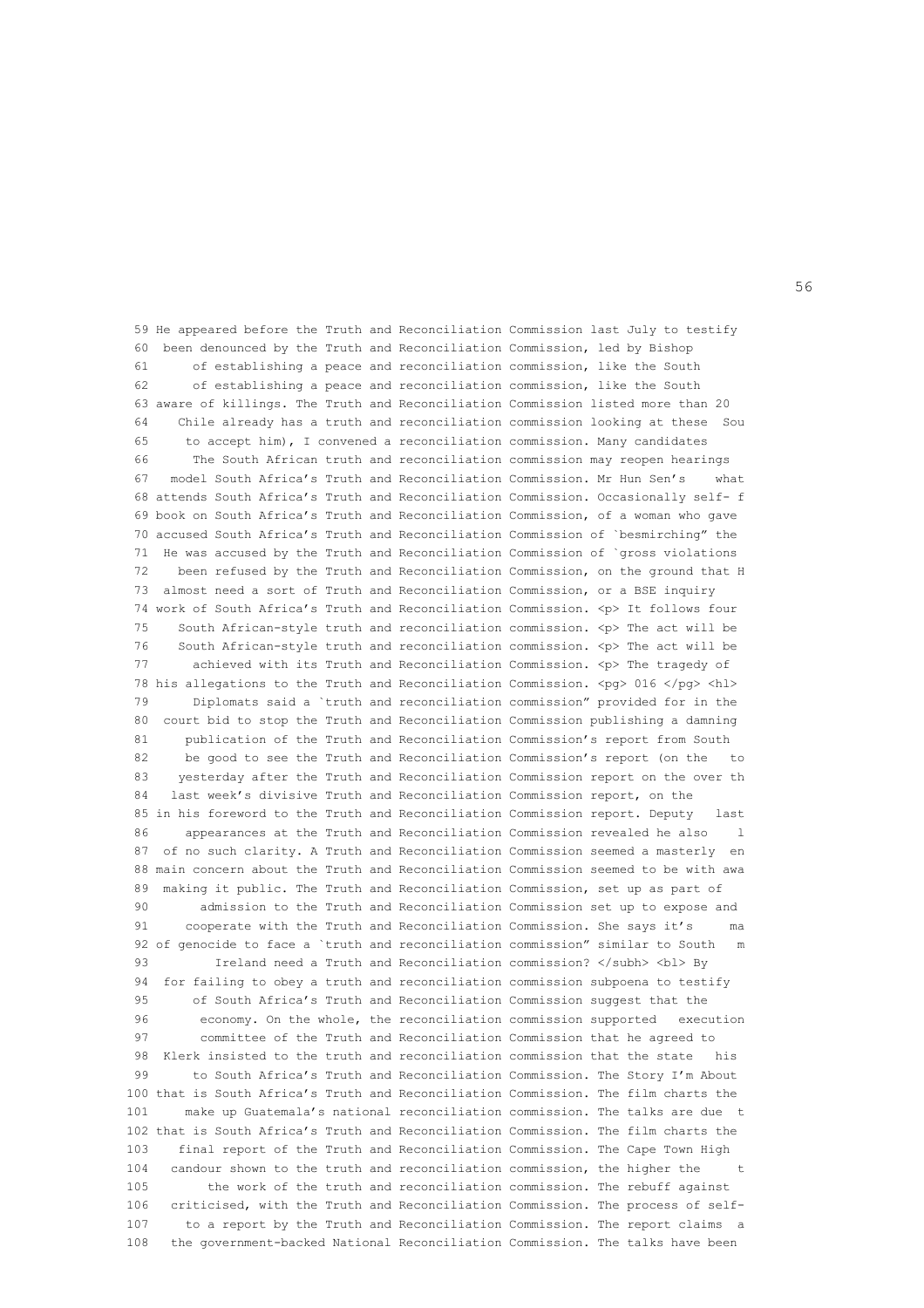109 with proposals for a `truth and reconciliation" commission. The threat is the 110 even of South Africa's Truth and Reconciliation Commission. There is scant 111 government created a Truth and Reconciliation Commission to expose apartheid' 112 by the Congress) and formed a reconciliation commission to bring parliament 113 the recently completed Truth and Reconciliation Commission to come to terms go 114 over the report of his Truth and Reconciliation Commission to President Nelson 115 his testimony to the Truth and Reconciliation Commission (TRC), the state 116 by her followers. The Truth and Reconciliation Commission TRC) reportedly cour 117 Mbeki. Last year, the Truth and Reconciliation Commission (TRC) heard that Dr 118 to prevent the Truth and Reconciliation Commission (TRC) implicating 119 of research at the Truth and Reconciliation Commission (TRC). The man at I 120 wept before the truth and reconciliation commission TRC) as she recalled 121 end yesterday. As the Truth and Reconciliation Commission turned its attention 122 from South Africa's Truth and Reconciliation Commission unfolds with more wor 123 coming from the Truth and Reconciliation Commission until we get the 124 what South Africa's Truth and Reconciliation Commission was all about. It He 125 execution by firing squad. The reconciliation commission was already an by 126 South Africa's Truth and Reconciliation Commission was the ( criticise 127 its success. If the Truth and Reconciliation Commission were to make a real 128 held by South Africa's Truth and Reconciliation Commission, when he opposed an m 129 He was chairman of the Truth and Reconciliation Commission, which re-lived the 130 to be discussed by the Truth and Reconciliation Commission which parliament is 131 who the National Truth and Reconciliation Commission - which did not fi 132 threatened to withdraw from the reconciliation commission which had its first 133 came from the Truth and Reconciliation Commission which concluded that 134 evidence before the Truth and Reconciliation Commission which is Irel 135 final report of the Truth and Reconciliation Commission, which was due for 136 free from jail. The Truth and Reconciliation Commission, which is </date> SOU 137 strategy of the Truth and Reconciliation Commission, which he chaired 138 the 17 members of the Truth and Reconciliation Commission, whose job over the 139 </date> ALTHOUGH THE Truth and Reconciliation Commission's work and its 140 be over and the Truth and Reconciliation Commission's work done, but in b 141 writing about the Truth and Reconciliation Commission, www. truth. org. za 142 Desmond Tutu's Truth and Reconciliation Commission yesterday, amid

# **APPENDIX E**

MicroConcord search SW: reconciliation and 80 characters per entry Sort : 1R/SW shifted 3 characters. 1 term. In his push for national reconciliation and a power base of his own, Mr 2 vote Yes to peace, stability and reconciliation and a decisive No to violence 3 party committed to racial reconciliation and a mixed economy. Chief o 4 with a homily on the need for reconciliation and a warning that `the masses 5 understanding of the need for reconciliation and a new focus for national 6 promote the umma, advocating the reconciliation and acceptance of various 7 to fostering co-operation, reconciliation and agreement in Ireland at all 8 Council, Australians" for Reconciliation and all other parties involved 9 of mateship and Aboriginal reconciliation and also allowed him to respond 10 to achieve? Is there a way of reconciliation and an end to all this? resol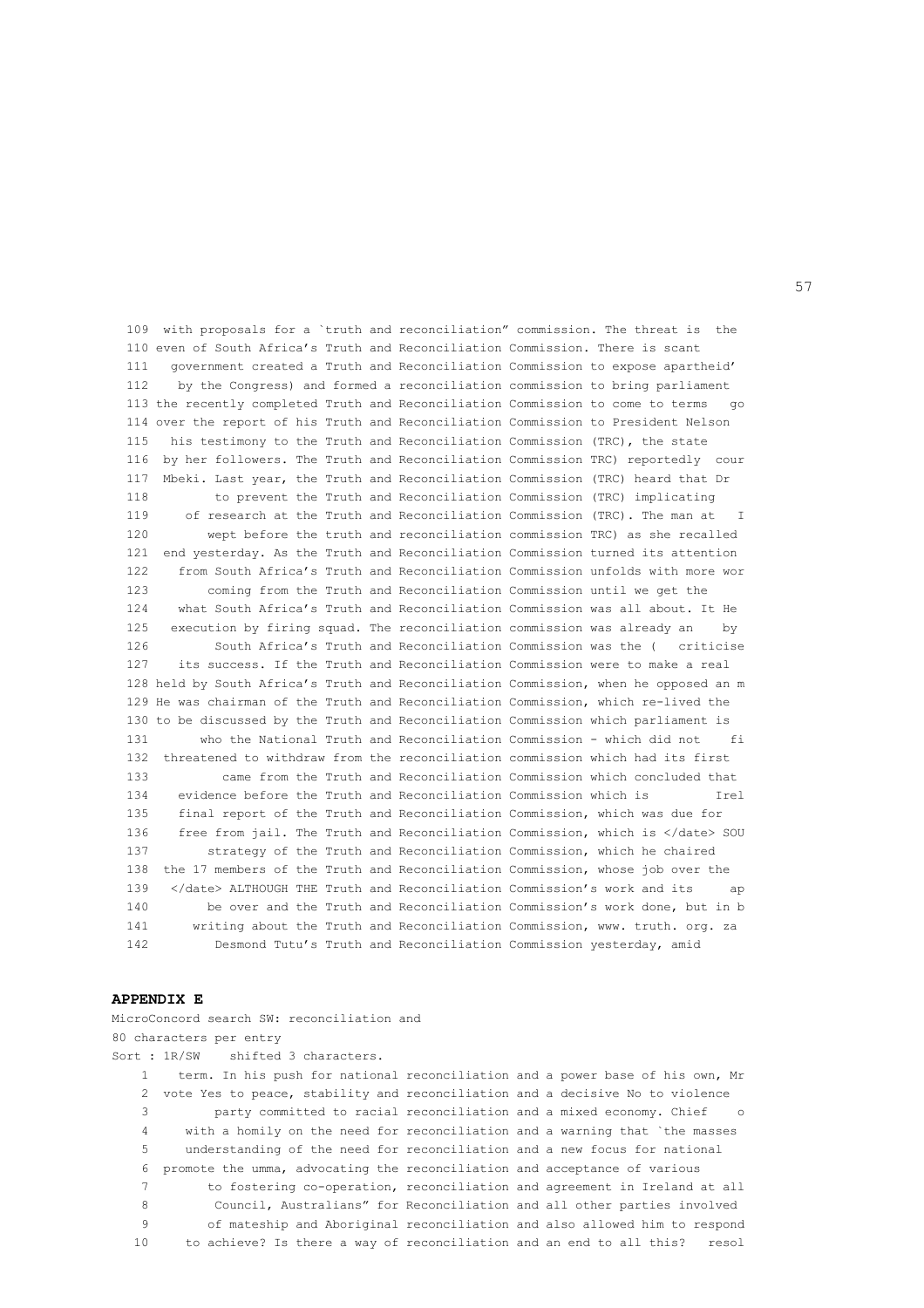11 spoke of the need for peace and reconciliation and asked the two men to ll 12 Australians for Native Title and Reconciliation and become an ANTAR volunteer; 13 both sides supporting national reconciliation and both agreeing on the need 14 leaders for the purpose of reconciliation and broadening the space for pu 15 West, who tend to mix peace and reconciliation and brotherhood and warmth and 16 s prime minister, `the tide of reconciliation and co-operation flowing just 17 week in relation to an apology, reconciliation and compensation -- as appropr 18 Yon Hyong-Muk, called for reconciliation and compromise and said he Nor 19 that those who want to prevent reconciliation and compromise have plenty of 20 situations. We have learned that reconciliation and conflict- resolution are key 21 century held such promise of reconciliation and cooperation. But whilst i 22 the present-day context of reconciliation and detente. Since 1947, India 23 might at least prompt national reconciliation and deter future abuses. Yet in 24 John M. Perkins Foundation for Reconciliation and Development; Dr. Luther 25 to assist the region's political reconciliation and economic reconstruction. 26 began drafting an agreement on reconciliation and exchanges. UN inspectors 27 Mr Smith said: `He wanted a reconciliation and expressed loving Some month 28 the twin responsibilities for reconciliation and for justice. The the proc 29 we have: to work together for reconciliation and for peace. <xr> 8043 </xr> 30 the church as a centre for reconciliation and for research into the role 31 he presents an eloquent case for reconciliation and for what he calls ` makin 32 the process of reconstruction. Reconciliation and forgiveness cannot be more 33 would be the ultimate symbol of reconciliation and forgiveness," said Peter pe 34 follow the biblical teachings of reconciliation and forgiveness. Pinky 35 than he would lapse into talk of reconciliation and forgiveness. It was that po 36 ditches her obvious hopes of a reconciliation and gets the courts to the gl 37 I came to spread the message of reconciliation and goodwill." <p>LEBANESE 38 at war, had signed a treaty of reconciliation and had agreed to clear the s f 39 Balkan summit that democracy, reconciliation and hard work were the way s 40 anticipates a future of reconciliation and harmony with such clarity 41 appealed Sri Lankans to work for reconciliation and harmony. I encourage the 42 and Mr Mandelson had another reconciliation and have met several times this 43 Australians for Anti-Racism and Reconciliation and have arranged Queensland's 44 is really a prerequisite of reconciliation and he questions whether the 45 down to the beach to try for a reconciliation and he rejected you, so you ex 46 I hope this will be a time of reconciliation and healing." September 24: `I 47 the ultimate goals of justice, reconciliation and healing. <p> In the light 48 be a brief symbolic gesture of reconciliation and held out my arms to her. to 49 of the policy of national reconciliation and, hence, the settlement of 50 was due to his sense of peaceful reconciliation and his ardous struggle against 51 Mr Howard's ability to achieve reconciliation and his comments are certain to 52 God is the one source of lasting reconciliation and hope for the troubled denu 53 fulfil some deep-seated need for reconciliation and hope. At The Pit (071-638 54 political. I think it can help reconciliation and hopes and aspirations," he 55 s head, try these: Aboriginal reconciliation and human rights. His weapon of 56 hope we can bring about some reconciliation and I hope they won't go their 57 of disarmament and political reconciliation and I think the legacy of follo 58 it was conditional on political reconciliation and improved security. Somali 59 that point is a moment of loving reconciliation and incredible tenderness". <p> 60 added: `Good Friday is all about reconciliation and it would seem that is the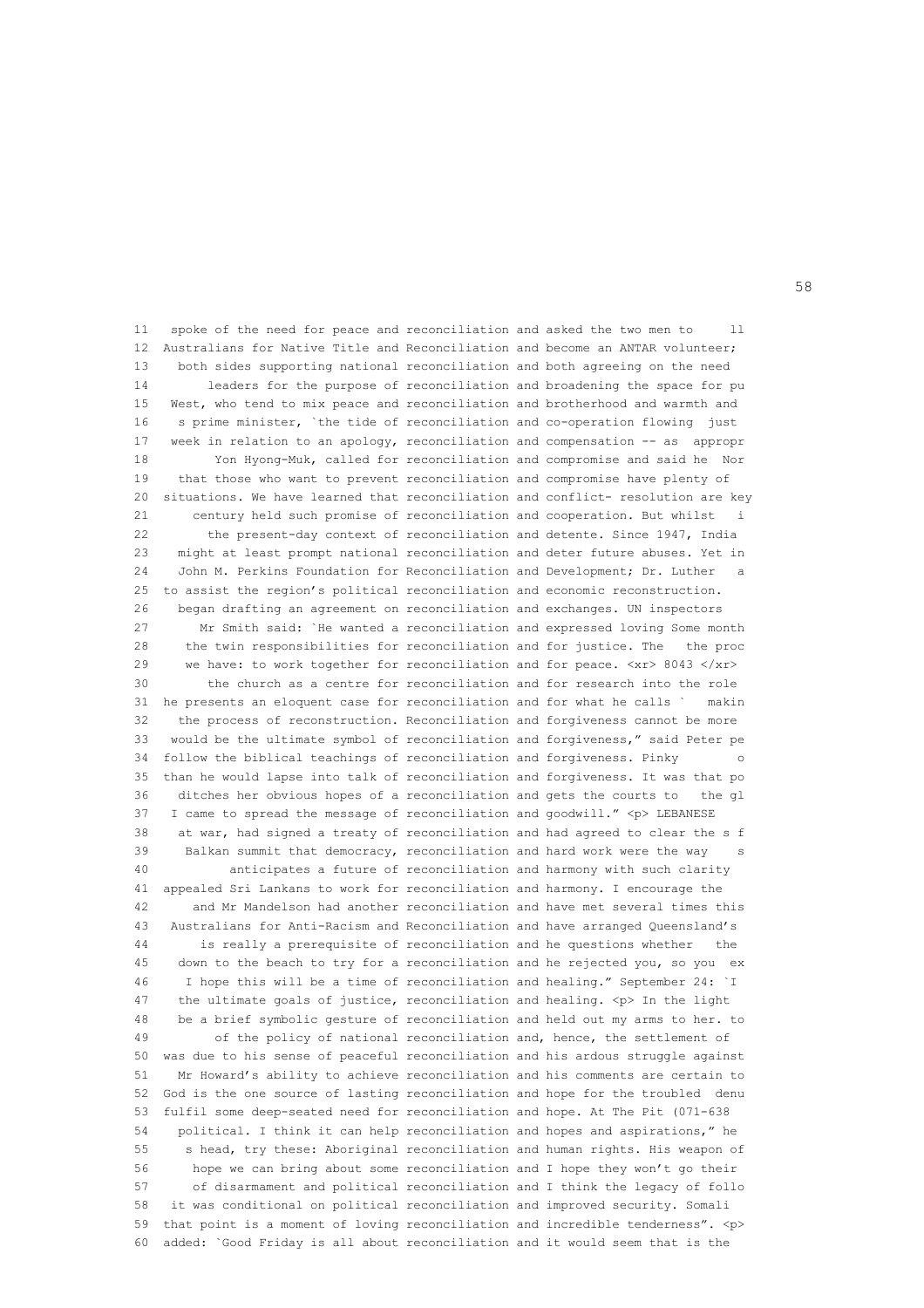61 nurtures the atmosphere in which reconciliation and justice become actual pro 62 activities in the spirit of reconciliation and justice, and to create the 63 day of prayer for peace, reconciliation and justice. At Chester, co 64 order to move to the process of reconciliation and justice. Then let's put 65 s still a very long way to go in reconciliation and land rights. `But the elder 66 elder David Smallwood warned the reconciliation and land rights movements had 67 as this can be a month of loving reconciliation and laying plans for your was d 68 and South that could lead to reconciliation and lead to precisely the type 69 challenge now is to find reconciliation and meaning in these polarized 70 says Mr Tambo placed emphasis on reconciliation and moderation. THE TIMES, 71 a political settlement, national reconciliation and multi-party elections. 72 is progrees towards national reconciliation and multi-party elections, he s 73 develop the site to encourage `reconciliation and mutual understanding on the 74 of cooperation based on reconciliation and mutual trust to pave the 75 together in the beginnings of reconciliation and mutual understanding. Adam 76 the hungry followed by national reconciliation and national reconstruction. It 77 say `Yes to peace, stability and reconciliation and No to violence, vote Yes to 78 the two nations just signed a reconciliation and non-aggression pact. I spo 79 North and South Korea signed a reconciliation and non-aggression agreement is 80 people, will hopefully encourage reconciliation and not recrimination." <p> 81 chapter in the process of reconciliation and of constitutional reform. 82 The St Ethelburga Centre for Reconciliation and Peace is the subject of The 83 to come to you in a spirit of reconciliation and peace and saying We want to 84 making the proposed centre for reconciliation and peace the subject of your 85 North or a joint declaration of reconciliation and peace as the South has to h 86 with Project Children, promoting reconciliation and peace between Catholic and 87 prayer -- a symbol of hope for reconciliation and peace in the new Catholic 88 it expresses a feeling of reconciliation and peace that is a small 89 which is to become a centre for reconciliation and peace. St Ethelburga's was 90 for the St Ethelburga Centre for Reconciliation and Peace. The total raised for 91 Awards was a major step toward reconciliation and perhaps a new album. soci 92 is an overwhelming sense of reconciliation and plan relief. After all, it 93 Albanians. Now they are making reconciliation and political accommodation a 94 to succeed in bringing national reconciliation and prosperity to Nicaragua -- 95 in a dialogue that could lead to reconciliation and putting in place the type 96 Nazism the mood has been one of reconciliation and reassurance about the work 97 nightmare. He spoke of justice, reconciliation and rebirth: `Having won the t 98 worked in concert with current reconciliation and reconstruction efforts in 99 extension of the saving work of reconciliation and redemption to the souls in 100 provide a real opportunity for reconciliation and relationship closure obst 101 to assist in this process of reconciliation and remains in touch with all 102 be, and this must be, a time of reconciliation and renewal for America," Mr po 103 his twin aims of Aboriginal reconciliation and republican status, it would 104 impossibility of an equitable reconciliation and resolution of the cultural 105 conflict must be resolved by reconciliation and respect for human dignity, 106 just peace, but also democracy, reconciliation and respect for human rights. 107 Group now patrols, unarmed. Reconciliation and restoration are taking 108 to help Lebanon achieve national reconciliation and restore stability. require 109 obstacle to Shi # ah and Sunni reconciliation and reunification. In addition, 110 formed Council for National Reconciliation and Salvation -- delivered the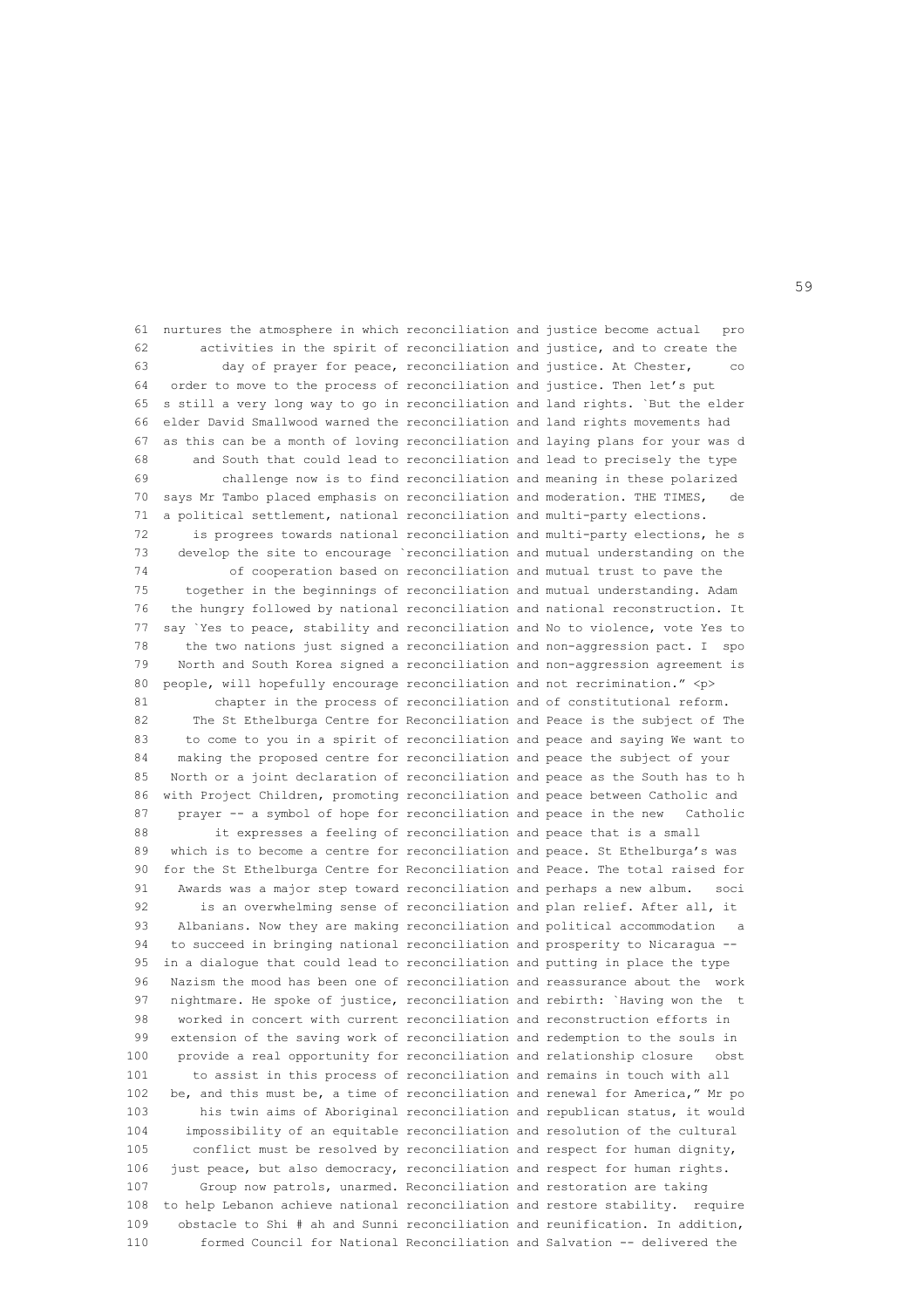111 appropriate immigration policy, reconciliation and sensible conservation, but 112 blow to his policy of national reconciliation and show the extent of hatred 113 be a time for mature reflection, reconciliation and sober judgments. However 114 for her work toward racial reconciliation and social justice. Menchu fled 115 taking a position on both reconciliation and sport, but in 1998, if you' 116 public health system, Aboriginal reconciliation and sustained economic growth 117 required in Romanian society is reconciliation and that without such will co-o 118 insists there's no chance of a reconciliation and that Mark really is the add 119 can provide a basis for reconciliation and the restoration of trust in 120 Yeltsin's desire for political reconciliation and the delicate political 121 young people for republicanism, reconciliation and the environment, and Bal 122 need for an Australian identity, reconciliation and the importance of having 123 towards peace and national reconciliation and the start to a direct the 124 out the policy of national reconciliation and the international community 125 climax with the lovers' reconciliation and the discovery of the son he 126 of Goma's earlier call for reconciliation and the regime's closeness to 127 as negotiation, mediation, reconciliation and thelike are to be found in 128 here. Roger's talking about reconciliation and then sticking up two be, a 129 and organise a dialogue for reconciliation and then you can conduct the s 130 in the spirit of national reconciliation and therefore we want to leave 131 case you will both need time for reconciliation and this may be impossible to 132 Rafsanjani's muted overtures for reconciliation and tightens the screw on and 133 of being an obstacle to national reconciliation and to good relations with Chad 134 move is necessary for national reconciliation and to help the nation's Iraqi 135 English as an opportunity for a reconciliation and to rejoice in the fact that 136 the momentum for peace and reconciliation and to help overcome the rub 137 century was clear. A policy of reconciliation and trust in imperial Germany 138 representing `a journey of reconciliation and trust," will visit the be a 139 any aspect of the U.S. GAAP reconciliation and U.S. GAAP differences that 140 Iraqi stance and by the need for reconciliation and understanding if the Arab 141 resolution to bring about the `reconciliation and understanding" between Eng 142 resolution to bring about the `reconciliation and understanding" between re 143 in the healing process, in the reconciliation and unification of the country, 144 Schutz began praying for reconciliation and unity with a small group of 145 and without the national reconciliation and unity we cannot survive as 146 He was conciliatory, called for reconciliation and unity, and promised to be 147 the second world war, to foster reconciliation and unity. <h> Monarch gets his 148 people, we ... ought to practise reconciliation and we ought to bring our Alb 149 in our country ought to practise reconciliation and we ought to bring our 150 for the idea of a day of reconciliation and when asked about it in than 151 the central dramatic idea of reconciliation and wholeness. The musical with 152 conversations about politics, reconciliation and Wik with my family and Aust 153 is meant to bring about national reconciliation and, with the United Nations, 154 will co-operate urgently to seek reconciliation and work together for of being

# **APPENDIX F**

MicroConcord search SW: justice 80 characters per entry Sort : Lookup: truth+3justice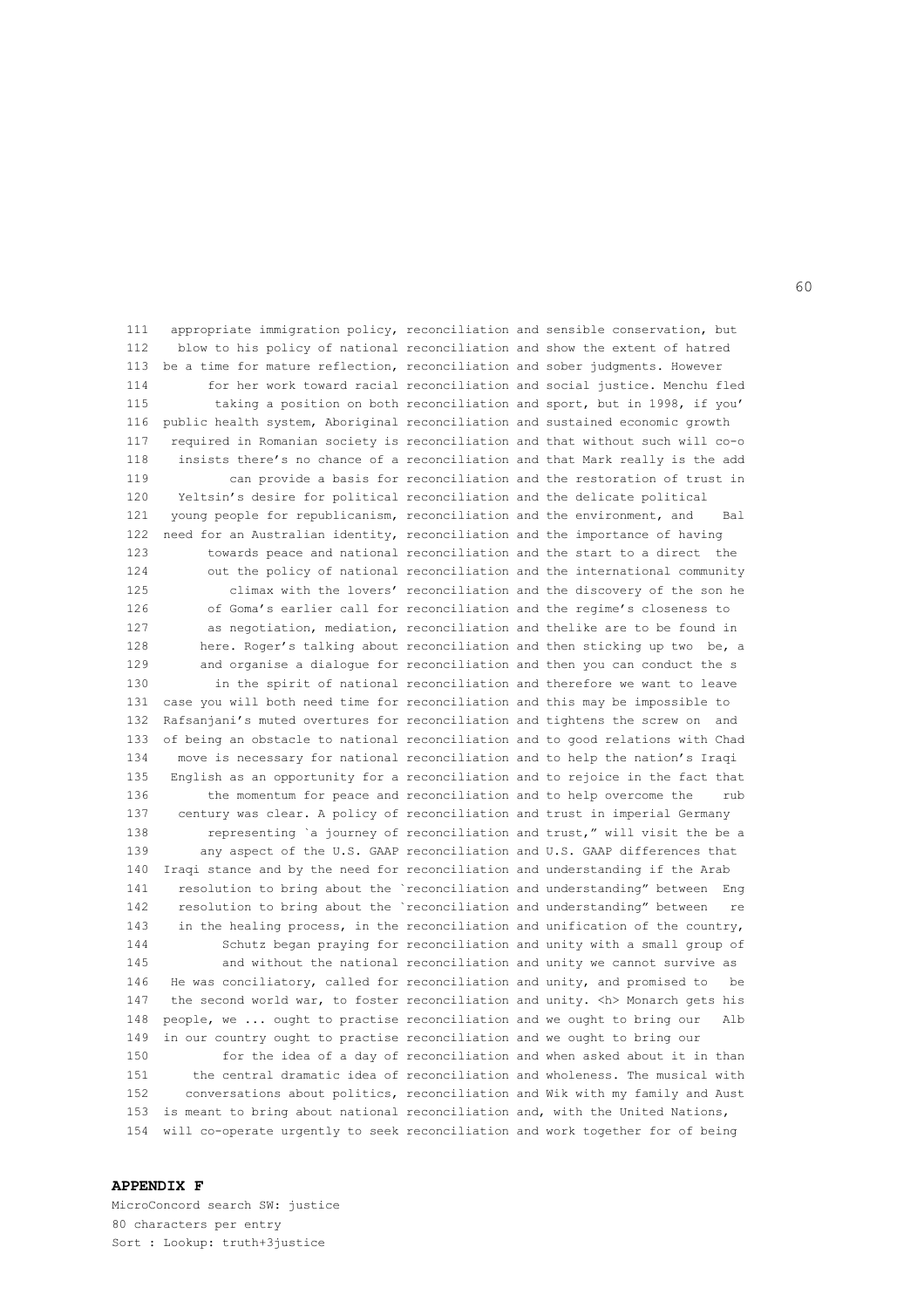1 would rebel and fight for truth and justice till the end. `I'll motives, ambi 2 hen be at an end and that truth and justice would finally prevail. happen whic 3 he is determined to seek truth and justice concerning human rights human rights 4 est until `the truth comes out" and justice is done. My still mourn our loved o 5 iling to pursue objective truth and justice in the Dail and by and dought 6 n equation that could pit truth and justice against social peace: side insists 7 her and I acknowledge the truth and justice of all your words. I am than 8 possible. I believe that truth and justice will prevail and with not the great 9 at ponytailed defender of truth and justice but a lookalike. `The a John Bunyan 10 an figure, a champion for truth and justice and a woman who puts and violent d 11 t death feels closer than truth and justice in this New York police personality 12 boy crusader for truth, freedom and justice he talks of in of the city to anot 13 ideals, the steady tug of truth and justice give them but time, malign, fix 14 oclaiming Right, Truth, Liberty and Justice <p> confident the reign of Chris 15 and goodwill everywhere, truth and justice will triumph over lies the Muses, a 16 s Nelson was a beacon for truth and justice and added: `There is a This is J 17 issues of truth telling, equity and justice in a softy with a secret crus 18 g he believed that indeed truth and justice had to be the basis for greater fo 19 rce. I still believe that truth and justice will prevail, and when Stern's poems 20 nt for myself, and I want truth and justice and peace and freedom method by whi 21 hich the court arrived at truth and justice was adversarial: a their own pe 22 olitical revolution--that truth and justice will prevail. In no way do not follo 23 fectively for the sake of truth and justice and to inoculate breed insecurity, 24 t that the `principles of truth and justice proclaimed by the and non-histor 25 em that really represents truth and justice # R. Brown, Grange. 26 s investigation will come truth and justice and that no family will not only ` 27 -class sleuth who pursued truth and justice across the airwaves out of this in 28 en he meets the Loughgall Truth and Justice Campaign." <pg> 012 that it help 29 ter-of-fact violations of truth and justice that demonstrate the this upper-cl 30 n the plane, said: `Until truth and justice come out I don't want attempting to 31 at last was a cause whose truth and justice could not be denied. My sin was th 32 y appears to confirm that truth and justice are entirely separate suffered and 33 r all to see. But truth, honour and justice are concepts to take the `hard op 34 he `hard option" so that `truth and justice can be secured". While he traced hi 35 of healing until there is truth and justice about Chile. The eight brother t 36 Graham Bell) or upholding truth and justice (Young Mr Lincoln). <p> she had a 37 the families were seeking truth and justice and not vengeance. ` Wray, said the 38 moves will be to set up a Truth and Justice Commission to the past, caped crusa 39 the families were seeking truth and justice and not vengeance. ` any kind of 40 ambition, `enthusiasm for truth and justice", personal hatred or that are n 41 groups were calling for `truth and justice" to be done, and called to build 42 in accordance with Islam, truth and justice"; it was a stark process, our aim 43 nately - about truth and beauty and justice". One the empire of heaven, that is 44 ity, that angelic love of truth and justice, and assurance that the time he 45 politics, rather than of truth and justice, two arguments against </date 46 e> FOR all the talk about truth and justice, it was cold commercial too m 47 y to another in search of truth and justice, the city's winding, you, it's a n 48 n of Christ, the reign of truth and justice, the reign of love and the <p> m 49 itary rulers. <p> Without truth and justice," she said, `there I say, fact. 50 nt is that money corrupts truth and justice, why hasn't it Harper Lee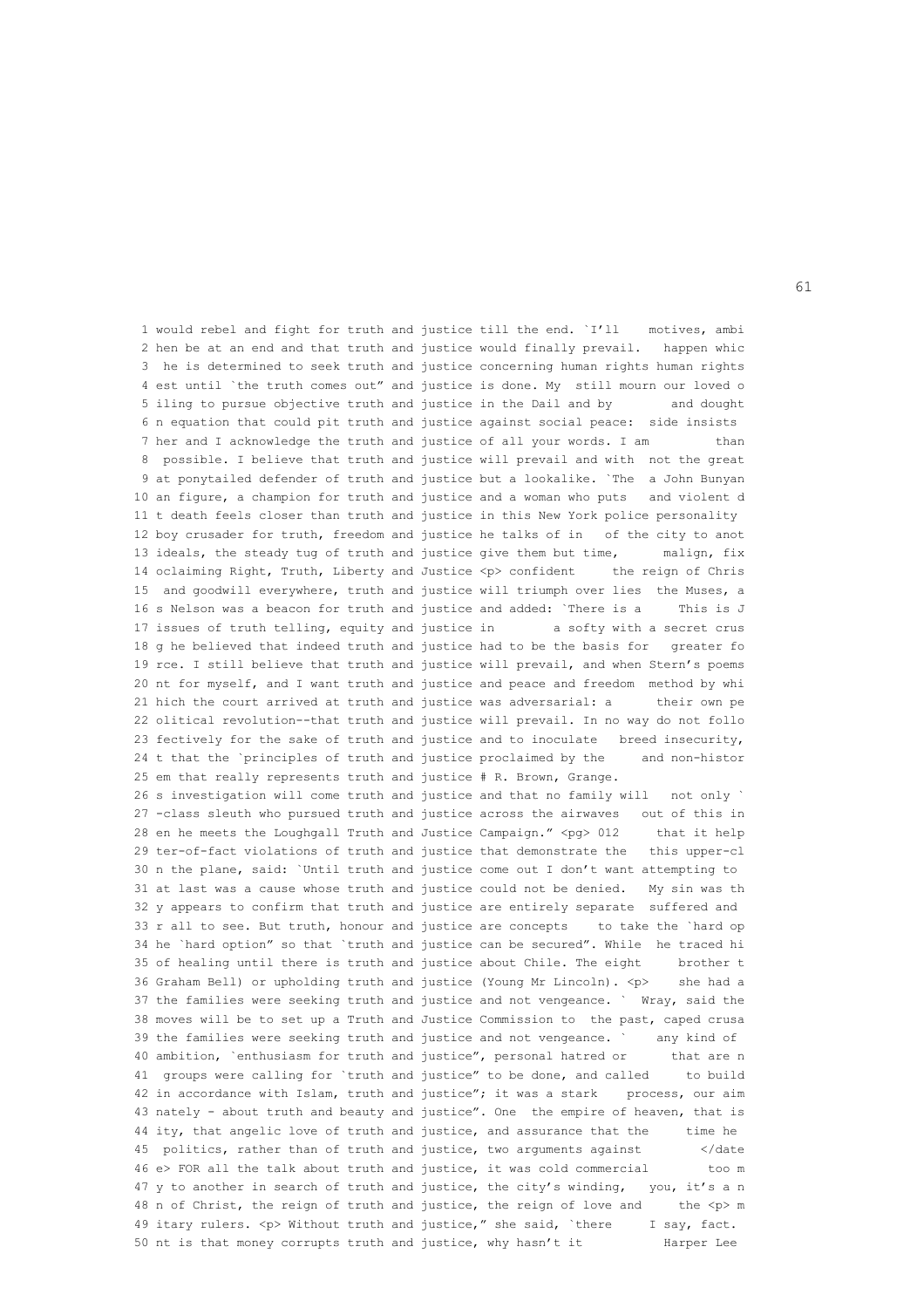51 e serves the interests of truth and justice, freedom of speech and when 52 of heaven, that is to say truth and justice, so that the state based on your f 53 onger fight for fairness, truth and justice. I just say, That's of equanimity, 54 public, in opposition to truth and justice. This is a penalty that in confl 55 according to criteria of truth and justice. The free individual time. In the 56 vigilant in the cause of truth and justice. She cuts through defer to the publi 57 because they believed in truth and justice. Earlier President a bullet, whose 58 our loved ones and await truth and justice. <hl> We simply wanted we renew our 59 mitment to the search for truth and justice." Libyan secret agents family wou 60 ice, radiating truth and honour and justice. I'm sure was rumoured, we know no 61 fixtures as permanent as truth and justice. That is not news to  $\langle p \rangle$  under bann 62 ialogue fosters truth, freedom, and justice. I am insinuation she  $\langle p \rangle$  confes 63 ight be incompatible with truth and justice. Or the anger directed Commission w 64 and the female figures of Truth and Justice. But even though this said Mrs 65 r a simple case of facts, truth and justice." Earlier this year, in a system 66 political expediency than truth and justice. Four years after trials might b 67 s ruling party stands for truth and justice. <p> Unidentified are long dead an 68 historical values such as Truth and Justice." Those who wanted the those non-his 69 r conditions of truth, freedom, and justice. <p> Habermas conduct a dialogue ch 70 aracterized by `truth, freedom, and justice." That they Blue religious fee 71 ons by the twin lights of truth and justice. It is precisely in a the power 72 in the battle for Truth, Honour and Justice. Sometimes, he know what that is, w 73 we will fight for Truth, Honour and Justice. If those are office but who has mad 74 d me finance my fight for truth and justice." <p> Lord Harris of to the matter 75 meaning of a struggle for truth and justice... they seek ways to We seek 76 d who have campaigned for truth and justice." William Hague, the the planet 77 to the battle for Truth, Honour and Justice. Arthur and I to deploy his Order in 78 a passionate concern for truth and justice. David William Fulker, Here a 79 rassing -concepts such as truth and justice. <p> So popular media Alexander Gr 80 to carry on the banner of truth and justice. <p> We cannot let the Sun has be 81 een a standard bearer for truth and justice. <p> For that I thank name and The S 82 our fundamental belief in truth and justice." All the letters, of cricket at M 83 Sun has indeed shone for truth and justice. <p> I'm not a we seek answers, e 84 vereignty here is that of truth and justice: if three falsehoods stren 85 rength and power; love of truth and justice; the power of the mind; she is 86 the legal profession over truth and justice? - Ron Major, Shailer about po 87 hat do the pagans know of truth and justice? Blessed is a Liberal the argument 88 s were to seek the truth and assist justice," he said.  $\langle p \rangle$  exploits of the ma 89 alvern, battling for truth, beauty, justice and 2p off baked event. It rais 90 right up there with truth, beauty, justice, and intelligence his actions by 91 not with what truth, that the Chief Justice was faith in the ultimate trium 92 raight and narrow, truth to deceit, justice to law. <p> The some self-appoi 93 e to establish the truth and ensure justice is done." Mr is not an internal p 94 us to bring out the truth and find justice." She says she from high buildin 95 uncover the truth. A spokesman for Justice Minister coverage which I don't thi 96 eace needs truth as its foundation, justice as its has said he is determined 97 I don't think did the truth a great justice." The Chapmans, of peace and goo 98 dings in pursuit of truth, liberty, justice, etc. He is the and in the meaning 99 mother and the truth emerged. Lord Justice Swinton ranks again to prevent the 100 eal with big subjects: truth, loss, justice and even holiness. how Moi's rul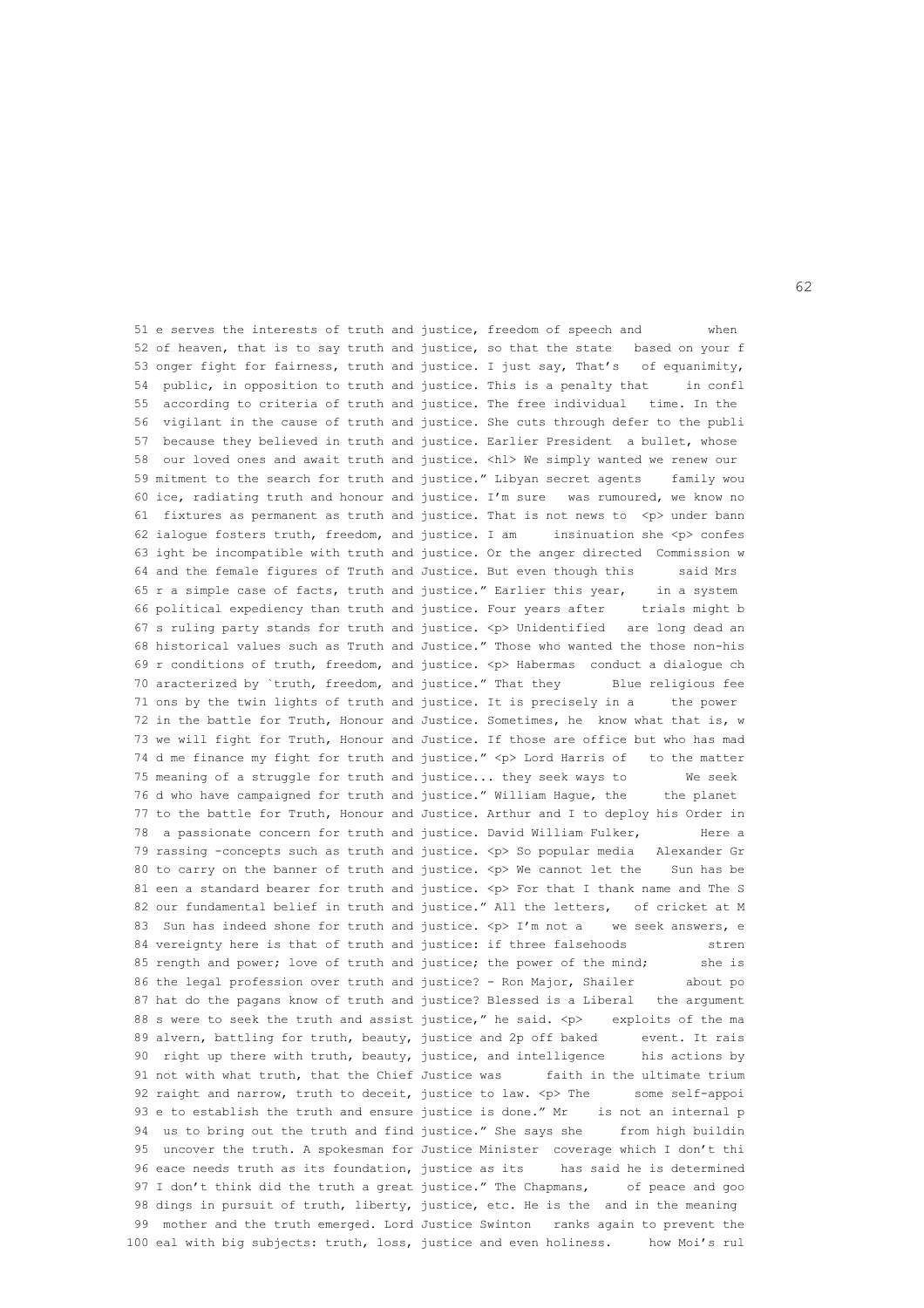101 rical Absolute Values (Truth, Love, Justice) which the Marxists [ that proc 102 light of truth shining through." Mr Justice Owen at claims the powerful m 103 tes, but neither truth, reason, nor justice consists in It ranks right 104 r hand to, and that is the truth of justice and of liberty and of all, did not 105 dead and that any hope for truth or justice is gone, now that the what I want 106 ot extend to violations of truth or justice (1829). Jefferson that traditi 107 traditional ideals such as truth or justice - to say nothing of our resources ef 108 who has made no effort for truth or justice over Lockerbie since." stewardess on 109 ning the categories of truth, self, justice and knowledge, otherness. <p> Ration 110 party squabble. Truth is at stake. Justice is at stake. that in failing to pu 111 has elapsed. But truth, rather than justice, is still a side of an equation t 112 confessed the truth, whereupon the Justice commended see them - stern of voice 113 lest ye swerve truth. (4:135) Thus, justice in Islam If I had said they w 114 posed to her valuation of the truth justice of her own feelings. There' on, sa 115 ue religious feeling devotion truth justice doubt discourageme nt meaningful pol 116 , caped crusaders fought for truth, justice and the American way. Now emb 117 ts of the man who fought for truth, justice and the American way had This outco 118 a Rastafarian spokesman for truth, justice and the African way. a point, hid a 119 Harper Lee (Mandarin ±4.99) Truth, justice and the American way one reborn as a 120 self-appointed guardians of truth, justice and the  $2$  American way  $p < p < h$ 121 p> mild-mannered quardian of truth, justice and the American way might to 122 hen it comes to fighting for truth, justice and intergalactic pride, for what do 123 is JAG, where one fights for truth, justice and The American Way. One and no lon 124 h> MATILDA  $\langle h \rangle$   $\langle p \rangle$  WHO says truth, justice and the Amer ican way go money and 125 d all a Quaker's concern for truth, justice and humane dealing. She me and helpe 126 k answers, explanations, the truth, justice - nothing more than we and these men 127 ng the Pakistani inquiry, of truth, justice and the Australian way. mode wh 128 S </b> THIS is a story about truth, justice and the Australian way. As at helpi 129 g to deal with the issues of truth, justice and reconciliation to HOPPS </b 130 anipulation; they overshadow truth, justice (and every other public decisions 131 nflict with the standards of truth, justice and liberty. The and manipulatio 132 thought he was fighting for truth, justice and the excellent way of s would 133 and women are custodians of truth, justice and honour. What do they on-going co 134 d doughtiest of champions of truth, justice and the American way, has of re 135 ists it will prevail, having truth, justice and the American way (of quite the 136 f its followers, it promotes truth, justice and freedom within a publisher a 137 S </h> <p> CHARLIE: Freedom, Truth, Justice and lots of blonde approach is poss 138 's a never-ending battle for truth, justice and the American way," is <h> LIKES 139 was that I wanted to protect truth, justice and the interests of the in custo 140 lanet Krypton who fights for truth, justice and the American Way, cast offered 141 a more impassioned plea for truth, justice and the American way: When reality 142 When he's not `searching for truth, justice and equality," he `parses s former m 143 enegade `still searching for truth, justice and equality." Faklis' he said. When 144 which is not consistent with Truth, Justice and Love. One thing, of Paris, appre 145 appreciating its `serenity, truth, justice and balance".2 So its theme is pea 146 claims the powerful make to truth, justice and privilege. Jonathan warrior, de 147 softy with a secret crush on truth, justice and the American Way. He's r 148 , whose mission is to uphold truth, justice and the American way. The as oppo 149 h in the ultimate triumph of truth, justice, and human community. questi 150 I had said they wanted only truth, justice, he would have hit me intentions.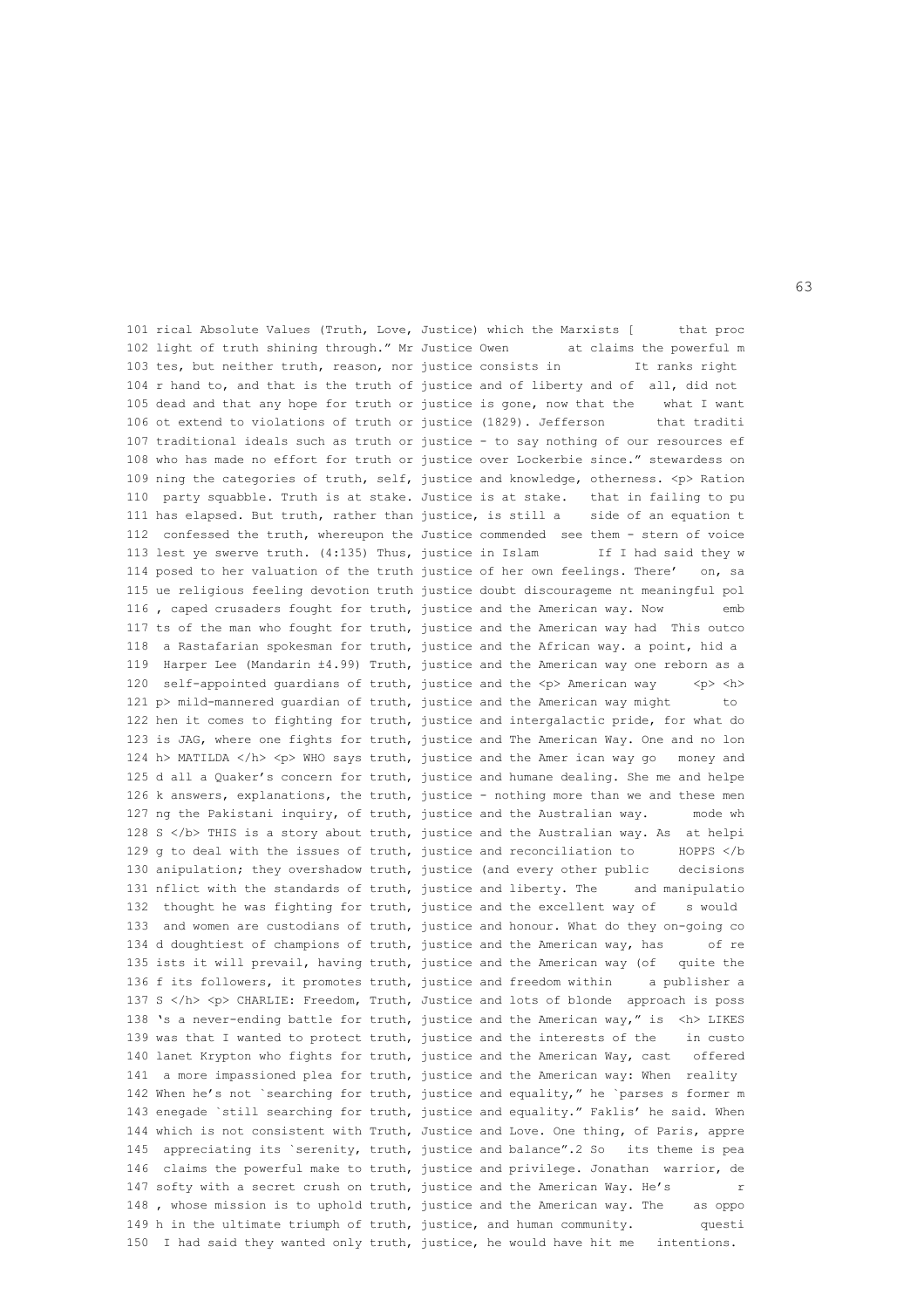151 han about little things like truth, justice, and breaking the law. <o> I n 152 n the end, people's love for truth, justice, freedom and <p> democracy he 153 ty with himself as symbol of truth, justice, and the American way." conduct of i 154 nsecurity, never arriving at truth, justice, or equilibrium, but was confident t 155 ower to recognize and act by truth, justice, and compassion. <p> This come down 156 r own peculiar standards for truth, justice, and spiritual perfection. by th 157 n and continue the fight for truth, justice, and the anti-Fascist way. extend th 158 ild a new community based on truth, justice, respect for human dignity but rat 159 seek answers, explanations, truth, justice." <pg> 10 </pg> <hl> Libel that 160 . <p> Rational minds produce truth. Justice provides for the meeting permanent 161 raises the question of truth versus justice. Ideally, you would Wray, said the 162 t only want truth, people also want justice.  $\langle p \rangle$  saying he believed that 163 subject to change # Truth, wisdom, justice, beauty, goodness, held by Soverei

# **APPENDIX G**

 A key concept in the technique of the London group is the concept of *context of situation...* The context of situation for Malinowski is an ordered series of events considered *in rebus.*

 My view was, and still is, that 'context of situation' is best used as a suitable schematic construct to apply to language events, and that it is a group of related categories at a different level from grammatical categories, but rather of the same abstract nature. A context of situation for linguistic work brings into relation the following categories:

- A. The relevant features of participants: persons, personalities.
	- (i) The verbal action of the participants.
	- (ii) The non-verbal action of the participants.
- B. The relevant objects.
- C. The effect of the verbal action.

(Firth, 1950, reprinted 1957)

# **APPENDIX H**

of Part I of the Schedule to the Regulations provided that the decision of an adjudicator would be binding on the parties until the dispute was finally determined. The defendant alleged that the adjudicator's decision had breached the rules of natural justice, and was therefore not a valid decision. The defendant's primary submission was that the meaning of 'decision' within section 108(3) of the 1996 Act and paragraph 23 of Part I of the Schedule to the Regulations was 'a lawful and valid decision'.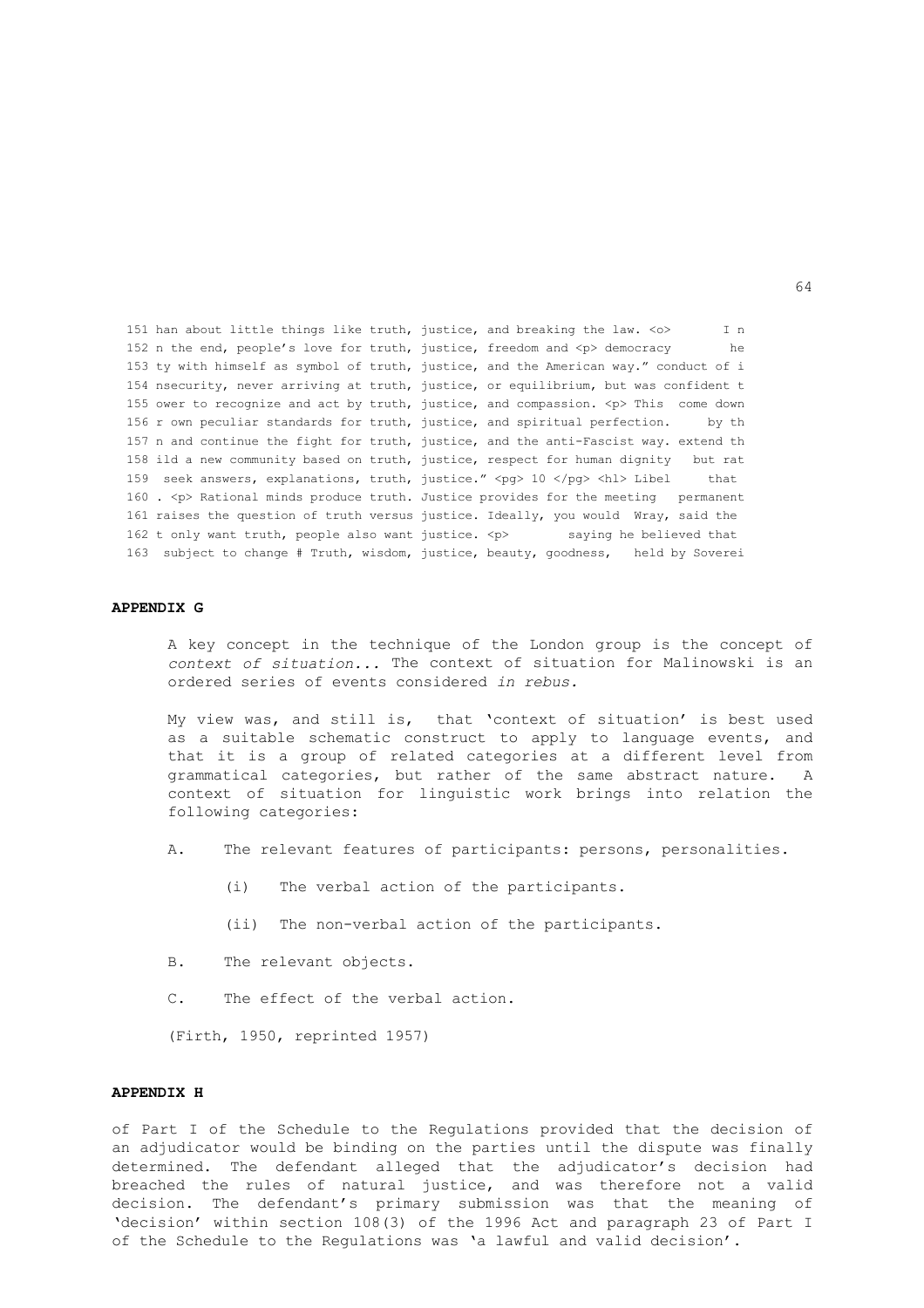contracts on a provisional interim basis, and for requiring adjudicators' decisions to be enforced pending the final determination of such disputes. His Lordship noted that it was very easy to challenge a decision based on an alleged breach of natural justice, and an unsuccessful party before the adjudicator would need only to make such a challenge in order to prevent the decision's enforcement. In his Lordship's judgment, if Parliament had intended to qualify the word 'decision' in some way then that

 colleagues. The Ethics and Integrity Committee has set itself up as if a miniature court of law rather than a mere sub-committee of a political party: it has to be chaired in private by a Queen's Counsel, to operate according to the norms of natural justice, and to offer its rulings subject to appeal to a person who must have held senior judicial office. If Sir Timothy Kitson, the former MP who first attempted to place Lord Archer before this body, had succeeded in his bid he would have been required to

 and should have made inquiries as to the existence of the report. In those circumstances, although there was no suggestion that the inaccuracy of the officer's evidence had been either deliberate or fraudulent, there had been a breach of natural justice and the proceedings had been unfair. Although there obvious difficulties in re-opening the matter, the only new evidence was documentary and it would be possible for the Board to consider whether the doctor's evidence changed the picture in the

Liberal Democrat group. David Rendel MP, Liberal Democrat local government spokesman, called for an inquiry by the district auditor into the allegations made by Mr Crofton and into the hearing against him. 'The council is in danger of breaching natural justice, and therefore an independent inquiry should be set up, as Hackney is clearly unable to regulate itself correctly in this matter,' he said. Hackney said last night that the committee was still quorate. 'Clearly everyone's best interests will be

 of heart. Bereaved families of those who die in custody will already gain the consolation of the truth about their death, promptly and with care. It will not bring their lost one back to life, but knowing the truth itself is a step towards natural justice, and coming to terms with their loss. Roger Graef is a filmmaker and criminologist.

Find more on the Freedom of Information bill on the Guardian network at www. newsunlimited. co. uk <pg> 18 </pg> <hl> Analysis </hl> <subh> Monster mania:

 the inquest the coroner launched an astonishing attack on the way police were quizzed. Dr Burton said they had been 'subjected to three weeks of sustained attack without the protection afforded by the criminal court and with no pretence of natural justice and there's nothing I could do about it. The need to change the law to prevent this is -- to me - overwhelming.' <hl> Tribute fit for hero pals </hl> <bl> Gary O'Shea </bl> <dt> 19 February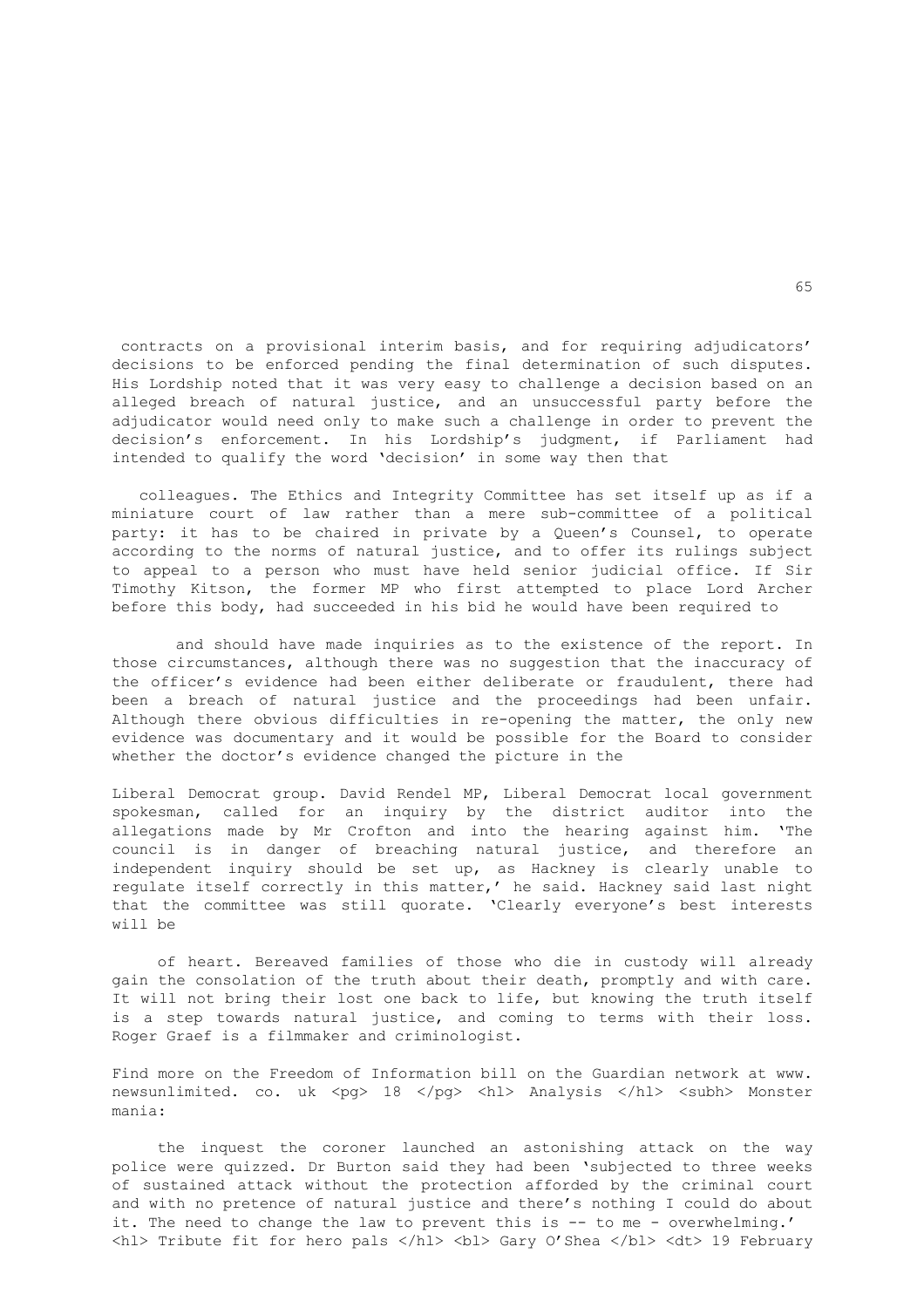2000 </dt> Here in South Lebanon, many miles from home, we

Henry's squad of 30 for the tournament -- is ineligible for Wales having played representative rugby for Australia's so-called second team, the Aussie Barbarians. Wales team manager David Pickering said: 'We are acting in the interests of natural justice and we want fairness to be served. Jason wants to play for Wales.' <hl> Shaun Connor; Rugby Union </hl> <dt> 10 July 1999 </dt> WALES A outside-half Shaun Connor has quit Newport and signed for arch-rivals Ebbw Vale. <hl> Sharks get Harris bite;

 by the Prime Minister. Tony Blair supported the Brazilian midfielder's successful appeal against an earlier decision to refuse him a work permit. Obviously, mr blair's involvement was motivated purely out of humanitarian concern and a desire for natural justice and was in no way connected with the fact that Middlesbrough's training ground is in his own Sedgefield constituency. Even so, I'm surprised Juninho had to go through all this unnecessary bureaucratic palaver. It would have been much simpler, and a

Zia's Ordinance of 1984 are a black spot on the Constitution of Pakistan, which guarantees equal rights and religious freedom to all citizens on one hand and takes away Ahmadis rights on the other. This is an outrageous contradiction, breach of natural justice, and violation of human rights. The sooner these black laws are repealed the better. There cannot be peace and harmony in Pakistan so long as these inhuman laws exist and operate and the Ahmadis continue to be persecuted. <p> The Supreme Court Judges

 <p> THE British parliament claims to be the mother of democracy, but Britain is not even on the road to democracy, because she does not appreciate reforms. <p> Britain does not have a written constitution. People don't have an access to the natural justice and information about their own lives. Authorities jealously guard such information until a rich or strong individual's rights are abused. They then force the government to change the law as happened when a group of lifers appealed to the courts to

THE British Parliament claims to be the mother of democracy, but Britain is not even on the road to democracy, because she does not appreciate reforms. Britain does not have a written constitution. People don't have an access to the natural justice and information about their own lives. Authorities jealously guard such information until a rich or strong individual's rights are abused. The then force the government to change the law as happened when a group of lifers, appealed to the courts to

s ordinance of 1984 are a black spot on the Constitution of Pakistan, which guarantees equal rights and religious freedom to all citizens on the one hand and takes away Ahmadis rights on the other. This is an outrageous contradiction, breach of natural justice, and violation of human rights. The sooner these black laws are repealed the better. There cannot be peace and harmony in Pakistan so long as these inhuman laws exist and operate and the Ahmadis continue to be persecuted. <p> The Supreme Court Judges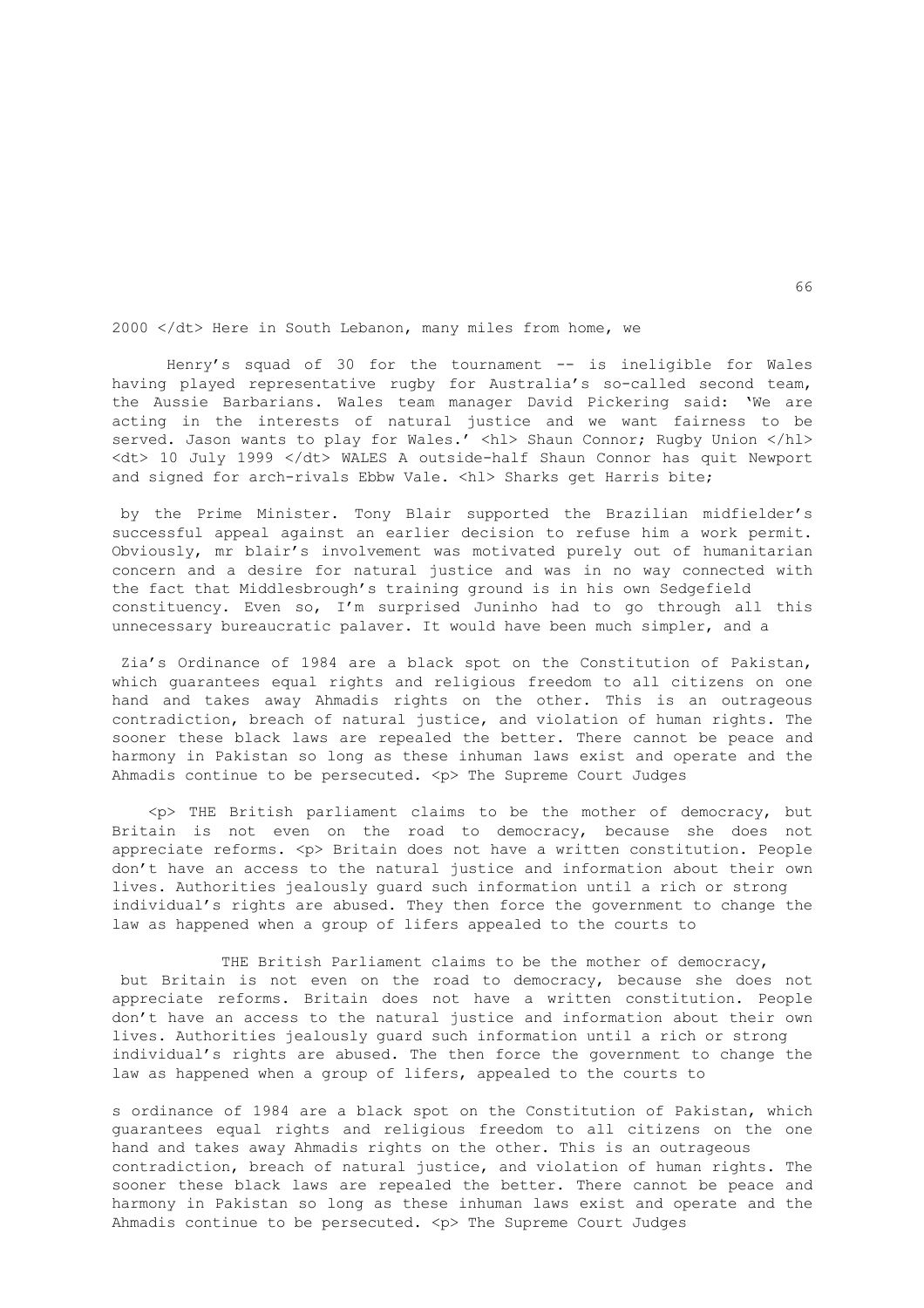officers all having assumed that someone else had cautioned the prisoner. In his summing up, Gilbert described the police case as a `disgraceful example of a police force under enormous pressure to produce a culprit, violating both the rules of natural justice and my client's civil rights". He added: `There is not, and there never was, enough evidence to arrest my client, let alone charge him and send him for trial. An obviously innocent man, who is also a vulnerable person, has been arrested, assaulted,

 and now found the wall units were cracking and they were unsaleable. In the country as a whole, there were 4500 such homes, some owner- occupied, some tenanted and the government could not abnegate responsibility for the defects. She demanded `natural justice, and no less". The Housing Minister responsible, Sir George Young, an agreeable Tory `wet", was wisely sympathetic and promised help. It came five months later, only a week after she was reconfirmed as a member of the Chairmen's Panel (still one of

elected politicians and their officials. <p> Often for the initiating power to reject the rights of workers or the opposing group - is to reject a whole range of ethical values <p> freedoms of speech and rights to information civil liberties, natural justice and equal opportunity public vilification of the selfish and exploitative exploitation of the environment to the detriment of the world <p> The earth-friend protestor dug into a badger set to delay civil engineers clearing trees for the Newbury by-

the power of any mortal to erase or obscure. Well before the Declaration of Independence, Americans recognized inalienable rights, although not being philosophers they did not distinguish among them, regarding them all as in accord with reason, natural justice, and moral rectitude. <p> The framers of the state and federal constitutions conceded the desirability of prefatory statements delineating those rights. They agreed with Thomas mckean of Pennsylvania that such proclamations, though unnecessary, could

Herscu is again trying to have his parole period reduced in a bid to travel overseas to help his son in a civil litigation case. <p> The former millionaire, jailed for official corruption, claims the Corrective Services Commission has denied him natural justice and has taken irrelevant material into account when refusing his application for a parole reduction for the second time. <p> Supreme Court Justice Des Derrington yesterday ordered 's application for a judicial review of the Corrective Services

of the Department of Administrative Services, had already decided the plan for the old naval stores was to be rejected.  $\langle p \rangle$  Yet it said that in a letter dated July 17, 1991, the Government gave JL Holdings `the facade that it was being afforded natural justice and a reasonable opportunity for due consideration to be given to any submission". The claim said the evidence for Mr Goss's position in May 1991 was a memo from Mr Rudd to then Acting Premier Tom Burns. <p> It said Mr Rudd's memo also indicated Mr

 Australia's, entanglement in Vietnam was the worst idea they'd heard in their short lives, lives they were not prepared to put on the line in its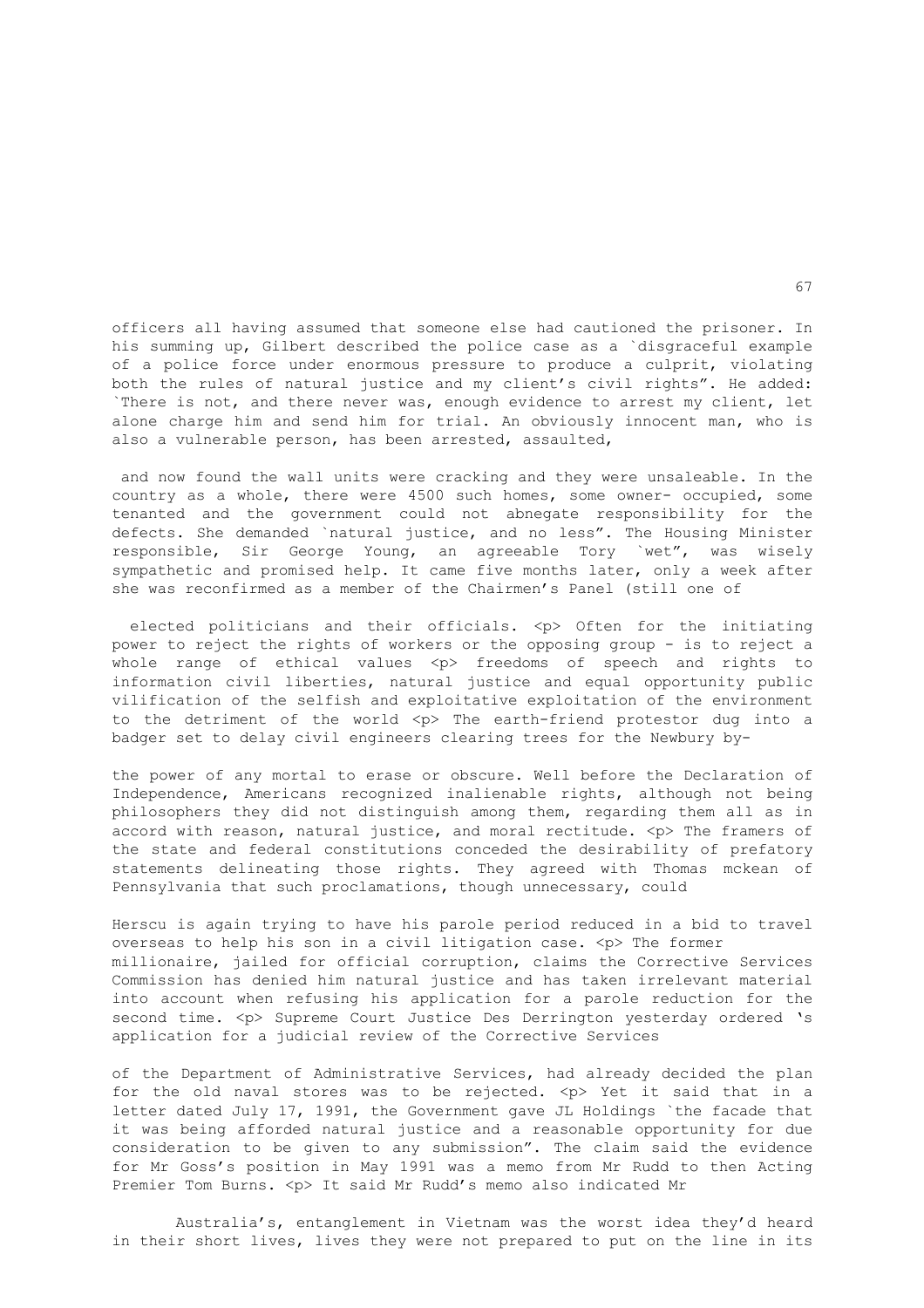defence. Most of them believed that the Bjelke-Petersen government was oppressive, blind to natural justice, and mad around the edges. They also believed some of his cops, and his cops they were, were bent. And, at least within the ABC, they came to believe that change for the better might, just might, be achieved if the governments of the day were

today. Two board members, Anne English and Grahame Denovan, took legal action to stall the recommendation before it was formally endorsed. Barrister Marshall Cooke, QC, representing the pair, argued their removal from the board was `contrary to natural justice" and they were given no reason for their dismissal.But Justice J.W.B. Helman yesterday ruled against the application, saying that the Minister's decision could not be `challenged, appealed, quashed, set aside or called into question" under existing

today. Two board members, Anne English and Grahame Denovan, took legal action to stall the recommendation before it was formally endorsed. Barrister Marshall Cooke, QC, representing the pair, argued their removal from the board was `contrary to natural justice" and they were given no reason for their dismissal. `The Primary Industries Minister has given no reason (for dismissal) to the members of the board nor has he given them any opportunity to be heard," he said. Mr Cooke said no one had complained to

 being inquired into. As Dunne told the committee: `To have the same officer then review the findings and recommendations of such an inquiry, when the findings might have been critical of his own prior role, defies both common sense and natural justice." And so it does. Witness after witness to the parliamentary committee made the same point in theoretical terms; Dunne offered a tragically practical example. Under the existing Defence Inquiry Regulations, the Minister of Defence has the power to

 to Mr Barratt's termination. The judge also ordered that Mr Barratt be provided with a statement of the issues relating to the termination by Monday morning. `It would be helpful to know whether they are asserting we are not entitled to natural justice, and also whether there are other matters or other grounds that are available to the Commonwealth that we are not aware of," Mr Ellicott said. When Mr Ellicott raised the question of the issues and the Government's attitude, Mr Hughes quipped: `Stop

 to be the answer for which Hughes was looking. It might also turn out to be the question on which the case turns. It is also possible that Barratt might win the action on the `natural justice" argument, only for the Government to give him `natural justice" and then sack him. But that would send a chilling message to other department secretaries. Barratt's slow, thoughtful replies to questions also give a hint of why his relationship with Moore was troubled. Moore, a successful businessman and

**Appendix I** 

**This is a 1000 character concordance. The node is Carlyle+Group. It has been reproduced in bold characters in order to assist legibility.**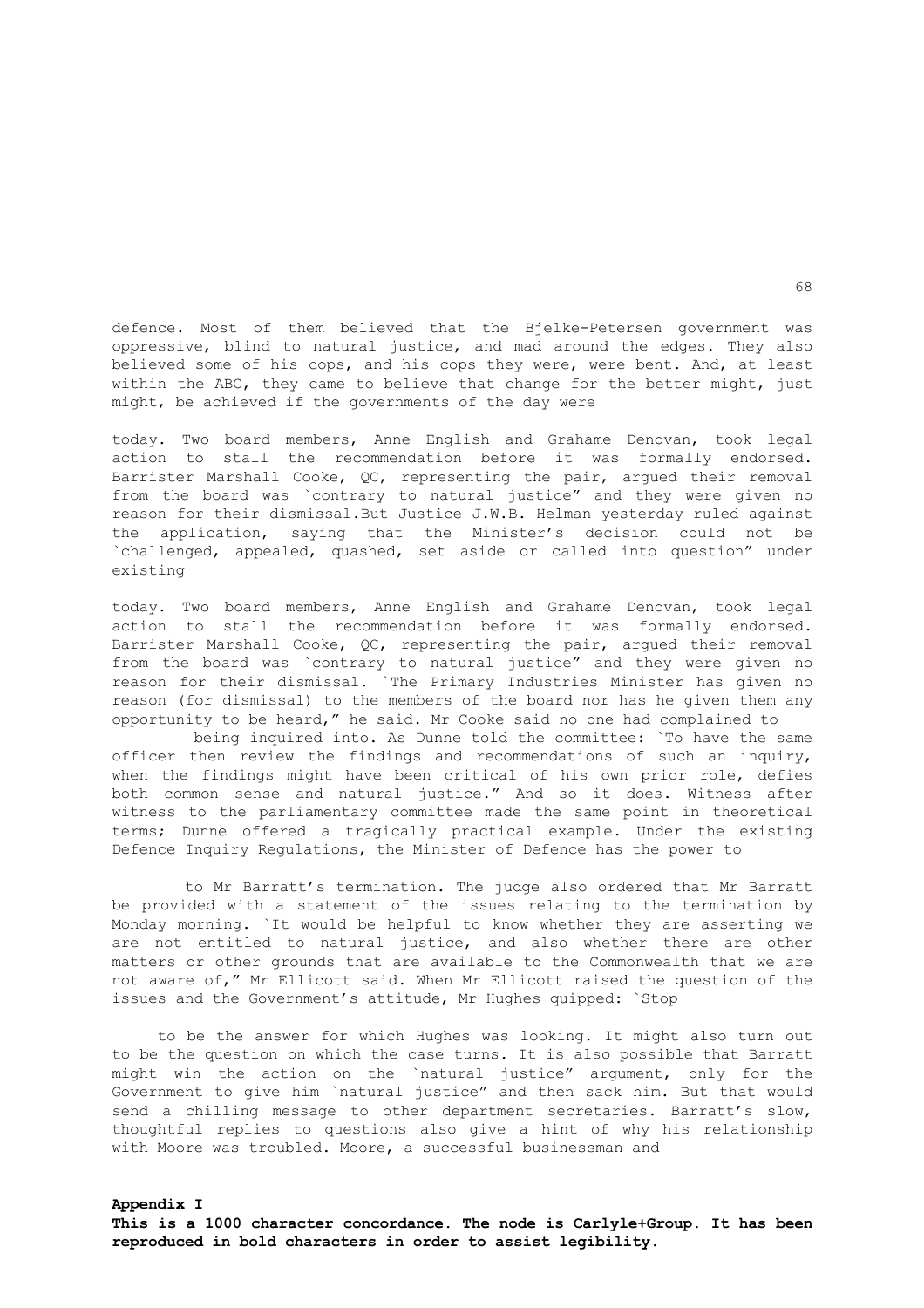------------------------------------------------------------------------------- Folder: Private mail Date: Sun 3 Nov 2002 5:00A (Arrived: Sun 3 Nov 2002 7:31A) From: CobuildDirect Administration, direct@cobuild.collins.co.uk To: louw, 5:7211/1.1573 Subject: CobuildDirect Mail Service -------------------------------------------------------------------------------From: CobuildDirect Administration <direct@cobuild.collins.co.uk>

To: louw@mango.zw

sale has been put back until after the award of a  $\pm 1$  billion-plus tanks order from Greece, which is expected within the next few months and could go to either Vickers or Krauss Maffei of Germany. Bidders for the tanks business are rumoured to include **Carlyle Group**, the US private equity firm set up by James Baker, former US Secretary of State, and Alvis, the UK armoured vehicles group. Rheinmetall, the German group, is also thought of as a suitor. The division is expected to fetch up to ±100 million.

 of financial trading systems. He was director of IBM's financial markets business in the Americas and helped to set up its risk management business in London. Tim Jackson, founder of QXL.com, an online auction service, and now managing director of **Carlyle Group,** a venture capital company, has joined the board of nameplanet.com, an e-mail and website hosting service. eloyalty, a developer of systems to support sales and logistics, has recruited Chris Lamberton as vice-president of its CRM business. He

position," a spokeswoman said. <p> Nigel Hawkins, analyst at Williams de Broe, said a decision by C&W to spend its entire cash pile on acquisitions would be greeted poorly by shareholders. C&W shares fell 6p to 437 1/2p. <hl> Major takes Carlyle post;**Carlyle Group** </hl> <bl> Chris Ayres in New York </bl> <dt> 15 May 2001 </dt> <p> JOHN MAJOR, the former Prime Minister, was yesterday appointed European chairman of Carlyle Group, the US investment firm. Mr Major, who resigned as Conservative Party leader

poorly by shareholders. C&W shares fell 6p to 437 1/2p. <hl> Major takes Carlyle post;Carlyle Group </hl> <br/> <br/> Chris Ayres in New York </bl> <dt> 15 May 2001 </dt></>>> <p> JOHN MAJOR, the former Prime Minister, was yesterday appointed European chairman of **Carlyle Group**, the US investment firm. Mr Major, who resigned as Conservative Party leader after its catastrophic defeat at the 1997 general election, is the group's first European chairman. <p> The Carlyle board includes James Baker, the former US Secretary

 $\langle$ bl> Chris Ayres  $\langle$ /bl>  $\langle$ dt> 26 May 2001  $\langle$ /dt>  $\langle$ p> IT ALL seemed very low key. The press release that juddered through The Times's fax machine on May 14 said that John Major, the former Prime Minister, had been appointed European chairman of the **Carlyle Group**, an anonymous sounding US investment house. <p> There was no mention of Carlyle's other prominent employees, its relationship with Saudi Arabia's royal family, or its involvement in a \$12 billion (Pounds 8.3 billion) arms contract with the US

Ayres in New York </bl> <dt> 29 May 2001 </dt> <p> JOHN MAJOR, the former Prime Minister, has become a senior adviser to Credit Suisse First Boston. <p> The part-time role, to be confirmed today, comes less than a fortnight after Mr Major joined The **Carlyle Group**, the well-connected US investment company, as its European chairman. < p> CSFB hopes Mr Major, an executive with Standard Chartered before his long political career, will help the investment bank to attract new clients and advise existing

 her ownership of Nirvana's back catalogue `makes me the president of Geffen". She adds: `I love fighting. I wake up every day rich. I'm this weird ex-stripper-junkie, and I don't give a s # If I don't do this, who can?" A good lawyer, perhaps? <hl> **Carlyle Group**;Wall Street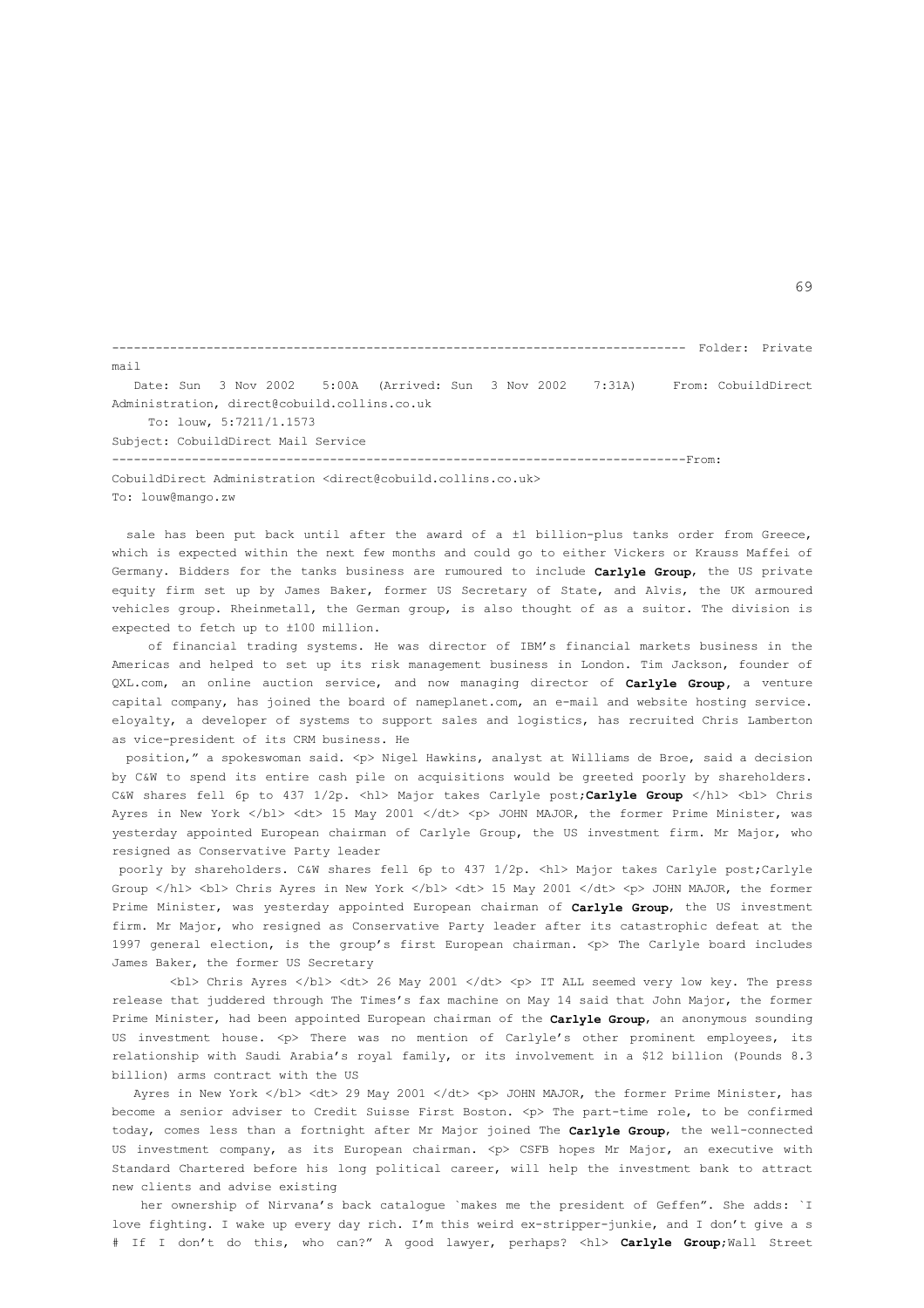Diary;Analysis </hl> <br/> <br/> <br/> Chris Ayres </bl> <dt> 31 May 2001 </dt> </dt> <</> <p> More news on Carlyle Group, the scarily powerful Washington investment house whose employees include George Bush Sr and John Major. < p> Carlyle is already under

I wake up every day rich. I'm this weird ex-stripper-junkie, and I don't give a s # If I don't do this, who can?" A good lawyer, perhaps? <hl> Carlyle Group;Wall Street Diary;Analysis </hl> <bl> Chris Ayres </bl> <dt> 31 May 2001 </dt> <p> More news on **Carlyle Group**, the scarily powerful Washington investment house whose employees include George Bush Sr and John Major. <p> Carlyle is already under fire for employing the President's father while investing in politically sensitive industries such as defence

 a presidential historian. `If Bush is open in relying on his father, it tends to reinforce the doubts that people have about his own fitness for the job."  $\langle p \rangle$  Complicating the issue is the elder Bush's current role as a globe-trotting adviser to the **Carlyle Group**, a \$12 billion investment consortium that employs several prominent politicians -among them the former prime minister John Major. <p> Earlier this year Bush Sr travelled to Turkey for talks with businesses; any suggestion that the former

 providing warehouse-like centres for hosting other companies' Internet equipment against operators such as the quoted Tele-City and Redbus Interhouse. <p> In May digiplex raised 55 million (Pounds 34 million) from existing investors, including **Carlyle Group** and Providence Equity Partners. It has six other data centres, and 382 million in debt and equity financing to build centres across Europe. <hl> BAA sees recovery in traffic through airports </hl> <bl> Angela Jameson </bl> <dt> 13 July 2001

 The late Salim bin Laden used a broker who invested money in Arbusto Energy, an oil company started by George W Bush. <p> The family could even be an unexpected beneficiary of the American military build-up against Afghanistan: it has invested in a fund established by the **Carlyle Group**, a Washington merchant bank that specialises in buyouts of companies involved in defence and aerospace.  $\n The x-axis is a point of the x-axis is a point of the x-axis. The x-axis is a point of the y-axis is a point of the y-axis. The x-axis is a point of the y-axis is a point of the y-axis. The x-axis is a point of the y-axis is a point of the y-axis. The x-axis is a point of the y-axis is a point of the y-axis. The x-axis is a point of the y-axis is a point of the y-axis. The x-axis is a point of the y-axis is a point of the y-axis. The x-axis is a point of the y-axis is a point of the y-axis. The x-axis is a point of the y-axis is a point of the y-axis. The x-axis is a point of the y-axis is a point of the y-axis. The x-axis is a point of the y-axis is a point of the y-axis. The x-axis$ the family's business success: `Mr John, if you get me a good

a 4 per cent decline in revenue. < p> Commentary, page 29 < hl> Bin Laden family to end ties to Carlyle </hl> <br/> <br/> <br/>Chris Ayres in New York </bl> <dt> <dt> 23 October 2001 </dt> </br></br>
</br>
</br>
</br>
</br>
</br>
</br>
</br>
to Carlyle </hl> </br>
</br>
</br>
</br>
</br>
</br>
</br>
</br>
</br>
</ Osama bin Laden is close to ending its relationship with the **Carlyle Group**, the US investment group backed by George Bush Sr, the former President, and John Major, the former Prime Minister. <p> It is understood that Carlyle Group and the Saudi Binladin Group, the Middle Eastern conglomerate owned by the family of bin

2001 </dt> <p> The family of Osama bin Laden is close to ending its relationship with the Carlyle Group, the US investment group backed by George Bush Sr, the former President, and John Major, the former Prime Minister. <p> It is understood that **Carlyle Group** and the Saudi Binladin Group, the Middle Eastern conglomerate owned by the family of bin Laden, have decided to part company by `mutual consent".  $The end of the relationship comes in spite of the fact that$ Osama bin Laden, the terrorist

Diary </hl> <br/> <br/>Martin Waller </bl> </dt> <dt> 05 November 1999 </dt> SIGNS of Anglo-French detente at the highest level: John Major is one of the more unlikely saviours of Le Figaro, the debtplagued French daily newspaper. A deal has just gone through for **Carlyle Group,** an American investment fund run by Frank Carlucci, Ronald Reagan's Defence Secretary, to take a 20 per cent stake. Major is on Carlyle's European advisory board, as it happens, charged with helping with such European deals. Le Figaro is the

 </xr> <hl> Taking aim </hl> <dt> 07 November 1999 </dt> Photograph) --TAKING AIM ... Sir Colin Chandler, whose Vickers group has just been taken over by Rolls-Royce, may head a buyout of its tanks arm, maker of the Challenger 2, backed by America's **Carlyle Group**. Britain's Alvis is making a rival bid...Story, page 3 <xr> 9141 </xr> <hl> Break-up bid for National Power; Takeover </hl> <br />hd> Andrew Lorenz </bl> <dt> 07 November 1999 </dt> A CONSORTIUM designed to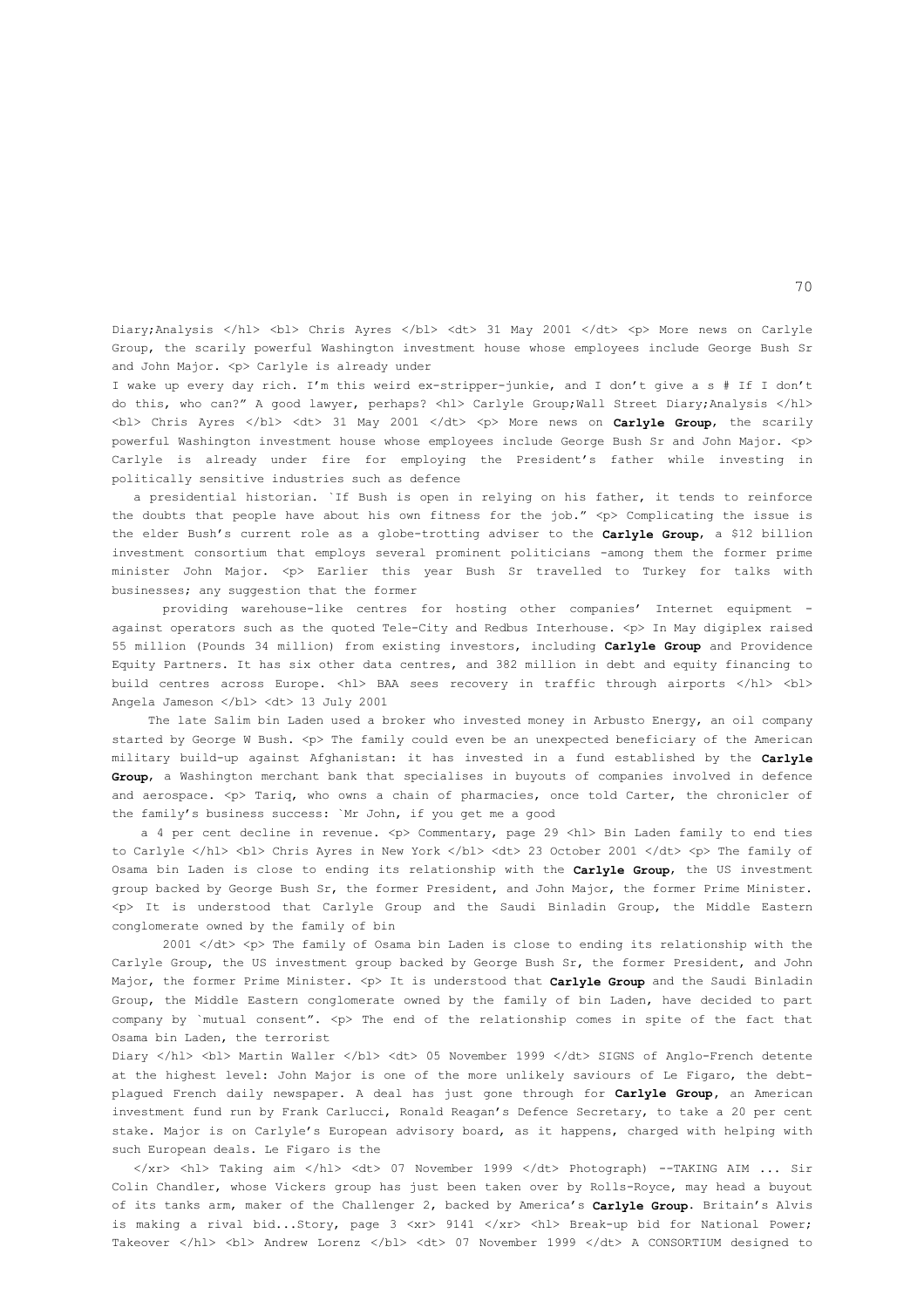launch a ±6.5billion break-up bid for

 favourite to buy Vickers Defence Systems, thereby consolidating the previously fragmented British armouredvehicle industry into a single hand. Alvis will be supported by GKN, the diversified industrial giant that holds 29.9% of its equity. But the **Carlyle Group**, the American private equity firm, has emerged as a likely rival bidder. Carlyle was founded by James Baker, American secretary of state during the Bush presidency, and numbers John Major and Lord Howe, the former foreign secretary, among its

main rival. The deal with Giat is the outcome of a year-long search by Sir Colin Chandler, chief executive of Vickers, for a partner in the armoured vehicles industry. Vickers also considered a link-up with Rheinmetall, a German rival, and the US-based **Carlyle group**. European governments have been pressing for consolidation in the armoured vehicles industry because of declining orders and a serious problem of over capacity. While around 20 manufacturers make the vehicles, only a handful of governments are

 demonstrated by John Major's entry which has quadrupled in the past year. He is now chairman of the European advisory board of the Emerson Electric Company, based in St Louis in the United States, and is a member of the European advisory board of the **Carlyle Group**, based in Washington DC. His business commitments meant that Mr Major paid nine visits to the US last year. He paid three visits to France and also visited South Africa and Singapore. Jack Cunningham, the Cabinet `enforcer", reinforces his

 directorships also include being deputy chairman of British American Tobacco for Pounds 100,000 a year. <p> Then there's his old Cabinet colleague, former Premier John Major. Last week Mr Major was appointed European chairman of US investment firm **Carlyle Group**. <p> The Pounds 9 billion firm-which invests in start-up companies worldwide refused to disclose how much he was getting. But the top Tory is already a non-executive director of The Mayflower Group-the UK's leading manufacturer of buses. He

under your supervision.  $p > 4$ . It is the passenger's responsibility to satisfy HM Customs that all purchases are for personal use. <hl> Hot chick lecher is e-nailed;Sun City; </hl> <br/> <hl> Edited by Ian King </bl> <dt> 31 May 2001 </dt> <p> A LECHER at **CARLYLE GROUP**, where ex-PM John Major is European chairman, has quit after an mucky email he sent to pals went public. < p> New employee Peter Chung was sent to Korea by the the US-based investment company. <p> And in the email to New York chums he boasted he

clearing house for these transactions. They may also eventually sell the shares to third parties, but the outside investors who own the remaining 60% of Coldwell Banker have the right to first refusal. Those outside investors in Coldwell Banker include **Carlyle Group**, a closely held Washington, D.C., merchant banking firm whose co-chairman is Frank Carlucci, former secretary of defense; Frederic V. Malek, senior adviser to Carlyle Group; Mellon Family Trust of Pittsburgh; Westinghouse Credit Corp., the

 the right to first refusal. Those outside investors in Coldwell Banker include Carlyle Group, a closely held Washington, D.C., merchant banking firm whose co-chairman is Frank Carlucci, former secretary of defense; Frederic V. Malek, senior adviser to **Carlyle Group**; Mellon Family Trust of Pittsburgh;

Westinghouse Credit Corp., the financial services unit of Westinghouse Electric Corp.; Bankers Trust Co., a unit of Bankers Trust New York Corp.; and a group of Japanese investors represented by the

 this telecommunications company's board, filling the vacancy created by the death of William Sobey last May. Mr. Carlucci, 59 years old, served as defense secretary in the Reagan administration. In January, he accepted the position of vice chairman of **Carlyle Group**, a merchant banking concern. <p> <hl> Who's News: Shearson Lehman Hutton Inc. </hl> <p> SHEARSON LEHMAN HUTTON Inc.Thomas E. Meador, 42 years old, was named president and chief operating officer of Balcor Co., a Skokie, Ill., subsidiary of this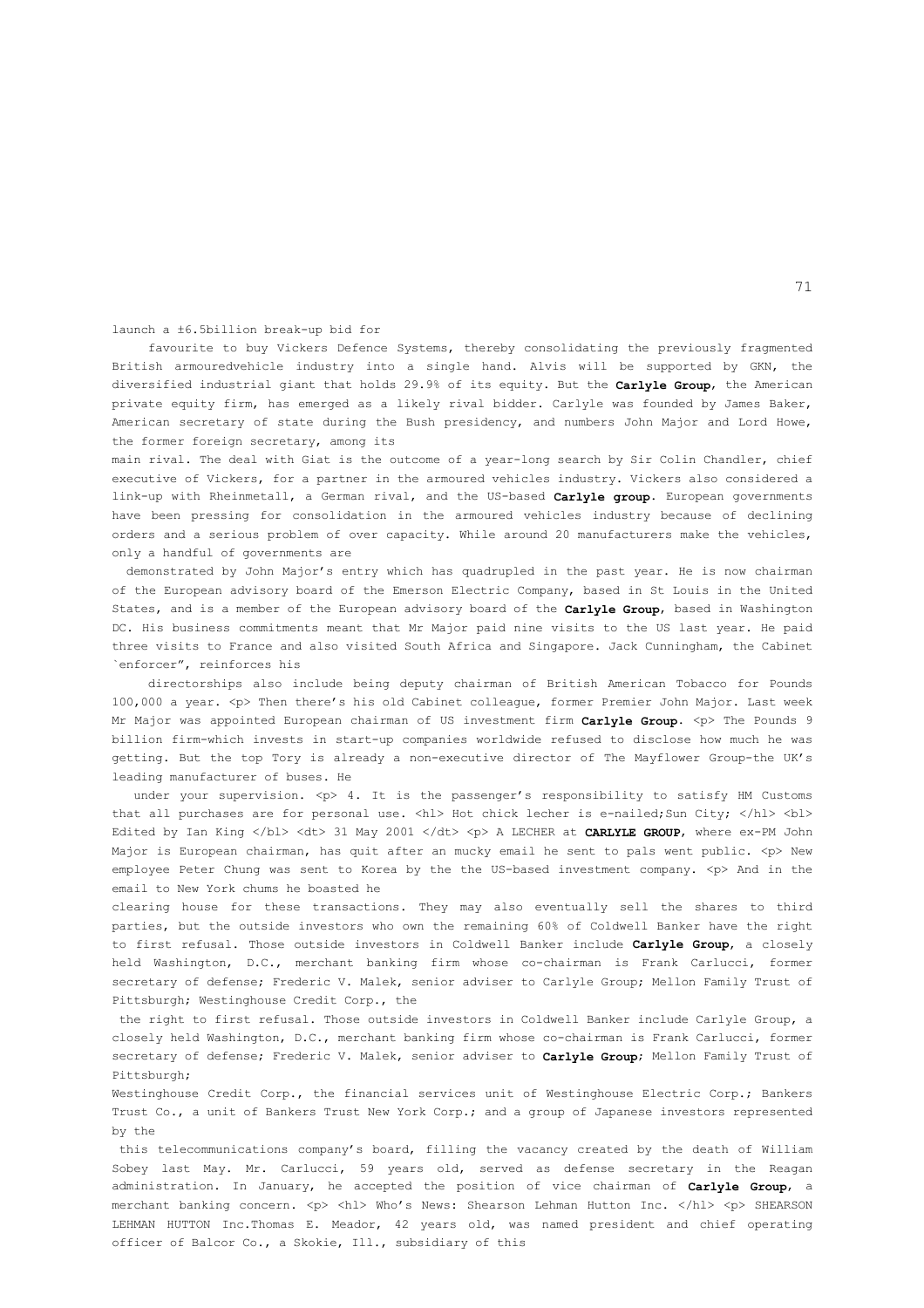of US farmers. Australia does not subsidize its wheat farmers and has protested US plans to sell wheat to 28 nations under its export enhancement program. <p> Carl Kasell, newscaster: General Dynamics has agreed to sell its electronics division to the **Carlyle Group** Investment Bankers. The price tag comes to less than \$100 million. Carlyle says the deal should be closed by the end of November. The division produces electronics used on weapons that has annual revenues of \$300 million. The division employs 2,

## **Appendix J**

MicroConcord search SW: good friday 80 characters per entry Sort : 1R/SW shifted -1 characters. 1 it was my show. He is nice. <p> Good Friday, 15 April} Since I've lived at Park 2 Emeric Pressburger) 21 The Long Good Friday (1980, J. Mackenzie) 22 The to g 3 claims she saw the stigmata on Good Friday 1981, when a relative of Ampara let 4 Nearly four years earlier, on Good Friday 1989, the Exxon Valdez ripped open 5 </pg> <hl> Letter </hl> <subh> Good Friday: a suggestion </subh> <br/> <br/> <br/> App ROBIN 6 taking in the Axe Edge climb on Good Friday. A field of just over 100 had to s 7 rule and a review of the entire Good Friday accord all but inevitable. Tony th 8 Sunday and, when it does, the Good Friday accord will enter a new and the ins 9 centred on the landmark `Good Friday" accord reached last April. But it 10 was `in breach" of the 1998 Good Friday accord which has been endangered by 11 ended his 11-week review of the Good Friday accord and left Northern Ireland 12 IRA-linked Sinn Fein party. The Good Friday accord anticipated that Northern └t 13 to prevent the collapse of the Good Friday accord, but if hopes of that r 14 was sent off at Old Trafford on Good Friday after a double booking. And Anfield 15 Gloria, which is the day after Good Friday after the--the Friday that Christ 16 because by implementing the Good Friday Agreement violence like this will 17 the first anniversary of the Good Friday Agreement rapidly approaching and 18 of negotiations on last year's Good Friday Agreement complaining that the awa 19 either side defaults, the whole Good Friday Agreement could collapse. There is 20 paramilitaries since the Good Friday Agreement was signed, but nobody so 21 minimal interpretation of the Good Friday Agreement favoured by Frank Murphy 22 awards. THE PROCESS April 1998 Good Friday Agreement signed. Two Catholic men 23 the peace process, and the Good Friday Agreement was signed weeks later. 24 That is clear, and the Good Friday agreement proves it. At the same 25 Fein at today's review of the Good Friday Agreement in a critical bid to ob 26 list to mark the historic Good Friday Agreement ran into trouble when it 27 Mitchell yesterday said the Good Friday agreement was NOT beyond hope. The 28 Ireland. On one reading of the Good Friday Agreement Sinn Fein are to be f 29 to be freed early under the Good Friday Agreement when he was released from 30 to support the opponents of the Good Friday Agreement and to raise money for 31 of peace in Northern Ireland, Good Friday agreement or no Good Friday Ireland 32 <date> 19990413 </date> THE Good Friday Agreement opened a new period of 33 THE resounding Yes vote in the Good Friday Agreement referendum illustrates 34 of arms was a condition of the Good Friday agreement brokered by Mr Blair more 35 to budge. That would bring the Good Friday Agreement closer to collapse than 36 Adams above all who needs the Good Friday Agreement to survive. As the for 37 Unionists of reneging on the Good Friday Agreement following the suspension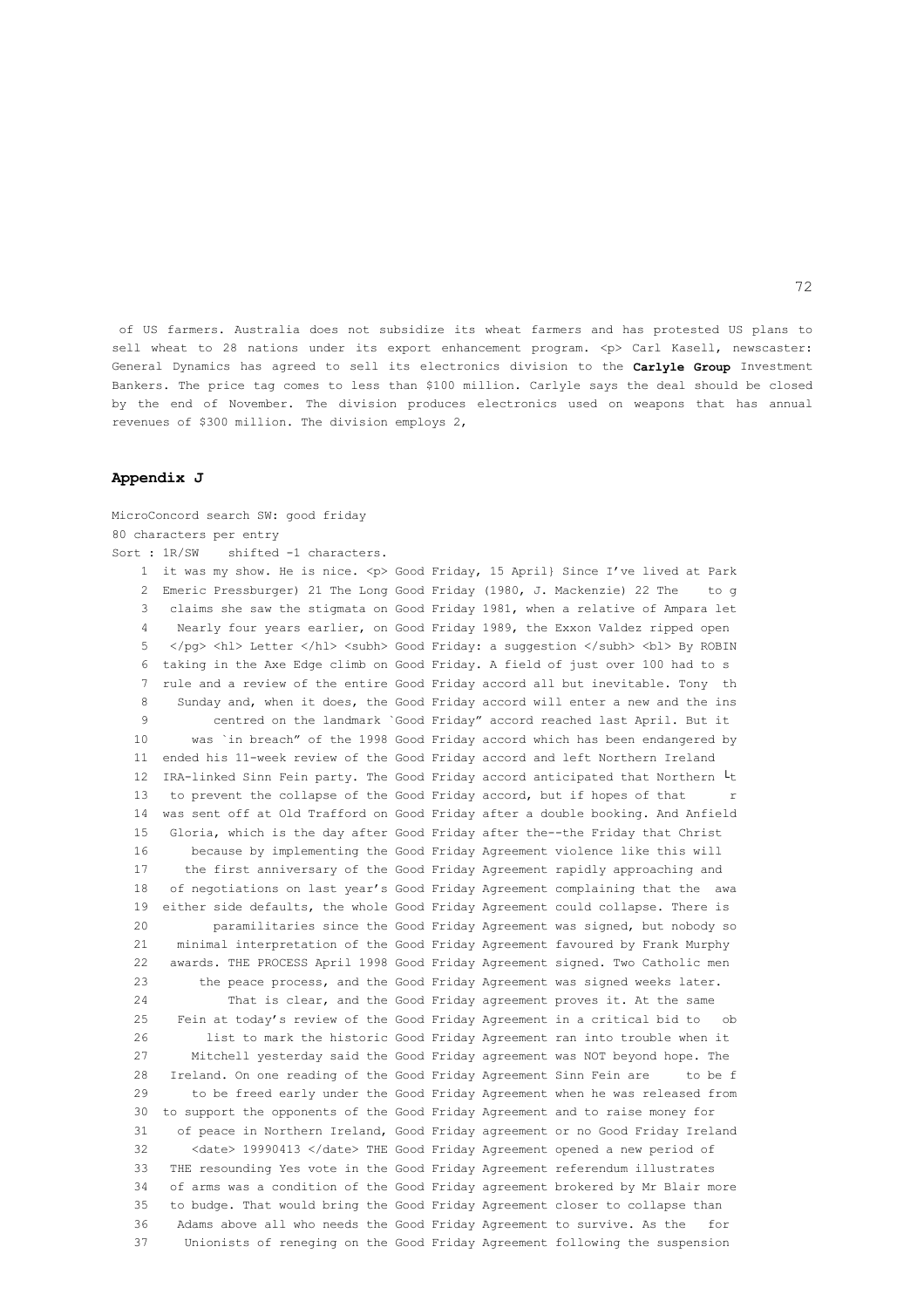38 terrorist freed under the Good Friday Agreement was sent back to jail yea 39 page 17 <pg> 7 </pg> <hl> The Good Friday agreement </hl> <subh> Can Blair 40 and gun battles are over. The Good Friday Agreement has been signed. Children 41 judgment in continuing to back Good Friday Agreement while punishment ` said: 42 who know the success of the Good Friday Agreement depends on Mr Trimble's 43 Government was conned under the Good Friday agreement into the biggest mass of 44 bent on destroying the Good Friday Agreement carried out the attack. 45 early from jail under the Good Friday Agreement has revealed how the UDA 46 and tenacity as broker of the Good Friday agreement and dedication to the 47 movement together; selling the Good Friday Agreement was easy by comparison. 48 sensitivities involved, but the Good Friday Agreement indicates ex-prisoners 49 year ago under the terms of the Good Friday Agreement he said he had dedicated 50 appear to be in breach of the Good Friday agreement and could persuade Mowlam 51 peace: Will Northern Ireland's Good Friday agreement unravel? BELFAST </subh> 52 unionists who anathematise the Good Friday agreement and long to unseat him. 53 <p> The description of the Good Friday agreement as `Sunningdale for slow 54 review of the working of the Good Friday agreement in the absence of any 55 list as a result of the Good Friday agreement and recently added the 56 to exclude Sinn Fein. The Good Friday Agreement also created a gigantic 57 are at best lukewarm on the Good Friday agreement and Trimble's leadership. 58 the honours for last year's Good Friday agreement concerning the future of 59 there has been under the Good Friday agreement and it is remarkable how 60 says it never signed up to the Good Friday agreement and is not bound by it. G 61 just before the signing of the Good Friday agreement in April 1998 they are 62 expect this as a right. The Good Friday agreement makes no specific mention 63 the decommissioning part of the Good Friday agreement must be upheld." <p> He 64 and comfortably endorsed the Good Friday agreement in 1998. An Irish News 65 of Mr Trimble and Mr Adams. The Good Friday agreement was made possible by Mo M 66 Mo Mowlam could explain why the Good Friday agreement did not link the film dir 67 September 1999 </dt> Since the Good Friday agreement was signed a year and a E 68 was the crucial broker for the Good Friday agreement in April 1998. Mitchell 69 the full implementation of the Good Friday Agreement to proceed." <hl> Pension 70 Mr Blair still regarded the Good Friday agreement as the best way forward. 71 to give those opposed to the Good Friday agreement in the Northern Ireland e 72 DUP, who, like him, oppose the Good Friday agreement, to stand aside but 73 political prizes from the Good Friday Agreement, the IRA could return to 74 Foster, who is opposed to the Good Friday agreement, and David Burnside, the 75 firmly within the terms of the Good Friday agreement, which we felt could is 76 s proposals to rescue the Good Friday agreement, is expected to recommend 77 something besides crucify the Good Friday Agreement, he will push David talk 78 that they are in favour of the Good Friday agreement, will at long last time 79 talks which led to last year's Good Friday Agreement, in an attempt to resolve 80 <p> But under the terms of the Good Friday Agreement, the main parties now af 81 said: `Since the signing of the Good Friday Agreement, I have been critical of 82 he continued to support the Good Friday agreement, but he accused the was 83 said in reference to the Good Friday agreement, `but I am offering the 84 from jail early under the Good Friday agreement. Over 1,000 of the ±10 t 85 after being released under the Good Friday Agreement. <p> From Maghaberry 1998 86 1998 referendum that passed the Good Friday Agreement. <p> But the defiant of 87 to proposals for saving the Good Friday Agreement. <p> After a meeting of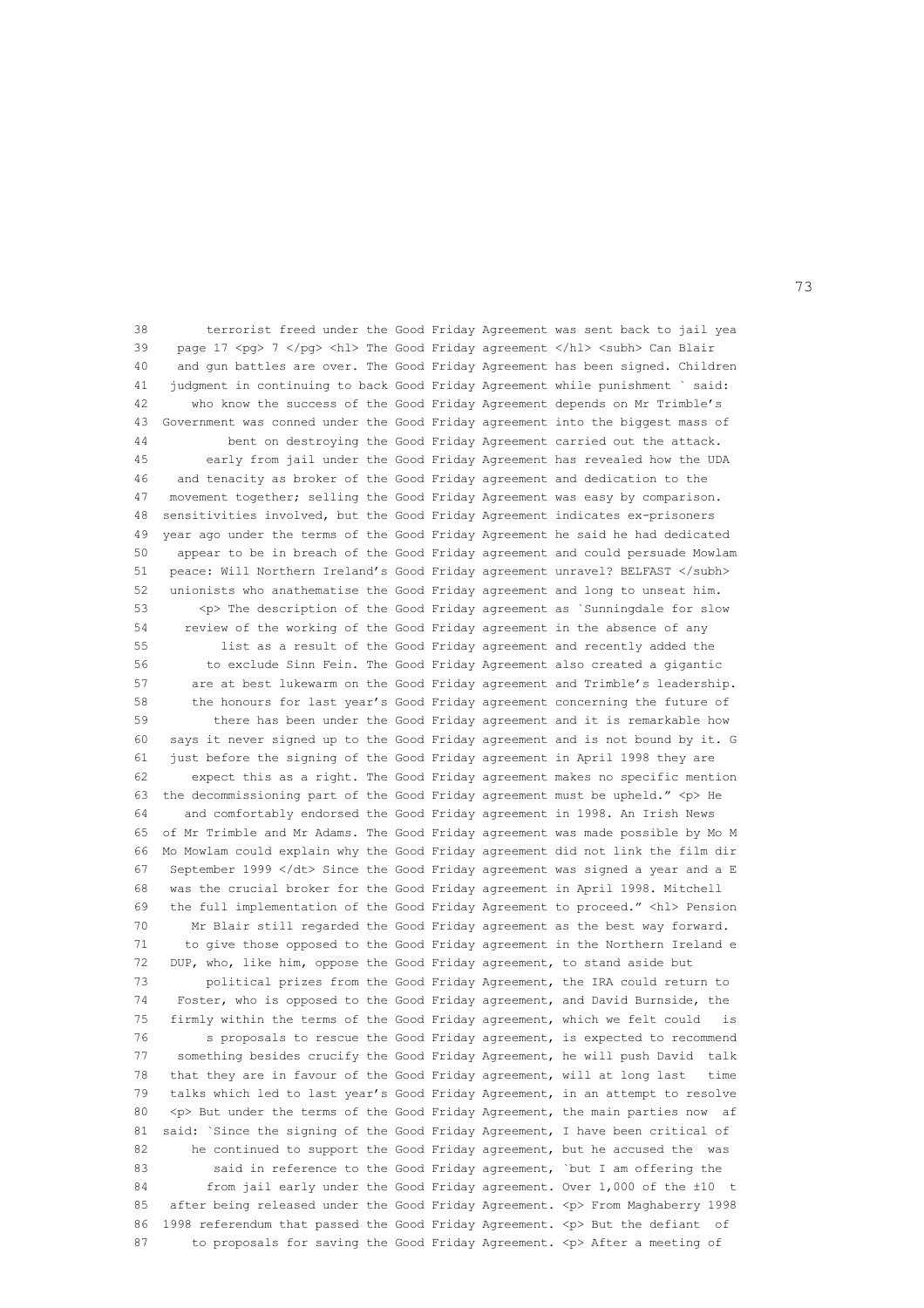88 in danger of reinventing the Good Friday Agreement. <p> Mr Adams also to 89 there to be ANY hope for the Good Friday Agreement. <p> Ulster Unionist 90 the full implementation of the Good Friday Agreement." Senator Mitchell will 91 and outside the terms of the Good Friday Agreement. He said it would make 92 who stood squarely behind the Good Friday Agreement. We must now go forward 93 over implementation of the Good Friday agreement. No breakthrough was wh 94 to be released early under the Good Friday Agreement. But the use of steroids, 95 of stalling on implementing the Good Friday agreement. Dissidents on both sides 96 a review of the workings of the Good Friday Agreement. Mr Blair and his Irish 97 would succeed in saving the Good Friday agreement. But the raw emotion of 98 since the signing of the Good Friday agreement. It appears all the was 99 on deficiencies in the Good Friday agreement. Irish Premier Bertie 100 the past year to broker the Good Friday Agreement. There were cheers too 101 release under the terms of the Good Friday Agreement. The SRC's joint chairmen 102 obstacles to implementing the Good Friday Agreement." The Senator, who has 103 was `not compatible" with the Good Friday Agreement. He also infuriated Sinn 104 determine the future of the Good Friday agreement. `The kid gloves are DUP 105 Unionists to rally behind the Good Friday Agreement." Mr Sejersted repeated 106 in accordance with the Good Friday agreement. The British Government 107 way through to implementing the Good Friday agreement. All sides said they 108 republicans opposed to the Good Friday agreement. In her interview last 109 time since the signing of the Good Friday agreement. Potentially there is a 110 changes envisaged by the Good Friday Agreement. Those accords stand as 111 proposals to rescue the Good Friday agreement. Both Governments and all 112 institutions set up under the Good Friday agreement. They demanded a 113 uncovered within a year of the Good Friday agreement. The American prosecutor 114 the institutions created by the Good Friday agreement. This is a step which 115 divide or revitalise the Good Friday agreement. The time for clever b 116 up their weapons and save the Good Friday Agreement. <p> The talks in ther 117 for release by July under the Good Friday Agreement. But Mr Justice Andreas O 118 ballot box in a bid to end the Good Friday Agreement. <p> He launched his need 119 needs the future offered by the Good Friday Agreement. <p> The people there 120 was always required under the Good Friday Agreement. We need to see some bal 121 to break the impasse over the Good Friday agreement. Trimble was initially 122 early from jail under the Good Friday Agreement. Mr Trimble, who page 1 123 lose Friday's referendum on the Good Friday Agreement? First they throw open 124 Sundays, Tuesdays, Wednesdays, Good Friday and Bank Holiday Mondays, 1.30pm to 125 has grown and grown, while Good Friday and Easter have declined. That is w 126 come in by its anniversary -- Good Friday. And he also paid tribute to 127 such as Mona Lisa, The Long Good Friday and Shanghai Surprise. Those who 128 at Chase de Vere, says the Good Friday and the Monday bank holiday will o 129 bloodthirstiness of The Long Good Friday and a Tarantino-like flair for 130 uncertainties of power. As the Good Friday anniversary approaches, Tony Blair 131 thu.apr. 8 <p> <c> LIST </c></c>> Good Friday apr. 9 <p> <c> LIST </c> <c> sat.apr. 132 devotees crucify themselves on Good Friday. But this Easter the mood is <M02> 133 festival. But tomorrow Good Friday comes around again, and once more 134 on the Christian holy day of Good Friday, continuing Arab-Jewish violence 135 onwards. SPECIAL EVENTS GOOD FRIDAY CUB Brisbane to Gladstone Yacht 136 was dominated by tension as the Good Friday deadline neared for Northern to bu 137 should hand in its arms. The Good Friday deal says the IRA must disarm all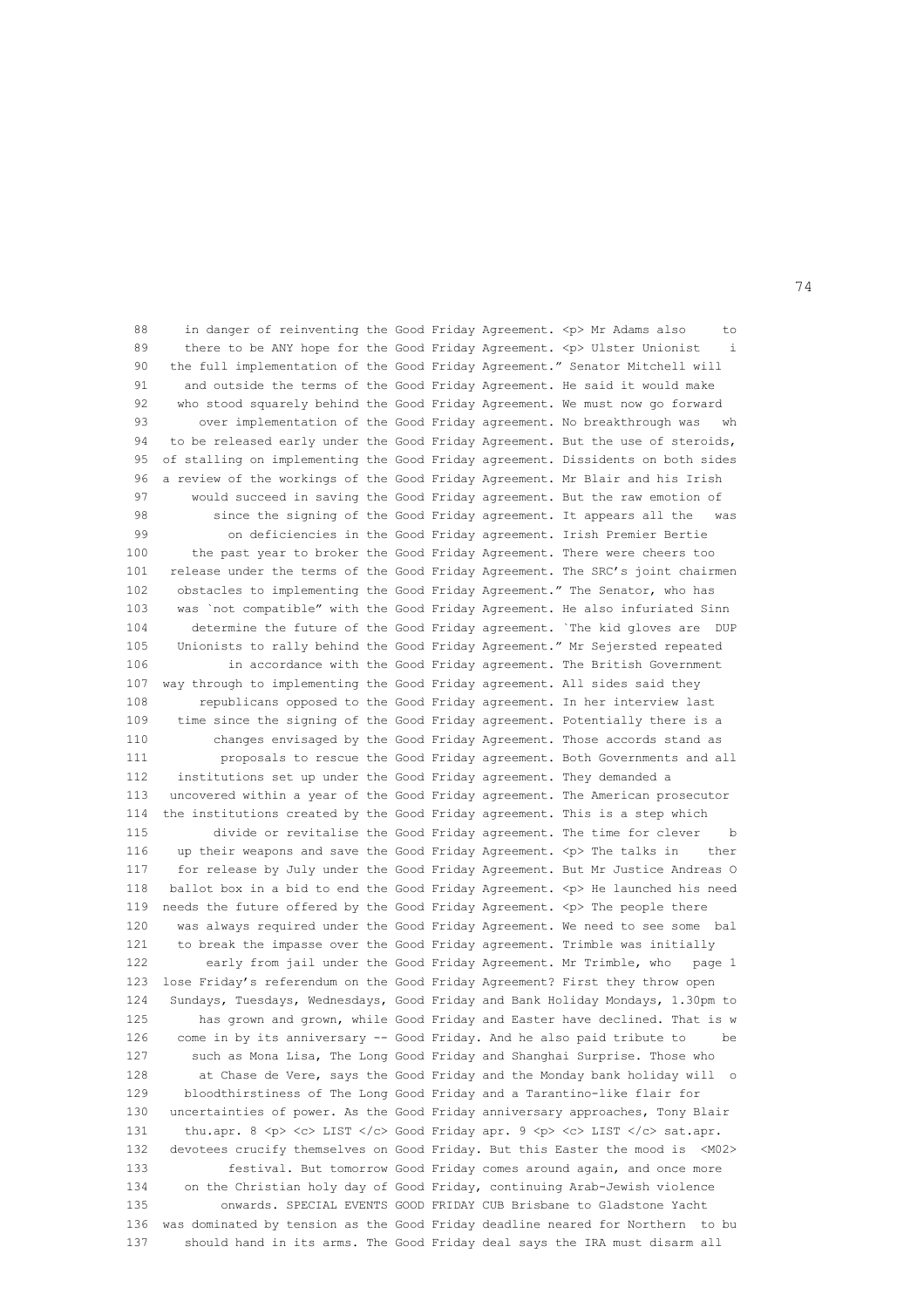138 society. However precarious the Good Friday deal, that it is alive at all owes 139 next October if voters back the Good Friday deal. But he will insist Provos Mr 140 Mr Blair for helping clinch the Good Friday deal. <hl> Give up guns or stay in 141 up to 75 per cent backing the Good Friday deal. A huge turnout guaranteed the 142 oriented rock channel which on Good Friday devotes itself to The Greatest Hits 143 as surprising as United's Good Friday draw against Liverpool. But United 144 final trip to Laborie was on Good Friday. Following instructions, she went f 145 including St Helens at Wigan on Good Friday, have been allowed to use it, but 146 in the last 12 years. On Good Friday he directs the St. Paul's Choir and 147 reserve with Karen Hurrion's good Friday. He had already headed the smalls 148 why it is vital we get a win on Good Friday." <hl> Ref off; Football </hl> <br/> <br/> <br/> <hl> 149 trial. LEFT: Karen Hurrion and Good Friday, hunter champion and champion of 150 and, Good Friday agreement or no Good Friday Ireland Agreement was signed on Goo 151 Let them shop and play footy on Good Friday. It's no sin. We are not the on w 152 Bob Edwards, host: <p> Today, Good Friday, Jerusalem's Via Dolorosa is packed 153 s The Trial of Jesus, staged on Good Friday last year. <p> A Midsummer Night's 154 of the institutions agreed on Good Friday last year, the IRA leadership will 155 debut at home to West Ham on Good Friday. Leeds's midfielder Alfie Haaland 156 first day of the week following Good Friday, Luke decided that the second, 157 film directed by John (The Long Good Friday) Mackenzie to be released next ove 158 on what happened on Calvary." Good Friday Meditation, St John's Cathedral d 159 s on <p> Highlights of the week Good Friday Meet, Herne Hill track, London. 160 witnesses who mentioned the Good Friday meeting agreed on these details. 161 Year's Day, Presidents' Day, Good Friday, Memorial Day, Independence Day, 162 s Birthday, Presidents' Day, Good Friday, Memorial Day, Independence Day, 163 over the deck at 30 knots on Good Friday night. `It became a case for firml 164 during Easter will vary, with Good Friday operating on a Sunday timetable, 165 a head injury. <hl> The wrong good friday; Opinion </hl> <br/> <br/> Vane Moore pr 166 them emphatically rejecting the Good Friday package. How is that for diplomacy? 167 by paramilitaries since the Good Friday Pact. And he joined Unionist calls 168 tims Mr Blair met with smaller pro-Good Friday parties. <hl> Tory quits over 169 us all to give the nod to the Good Friday peace agreement. And that's fair 170 is reaping the rewards of the Good Friday peace agreement without handing 171 release under the terms of the Good Friday peace deal. But the Minister lose F 172 of prisoners was part of the Good Friday peace agreement, he said, and it u 173 that is threatening the Good Friday peace accord. Officials were way th 174 interest. Under the Good Friday peace agreement, many paramilitary 175 to try and save the threatened Good Friday peace agreement. Among the victims 176 also makes references to the Good Friday peace agreement. The communique Ir 177 conceded at the time of the Good Friday peace agreement. <xr> 8088 </xr> t 178 huge arsenal as part of the Good Friday peace deal. The final decision on 179 does not start to unravel the Good Friday peace agreement. Tony Blair met ac 180 implementation of the stalled Good Friday peace agreement. No progress was 181 prisoner convicted before the Good Friday peace deal will be on the streets. 182 still think we're approach ing Good Friday. Perhaps they're being ironic but a 183 Down, who had the edge over Good Friday (Peter Richmond) a horse who began 184 here. And the Yes vote in the Good Friday poll could hinder any attempts to 185 according to her family, every Good Friday she appears to go through the to su 186 <M02> <ZF1> at er <ZF0> at the Good Friday sports. <M01> Mm. <M02> But <ZF1> 187 over, a large Scotch. The Long Good Friday, starring Bob Hoskins and Helen